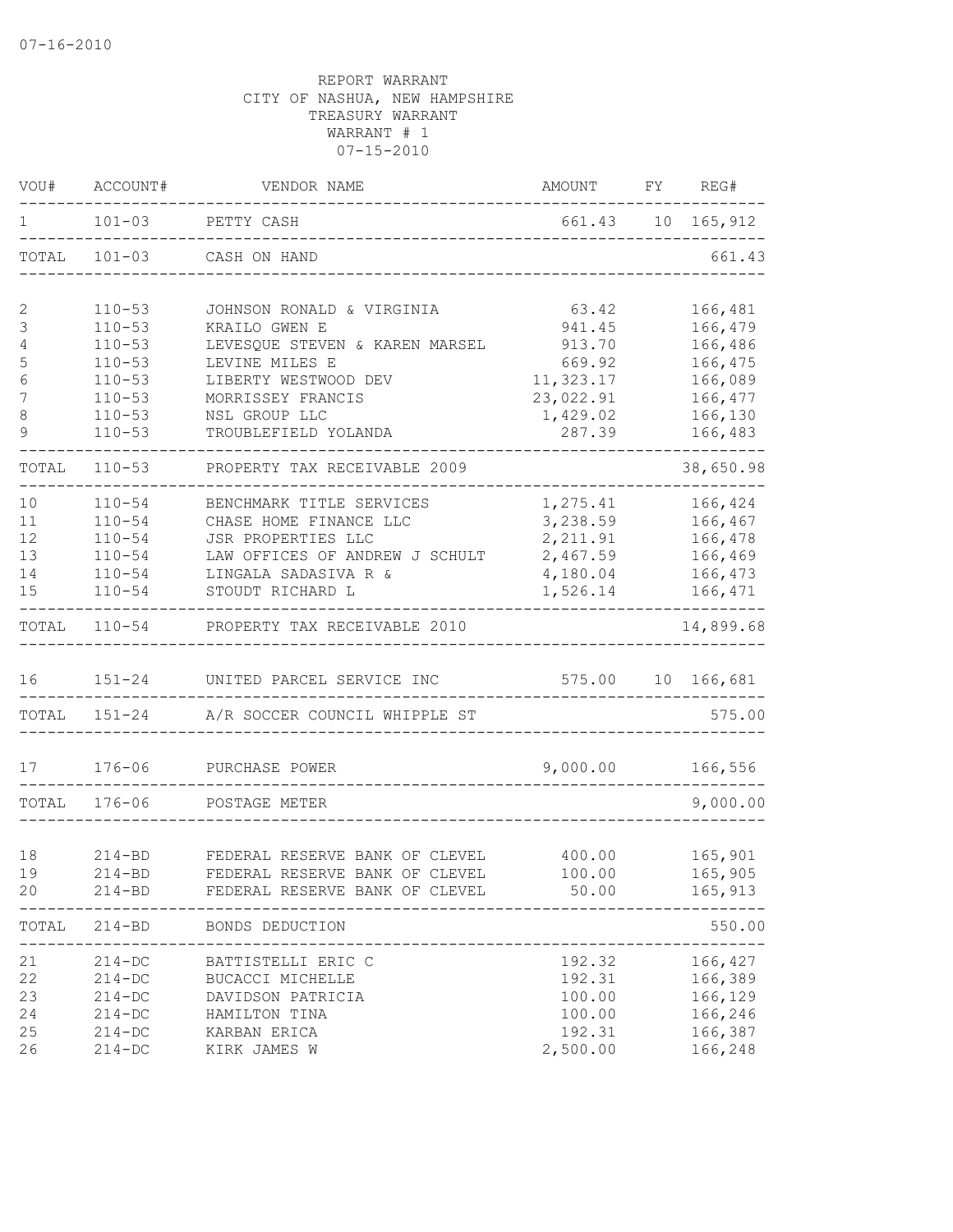| VOU#  | ACCOUNT#   | VENDOR NAME                                             | AMOUNT                     |                 | FY REG#         |
|-------|------------|---------------------------------------------------------|----------------------------|-----------------|-----------------|
| 27    | $214 - DC$ | LAMONTAGNE LYNNE                                        | 1,645.03                   |                 | 166,131         |
| 28    | $214 - DC$ | MAILLOUX SHAWN                                          | 192.30                     |                 | 166,132         |
| 29    | $214 - DC$ | MENARD PAUL                                             | 192.31                     |                 | 166,099         |
| 30    | $214-DC$   | MOREAU CHERYL                                           | 1,591.36                   |                 | 166,426         |
| 31    | $214-DC$   | PERAULT DAVID                                           | 330.00                     |                 | 166,021         |
| 32    | $214-DC$   | SAAD KATHLEEN                                           | 300.00                     |                 | 166,428         |
| 33    | $214 - DC$ | SULLIVAN DAVID                                          | 865.52                     |                 | 166,207         |
| 34    | $214 - DC$ | WHOLEY MARK P                                           | 192.32                     |                 | 166,430         |
| 35    | $214 - DC$ | WOOD TODD                                               | 55.77<br>----------------- |                 | 166,431         |
|       |            | TOTAL 214-DC DEPENDENT CARE DEDUCTION                   | -------------------------  |                 | 8,641.55        |
| 36    |            | 214-FS BENEFIT STRATEGIES INC 27,475.44 10 18           |                            |                 |                 |
|       |            | TOTAL 214-FS FLEXIBLE SPENDING ACCOUNT -                |                            |                 | 27, 475.44      |
|       |            | 37 214-K PROTECTIVE LIFE INSURANCE COMP 59.28           |                            |                 | 22              |
|       |            | TOTAL 214-K KEMPER TERM LIFE INSURANCE                  |                            |                 | 59.28           |
| 38 38 |            | 214-W BOSTON MUTUAL LIFE INSURANCE 14,689.30            |                            |                 | 20              |
|       |            | TOTAL 214-W WHOLE LIFE DEDUCTION                        |                            |                 | 14,689.30       |
|       |            |                                                         |                            |                 |                 |
| 39    | $255 - 00$ | STATE OF NH-MV                                          | 37,763.97                  |                 | $\mathsf S$     |
| 40    | $255 - 00$ | STATE OF NH-MV                                          | 25,845.25                  |                 | $7\phantom{.0}$ |
| 41    | $255 - 00$ | STATE OF NH-MV                                          | 21, 278.31                 |                 | 10              |
| 42    | $255 - 00$ | STATE OF NH-MV                                          | 21,296.97                  |                 | 12              |
| 43    | $255 - 00$ | STATE OF NH-MV                                          | 22, 319.32                 |                 | 14              |
| 44    | $255 - 00$ | STATE OF NH-MV                                          | 22, 327.45                 |                 | 19              |
| 45    | $255 - 00$ | STATE OF NH-MV                                          | 23,000.54                  |                 | 23              |
| 46    | $255 - 00$ | STATE OF NH-MV                                          | 31,956.09                  | 10              | 2               |
| 47    | $255 - 00$ | STATE OF NH-MV                                          | 34, 212.68                 | 10 <sub>4</sub> |                 |
|       |            | TOTAL 255-00 STATE MVR<br>_____________________________ |                            |                 | 240,000.58      |
| 48    | $255 - 05$ | STATE OF NH                                             | 19.25                      |                 | 166,645         |
|       |            | TOTAL 255-05 STATE OF NH-FBI FINGERPRNT FEE             |                            |                 | 19.25           |
| 49    | $257 - 00$ | GONZAGA VERA                                            | 455.60                     |                 | 166,485         |
| 50    | $257 - 00$ | MALLEY THERESA                                          | 128.20                     |                 | 166,480         |
| TOTAL |            | 257-00 MV REFUND PENDING                                |                            |                 | 583.80          |
|       |            |                                                         |                            |                 |                 |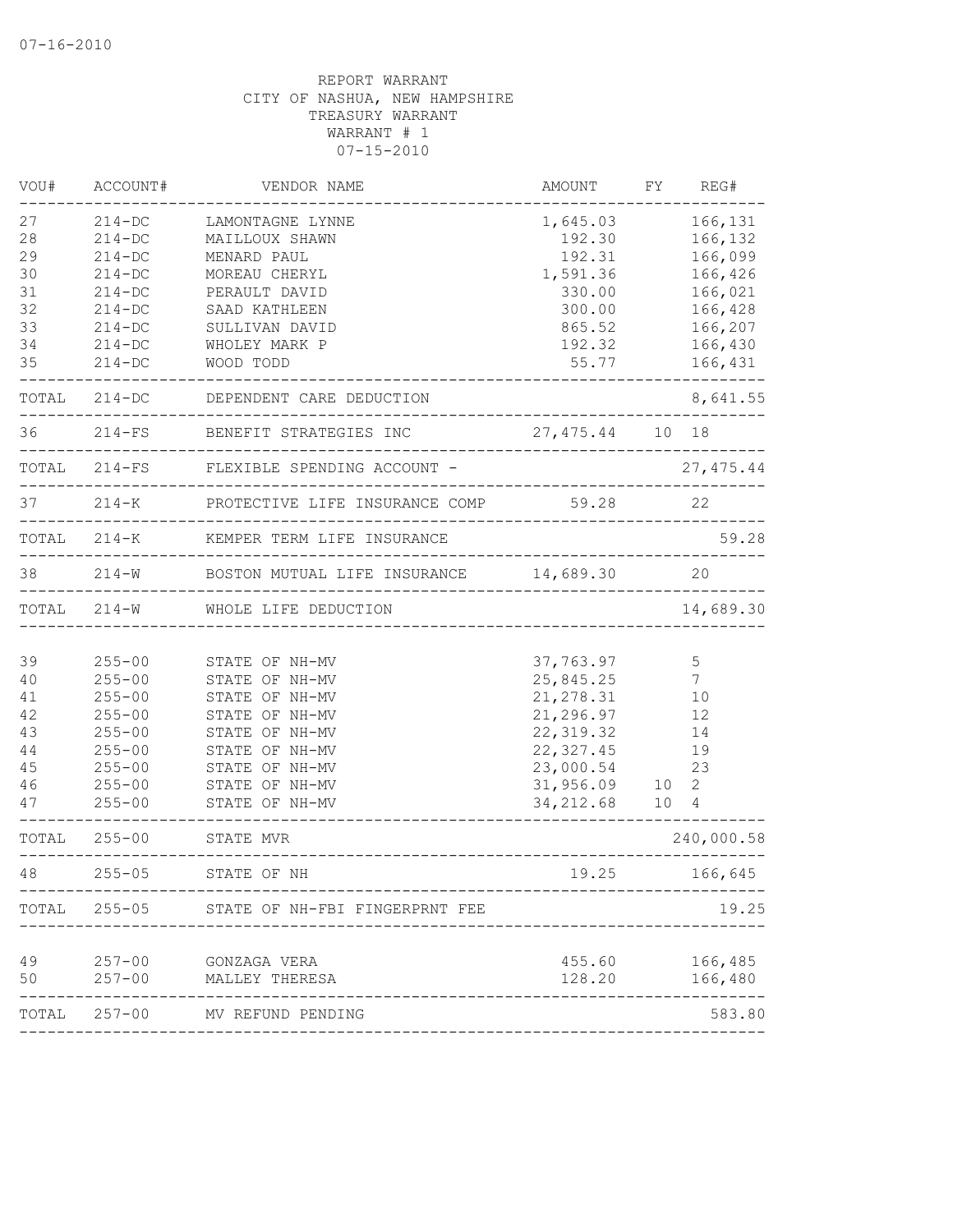| $\ldots$<br>- 4 | $\Delta$<br>IМ<br>__ | NAME<br>7F.<br>$\mathcal{U}$<br>' N L<br>یں د | . IN!'<br>ΔM | $\overline{\phantom{a}}$ | - 11 |
|-----------------|----------------------|-----------------------------------------------|--------------|--------------------------|------|
|                 |                      |                                               |              |                          |      |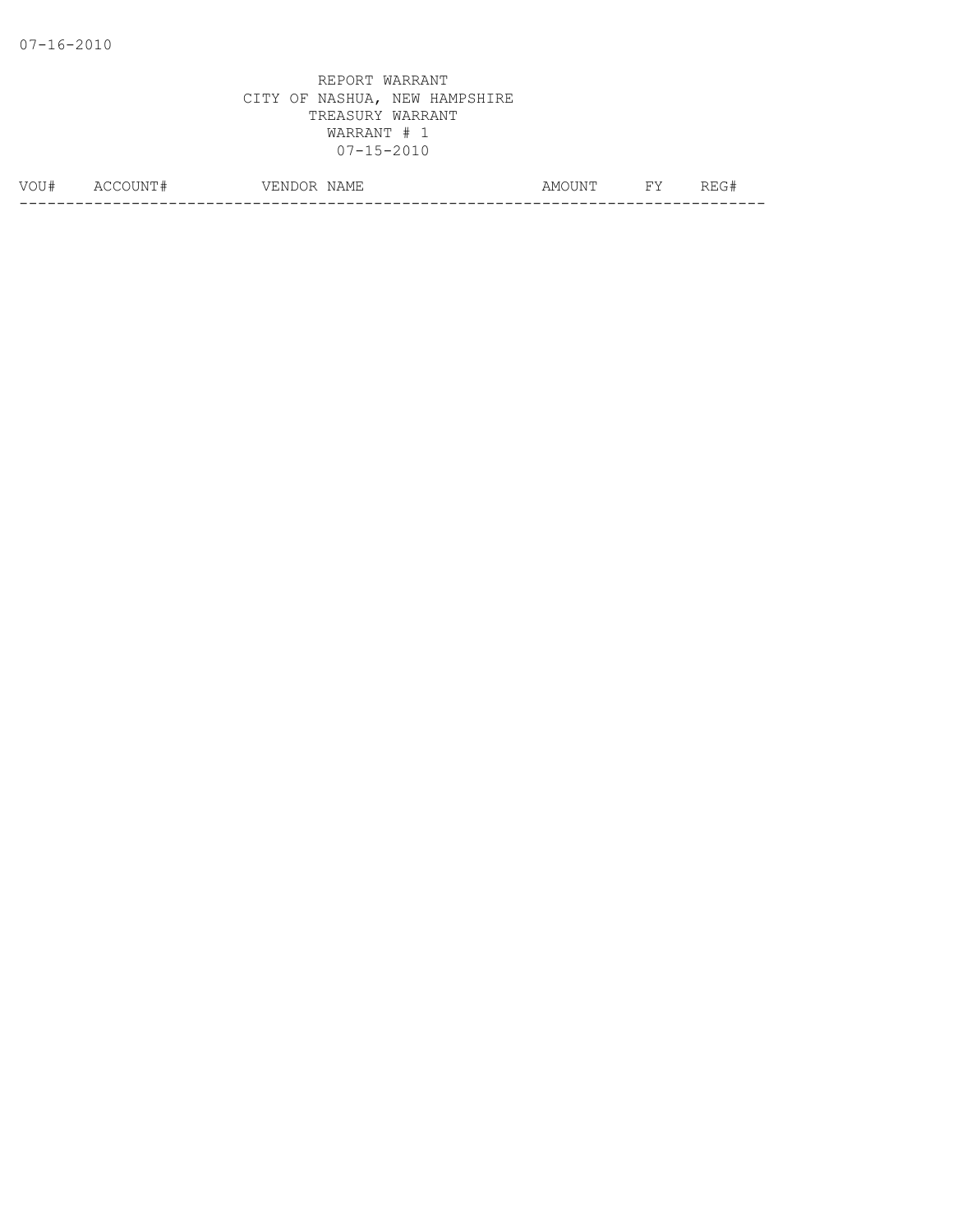| VOU# | ACCOUNT#             | VENDOR NAME                                                                                                                                                                                                                                      | AMOUNT       | FY              | REG#          |
|------|----------------------|--------------------------------------------------------------------------------------------------------------------------------------------------------------------------------------------------------------------------------------------------|--------------|-----------------|---------------|
| 51   |                      | 305-33005 PENNICHUCK WATER<br>305-33005 PENNICHUCK WATER<br>305-34015 NATIONAL GRID<br>305-59100 JEYNES MIKE<br>305-59100 KING TOM<br>305-59100 MCLEAN JIM<br>305-59100 O'NEIL TIM<br>305-59100 O'NEIL TIM<br>305-59100 WALLENT FRANK J<br>305-5 |              |                 |               |
| 52   |                      |                                                                                                                                                                                                                                                  |              |                 |               |
| 53   |                      |                                                                                                                                                                                                                                                  |              |                 |               |
| 54   |                      |                                                                                                                                                                                                                                                  |              |                 |               |
| 55   |                      |                                                                                                                                                                                                                                                  |              |                 |               |
| 56   |                      |                                                                                                                                                                                                                                                  |              |                 |               |
| 57   | ____________________ |                                                                                                                                                                                                                                                  |              |                 |               |
|      |                      | TOTAL 305 SRF - CIVIC & COMM ACTIVITIES 6                                                                                                                                                                                                        |              |                 | 629.69        |
|      |                      |                                                                                                                                                                                                                                                  |              |                 |               |
| 58   | 308-41005            | STAPLES ADVANTAGE                                                                                                                                                                                                                                | 268.46       |                 | 10 166,228    |
| 58   |                      | 308-41015 STAPLES ADVANTAGE                                                                                                                                                                                                                      | 56.73        |                 | 10 166,228    |
| 59   | 308-66025            | GE CAPITAL INC                                                                                                                                                                                                                                   | 1,387.52     |                 | 166,198       |
| 62   | 308-83010            | ANTHEM BLUE CROSS BLUE SHIELD                                                                                                                                                                                                                    | 28,048.02    |                 | 15            |
| 61   | 308-83010            | ANTHEM BLUE CROSS BLUE SHIELD                                                                                                                                                                                                                    | 51,576.63    | 10              | $\mathsf 9$   |
| 62   | 308-83010            | ANTHEM BLUE CROSS BLUE SHIELD                                                                                                                                                                                                                    | 4,499.20     | 10              | 15            |
| 63   | 308-83011            | ANTHEM BLUE CROSS BLUE SHIELD                                                                                                                                                                                                                    | 346.65       | 10              | $\mathcal{G}$ |
| 64   | 308-83011            | ANTHEM BLUE CROSS BLUE SHIELD 942.36                                                                                                                                                                                                             |              | 10 <sup>°</sup> | 15            |
| 66   | 308-83012            | ANTHEM BLUE CROSS BLUE SHIELD 77,228.39                                                                                                                                                                                                          |              |                 | 15            |
| 65   | 308-83012            | ANTHEM BLUE CROSS BLUE SHIELD                                                                                                                                                                                                                    | 261,721.22   | 10              | 9             |
| 66   | 308-83012            | ANTHEM BLUE CROSS BLUE SHIELD                                                                                                                                                                                                                    | 148,440.27   | 10 <sup>°</sup> | 15            |
| 68   | 308-83013            | ANTHEM BLUE CROSS BLUE SHIELD 94,347.81                                                                                                                                                                                                          |              |                 | 15            |
| 67   | 308-83013            | ANTHEM BLUE CROSS BLUE SHIELD<br>ANTHEM BLUE CROSS BLUE SHIELD                                                                                                                                                                                   | 148, 491. 72 | 10              | $\mathsf 9$   |
| 68   | 308-83013            |                                                                                                                                                                                                                                                  | 85, 122. 12  | 10              | 15            |
| 69   | 308-83016            | HARVARD PILGRIM HEALTH CARE 46,842.40                                                                                                                                                                                                            |              | 10              | 6             |
| 70   | 308-83016            | HARVARD PILGRIM HEALTH CARE 50,526.50                                                                                                                                                                                                            |              | 10              | 16            |
| 71   | 308-83017            | HARVARD PILGRIM HEALTH CARE 54,153.11                                                                                                                                                                                                            |              | 10              | 6             |
| 72   | 308-83017            | HARVARD PILGRIM HEALTH CARE 53,183.02                                                                                                                                                                                                            |              | 10              | 16            |
| 75   | 308-83018            | ANTHEM BLUE CROSS BLUE SHIELD 21,036.89                                                                                                                                                                                                          |              |                 | 15            |
| 74   | 308-83018            | ANTHEM BLUE CROSS BLUE SHIELD                                                                                                                                                                                                                    | 32,931.90    | 10              | $\mathsf 9$   |
| 75   | 308-83018            | ANTHEM BLUE CROSS BLUE SHIELD                                                                                                                                                                                                                    | 15,961.52    | 10              | 15            |
| 77   | 308-83019            | ANTHEM BLUE CROSS BLUE SHIELD                                                                                                                                                                                                                    | 18,904.56    |                 | 15            |
| 76   | 308-83019            | ANTHEM BLUE CROSS BLUE SHIELD                                                                                                                                                                                                                    | 35,642.55    | 10              | $\mathsf 9$   |
| 77   | 308-83019            | ANTHEM BLUE CROSS BLUE SHIELD                                                                                                                                                                                                                    | 38,530.97    | 10 <sup>°</sup> | 15            |
| 78   | 308-83020            | NORTHEAST DELTA                                                                                                                                                                                                                                  | 20,561.96    |                 | 17            |
| 79   | 308-83020            | NORTHEAST DELTA                                                                                                                                                                                                                                  | 16,300.30    | 10              | 8             |
| 80   | 308-83021            | NORTHEAST DELTA                                                                                                                                                                                                                                  | 10,968.35    |                 | 17            |
| 81   | 308-83021            | NORTHEAST DELTA                                                                                                                                                                                                                                  | 8, 211.21    | 10              | 8             |
| 82   | 308-83041            | DELLERA BUSINESS SUPPORT SVCS                                                                                                                                                                                                                    | 11.20        | 10              | 166,189       |
| 83   | 308-83041            | THE COUNSELING CENTER OF NASHU                                                                                                                                                                                                                   | 15.00        | 10              | 166,316       |
| 84   | 308-83051            | BRENNAN PAUL                                                                                                                                                                                                                                     | 18,207.00    |                 | 165,904       |
| 85   | 308-83052            | LAVOIE LEONARD                                                                                                                                                                                                                                   | 17,002.24    | 10              | 165,906       |
| 86   | 308-83053            | APPLE SERVICES NASHUA                                                                                                                                                                                                                            | 1,000.00     |                 | 165,969       |
| 86   | 308-83053            | APPLE SERVICES NASHUA                                                                                                                                                                                                                            | 799.00       | 10              | 165,969       |
| 87   | 308-83053            | ASSOCIATED RADIOLOGISTS PA<br>W/                                                                                                                                                                                                                 | 53.00        |                 | 166,143       |
| 88   | 308-83053            | BRENNAN PAUL                                                                                                                                                                                                                                     | 90.00        |                 | 166,187       |
| 89   | 308-83053            | DH FAMILY MEDICINE NASHUA INC                                                                                                                                                                                                                    | 142.00       |                 | 166,140       |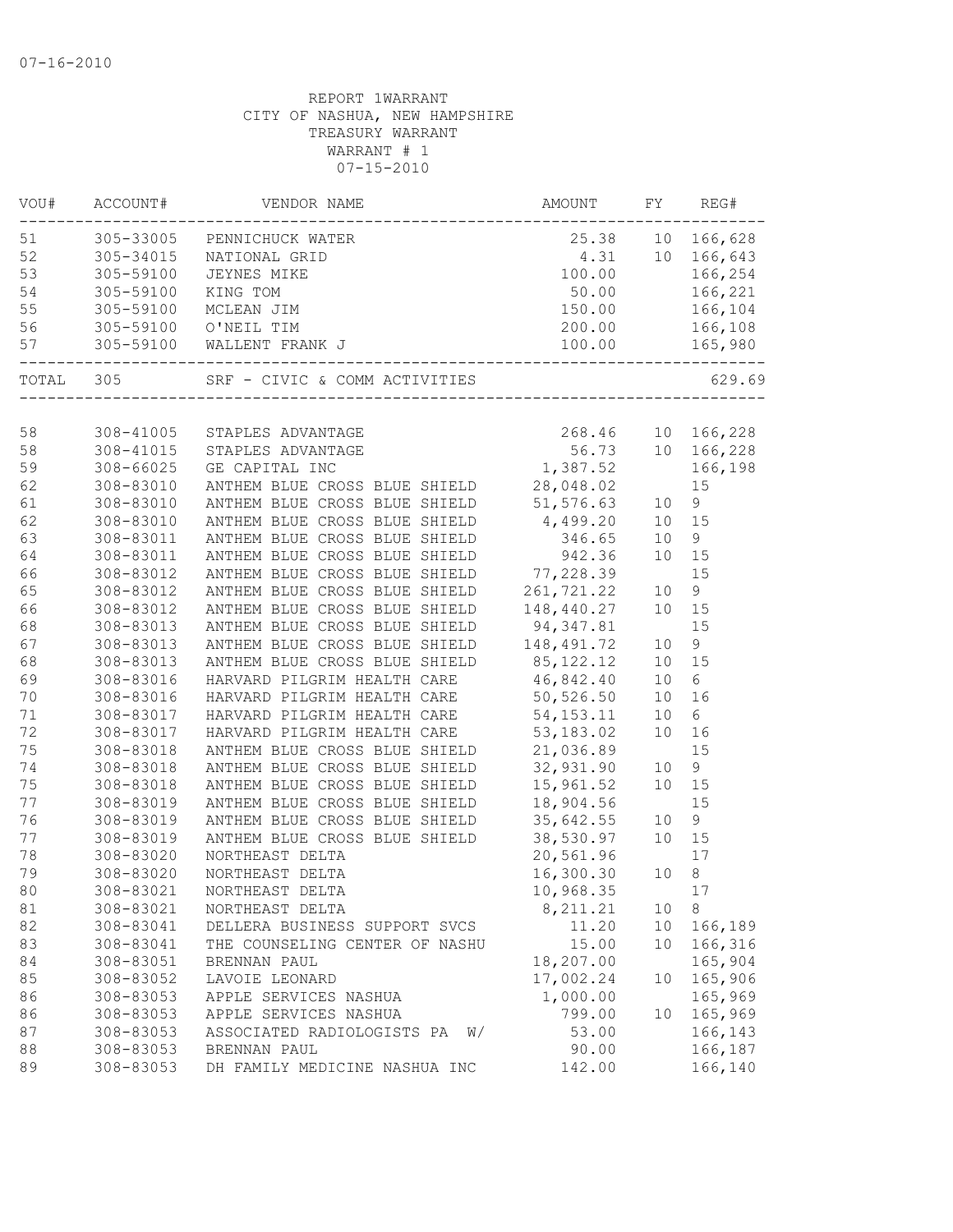| VOU#      | ACCOUNT#            | VENDOR NAME                       | AMOUNT              | FY              | REG#              |
|-----------|---------------------|-----------------------------------|---------------------|-----------------|-------------------|
| 90        | 308-83053           | FOUNDATION MEDICAL PARTNERS       | 515.00              |                 | 166,165           |
| 91        | 308-83053           | GREATER NASHUA EMERGENCY PHYS     | 341.00              |                 | 166,155           |
| 91        | 308-83053           | GREATER NASHUA EMERGENCY PHYS     | 138.00              | 10              | 166,155           |
| 92        | 308-83053           | KELLY THOMAS                      | 12.99               |                 | 166,418           |
| 93        | 308-83053           | MORIARTY KEVIN S DC               | 565.00              |                 | 166,150           |
| 94        | 308-83053           | NASHUA RADIOLOGY PA               | 925.00              |                 | 166,144           |
| 95        | 308-83053           | NH NEUROSPINE INSTITUTE           | 122.00              |                 | 166,692           |
| 96        | 308-83053           | SJ PHYSICIAN SERVICES             | 110.00              |                 | 165,916           |
| 97        | 308-83053           | SO NH REGIONAL MEDICAL CENTER     | 1,717.26            | 10 <sup>°</sup> | 166,145           |
| 98        | 308-83053           | ST JOSEPH'S HOSPITAL              | 869.25              |                 | 165,964           |
| 99        | 308-83054           | ANAESTHESIA ASSOC OF MASS         | 3,451.00            | 10              | 165,900           |
| 100       | 308-83054           | APPLE SERVICES NASHUA             | 2,186.00            |                 | 165,969           |
| 100       | 308-83054           | APPLE SERVICES NASHUA             | 667.00              | 10              | 165,969           |
| 101       | 308-83054           | FOUR SEASONS ORTHOPAEDIC CTR      | 527.00              | 10              | 166,169           |
| 102       | 308-83054           | KING MEDICAL ASSOCIATES           | 120.00              |                 | 165,933           |
| 103       | 308-83054           | NASHUA RADIOLOGY PA               | 45.00               |                 | 166,144           |
| 104       | 308-83054           | NEB RADIOLOGY PC<br>W/C           | 60.00               |                 | 166,163           |
| 105       | 308-83054           | NEW ENGLAND BAPTIST HOSPITAL      | 333.00              |                 | 166,017           |
| 106       | 308-83054           | PERFORMANCE REHAB INC             | 540.00              |                 | 165,989           |
| 106       | 308-83054           | PERFORMANCE REHAB INC             | 245.00              | 10              | 165,989           |
| 107       | 308-83054           | QUIGLEY JANE                      | 165.00              |                 | 166,277           |
| 108       | 308-83054           | SO NH REGIONAL MEDICAL CENTER     | 1,170.89            |                 | 166,145           |
| 109       | 308-83054           | ST JOSEPH BUSINESS & HEALTH       | 360.00              |                 | 166,036           |
| 110       | 308-83054           | ST JOSEPH'S HOSPITAL              | 11,834.65           |                 | 165,964           |
| 111       | 308-83054           | STONERIVER PHARMACY SOLUTIONS     | 507.12              |                 | 166,162           |
| 111       | 308-83054           | STONERIVER PHARMACY SOLUTIONS     | 1,354.92            | 10              | 166,162           |
| 112       | 308-83054           | TORTORELLO NARISA                 | 127.50              |                 | 166,133           |
| 113       | 308-83054           | WOLF RALPH R MD<br>W/C            | 239.00              |                 | 166,148           |
| 114       | 308-83055           | BRENNAN PAUL                      | 409.29              |                 | 166,187           |
| 115       | 308-83055           | COMP-SIGMA LTD                    | 149.50              | 10              | 166,125           |
| 116       | 308-83055           | DARTMOUTH HITCHCOCK/MANCHESTER    | 15.00               |                 | 166,419           |
| 117       | 308-83057           | ONSITE DRUG TESTING OF NE LLC     | 1,002.51            | 10              | 166,505           |
| 118       | 308-83057           | PEASLEY SAFETY CONSULTING LLC     | 1,165.00            | 10              | 166,070           |
| 119       | 308-83058           | ST JOSEPH BUSINESS & HEALTH       | 864.00              | 10              | 166,036           |
| 120       | 308-83058           | SURPLUS OFFICE EQUIPMENT INC      | 298.00              | 10 <sup>°</sup> | 166,197           |
| 121       | 308-83063           | MARVELL PLATE GLASS INC           | 189.00              |                 | 166,166           |
| 122       | 308-83064           | AUNIO KAUKO                       | 423.90              |                 | 166,488           |
| 123       | 308-83064           | DELLERA BUSINESS SUPPORT SVCS     | 22.40               |                 | 10 166,189        |
| 124       |                     | 308-83070 TREASURER STATE OF NH   |                     |                 | 200.00 10 166,676 |
| 125       |                     | 308-83199 STANLEY ELEVATOR CO INC | 3,885.87 10 166,105 |                 | . <u>.</u>        |
| TOTAL 308 |                     | SRF - INSURANCE                   |                     |                 | 1,401,424.83      |
|           |                     |                                   |                     |                 |                   |
|           | 221, 122 3097-41015 | COMPUTER HUT OF N E INC           | 705.00              |                 | 10 166,420        |
|           | 221, 123 3097-41015 | STAPLES BUSINESS ADVANTAGE        | 1,105.99            |                 | 10 166,191        |
|           | 221, 124 3097-49075 | BLUE RIBBON MAINTENANCE SUPPLI    | 2,072.28            |                 | 10 166,286        |
|           | 221, 125 3097-49075 | MANSFIELD PAPER CO INC            | 2,166.34            |                 | 10 166,401        |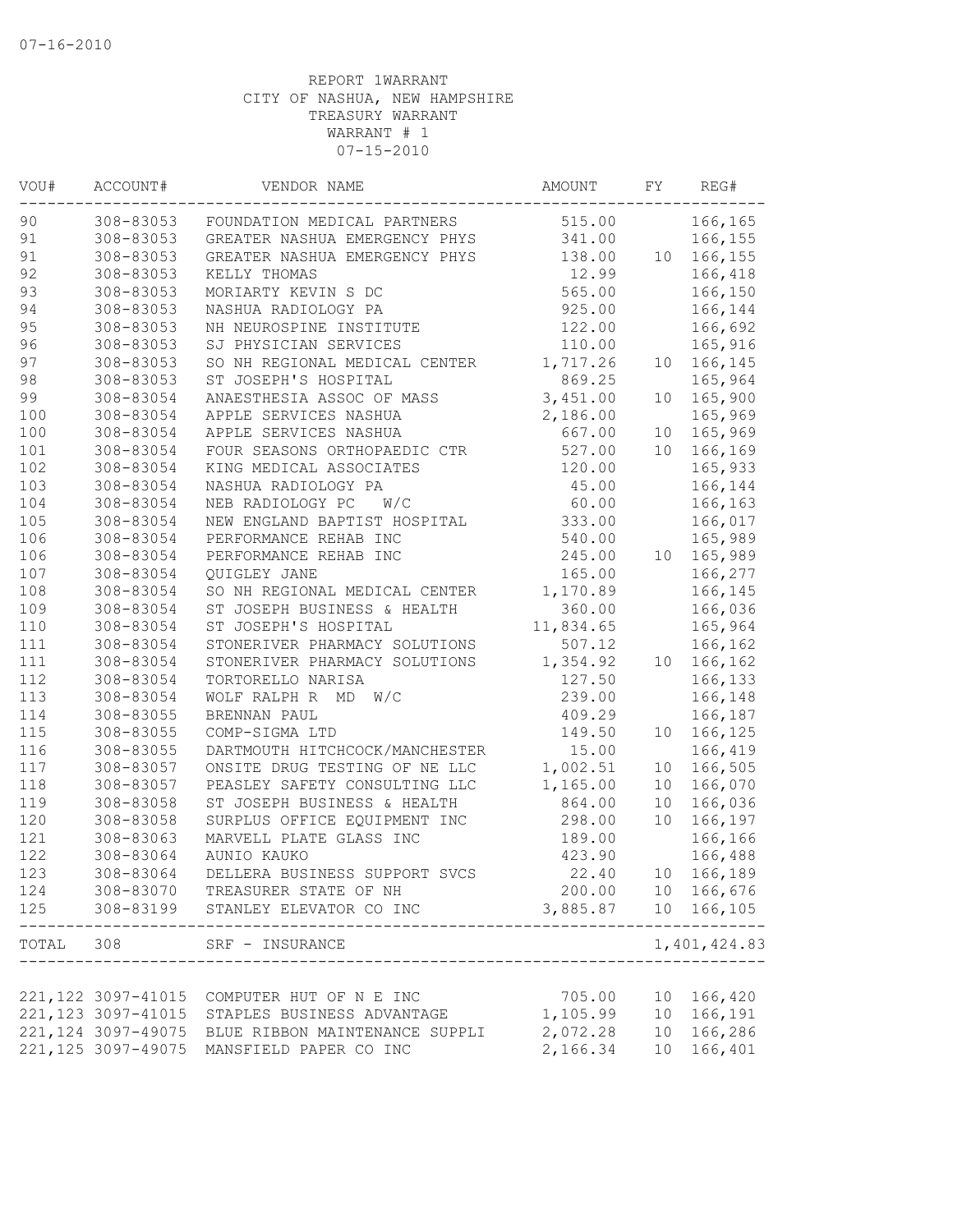| WOU#      | ACCOUNT#            | VENDOR NAME                                   | AMOUNT                | FY              | REG#                             |
|-----------|---------------------|-----------------------------------------------|-----------------------|-----------------|----------------------------------|
|           | 221,126 3097-49085  | BIMBO FOODS BAKERIES INC                      | 4,041.53              | 10              | 166,400                          |
|           | 221, 127 3097-49085 | BOSTON PIE INC                                | 910.96                | 10              | 166,409                          |
|           | 221, 128 3097-49085 | COCA-COLA BOTTLING COMPANY                    | 968.75                | 10              | 166,276                          |
|           | 221, 129 3097-49085 | COSTA FRUIT & PRODUCE CO INC                  | 11,190.51             | 10              | 166,444                          |
|           | 221,130 3097-49085  | GARELICK FARMS-LYNN                           | 24,694.27             | 10              | 166,127                          |
|           | 221,130 3097-49085  | GARELICK FARMS-LYNN                           | 5,041.03              | 10              | 166,128                          |
|           | 221, 131 3097-49085 | GILL'S PIZZA CO.                              | 8,660.00              | 10              | 166,329                          |
|           | 221, 132 3097-49085 | MCKEE FOODS CORP                              | 132.16                | 10              | 166,052                          |
|           | 221,133 3097-49085  | NEW ENGLAND ICE CREAM                         | 334.75                | 10              | 166,336                          |
|           | 221, 134 3097-49085 | NEW YORK BAGELS & CAFE INC                    | 9.00                  | 10              | 166,530                          |
|           | 221, 135 3097-49085 | ORIGINAL CRISPY PIZZA CRUST CO                | 98.03                 | 10              | 166,083                          |
|           | 221,136 3097-49085  | OTIS SPUNKMEYER INC                           | 1,608.30              | 10              | 166,267                          |
|           | 221,137 3097-64330  | NORTHEAST FOOD SVC EQUIPMENT &                | 27, 241.00            | 10              | 165,954                          |
|           | 221, 137 3097-64335 | NORTHEAST FOOD SVC EQUIPMENT &                | 7,935.24              | 10              | 165,954                          |
|           | 221, 138 3097-705   | PEIGH PILAR                                   | 13.00                 | 10              | 166,328                          |
|           | 221,139 3097-707    | BERRY KATHLEEN                                | 30.40                 | 10              | 165,998                          |
|           | 221,140 3097-707    | BROOKS DONNA                                  | 42.25                 | 10              | 165,940                          |
|           | 221, 141 3097-707   | CHOU EUGENE                                   | 23.85                 | 10              | 166,549                          |
|           | 221, 142 3097-707   | CLEMENT CHERYL                                | 7.25                  | 10              | 166,284                          |
|           | 221, 143 3097-707   | LEUCI JOANNE                                  | 11.40                 | 10              | 166,551                          |
|           | 221, 144 3097-707   | PIPILAS STARR                                 | 54.55                 | 10              | 166,273                          |
|           | 221, 145 3097-707   | RICH-KERN SHERYL                              | 37.75                 | 10              | 166,552                          |
|           | 221,146 3097-707    | RUSSO RAY                                     | 9.80                  | 10              | 166,553                          |
|           | 221, 147 3097-707   | URBINA SAMUEL                                 | 17.10                 | 10              | 166,550                          |
|           | 221, 148 3097-707   | WELLING SWAPNA                                | 9.25                  | 10              | 166,554                          |
|           | 221,149 3097-74092  | AFFILIATED HVAC SERVICES LLC                  | 180.00                | 10 <sup>°</sup> | 166,293                          |
|           | 221,150 3097-74092  | BASSETT SERVICES CORPORATION                  | 4,005.60              | 10              | 166,295                          |
|           | 221, 151 3097-74092 | HOBART SERVICE                                | 455.20                | 10 <sup>°</sup> | 165,946                          |
|           | 221, 152 3097-91005 | DONOVAN BEVERLY                               | 192.74                | 10 <sup>1</sup> | 166,257                          |
| TOTAL     | 309                 | SRF - FOOD SERVICES                           |                       |                 | 104,005.28                       |
|           |                     |                                               | 5, 251.63 10 166, 315 |                 |                                  |
|           |                     |                                               |                       |                 |                                  |
| TOTAL 309 |                     | FRESH FRUIT & VEGETABLE GRANT                 |                       |                 | 5,251.63                         |
|           |                     |                                               |                       |                 |                                  |
|           |                     | 221,154 3100-49075 STAPLES BUSINESS ADVANTAGE | 1,095.71 10 166,157   |                 |                                  |
|           |                     | 221,155 3100-49075 TINTLE MARY-FRANCES        |                       |                 | 240.67 10 166,364<br>$- - - - -$ |
| TOTAL     | 310                 | TITLE I MT PLEASNT FOLLOWCHILD                |                       |                 | 1,336.38                         |
|           |                     |                                               |                       |                 |                                  |
|           | 221, 156 3118-705   | BASER NATALIE                                 | 200.00                |                 | 166,544                          |
|           | 221, 157 3118-705   | CRAWFORD LAURA                                | 400.00                |                 | 166,546                          |
|           | 221, 158 3118-705   | DELEO LORI                                    | 330.00                |                 | 166,539                          |
|           | 221, 159 3118-705   | ESTRADA MARIA                                 | 200.00                |                 | 166,337                          |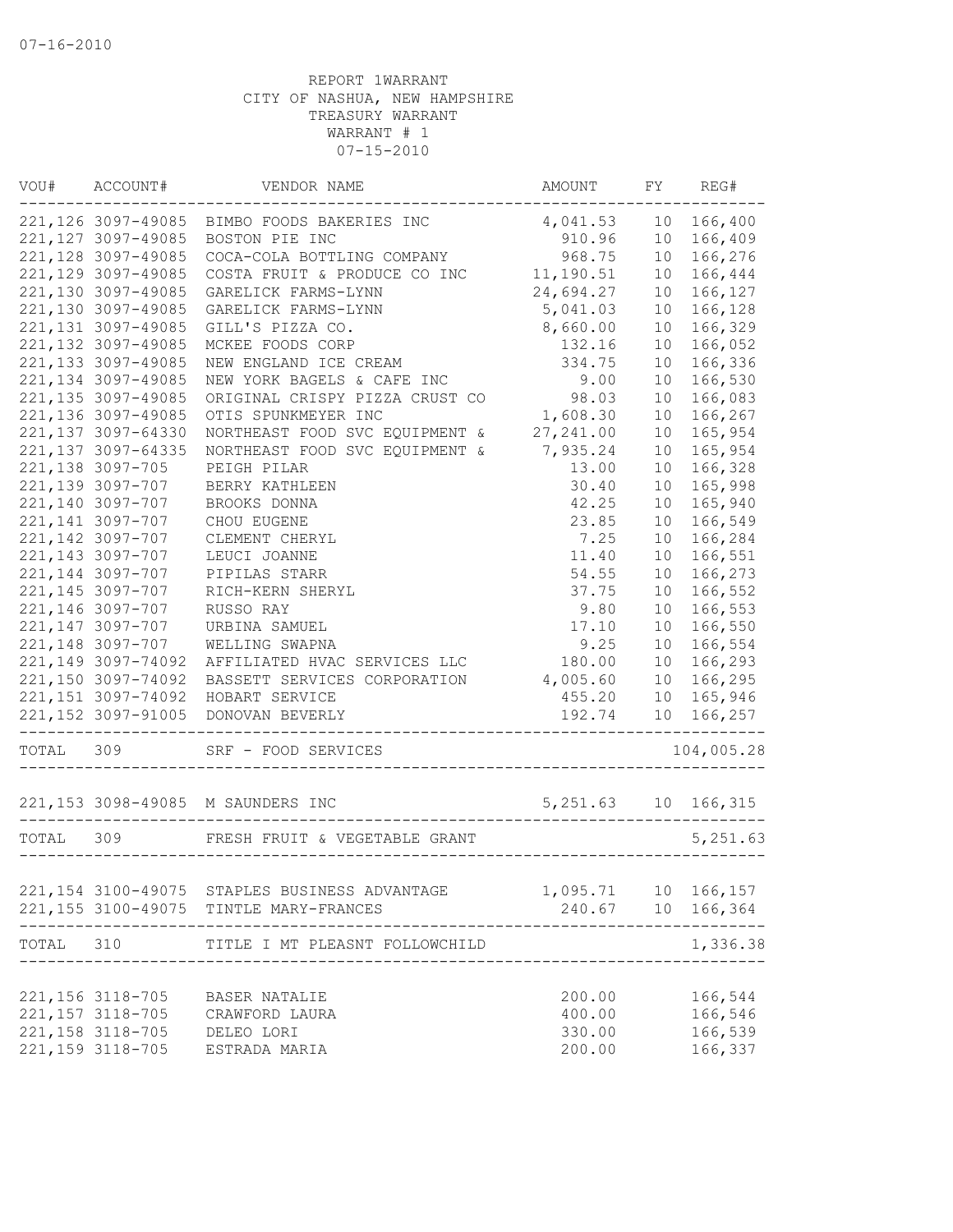| VOU#      | ACCOUNT#          | VENDOR NAME                                                  | AMOUNT                | FY              | REG#                          |
|-----------|-------------------|--------------------------------------------------------------|-----------------------|-----------------|-------------------------------|
|           |                   | 221,160 3118-705 FAULCONER DEBRA                             | 200.00                |                 | 166,543                       |
|           |                   | 221,161 3118-705 SANCHEZ MARIANA                             | 150.00                |                 | 166,538                       |
|           | 221, 162 3118-705 | VILLETT BRAD                                                 | 200.00                |                 | 166,545                       |
| TOTAL 311 |                   | SUMMER SCHOOL                                                |                       |                 | 1,680.00                      |
| 126       | 312-41015         | STAPLES ADVANTAGE                                            | 4.36                  | 10 <sup>°</sup> | 166,228                       |
| 127       | 312-43005         | PRINTGRAPHICS OF MAINE                                       | 800.00                |                 | 21                            |
| 128       | 312-43005         | PRINTGRAPHICS OF MAINE                                       | 27.33                 | 10              | 165,985                       |
| 129       | $312 - 46025$     | ALEC'S SHOE STORE INC                                        | 176.90                | 10 <sup>°</sup> | 166,048                       |
| 130       | $312 - 46025$     | BEN'S UNIFORMS                                               | 125.00                | 10              | 166,422                       |
| 131       | 312-59182         | PRINTGRAPHICS OF MAINE                                       | 136.23                | 10              | 165,985                       |
| 132       | $312 - 705$       | D & R TOWING INC                                             | 340.00                |                 | 10 166,396                    |
| TOTAL 312 |                   | SRF - FINANCIAL SERVICES                                     |                       |                 | 1,609.82                      |
|           |                   |                                                              |                       |                 |                               |
|           |                   | 221,163 3122-49050 JOSTENS INC                               | 14.59                 |                 | 10 166,272                    |
| TOTAL 312 |                   | ADULT ED/CONTINUING ED                                       |                       |                 | 14.59                         |
|           |                   |                                                              |                       |                 |                               |
| 133       |                   | 320-53075 PETTY CASH                                         |                       |                 | 110.93 10 166,557             |
| TOTAL     | 320               | SRF - HUNT BUILDING                                          |                       |                 | 110.93                        |
| 134       |                   | 323-59100 AERIAL CARTOGRAPHICS OF AMERIC 5,995.00 10 166,391 |                       |                 |                               |
| TOTAL 323 |                   | SRF - GIS                                                    |                       |                 | 5,995.00                      |
|           |                   |                                                              |                       |                 |                               |
|           |                   | 221,164 3240-53103 YOUTH COUNCIL (THE)                       | 1,814.76  10  166,308 |                 |                               |
| TOTAL 324 |                   | ARRA MCKINNEY-VENTO HOMELESS                                 |                       |                 | 1,814.76                      |
| 135       | 331-01298         | NATIONAL ASSOC OF TOWN WATCH                                 | 622.00                |                 | 10 166,014                    |
| 136       | 331-01500         | LAW REALTY CO INC                                            | 416.67                |                 | 166,674                       |
| 137       | 331-01500         | RAPID REAL ESTATE LLC                                        | 1,650.00              |                 | 166,635                       |
| 138       | 331-59100         | LEXISNEXIS RISK DATA MGMT INC                                | 50.00                 |                 | 10 166,644                    |
| 139       | 331-64045         | TRANSCOR-IT/HAYWOOD ASSOCIATES                               | 3, 114.50             |                 | 10 165,967                    |
| 140       | $331 - 64255$     | MOTOROLA                                                     | 9,373.98              |                 | 10 166,005                    |
| TOTAL     | 331               | SRF - POLICE DEPARTMENT                                      |                       |                 | --------------<br>15, 227. 15 |
|           |                   |                                                              |                       |                 |                               |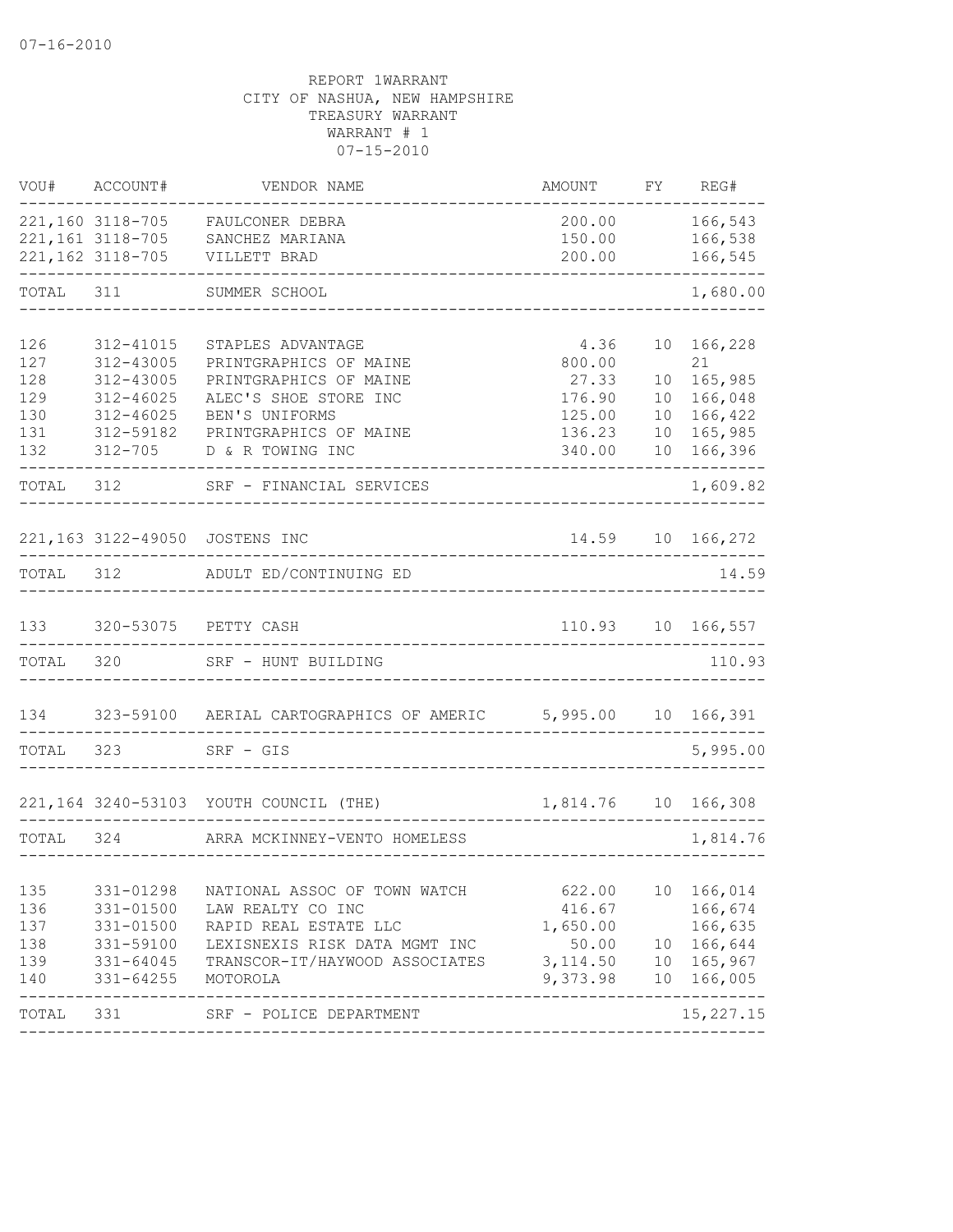| VOU#                     | ACCOUNT#                                             | VENDOR NAME                                                                                                 | AMOUNT                                     |                                   | FY REG#                                        |
|--------------------------|------------------------------------------------------|-------------------------------------------------------------------------------------------------------------|--------------------------------------------|-----------------------------------|------------------------------------------------|
|                          |                                                      | 141 332-64192 WISE EL SANTO CO, INC                                                                         | 80.09 10 166,377                           |                                   |                                                |
|                          | TOTAL 332                                            | SRF - FIRE DEPARTMENT                                                                                       |                                            |                                   | 80.09                                          |
|                          |                                                      | 221,165 3320-49075 GRAPHITE PENCIL CO<br>221,166 3320-49075 STUDENT SUPPLY                                  | 532.60 10 166,537<br>1,002.50 10 166,346   |                                   |                                                |
|                          |                                                      | TOTAL 332 ARRA TITLE I SINI LEDGE ST                                                                        |                                            |                                   | 1,535.10                                       |
|                          |                                                      | 221,167 3330-49050 SCHOOL SPECIALTY INC 2,323.08 10 166,274                                                 |                                            |                                   |                                                |
| TOTAL 333                |                                                      | ARRA TITLE I SINI MT PLEASANT                                                                               |                                            |                                   | 2,323.08                                       |
|                          |                                                      | 221,168 3360-49075 BORDERS INC                                                                              |                                            |                                   | 279.00 10 166,300                              |
|                          |                                                      | TOTAL 336 TITLE I SINI DR.CRISP<br>------------------                                                       |                                            |                                   | 279.00                                         |
| 142<br>143<br>143        | 341-01943<br>341-01962<br>341-01968                  | STAPLES ADVANTAGE<br>HARBOR HOMES INC<br>HARBOR HOMES INC                                                   | 258.93<br>4,963.48<br>24,407.00            | 10 <sup>°</sup><br>10             | 166,228<br>10 166,082<br>166,082               |
| 143<br>144<br>145        | 341-01969<br>341-41015<br>341-49075                  | HARBOR HOMES INC<br>STAPLES ADVANTAGE<br>MCKESSON MEDICAL-SURGICAL                                          | 2,055.93<br>2,436.53<br>1,675.90           | 10<br>10<br>10                    | 166,082<br>166,228<br>166,366                  |
| 146<br>147<br>148<br>149 | 341-49075<br>341-64030<br>341-64030<br>341-64030     | STAPLES ADVANTAGE<br>GHA TECHNOLOGIES INC<br>GLOBAL EQUIPMENT CO INC<br>HAM RADIO OUTLET INC                | 470.45<br>292.26<br>6,101.34<br>971.75     | 10<br>10<br>10<br>10              | 166,228<br>166,019<br>166,504<br>166,443       |
| 150<br>151<br>152<br>152 | 341-64030<br>341-64030<br>341-64030<br>$341 - 64030$ | LAMINATIONKING LLC<br>SAFETYGEAR CORP<br>STAPLES ADVANTAGE<br>STAPLES ADVANTAGE                             | 1,164.75<br>8,683.52<br>769.21<br>2,323.78 | 10<br>10<br>10                    | 166,507<br>166,508<br>166,228<br>166,228       |
| 152                      | 341-98076                                            | STAPLES ADVANTAGE                                                                                           | 69.95                                      | 10                                | 166,228                                        |
| TOTAL                    | 341                                                  | SRF - COMMUNITY SERVICES                                                                                    |                                            |                                   | 56,644.78                                      |
| 153<br>154<br>155<br>156 | 342-01352<br>342-47010<br>342-49050<br>342-54035     | ESA BIOSCIENCES INC<br>NH MEDICAL/DENTAL SUPPLY LLC/D<br>CHANNING BETE CO INC<br>PETROCELLI MARKETING GROUP | 712.46<br>77.80<br>493.99<br>393.15        | 10<br>10 <sup>°</sup>             | 10 165,999<br>10 166,063<br>166,270<br>165,972 |
| 157<br>158<br>159<br>160 | 342-64030<br>342-64030<br>342-64030<br>342-74085     | FLETCHER'S APPLIANCE<br>MARKETLAB INC<br>STAPLES ADVANTAGE<br>OPTICAL ANALYSIS CORP                         | 129.00<br>334.02<br>330.78<br>150.00       | 10<br>10 <sup>°</sup><br>10<br>10 | 165,978<br>166,446<br>166,228<br>166,502       |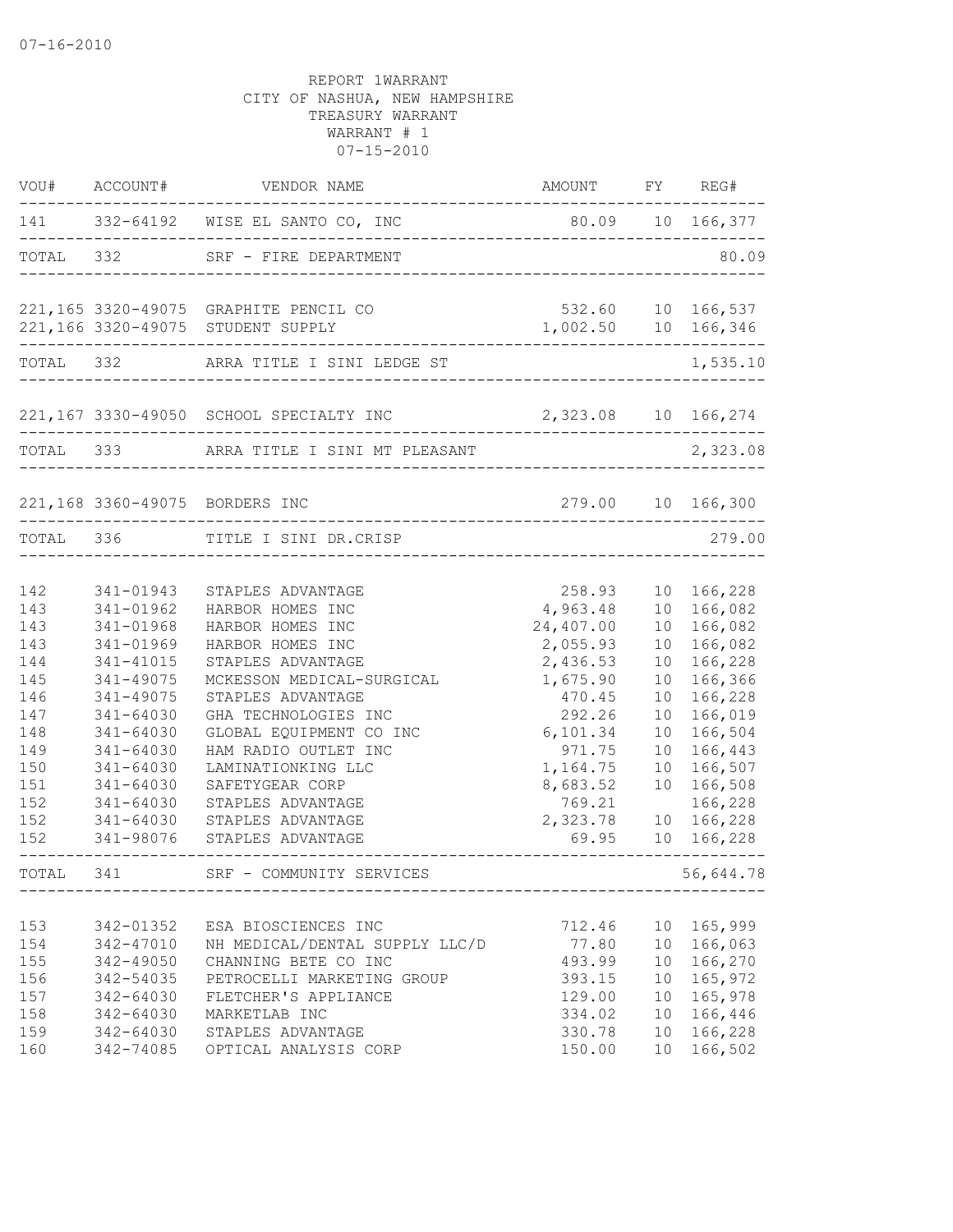| VOU#      | ACCOUNT#            | VENDOR NAME                              | AMOUNT                          |                 | FY REG#          |
|-----------|---------------------|------------------------------------------|---------------------------------|-----------------|------------------|
| 161       | 342-91025           | CALOPE THERESA                           | 40.00                           | 10              | 166,435          |
| 162       | 342-91025           | LOSIER NICOLE                            | 30.95                           |                 | 10 166,201       |
| 163       | 342-91025           | PORRES LUIS                              | 25.38                           | 10              | 166,081          |
| 164       | 342-91025           | WENDT BETTY                              | 83.50                           | 10              | 166,199          |
| 165       | 342-98042           | TREASURER STATE OF NH (PHL)              | 260.00                          |                 | 10 166,649       |
| TOTAL 342 |                     | SRF - COMMUNITY HEALTH                   |                                 |                 | 3,061.03         |
|           |                     |                                          |                                 |                 |                  |
|           | 221,169 3440-31005  | NEXTEL COMMUNICATIONS                    | 272.65                          |                 | 10 166,610       |
|           | 221,170 3440-49075  | ALMEIDA SUSAN                            | 99.20                           |                 | 166,304          |
|           | 221, 171 3440-49075 | GARELICK FARMS-LYNN                      | 11.14                           |                 | 10 166,128       |
|           | 221, 172 3440-49075 | M SAUNDERS INC                           | 21.95                           |                 | 166,315          |
|           | 221, 173 3440-49075 | MARKET BASKET                            | 55.40                           |                 | 166,078          |
|           | 221, 174 3440-49075 | MARKETING RESOURCES                      | 1,041.86                        |                 | 10 166,302       |
|           | 221, 175 3440-49075 | NEW ENGLAND ICE CREAM                    | 186.62                          |                 | 166,336          |
|           | 221, 176 3440-49075 | PAWTUCKAWAY STATE PARK                   | 188.00                          |                 | 166,558          |
|           | 221, 177 3440-49075 | PAWTUCKAWAY STATE PARK                   | 132.00                          |                 | 166,559          |
|           | 221, 178 3440-49075 | SAM'S CLUB                               | 58.71                           |                 | 166,694          |
|           | 221,179 3440-49075  | WALMART COMMUNITY                        | 9.97                            |                 | 10 166,234       |
|           | 221,180 3440-53103  | BIG BROTHERS BIG SISTERS                 | 1,000.00                        |                 | 10 166,049       |
|           | 221,181 3440-55020  | FIRST STUDENT INC                        | 1,260.00                        | 10              | 166,298          |
|           | TOTAL 344           | AFTER SCHOOL PROGRAM                     |                                 |                 | 4,337.50         |
|           |                     |                                          |                                 |                 |                  |
|           | 221,182 3460-49075  | BOYS & GIRLS CLUB OF GREATER N           | 1,000.00                        |                 | 10 165,958       |
|           | 221, 183 3460-49075 | MARKETING RESOURCES                      | 185.60                          | 10 <sup>°</sup> | 166,302          |
|           | 221,184 3460-49075  | STAPLES BUSINESS ADVANTAGE               | 116.62                          | 10              | 166,157          |
|           | 221,185 3460-53103  | BOYS & GIRLS CLUB OF GREATER N           | 1,000.00                        | 10              | 165,958          |
|           | 221,185 3460-55020  | BOYS & GIRLS CLUB OF GREATER N           | 630.00                          | 10              | 165,958          |
|           |                     | 221,186 3460-55020 FIRST STUDENT INC     | 1,088.70                        | 10 <sup>°</sup> | 166,298          |
| TOTAL 346 |                     | 21 ST CENTURY AFTER SCH MIDDLE           |                                 |                 | 4,020.92         |
|           |                     |                                          |                                 |                 |                  |
|           |                     | 221,187 3461-49075 AC MOORE INC          |                                 |                 | 7.47 166,306     |
|           |                     | 221,188 3461-49075 MARKET BASKET         | 54.55                           |                 | 166,078          |
|           |                     | TOTAL 346 21 ST CENTURY AFTER SCH MIDDLE |                                 |                 | 62.02            |
|           |                     | 221,189 3468-49075 REYNOLDS MARGARET     |                                 |                 | 32.90 166,266    |
|           |                     |                                          |                                 |                 |                  |
|           |                     | TOTAL 346 SMALLER LEARNING COMMUNITY     | ------------------------------- |                 | 32.90            |
|           |                     | 221,190 3509-49075 EDUCATION WEEK        |                                 |                 | 39.00 10 166,707 |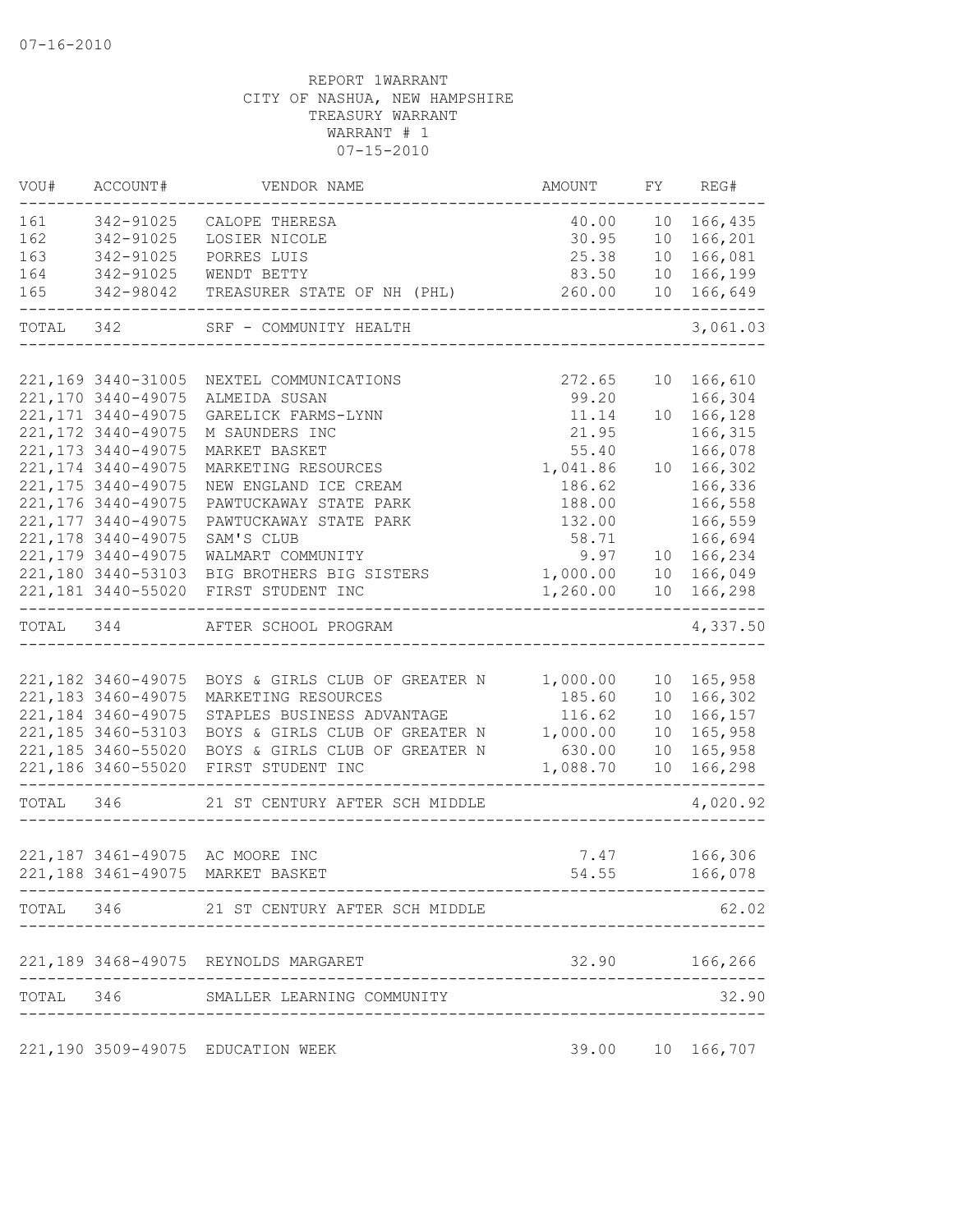| VOU#       | ACCOUNT#                   |                                    |                                                                                                   | REG#                                                                                     |
|------------|----------------------------|------------------------------------|---------------------------------------------------------------------------------------------------|------------------------------------------------------------------------------------------|
|            |                            | 221,191 3509-91040 SCHOTT BRAD     | 25.00                                                                                             | 10 166,345                                                                               |
|            |                            |                                    |                                                                                                   | 64.00                                                                                    |
| 166        |                            | 352-12147 AUGER MATTHEW            |                                                                                                   |                                                                                          |
| 167        |                            | 352-12147 BASORA NILSSON           |                                                                                                   |                                                                                          |
| 168        | 352-12147                  | BURGESS KARYN                      |                                                                                                   | $\begin{array}{cc} 600.00 & 166,457 \\ 600.00 & 166,208 \\ 225.00 & 166,461 \end{array}$ |
| 169        | 352-12147                  | CONSIDINE KAITLIN                  |                                                                                                   | 225.00 166,459                                                                           |
| 170        | 352-12147                  | CORDARO ROBERT                     |                                                                                                   | 300.00 166,384                                                                           |
| 171        | 352-12147                  | COX BRANDON                        |                                                                                                   | 450.00 166,375                                                                           |
| 172        | 352-12147                  | DELPIZZO ANTHONY                   |                                                                                                   | 240.00 166,380                                                                           |
| 173        | 352-12147                  | DEMMONS CHRISTINA                  |                                                                                                   | 135.00 166,367                                                                           |
| 174        | 352-12147                  | DUNHAM MICHAEL                     | 300.00                                                                                            | 166,454                                                                                  |
| 175        | 352-12147                  | FLEURY DARREN                      |                                                                                                   |                                                                                          |
| 175        | 352-12147                  | FLEURY DARREN                      | $\begin{array}{cccc} 360.00 & 166,232 \\ 2,430.00 & 10 & 166,232 \\ 225.00 & 166,460 \end{array}$ |                                                                                          |
| 176        | 352-12147                  | JAKSINA KIMBERLY                   |                                                                                                   |                                                                                          |
| 177        | 352-12147                  | JAMIESON KIMBERLY                  | 225.00                                                                                            | 166,115                                                                                  |
| 178        | 352-12147                  | KELLER LENA                        | 150.00                                                                                            | 166,112                                                                                  |
| 179        | 352-12147                  | KELLY JOSEPH                       |                                                                                                   | 700.00 166,369                                                                           |
| 180        | 352-12147                  | LEWIS KEITH                        |                                                                                                   | 100.00    166,114                                                                        |
| 181        | 352-12147                  | MALONEY JARED                      |                                                                                                   | 600.00 166,458                                                                           |
| 182        | 352-12147                  | MCDOUGALD CAMERON                  | 270.00                                                                                            | 166,374                                                                                  |
| 183        | 352-12147                  | MCDOUGALD SCOTT                    | 900.00                                                                                            | 166,151                                                                                  |
| 184        | 352-12147                  | MELANSON DENNIS                    | 700.00                                                                                            | 10 165,938                                                                               |
| 185        | 352-12147                  | MUCCIOLI ANTHONY                   | 300.00                                                                                            | 166,376                                                                                  |
| 186        | 352-12147                  | NICHOLSON MORRIS                   | 700.00                                                                                            | 10 166,009                                                                               |
| 187        | 352-12147                  | PASQUARIELLO JOHN                  | 600.00                                                                                            | 166,343                                                                                  |
| 188        | 352-12147                  | RHEAULT MIKE                       | 365.00                                                                                            | 166,209                                                                                  |
| 189        | 352-12147                  | RICE CHRIS                         |                                                                                                   | 365.00 166,086                                                                           |
| 190        | 352-12147                  | ROOT CONNOR                        |                                                                                                   | 300.00 166,455                                                                           |
| 191        | 352-12147                  | RUGGLES MARY                       | 600.00                                                                                            | 166,386                                                                                  |
| 192        | 352-12147                  | SEYMOUR COLTON                     | 180.00                                                                                            | 166,042                                                                                  |
| 193        | 352-12147                  | VARN SAMANTHA                      | 150.00                                                                                            | 166,113                                                                                  |
| 194        | 352-12147                  | WYATT CODY                         | 300.00                                                                                            | 166,456                                                                                  |
| 195        | 352-45290                  | M & N SPORTS LLC                   |                                                                                                   | 831.55 10 166,065                                                                        |
| 196        | 352-59020                  | PETTY CASH                         | 92.50                                                                                             | 10 166,560                                                                               |
| 197        | $352 - 687$                | CHEN JIANG                         | 125.00                                                                                            | 166,462                                                                                  |
| 198        | $352 - 687$                |                                    | 90.00                                                                                             | 166,521                                                                                  |
| 199        | $352 - 687$                | DEPAOLO KATHY<br>DOCKRILL MADELINE | 560.00                                                                                            | 166,472                                                                                  |
| 200        | $352 - 687$                | HEIN LORI                          | 90.00                                                                                             | 166,476                                                                                  |
| 201        | $352 - 687$                | MCMENIMAN ROBIN                    | 15.00                                                                                             | 166,470                                                                                  |
| 202        | $352 - 687$                | MIGLANI RITA                       | 70.00                                                                                             | 166,340                                                                                  |
| 203        |                            |                                    |                                                                                                   |                                                                                          |
|            | $352 - 687$                | NORRIS JULIE                       | 70.00                                                                                             | 166,381                                                                                  |
| 204<br>205 | $352 - 687$<br>$352 - 687$ | SMITH JUDITH<br>STEVENS DEB        | 70.00<br>100.00                                                                                   | 166,522<br>166,523                                                                       |
| 206        | $352 - 687$                | SULLIVAN CHRISTINE M               | 70.00                                                                                             | 166,097                                                                                  |
| 207        | $352 - 687$                | WELSH SILVIA                       | 315.00                                                                                            | 166,468                                                                                  |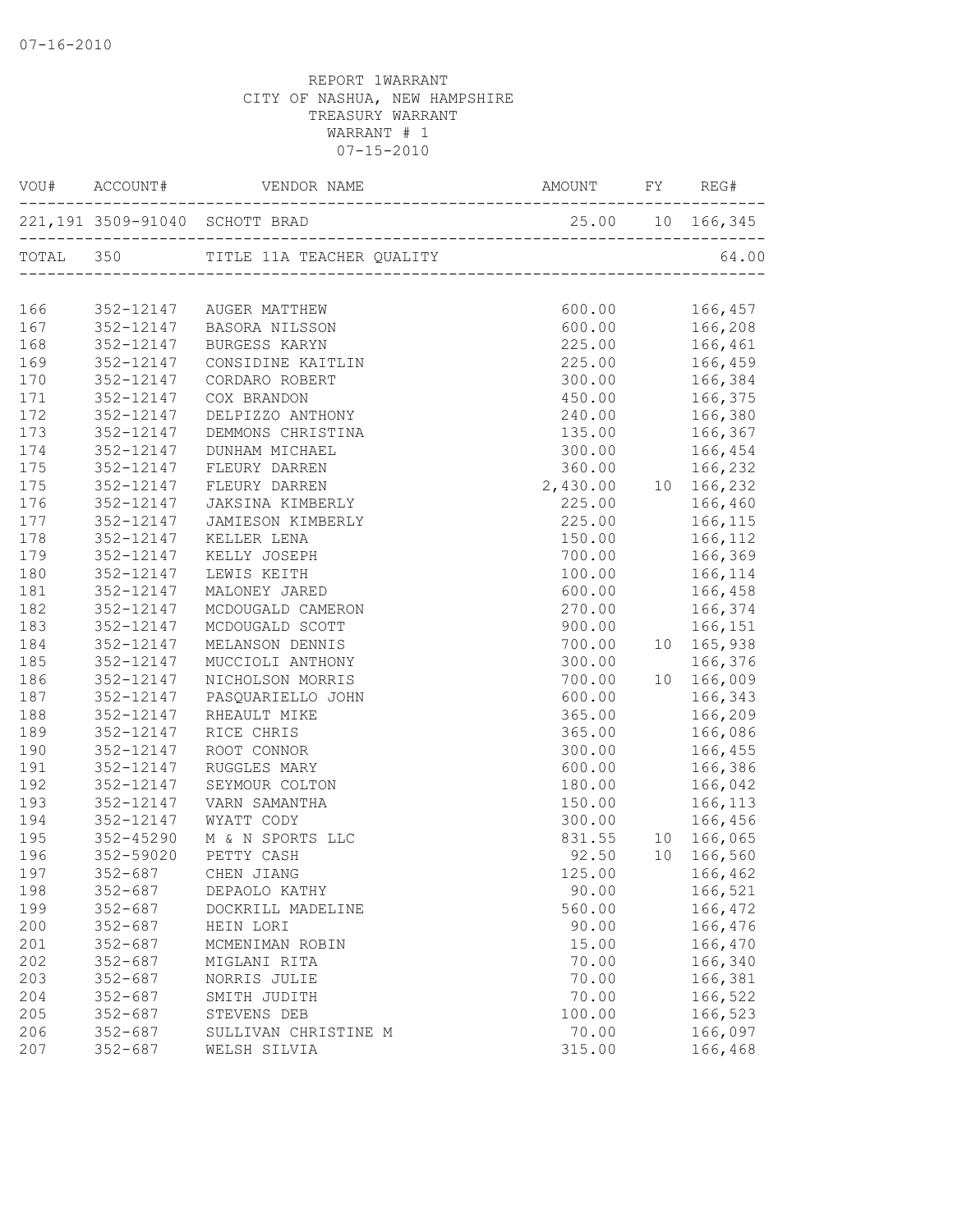|                          |                                                                 | TOTAL 352 SRF - PARKS AND RECREATION   |                   |                 | 16,094.05  |
|--------------------------|-----------------------------------------------------------------|----------------------------------------|-------------------|-----------------|------------|
|                          |                                                                 | 221,192 3600-49050 MAGILL JESSICA      | 95.88 10 166,404  |                 |            |
|                          |                                                                 | TOTAL 360 DROP OUT PREVENTION/ADULT ED |                   |                 | 95.88      |
|                          |                                                                 | 208 371-41060 LO INK SPECIALTIES       | 494.65 10 166,109 |                 |            |
| TOTAL 371                |                                                                 | _______________________                |                   |                 | 494.65     |
| 209<br>210<br>211<br>212 | 373-53025<br>373-53075<br>373-53075<br>------------------------ | 373-53075 NH BAR FOUNDATION            | 25,000.00         |                 | 3          |
|                          |                                                                 | TOTAL 373 SRF - ECONOMIC DEVELOPMENT   |                   |                 | 29,400.00  |
| 213                      | 374-01319                                                       | CMA ENGINEERS INC                      | 6,847.74          |                 | 10 165,909 |
| 214                      | 374-01319                                                       | LAPLANTE BUILDERS INC                  | 13,980.37         |                 | 10 165,908 |
| 215                      | 374-01966                                                       | NASHUA PASTORAL CARE CENTER            | 1,248.00          |                 | 10 166,226 |
| 216                      | 374-01966                                                       | NEIGHBORHOOD HOUSING SERVICES          | 250.00            |                 | 10 166,093 |
| 217                      | 374-07090                                                       | NASHUA SOUP KITCHEN & SHELTER          | 5,250.00          |                 | 10 166,030 |
| 218                      | 374-07145                                                       | NEIGHBORHOOD HOUSING SERVICES          | 4,090.90          | 10              | 166,093    |
| 218                      | 374-07188                                                       | NEIGHBORHOOD HOUSING SERVICES          | 2,560.50          | 10              | 166,093    |
| 219                      | 374-07261                                                       | NH LEGAL ASSISTANCE                    | 1,070.58          | 10 <sub>1</sub> | 166,056    |
| 220                      | 374-07282                                                       | COMMUNITY INTEGRATION SERVICES         | 324.69            | 10              | 166,511    |
| 221                      | 374-07285                                                       | LOAN PACKAGING LLC                     | 160.00            |                 | 166,120    |
| 222                      | 374-07285                                                       | NH BAR FOUNDATION                      | 20,000.00         |                 | 11         |
| 223                      | 374-07298                                                       | CREDERE ASSOCIATES                     | 3,296.30          |                 | 10 166,437 |
| 224                      | 374-07340                                                       | HILLSBOROUGH COUNTY TREASURER          | 24.00             |                 | 10 166,411 |
| 225                      | 374-07340                                                       | HURD SANDRA                            | 99.06             |                 | 166,563    |
| 226                      | 374-07340                                                       | SCHENA CARRIE JOHNSON                  | 21.00             | 10              | 10 166,562 |
| 227                      | 374-07340                                                       | UNITED PARCEL SERVICE                  | 21.00             |                 | 10 166,688 |
| 228                      | 374-07600                                                       | KEHAISIS THEOGINIS AND ABAP LL         | 5,000.00          |                 | 166,564    |
| 229                      | 374-09031                                                       | LOOMIS FARGO & CO                      | 188.34            | 10              | 166,023    |
| 230                      | 374-09061                                                       | BEST OF THE BEST CLEANING & SE         | 80.00             | 10              | 166,450    |
| 231                      | 374-09071                                                       | CITY OF NASHUA/TAX COLLECTOR'S         | 126.69            | 10              | 166,561    |
| 232                      | 374-09081                                                       | MICHELIN NORTH AMERICA INC             | 652.86            | 10              | 165,948    |
| 233                      | 374-09091                                                       | BLANCHARD SUPPLY CO                    | 72.40             | 10              | 166,655    |
| 234                      | 374-09091                                                       | CUMMINS NORTHEAST INC                  | 181.40            | 10              | 166,186    |
| 235                      | 374-09091                                                       | GILLIG LLC                             | 4,050.50          | 10              | 166,149    |
| 236                      | 374-09091                                                       | NAPA AUTO PARTS                        | 653.28            | 10              | 166,171    |
| 237                      | 374-09091                                                       | NORTHERN BUS SALES INC                 | 128.33            | 10              | 166,046    |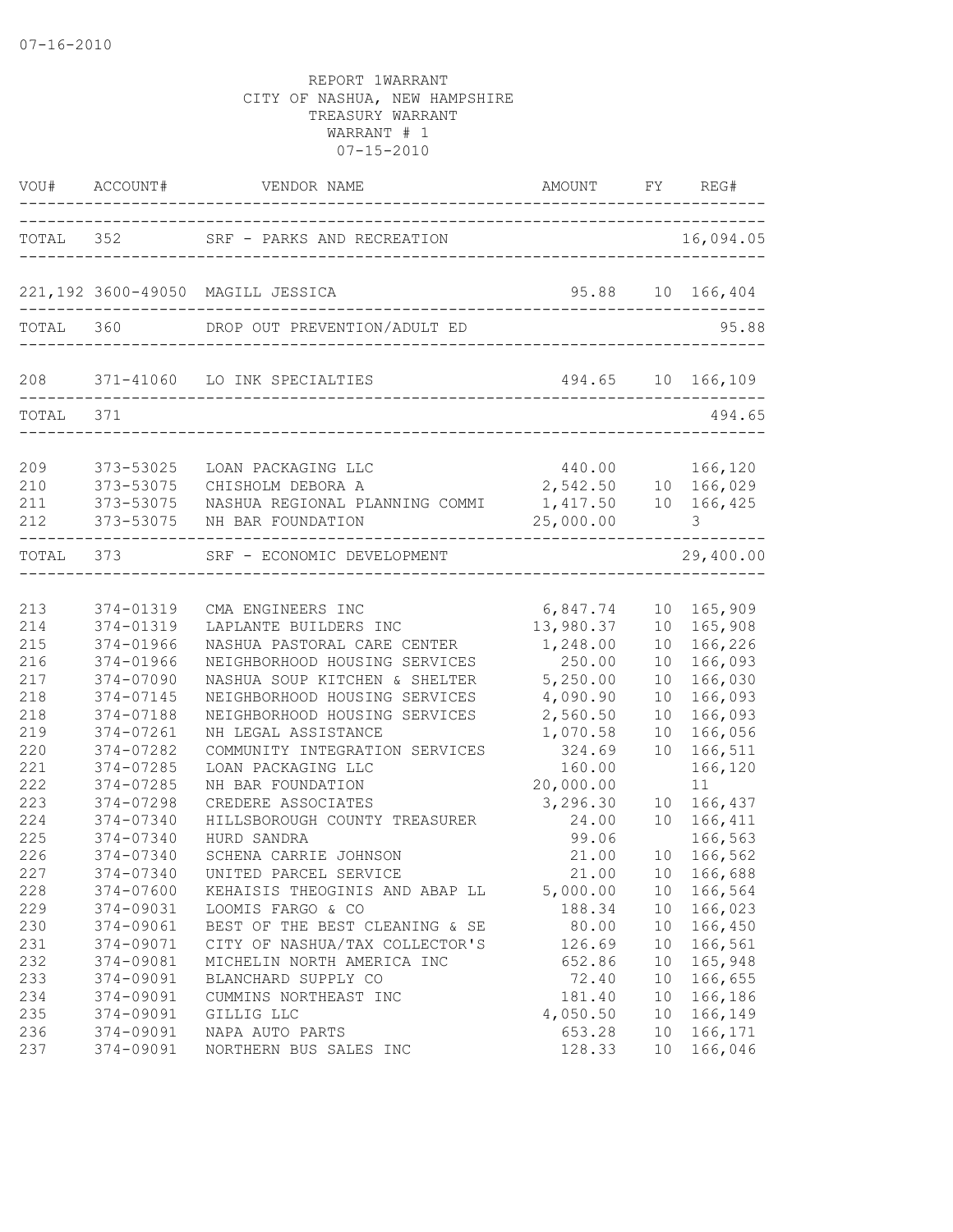| VOU#      | ACCOUNT#                  | VENDOR NAME                                               | AMOUNT     | FY              | REG#                                   |
|-----------|---------------------------|-----------------------------------------------------------|------------|-----------------|----------------------------------------|
| 238       | 374-09091                 | PETTY CASH                                                | 3.99       | 10              | 166,565                                |
| 239       | 374-09091                 | RYDER FLEET PRODUCTS.COM INC                              | 130.31     | 10 <sup>°</sup> | 166,174                                |
| 240       | 374-09091                 | SPORTWORKS NORTHWEST INC                                  | 95.81      | 10              | 166,214                                |
| 241       | 374-09112                 | NATIONAL GRID                                             | 15.93      | 10              | 166,643                                |
| 241       | 374-09114                 | NATIONAL GRID                                             | 41.51      | 10              | 166,643                                |
| 242       | 374-09120                 | PENNICHUCK WATER                                          | 157.74     | 10              | 166,628                                |
| 242       | 374-09125                 | PENNICHUCK WATER                                          | 93.05      | 10              | 166,628                                |
| 243       | 374-09230                 | FIRST TRANSIT INC                                         | 110,018.00 | 10              | 166,614                                |
| 244       | 374-09241                 | PETTY CASH                                                | 65.73      | 10              | 166,565                                |
| 244       | 374-09261                 | PETTY CASH                                                | 24.00      | 10              | 166,565                                |
| 245       | 374-59188                 | ASAP ENVIRONMENTAL INC                                    | 1,980.00   | 10 <sub>o</sub> | 166,218                                |
| 246       | $374 - 756$               | STATE OF NH                                               | 4,811.36   | 10 <sup>°</sup> | 166,656                                |
| 247       |                           | 374-91030 SCHENA CARRIE JOHNSON<br>---------------------  | 936.05     |                 | 10 166,562                             |
| TOTAL 374 |                           | SRF - URBAN PROGRAMS                                      |            |                 | 188,751.42                             |
|           |                           |                                                           |            |                 |                                        |
| 248       | 375-45050                 | UNIQUE MANAGEMENT SERVICES INC 393.80 10 166,013          |            |                 |                                        |
| 249       | 375-57010                 | LIBRARYINSIGHT INC                                        | 720.00     |                 | 166,621                                |
| 250       | 375-64165                 | CONWAY OFFICE PRODUCTS LLC                                | 1,520.93   |                 | 166,027<br>$- - - - - -$               |
| TOTAL 375 |                           | SRF - PUBLIC LIBRARIES                                    |            |                 | 2,634.73                               |
|           |                           |                                                           |            |                 |                                        |
|           |                           | 221,193 3750-49050 SCHOOL SPECIALTY INC                   |            |                 | 346.78 10 166,274<br>900.00 10 166,362 |
|           | 221,194 3750-53101 SERESC | ---------------------------------                         |            |                 |                                        |
|           | TOTAL 375                 | TITLE I ARRA GRANT                                        |            |                 | 1,246.78                               |
|           | 221,195 3760-49035        | BORDERS INC                                               | 491.04     | 10 <sup>°</sup> | 166,300                                |
|           | 221,196 3760-49035        | SCHOLASTIC INCORPORATED                                   | 221.98     | 10              | 166,417                                |
|           | 221, 197 3760-49035       | SOLUTION TREE INC                                         | 104.85     | 10              | 166,392                                |
|           | 221,198 3760-49050        | CAMBIUM LEARNING INC                                      | 260.88     | 10              | 166,332                                |
|           | 221,199 3760-49050        | GANDER PUBLISHING                                         | 711.32     | 10              | 166,314                                |
|           | 221,200 3760-49050        | HEINEMANN                                                 | 5,057.64   | 10              | 166,275                                |
|           | 221, 201 3760-49050       | REALLY GOOD STUFF INC                                     | 68.90      | 10              | 166,260                                |
|           | 221,202 3760-49050        | SCHOOL SPECIALTY INC                                      | 2,507.09   | 10              | 166,274                                |
|           | 221, 203 3760-49050       | STAPLES BUSINESS ADVANTAGE                                | 74.96      |                 | 10 166, 157                            |
|           | 221, 204 3760-49075       | EDUCATION NORTHWEST                                       | 1,297.00   |                 | 10 166,410                             |
|           | 221, 205 3760-49075       | SCHOOL SPECIALTY INC                                      | 598.74     |                 | 10 166,274                             |
|           | 221,206 3760-49075        | STAPLES BUSINESS ADVANTAGE                                | 1,906.02   |                 | 10 166,157                             |
|           | 221, 207 3760-53101       | SOLUTION TREE INC                                         | 3,400.00   |                 | 166,392                                |
|           |                           | 221,208 3760-94030 KEANE THERESA                          | 422.10     |                 | 10 166,292                             |
| TOTAL     | 376                       | ----------------------------<br>--------------<br>TITLE I |            |                 | ---------------<br>17, 122.52          |
|           |                           |                                                           |            |                 |                                        |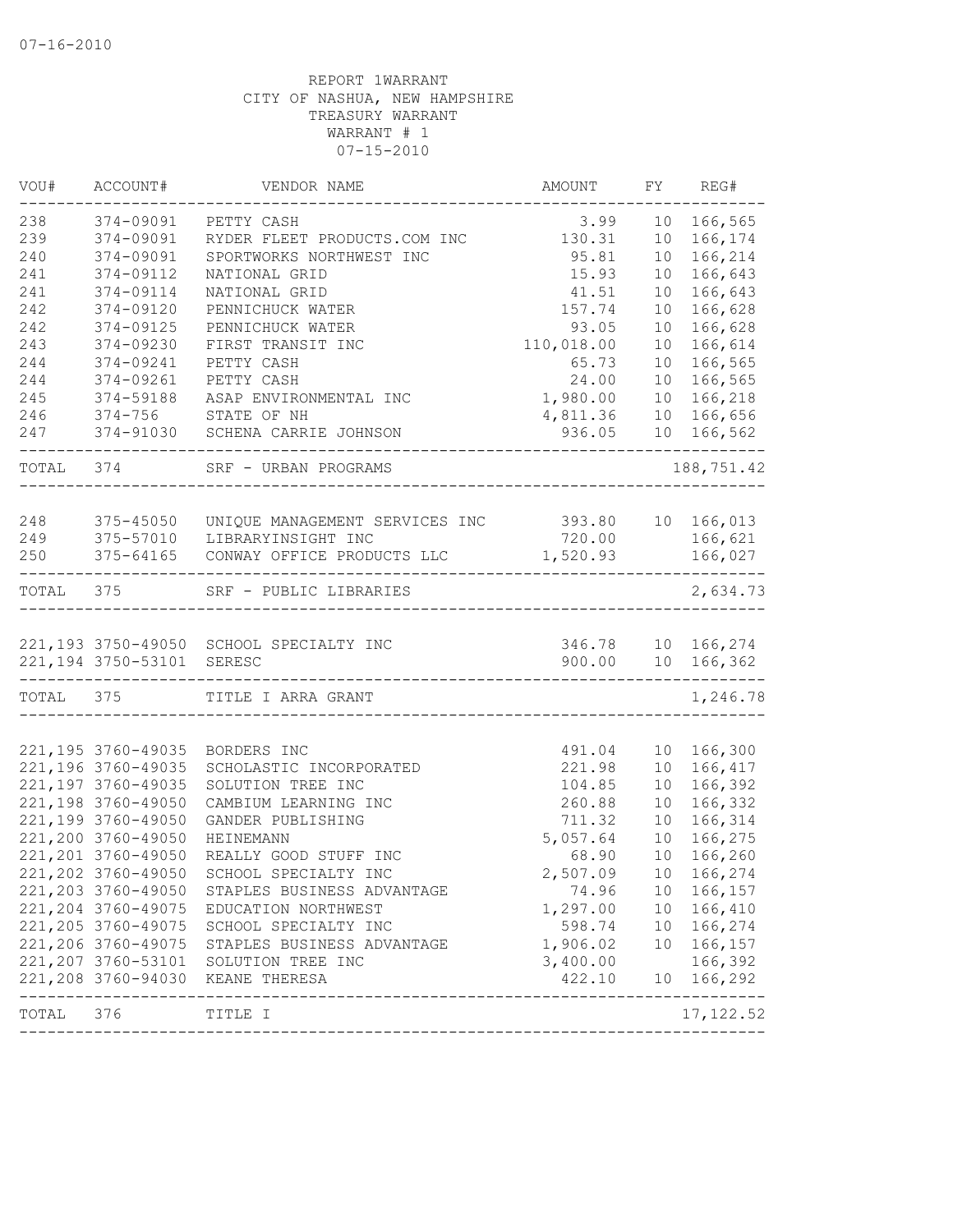| VOU#  | ACCOUNT#                                                                                 | VENDOR NAME                                                                                             | AMOUNT                                   |                       | FY REG#                                        |
|-------|------------------------------------------------------------------------------------------|---------------------------------------------------------------------------------------------------------|------------------------------------------|-----------------------|------------------------------------------------|
|       |                                                                                          | 251 378-09115 NATIONAL GRID                                                                             |                                          |                       | 54.96 166,643                                  |
| TOTAL | 378                                                                                      | TRANSPORTATION                                                                                          |                                          |                       | 54.96                                          |
|       | 221,209 3927-49050<br>221, 210 3927-49050<br>221, 211 3927-49050                         | GENERAL LINEN SERVICE INC<br>HANNAFORD<br>NORTHCENTER FOODSERVICE                                       | 130.43<br>36.43<br>2,640.65              |                       | 10 166,372<br>10 166,206<br>10 166,294         |
|       |                                                                                          | TOTAL 392 CULINARY ARTS                                                                                 |                                          |                       | 2,807.51                                       |
|       | 221, 212 3940-49075<br>221, 213 3940-49075<br>221, 214 3940-49075                        | PEARSON EDUCATION<br>PHONAK, INC<br>WOLF PRODUCTS INC                                                   | 327.61<br>4,392.52<br>242.55             |                       | 10 166,325<br>10 166,326<br>10 166,534         |
|       |                                                                                          | TOTAL 394 ARRA IDEA SPEC ED                                                                             |                                          |                       | 4,962.68                                       |
|       | 221, 215 3950-53109<br>221, 216 3950-53109<br>221, 217 3950-53109<br>221, 218 3950-53109 | BOLICK TERESA DBA BOLICK TERES<br>CARROLL CENTER FOR THE BLIND (<br>EGGENS EMILY<br>INTERIM HEALTH CARE | 4,350.00<br>1,398.43<br>400.24<br>392.00 | 10 <sup>°</sup><br>10 | 166,256<br>166,335<br>10 166,299<br>10 165,939 |
| TOTAL |                                                                                          | 395 IDEA B SPECIAL EDUCATION                                                                            |                                          |                       | 6,540.67                                       |
|       |                                                                                          | 221, 219 3977-53100 CARROLL CENTER FOR THE BLIND (263.21 10 166, 335                                    |                                          |                       |                                                |
| TOTAL | 397 — 100                                                                                | SPECIAL ED LOCAL                                                                                        |                                          |                       | 263.21                                         |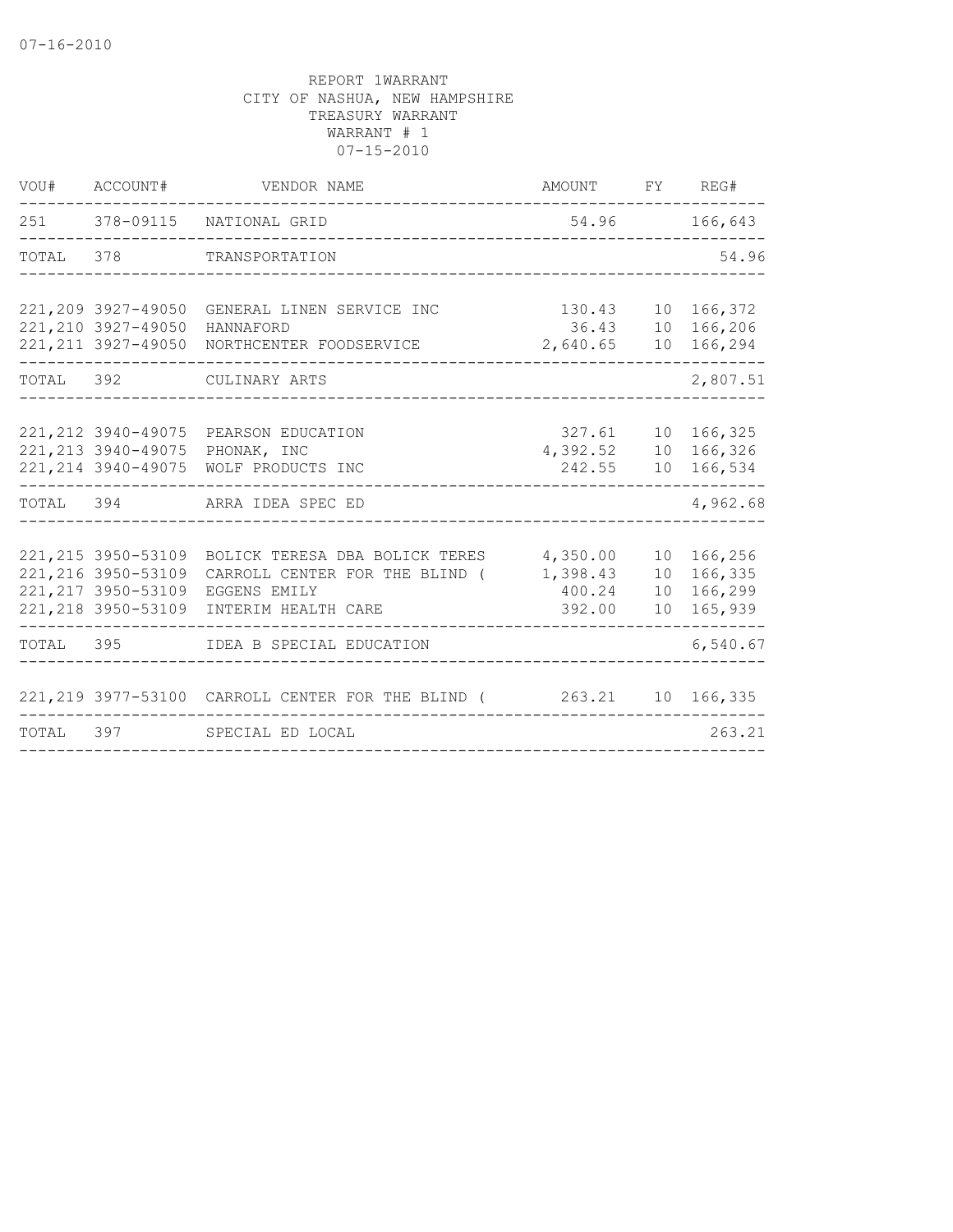| VOU#                     | ACCOUNT#                                                 | VENDOR NAME                                                           | AMOUNT                           | FY REG#                                  |
|--------------------------|----------------------------------------------------------|-----------------------------------------------------------------------|----------------------------------|------------------------------------------|
| 252                      |                                                          | 412-162 HILLSBOROUGH COUNTY TREASURER                                 | 68.20 10 166,411                 |                                          |
| TOTAL                    |                                                          | 412-16 FINANCIAL SERVICES<br>INT & COST ON REDEMPTION                 |                                  | 68.20                                    |
| 253                      | 412-180                                                  | DUMAIS GERARD<br>254  412-180  ROTH BRIAN                             | 163.00<br>81.00                  | 166,484<br>166,482                       |
|                          | TOTAL 412-18                                             | FINANCIAL SERVICES<br>AUTO PERMITS                                    |                                  | 244.00                                   |
| 255                      | $413 - 203$                                              | TREASURER STATE OF NH                                                 | 2,698.00 10                      | 166,636                                  |
| TOTAL                    | 413-20                                                   | CITY CLERK'S OFFICE<br>MARRIAGE LICENSES                              |                                  | 2,698.00                                 |
|                          | 255 413-303                                              | TREASURER STATE OF NH                                                 | 7,758.00 10 166,636              |                                          |
|                          | TOTAL 413-30                                             | CITY CLERK'S OFFICE<br>CERTIFIED COPIES                               |                                  | 7,758.00                                 |
| 256                      |                                                          | 431-314 NASHUA POLICE DEPARTMENT                                      | 25.00                            | 10 166,566                               |
| TOTAL                    | 431-31                                                   | POLICE DEPARTMENT<br>SALE OF PHOTOCOPIES                              |                                  | 25.00                                    |
| 257<br>258<br>259<br>260 | $452 - 583$<br>$452 - 583$<br>$452 - 583$<br>$452 - 583$ | DHARAMPAL DEEPIKA<br>DIPERNA JENNIFER<br>JOHNSON LAURA<br>SHEA MELINA | 40.00<br>40.00<br>20.00<br>60.00 | 166,453<br>166,466<br>166,323<br>166,379 |
| TOTAL                    | $452 - 58$                                               | PARKS AND RECREATION<br>SWIMMING CLASSES/LOCKER FEES                  |                                  | 160.00                                   |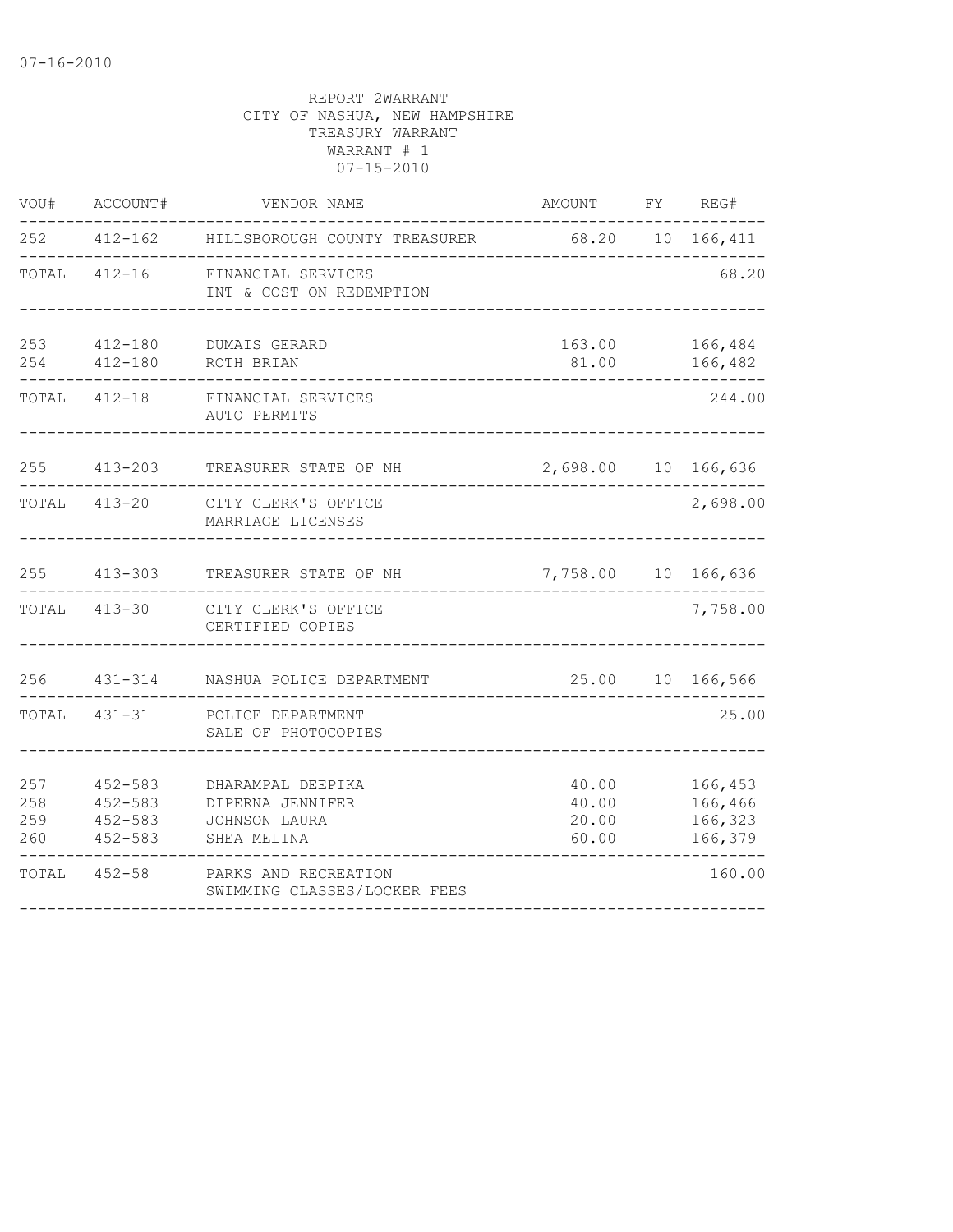| VOU#  | ACCOUNT#      | VENDOR NAME                    | AMOUNT                                     | FΥ | REG#                  |
|-------|---------------|--------------------------------|--------------------------------------------|----|-----------------------|
| 261   | 501-98015     | M & N SPORTS LLC               | 41.90                                      | 10 | 166,065               |
| 262   | $501 - 66025$ | OFFICE EQUIPMENT FINANCE SERVI | 837.00                                     |    | 166,650               |
| 263   | 501-98015     | TNT CATERING LLC               | 286.00                                     | 10 | 166,520               |
| TOTAL | 501           | MAYOR'S OFFICE                 |                                            |    | 1,164.90              |
| 264   | 502-51020     | FLEGAL LAW OFFICE              | 1,792.94                                   | 10 | 166,183               |
| 265   | $502 - 49025$ | MATTHEW BENDER & CO INC        | 141.11                                     | 10 | 166,685               |
| 266   | $502 - 41015$ | STAPLES ADVANTAGE              | 56.80                                      | 10 | 166,228               |
| 267   | $502 - 31050$ | VERIZON WIRELESS               | 60.07                                      | 10 | 166,639               |
| TOTAL | 502           | LEGAL DEPARTMENT               |                                            |    | 2,050.92              |
| 268   | 503-41015     | STAPLES ADVANTAGE              | 124.14                                     | 10 | 166,228               |
| TOTAL | 503           | BOARD OF ALDERMEN              |                                            |    | 124.14                |
|       |               |                                |                                            |    |                       |
| 269   | 505-81120     | BOYS & GIRLS CLUB OF GREATER N | 2,446.25                                   | 10 | 165,958               |
| 270   | 505-81039     | HUMANE SOCIETY OF NEW ENGLAND  | 8,256.75                                   |    | 166,024               |
| 271   | 505-81007     | NASHUA AREA ARTISTS ASSOCIATIO | 1,000.00                                   | 10 | 166,568               |
| 272   | 505-81061     | NASHUA REGIONAL PLANNING COMMI | 16,366.50                                  |    | 166,648               |
| 273   | 505-81007     | NASHUA SCHOOL DISTRICT         | 1,500.00                                   | 10 | 166,567               |
| 274   | 505-81055     | NHMA                           | 28,933.79                                  |    | 166,625               |
| 275   | 505-81060     | NRSWMD                         | 30,509.00                                  |    | 166,680               |
| TOTAL | 505           | CIVIC & COMM. ACTIVITIES       |                                            |    | 89,012.29             |
| 276   | 506-31005     | BAYRING COMMUNICATIONS         | 2,306.67                                   | 10 | 166,646               |
| 277   | 506-31005     | COMCAST                        | 64.15                                      | 10 | 166,642               |
| 278   | 506-31005     | FAIRPOINT COMMUNICATIONS       | 69.99                                      | 10 | 166,651               |
| 279   | 506-31005     | LOVERING SUE                   | 33.00                                      | 10 | 166,569               |
| 280   | 506-31005     | PAETEC COMMUNICATIONS INC      | 609.00                                     | 10 | 166,611               |
| TOTAL | 506           | TELECOMMUNICATIONS             |                                            |    | 3,082.81              |
| 281   |               | 508-83100 STATE OF NH UC       |                                            |    |                       |
| 281   | 508-83101     | STATE OF NH UC                 | 6,814.09 10 166,679<br>4,452.78 10 166,679 |    |                       |
| TOTAL | 508           | INSURANCE-EMPLOYEE BENEFITS    |                                            |    | --------<br>11,266.87 |
|       |               |                                |                                            |    |                       |
| 282   | $511 - 66025$ | OFFICE EQUIPMENT FINANCE SERVI | 440.00                                     |    | 166,650               |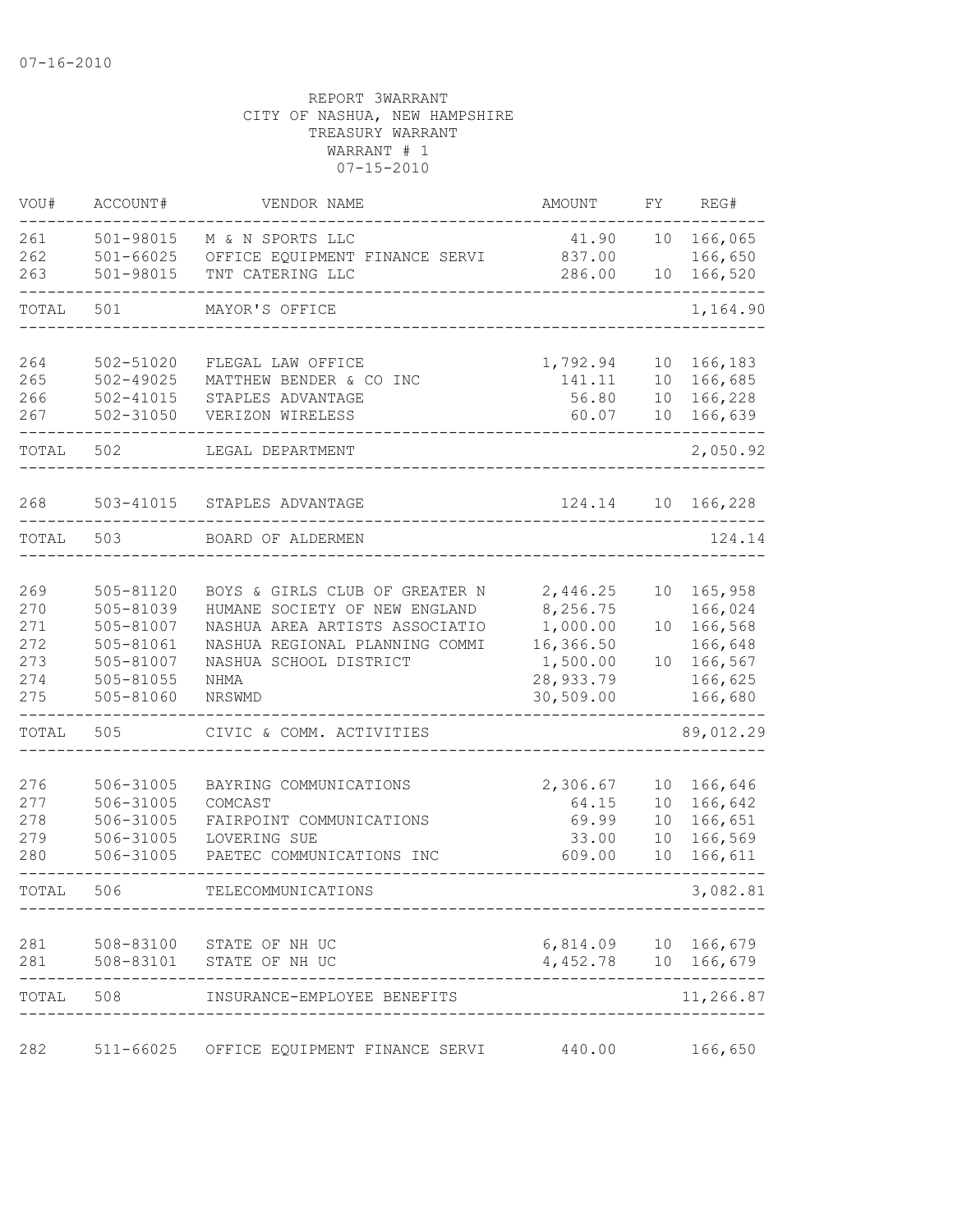| VOU#              | ACCOUNT#                            | VENDOR NAME                                                                          | AMOUNT                         | FY                    | REG#                          |
|-------------------|-------------------------------------|--------------------------------------------------------------------------------------|--------------------------------|-----------------------|-------------------------------|
| TOTAL             | 511                                 | CITI-STAT                                                                            |                                |                       | 440.00                        |
| 283<br>284        | 512-41010<br>512-66025              | FREEDOM PRINTERS LLC<br>GE CAPITAL INC                                               | 3,456.66<br>2,201.06           |                       | 10 166, 353                   |
| 285<br>285        | 512-94005<br>512-95005              | NH TAX COLLECTOR'S ASSN<br>NH TAX COLLECTOR'S ASSN                                   | 50.00<br>40.00                 |                       | 166,198<br>166,619<br>166,619 |
| 286<br>287<br>288 | 512-94005<br>512-52010<br>512-72035 | NH TAX COLLECTORS ASSN<br>OFFICE EQUIPMENT FINANCE SERVI<br>PITNEY BOWES INC         | 183.48<br>79.65<br>293.00      |                       | 166,657<br>166,650<br>166,618 |
| 289<br>290        | 512-43005<br>512-43005              | PRINTGRAPHICS OF MAINE<br>PRINTGRAPHICS OF MAINE                                     | 800.00<br>27.33                | 10                    | 21<br>165,985                 |
| 290<br>291        | 512-59182<br>512-41015              | PRINTGRAPHICS OF MAINE<br>STAPLES ADVANTAGE                                          | 7,777.03<br>70.20              | 10                    | 165,985<br>10 166,228         |
| TOTAL             | 512                                 | FINANCIAL SERVICES                                                                   |                                |                       | 14,978.41                     |
| 292               |                                     | 513-72010 LHS ASSOCIATES INC                                                         | 2,000.00                       |                       | 166,059                       |
| TOTAL             | 513                                 | CITY CLERK'S OFFICE                                                                  |                                |                       | 2,000.00                      |
| 293               | 515-41015                           | STAPLES ADVANTAGE                                                                    | 44.54<br>___________           |                       | 10 166,228                    |
| TOTAL             | 515                                 | HUMAN RESOURCES                                                                      |                                |                       | 44.54                         |
| 294<br>295        | 516-66025<br>516-66025              | GE CAPITAL INC<br>OFFICE EQUIPMENT FINANCE SERVI                                     | 5,008.35<br>753.50             |                       | 166,198<br>166,650            |
| 296<br>297        | 516-41015<br>516-54011              | STAPLES ADVANTAGE<br>TELEGRAPH PUBLISHING COMPANY                                    | 288.40<br>532.15               | 10<br>10 <sup>°</sup> | 166,228<br>166,412            |
| 297<br>298<br>299 | 516-54016<br>516-54016<br>516-54016 | TELEGRAPH PUBLISHING COMPANY<br>THE LOWELL PUBLISHING CO<br>UNION LEADER CORPORATION | 1,960.50<br>2,409.30<br>964.48 | 10<br>10<br>10        | 166,412<br>166,622<br>166,615 |
| TOTAL             | 516                                 | PURCHASING DEPARTMENT                                                                |                                |                       | 11,916.68                     |
|                   |                                     |                                                                                      |                                |                       |                               |
| 300<br>301<br>302 | 517-79030<br>517-75015<br>517-34015 | ALL STATE FIRE EQUIPMENT<br>J LAWRENCE HALL INC<br>NATIONAL GRID                     | 736.00<br>305.94<br>115.12     | 10<br>10              | 166,339<br>166,434<br>166,643 |
| 302<br>303        | 517-34015<br>517-32005              | NATIONAL GRID<br>PSNH                                                                | 150.07<br>11.27                | 10                    | 166,643<br>166,670            |
| 303<br>304        | 517-32005<br>517-75160              | PSNH<br>UNITED SUPPLY COMPANY INC                                                    | 2,198.14<br>44.87              | 10<br>10              | 166,670<br>166,413            |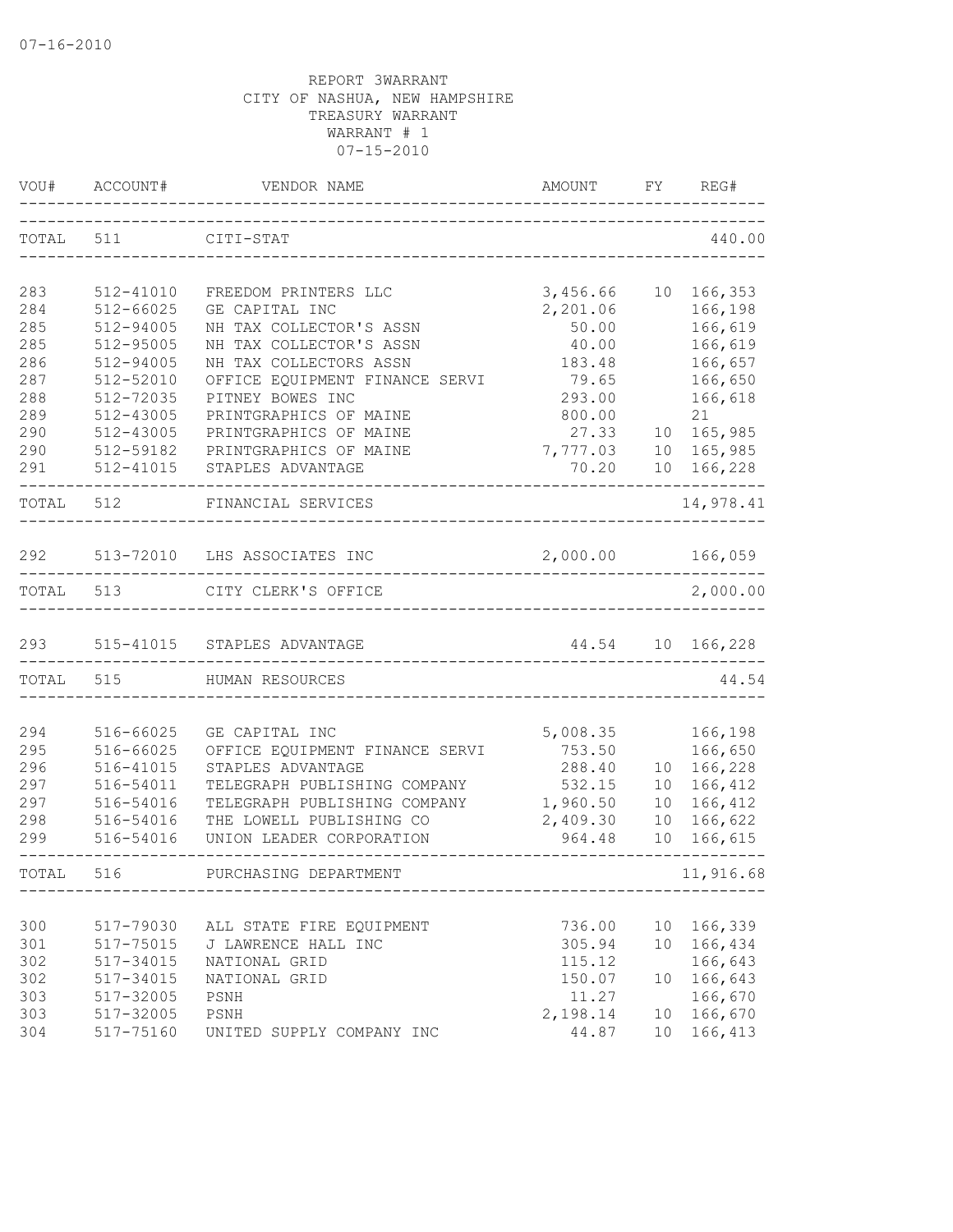| VOU#  | ACCOUNT#      | VENDOR NAME                             | <b>AMOUNT</b> | FY.             | REG#                        |
|-------|---------------|-----------------------------------------|---------------|-----------------|-----------------------------|
| TOTAL | 517           | BUILDING MAINT - CITY ADMIN             |               |                 | 3,561.41                    |
| 305   | 519-91005     | DAME DOUGLAS                            | 20.00         |                 | 10 165,970                  |
| 306   | 519-91005     | GAGNE ROBERT                            | 15.00         | 10              | 166,202                     |
| 307   | 519-94005     | <b>NHAAO</b>                            | 550.00        |                 | 10 166,654                  |
| 308   | 519-53100     | PATRIOT PROPERTIES INC                  | 13,350.00     |                 | 166,020                     |
| 309   | 519-41015     | STAPLES ADVANTAGE                       | 235.55        | 10              | 166,228                     |
| 310   | 519-91005     | TURGISS GARY                            | 63.50         | 10              | 166,011                     |
| 311   | 519-91005     | TURGISS GREG                            | 189.50        | 10              | 165,928                     |
| TOTAL | 519           | ASSESSORS                               |               |                 | 14, 423.55                  |
|       |               |                                         |               |                 |                             |
| 312   | 520-41015     | PETTY CASH                              | 10.98         |                 | 10 166,570                  |
| 312   | $520 - 64192$ | PETTY CASH                              | 67.82         |                 | 10 166,570                  |
| 313   | $520 - 32005$ | PSNH                                    | 409.07        |                 | 166,670                     |
| TOTAL | 520           | HUNT BUILDING                           |               |                 | 487.87                      |
| 314   | 522-74035     | ADMINS INC                              | 39,680.00     |                 | 166,489                     |
| 315   | 522-74035     | CDW GOVERNMENT INC                      | 768.07        | 10              | 166,268                     |
| 316   | 522-74800     | CONWAY OFFICE PRODUCTS LLC              | 1,072.43      | 10 <sup>°</sup> | 166,027                     |
| 317   | $522 - 64040$ | DELL MARKETING LP                       | 659.26        | 10              | 166,004                     |
| 318   | $522 - 45125$ | GHA TECHNOLOGIES INC                    | 434.31        | 10              | 166,019                     |
| 319   | 522-74040     | MILTON CAT                              | 695.44        | 10              | 166,215                     |
| 320   | 522-94040     | NEW HORIZONS COMPUTER LEARNING          | 2,000.00      | 10              | 166,158                     |
| 320   | 522-94045     | NEW HORIZONS COMPUTER LEARNING          | 2,500.00      | 10              | 166,158                     |
| 321   | $522 - 64053$ | PC MALL GOV INC                         | 1,500.00      | 10              | 166,281                     |
| 322   | 522-41015     | STAPLES ADVANTAGE                       | 116.57        | 10              | 166,228                     |
| TOTAL | 522           | INFORMATION TECHNOLOGY                  |               |                 | 49,426.08                   |
|       |               |                                         |               |                 |                             |
| 323   | $523 - 64040$ | ADAPX INC                               | 598.50        |                 | 10 166,136                  |
| 324   | $523 - 64040$ | ESRI INC                                | 250.00        |                 | 10 166,690                  |
| 325   | 523-94005     | HILTON-WALT DISNEY RESORT               | 637.87        | 10              | 166,659                     |
| 326   | 523-74035     | MAPLOGIC CORPORATION                    | 2,400.00      |                 | 10 166,498                  |
| 327   | 523-94005     | MARINO ANGELO<br>--------------         | 492.03        |                 | 10 166,142<br>$- - - - - -$ |
| TOTAL | 523           | GIS<br>-------------------------------- |               |                 | 4,378.40                    |
| 328   | 524-64045     | DELL MARKETING LP                       | 2,180.00      |                 | 10 166,004                  |
| 328   | $524 - 64052$ | DELL MARKETING LP                       | 736.13        | 10              | 166,004                     |
| 329   | $524 - 64045$ | GOVCONNECTION INC                       | 34.78         | 10              | 165,923                     |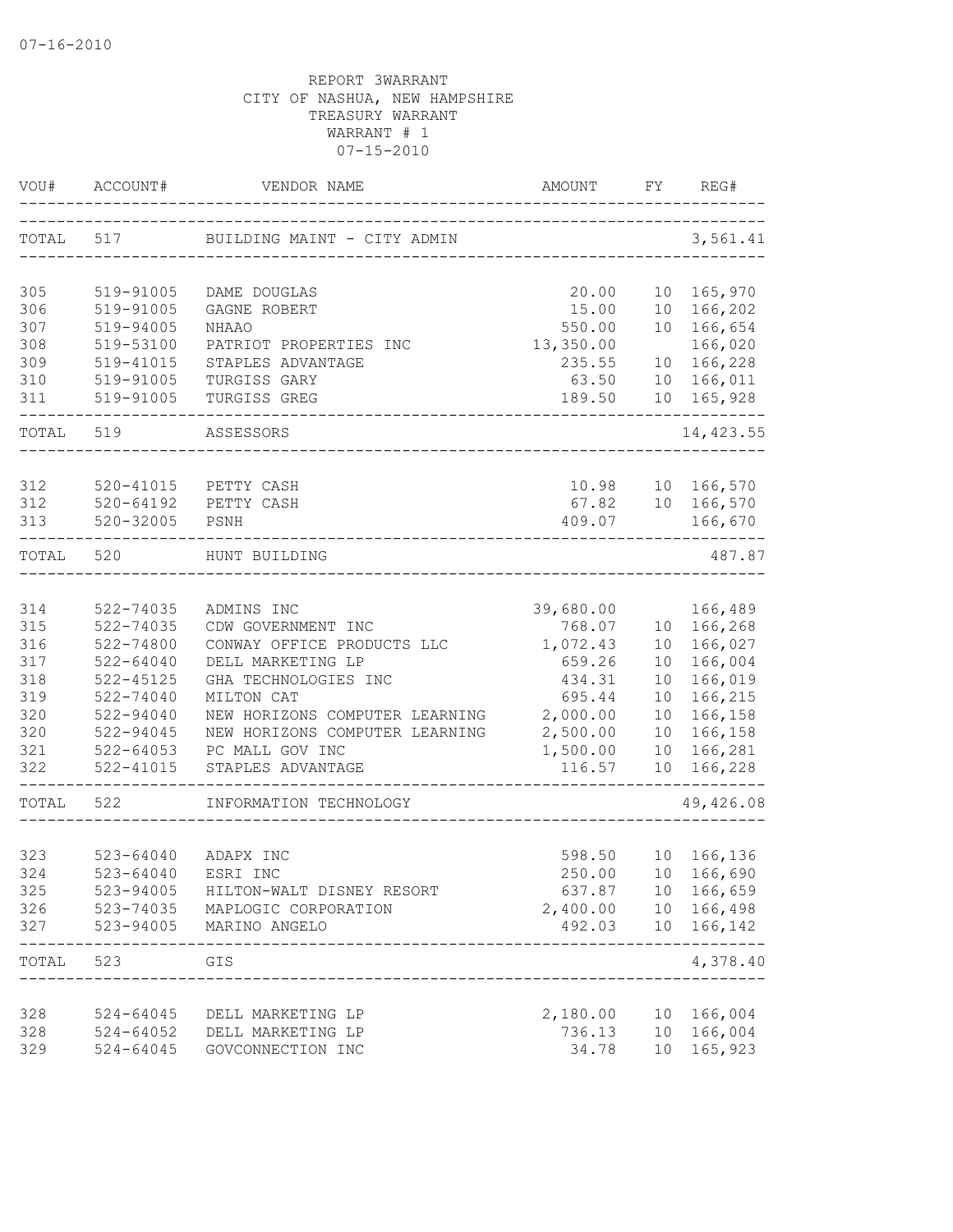| VOU# |               |                                         |          |    |            |
|------|---------------|-----------------------------------------|----------|----|------------|
|      | TOTAL 524     | COMPUTERS - CITYWIDE                    |          |    | 2,950.91   |
|      |               |                                         |          |    |            |
| 330  |               | 531-53056 AAA CREDIT SCREENING SERV LLC | 25.00    |    | 10 165,936 |
| 331  | 531-41015     | ADVANTUS CORP                           | 53.85    |    | 166,492    |
| 332  | 531-91025     | AUTHIER LINNEA                          | 40.00    |    | 10 166,584 |
| 333  | 531-78007     | BELLETETES INC                          | 6.51     |    | 10 166,062 |
| 334  | $531 - 46030$ | BEN'S UNIFORMS                          | 114.96   |    | 10 166,422 |
| 334  | $531 - 46040$ | BEN'S UNIFORMS                          | 272.00   |    | 10 166,422 |
| 335  | 531-78007     | BEST FORD/BEST CYCLE                    | 57.36    |    | 10 165,937 |
| 336  | 531-31025     | BLACK BOX NETWORK SERVICES 6,006.49     |          |    | 166,641    |
| 337  | $531 - 42000$ | CENTRAL PAPER PRODUCTS CO               | 250.42   |    | 10 166,213 |
| 338  | 531-53125     | CINELLI JOHN                            | 199.96   |    | 166,585    |
| 339  | 531-31025     | CINFO PETER                             | 45.96    |    | 10 166,577 |
| 340  | $531 - 46040$ | CONSTANT JANE                           | 69.59    |    | 166,589    |
| 341  | 531-72010     | CONWAY OFFICE PRODUCTS LLC              | 1,449.00 |    | 166,027    |
| 342  | 531-53125     | DICKERSON RONALD                        | 199.00   |    | 166,580    |
| 342  | 531-94010     | DICKERSON RONALD                        | 850.83   |    | 166,580    |
| 343  | 531-94005     | DUNKIN DONUTS                           | 151.76   |    | 10 165,965 |
| 343  | 531-98035     | DUNKIN DONUTS                           | 21.83    |    | 10 165,965 |
| 344  | $531 - 42000$ | F W WEBB COMPANY                        | 10.91    |    | 10 165,987 |
| 345  | 531-31025     | FAIRPOINT COMMUNICATIONS                | 87.34    |    | 166,651    |
| 346  | 531-94005     | FORENSIC PIECES, INC                    | 1,485.00 |    | 166,663    |
| 347  | 531-94005     | GENERAL DYNAMICS OTS                    | 595.00   |    | 166,665    |
| 348  | 531-94005     | HANSEN BRUCE                            | 690.00   |    | 166,571    |
| 349  | 531-53056     | IPMA-HR                                 | 2,308.00 |    | 10 166,217 |
| 350  | 531-75023     | JOHN DEERE LANDSCAPES/LESCO             | 106.85   |    | 10 166,290 |
| 351  | 531-91025     | KILGALLON KATELIN                       | 40.00    |    | 166,588    |
| 352  | $531 - 46040$ | LAROCHE PETER                           | 30.98    |    | 166,572    |
| 353  | 531-95000     | LAWYERS DIARY & MANUAL                  | 67.00    |    | 166,617    |
| 354  | $531 - 46040$ | LEDOUX MICHAEL                          | 29.97    |    | 166,579    |
| 355  | 531-78007     | LIFTECH AUTOMOTIVE EQUIP                | 444.63   |    | 10 166,388 |
| 356  | $531 - 46040$ | MACISAAC TIMOTHY                        | 248.22   |    | 166,575    |
| 357  | 531-45220     | MHQ MUNICIPAL VEHICLES                  | 990.00   |    | 10 166,110 |
| 357  | 531-64360     | MHQ MUNICIPAL VEHICLES                  | 3,309.50 |    | 10 166,110 |
| 358  | $531 - 46040$ | MORIARTY TODD                           | 128.95   |    | 166,576    |
| 359  | 531-78007     | NASHUA HARLEY DAVIDSON                  | 124.12   |    | 10 165,971 |
| 360  | 531-34015     | NATIONAL GRID                           | 657.42   |    | 166,643    |
| 360  | 531-34015     | NATIONAL GRID                           | 7.32     | 10 | 166,643    |
| 361  | 531-94005     | NEACHA                                  | 455.00   |    | 166,664    |
| 362  | 531-94005     | NESPIN                                  | 250.00   |    | 166,678    |
| 362  | 531-95000     | NESPIN                                  | 250.00   |    | 166,678    |
| 363  | 531-94005     | NH TACTICAL OFFICERS ASSOCATIO          | 1,550.00 |    | 166,578    |
| 364  | $531 - 46040$ | OSTLER DANIEL C                         | 43.97    |    | 166,573    |
| 365  | 531-33005     | PENNICHUCK WATER                        | 18.18    |    | 166,628    |
| 365  | 531-33005     | PENNICHUCK WATER                        | 810.02   | 10 | 166,628    |
| 366  | 531-94005     | PETTY CASH                              | 26.23    | 10 | 166,581    |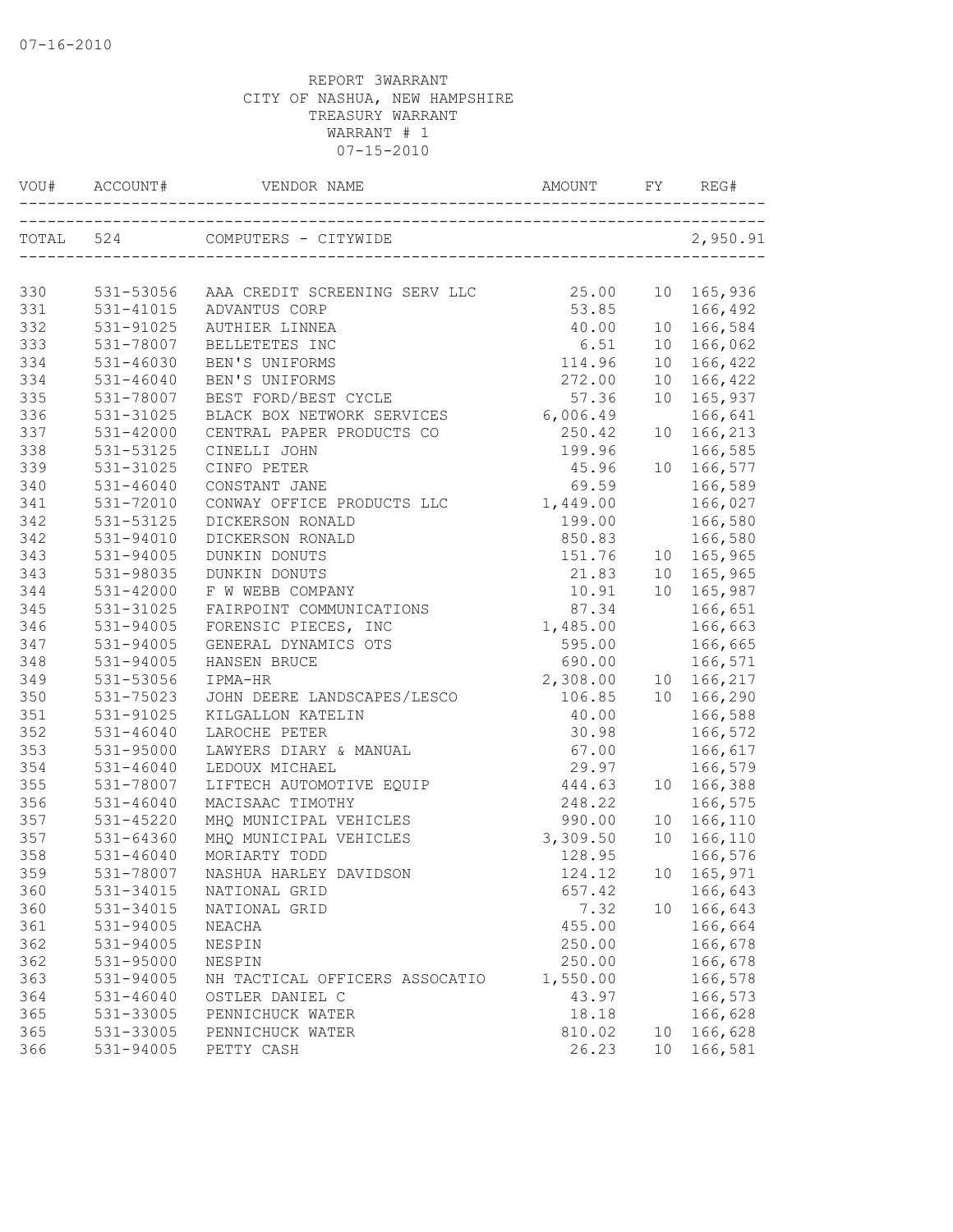| VOU#      | ACCOUNT#  | VENDOR NAME                                         | AMOUNT                              | FY              | REG#       |
|-----------|-----------|-----------------------------------------------------|-------------------------------------|-----------------|------------|
| 367       |           | 531-98035 PETTY CASH                                | 33.75                               |                 | 166,582    |
| 367       | 531-98035 | PETTY CASH                                          | 13.50                               |                 | 10 166,582 |
| 368       | 531-43005 | PETTY CASH                                          | 1.45                                |                 | 10 166,583 |
| 368       | 531-45220 | PETTY CASH                                          | 250.54                              |                 | 166,583    |
| 368       | 531-78007 | PETTY CASH                                          | 40.00                               |                 | 166,583    |
| 368       | 531-78007 | PETTY CASH                                          | 8.95                                | 10              | 166,583    |
| 368       | 531-94005 | PETTY CASH                                          | 40.00                               | 10              | 166,583    |
| 369       | 531-32035 | PSNH                                                | 131.20                              |                 | 166,670    |
| 369       | 531-32035 | PSNH                                                | 29.64                               | 10              | 166,670    |
| 370       | 531-46030 | RILEY'S SPORT SHOP INC                              | 2,412.40                            | 10              | 165,925    |
| 371       | 531-31025 | ST ONGE JOSHUA                                      | 45.96                               | 10 <sub>1</sub> | 166,586    |
| 372       | 531-41015 | STAPLES ADVANTAGE                                   | 582.92                              | 10              | 166,228    |
| 373       | 531-46040 | SULLIVAN MICHAEL                                    | 228.85                              |                 | 166,574    |
| 374       | 531-42000 | THE DURKIN CO INC                                   | 158.11                              |                 | 10 166,095 |
| 375       | 531-75130 | THE METRO GROUP INC                                 | 138.00                              | 10              | 166,122    |
| 376       | 531-91025 | THOMAS SEAN                                         | 40.00                               |                 | 166,587    |
| 377       | 531-74145 | TREASURER STATE OF NH                               | 135.00                              |                 | 10 166,016 |
| 378       | 531-43005 | UNITED PARCEL SERVICE                               | 47.90                               | 10              | 166,688    |
| 379       | 531-95000 | US IDENTIFICATION MANUAL                            | 82.50                               |                 | 166,609    |
| 380       | 531-74035 | WEST PAYMENT CENTER                                 | 254.87<br>_________________________ |                 | 10 165,996 |
| TOTAL 531 |           | POLICE DEPARTMENT<br>______________________________ |                                     |                 | 29, 254.67 |
|           |           |                                                     |                                     |                 |            |
| 381       | 532-46045 | ALLISON JEFFREY                                     | 40.00                               |                 | 165,920    |
| 382       | 532-45220 | CUMMINS NORTHEAST INC                               | 722.25                              |                 | 10 166,186 |
| 383       | 532-53025 | DAVIS GOUDREAU ARCHITECTS, INC                      | 500.00                              |                 | 10 166,512 |
| 384       | 532-78100 | FASTENAL COMPANY                                    | 86.58                               | 10              | 166,124    |
| 385       | 532-45160 | FIRE TECH & SAFETY OF NEW ENGL                      | 1,480.00                            | 10              | 166,182    |
| 385       | 532-74038 | FIRE TECH & SAFETY OF NEW ENGL                      | 4,800.00                            | 10 <sup>°</sup> | 166,182    |
| 386       | 532-74092 | GAGNON GEORGE                                       | 20.00                               | 10              | 166,159    |
| 387       | 532-95005 | IAFC MEMBERSHIP                                     | 209.00                              |                 | 166,626    |
| 388       | 532-59135 | J P PEST SERVICES                                   | 235.00                              | 10              | 166,103    |
| 389       | 532-75105 | M & M ELECTRICAL SUPPLY CO INC                      | 54.45                               | 10              | 166,393    |
| 390       | 532-78100 | MINUTEMAN TRUCKS INC                                | 490.00                              | 10              | 166,102    |
| 391       | 532-34015 | NATIONAL GRID                                       | 259.03                              |                 | 166,643    |
| 392       | 532-94010 | NATIONAL REGISTRY OF EMTS                           | 230.00                              |                 | 166,591    |
| 393       | 532-95005 | NFPA                                                | 150.00                              |                 | 166,606    |
| 394       | 532-53045 | OCCUPATIONAL HEALTH CENTERS                         | 227.00                              | 10              | 166,087    |
| 395       | 532-33005 | PENNICHUCK WATER                                    | 66.53                               |                 | 166,628    |
| 395       | 532-33005 | PENNICHUCK WATER                                    | 609.10                              | 10              | 166,628    |
| 396       | 532-43005 | PETTY CASH                                          | 18.30                               |                 | 166,590    |
| 396       | 532-75023 | PETTY CASH                                          | 20.68                               |                 | 166,590    |
| 396       | 532-78007 | PETTY CASH                                          | 2.46                                | 10              | 166,590    |
| 397       | 532-78070 | POWERARC, INC                                       | 1,062.50                            | 10              | 166,216    |
| 398       | 532-32005 | PSNH                                                | 1,319.83                            |                 | 166,670    |
| 398       | 532-32005 | PSNH                                                | 990.83                              | 10              | 166,670    |
| 398       | 532-33005 | PSNH                                                | 611.89                              |                 | 166,670    |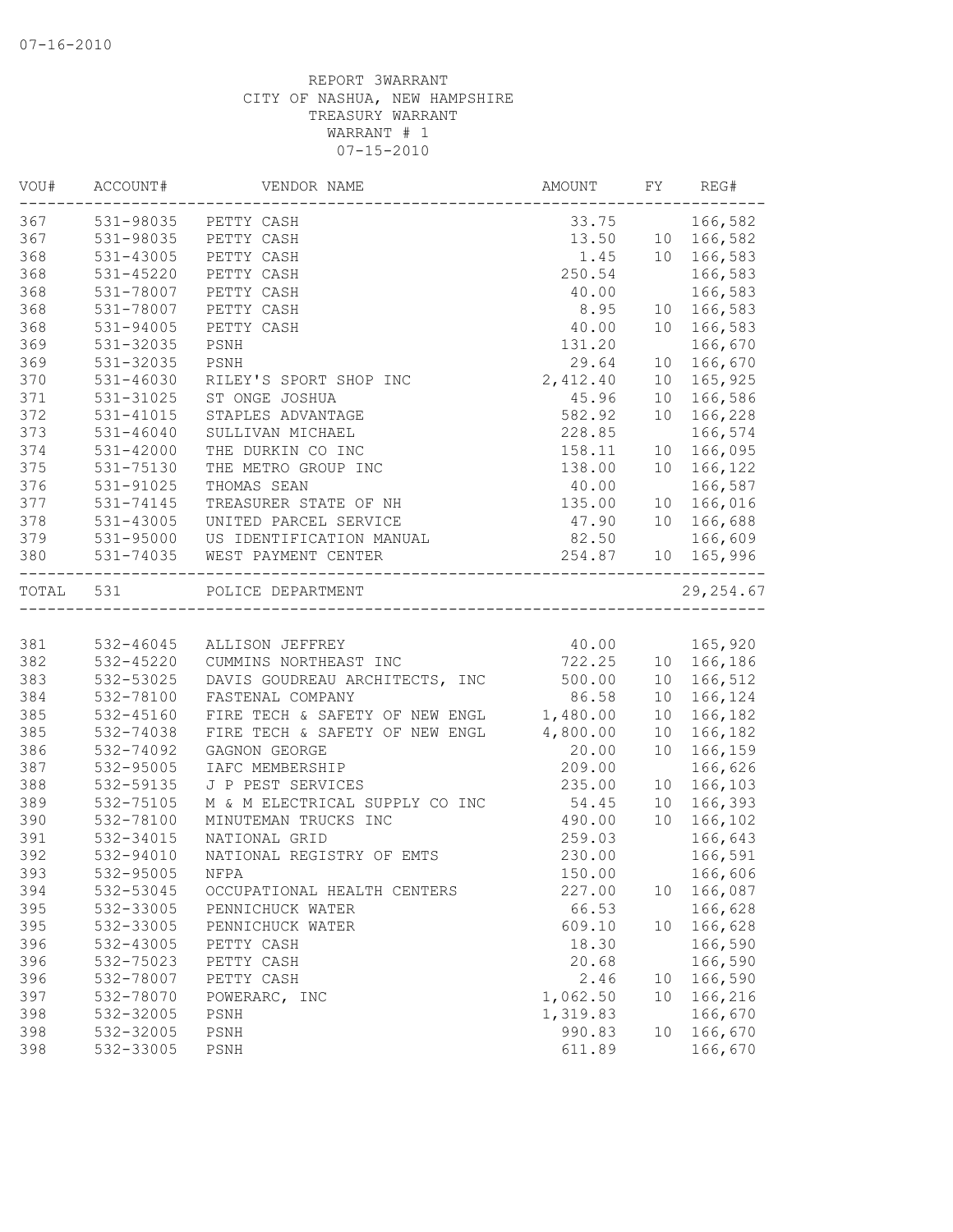| VOU#       | ACCOUNT#               | VENDOR NAME                     | AMOUNT         | FΥ | REG#               |
|------------|------------------------|---------------------------------|----------------|----|--------------------|
| 399        | 532-74092              | RB ALLEN CO INC                 | 75.88          | 10 | 166,211            |
| 400        | 532-98020              | SAM'S CLUB DIRECT               | 955.20         | 10 | 166,634            |
| 401        | 532-59100              | TRUE BLUE CLEANERS              | 98.70          | 10 | 166,101            |
| 402        | 532-64192              | W S DARLEY & CO                 | 167.95         | 10 | 166,176            |
| 403        | 532-94010              | WHOLEY MARK                     | 437.00         |    | 165,997            |
| TOTAL      | 532                    | FIRE DEPARTMENT                 |                |    | 15,940.16          |
| 404        | 533-33010              | PENNICHUCK WATER                | 178,824.68     |    | 10 166,628         |
| TOTAL      | 533                    | WATER SUPPLY (PUBLIC HYDRANTS)  |                |    | 178,824.68         |
| 405        | 534-32020              | PSNH                            | 85.95          |    | 166,670            |
| 405        | 534-32020              | PSNH                            | 49.01          |    | 10 166,670         |
| 406        | 534-32020              | PUBLIC SERVICE OF NH            | 40,000.00      | 10 | 166,675            |
| TOTAL      | 534                    | STREET LIGHTING                 |                |    | 40,134.96          |
| 407        | 536-74092              | J LAWRENCE HALL INC             | 1,655.65       | 10 | 166,434            |
| 407        | 536-75130              | J LAWRENCE HALL INC             | 267.50         | 10 | 166,434            |
| 408        | 536-53025              | MAYFLOWER TRANSIT, LLC          | 1,475.96       | 10 | 166,500            |
| 409        | 536-74150              | MOTOROLA                        | 2,029.00       | 10 | 166,005            |
| 410        | 536-32035              | PSNH                            | 407.57         |    | 166,670            |
| TOTAL      | 536                    | CITYWIDE COMMUNICATIONS         |                |    | 5,835.68           |
| 411        | 541-91015              | CERNUDA CHARLES M               | 229.00         | 10 | 166,525            |
| 412        | 541-91015              | CONLEY ASHLEY                   | 188.00         | 10 | 166,233            |
| 413        | 541-49075              | FLETCHER'S APPLIANCE            | 167.94         | 10 | 165,978            |
| 414        | 541-53165              | LANGUAGE LINE SERVICES          | 186.24         | 10 | 165,990            |
| 415        | 541-91015              | PETTY CASH                      | 10.00          | 10 | 166,592            |
| 416        | 541-49050              | SCHOOL SPECIALTY                | 316.16         | 10 | 166,531            |
| 417        | 541-49075              | STAPLES ADVANTAGE               | 234.01         | 10 | 166,228            |
| TOTAL      | 541                    | COMMUNITY SERVICES DIVISION     |                |    | 1,331.35           |
|            |                        |                                 |                |    |                    |
| 418        | 542-91005              | BAGLEY BOBBIE                   | 58.30          | 10 | 166,075            |
| 418        | 542-94010              | BAGLEY BOBBIE                   | 20.00          |    | 166,075            |
| 418        | 542-95005              | BAGLEY BOBBIE                   | 400.00         |    | 166,075            |
| 419<br>420 | 542-91005<br>542-94010 | BISSELL NANCY<br>CALOPE THERESA | 60.50<br>20.00 | 10 | 166,193<br>166,435 |
| 421        | 542-91005              | CARON CHRISTINE                 | 24.50          | 10 | 166,041            |
| 422        | 542-91005              | COTE JOAN                       | 4.50           | 10 | 166,076            |
|            |                        |                                 |                |    |                    |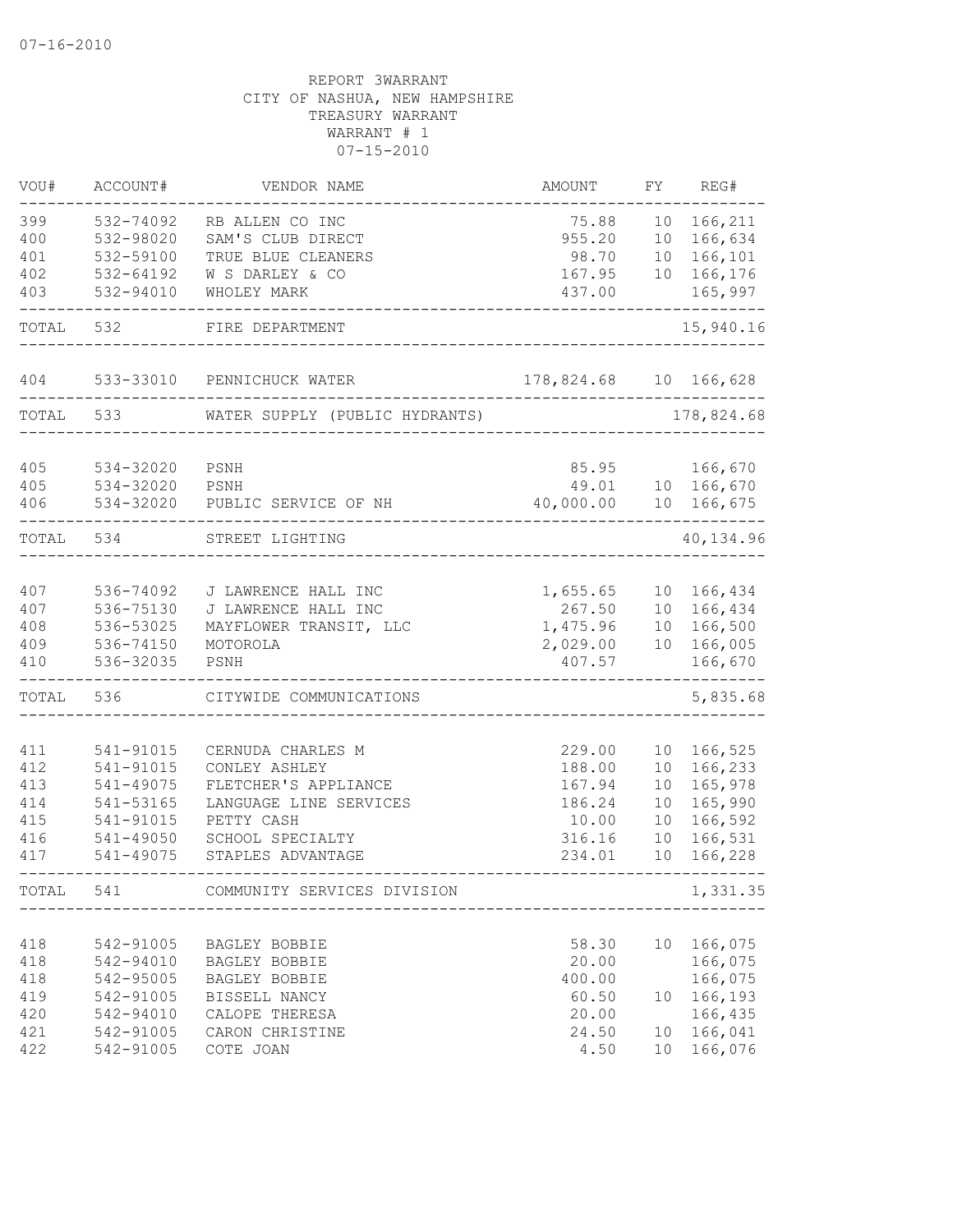| WOU#      | ACCOUNT#      | VENDOR NAME                     | AMOUNT                | FY | REG#                |
|-----------|---------------|---------------------------------|-----------------------|----|---------------------|
| 423       | 542-94010     | MATKOWSKY ALBERT                | 20.00 166,010         |    |                     |
|           | 424 542-91005 | PORRES LUIS                     |                       |    | 95.62 10 166,081    |
| 425       | 542-74090     | STAPLES ADVANTAGE               |                       |    | 163.21  10  166,228 |
| 426       | 542-94010     | WENDT BETTY                     | 20.00                 |    | 166,199             |
| TOTAL 542 |               | COMMUNITY HEALTH                |                       |    | 886.63              |
| 427       |               | 543-49070 LAB SAFETY SUPPLY INC |                       |    | 183.70 10 165,950   |
| 428       |               | 543-91005 PRICE HOWARD          |                       |    | 41.00 10 166,085    |
|           |               | 429 543-41015 STAPLES ADVANTAGE |                       |    | 62.33 10 166,228    |
|           |               |                                 |                       |    |                     |
| TOTAL 543 |               | ENVIRONMENTAL HEALTH DEPT.      | _____________________ |    | 287.03              |
| 430       |               | 544-91005 AMICHETTI MICHAEL     | 21.25 10 166,524      |    |                     |
|           | TOTAL 544     | WELFARE ADMINISTRATION          |                       |    | 21.25               |
|           |               |                                 |                       |    |                     |
| 431       | 545-97020     | 170 186-LP                      | 590.00                |    | 166,072             |
| 432       | 545-97020     | 188 CONCORD ST LLC DBA LILLIAN  | 467.25                |    | 166,135             |
| 432       | 545-97020     | 188 CONCORD ST LLC DBA LILLIAN  | 71.75                 |    | 10 166,135          |
| 433       | 545-97020     | 23-25 TEMPLE ST REALTY LLC      | 212.85                |    | 166,147             |
| 433       | 545-97020     | 23-25 TEMPLE ST REALTY LLC      | 17.15                 |    | 10 166,147          |
| 434       | 545-97020     | 28-34 RR SQUARE LLC             | 420.00                |    | 165,947             |
| 435       | 545-97020     | ACKERMAN BETTY E                | 296.18                |    | 165,915             |
| 436       | 545-97020     | ADAMO RONALD J                  | 600.00                |    | 165,992             |
| 437       | 545-97020     | AMARAL MANUEL A                 | 95.32                 |    | 166,249             |
| 437       | 545-97020     | AMARAL MANUEL A                 | 20.72                 |    | 10 166,249          |
| 438       | 545-97020     | AMHERST ST ASSOCIATES           | 495.43                |    | 166,040             |
| 439       | 545-97020     | BISHOP REAL ESTATE MGMT INC     | 542.00                |    | 166,050             |
| 440       | 545-97020     | BISSONNETTE JAMES               | 893.00                |    | 166,031             |
| 441       | 545-97020     | BLANCHARD INVESTMENTS           | 650.00                |    | 165,986             |
| 442       | 545-97015     | BOSTON EXPRESS BUS INC          | 33.00                 |    | 10 166,139          |
| 443       | 545-97020     | BRANDOLINI KIMBERLY             | 236.21                |    | 165,922             |
| 444       | 545-97020     | BUJA DONALD                     | 235.00                |    | 166,047             |
| 445       | 545-97020     | CAYMAN REALTY LLC               | 388.16                |    | 166,002             |
| 446       | 545-97020     | CEESAY TINA & YUSUPHA           | 550.00                |    | 166,242             |
| 447       | 545-97020     | CENTRAL REALTY                  | 729.21                |    | 166,084             |
| 448       | 545-97020     | CONSTANT LARRY                  | 179.00                |    | 166,225             |
| 449       | 545-97020     | CRETE ADRIAN                    | 153.71                |    | 165,927             |
| 449       | 545-97020     | CRETE ADRIAN                    | 153.72                | 10 | 165,927             |
| 450       | 545-97020     | DAKIN TERRY                     | 680.00                |    | 166,160             |
| 451       | 545-97020     | DIONNE JASON                    | 389.35                |    | 166,203             |
| 451       | 545-97020     | DIONNE JASON                    | 250.00                | 10 | 166,203             |
| 452       | 545-97020     | DRURY DANA                      | 1,395.00              |    | 166,117             |
| 453       | 545-97020     | DUCHARME DIANE                  | 405.00                |    | 165,926             |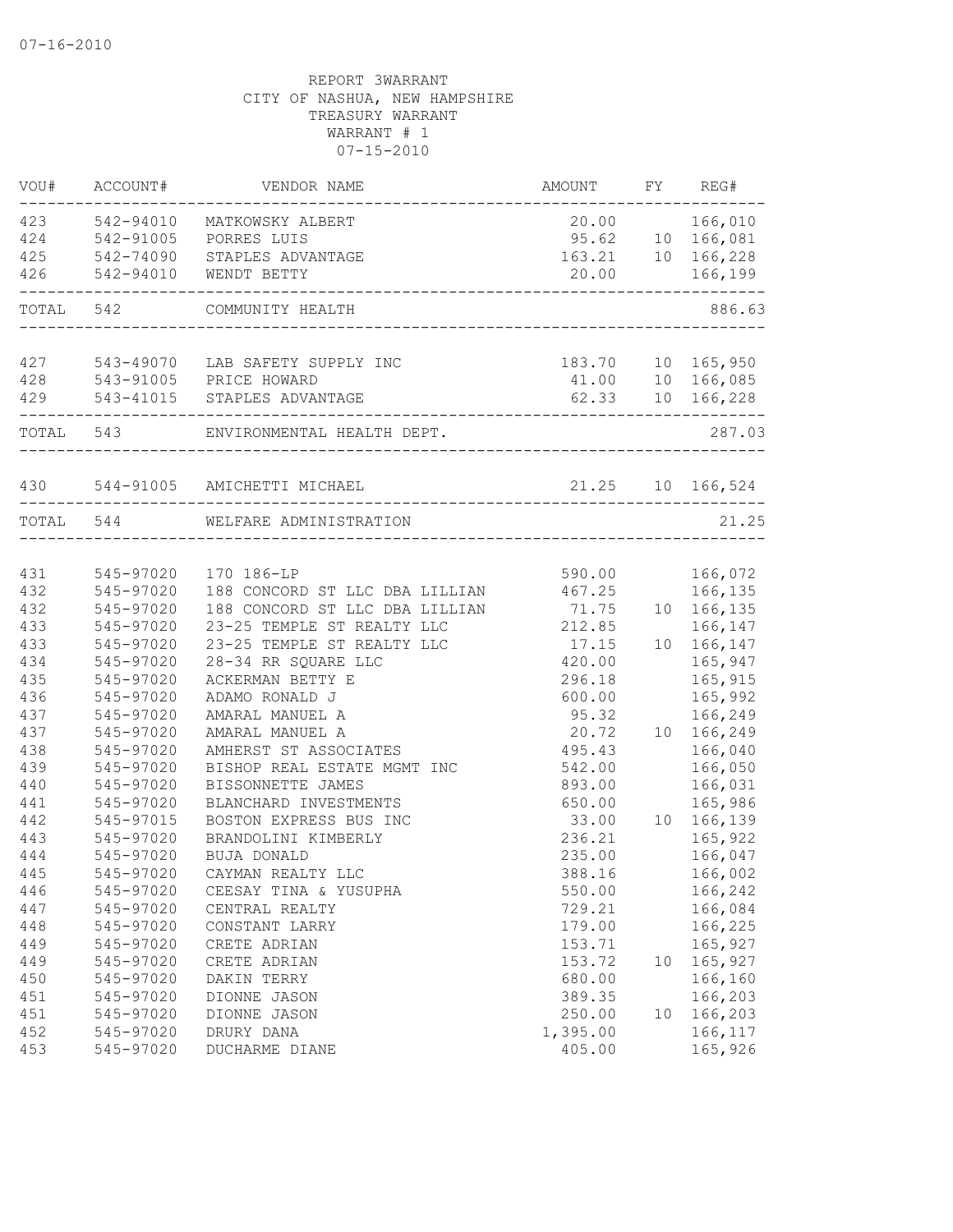| VOU#  | ACCOUNT#  | VENDOR NAME                    | AMOUNT   | FY | REG#        |
|-------|-----------|--------------------------------|----------|----|-------------|
| 454   | 545-97020 | GAUTHIER REALTY/CONNIE GAUTHIE | 2,507.40 |    | 166,210     |
| 455   | 545-97020 | GULZAR-E-RAZIA LLC             | 628.57   |    | 166,240     |
| 456   | 545-97020 | HART BERNARD                   | 890.00   |    | 165,951     |
| 457   | 545-97020 | HERNADEZ WILFREDO              | 656.48   | 10 | 166,118     |
| 458   | 545-97020 | ISAKOV ITAMAR                  | 446.50   |    | 166,241     |
| 459   | 545-97020 | JORDAN KAREN                   | 558.81   |    | 166,238     |
| 460   | 545-97020 | KEROUAC ROBERT E               | 490.00   |    | 166,090     |
| 461   | 545-97020 | KYER GREG                      | 550.00   |    | 166,055     |
| 462   | 545-97020 | LACASSE RAOUL                  | 500.00   |    | 10 166,134  |
| 463   | 545-97020 | LAMERAND ENTERPRISES/KYLE LAME | 236.81   |    | 166,172     |
| 463   | 545-97020 | LAMERAND ENTERPRISES/KYLE LAME | 236.82   | 10 | 166,172     |
| 464   | 545-97020 | LORDEN RAYMOND                 | 460.84   |    | 166,244     |
| 465   | 545-97020 | LSB ASSOCIATES I LTD PRC       | 266.64   |    | 165,984     |
| 466   | 545-97020 | MOTEL 6                        | 2,391.66 |    | 166,175     |
| 466   | 545-97020 | MOTEL 6                        | 42.71    |    | 10 166, 175 |
| 467   | 545-97020 | NADER ANTOINE                  | 320.00   |    | 166,116     |
| 468   | 545-97020 | NASHUA HOUSING AUTHORITY       | 724.00   |    | 166,180     |
| 469   | 545-97015 | NATIONAL GRID                  | 175.00   | 10 | 166,691     |
| 470   | 545-97020 | NUTMEG PROPERTY GROUP LLC      | 174.37   |    | 166,236     |
| 470   | 545-97020 | NUTMEG PROPERTY GROUP LLC      | 174.36   | 10 | 166,236     |
| 471   | 545-97020 | OH ASH STREET HOLDINGS LLC/DAN | 500.00   |    | 166,137     |
| 472   | 545-97020 | PAQUIN EDWARD                  | 115.21   |    | 165,935     |
| 473   | 545-97020 | PARENT FRANCOIS                | 150.14   |    | 166,138     |
| 474   | 545-97020 | PAUL BUTLER REMODELING LLP     | 468.80   |    | 166,239     |
| 475   | 545-97020 | PSALEDAKIS WILLIAM             | 1,235.93 |    | 165,949     |
| 476   | 545-97020 | PSALEDAKIS WILLIAM             | 800.00   |    | 10 165,907  |
| 477   | 545-97015 | PSNH                           | 1,040.11 |    | 10 165, 911 |
| 479   | 545-97015 | PSNH                           | 3.00     | 10 | 165,902     |
| 478   | 545-97015 | PSNH                           | 1,504.43 | 10 | 166,673     |
| 480   | 545-97020 | REGISTER LINDA B               | 600.00   |    | 166,173     |
| 481   | 545-97020 | RIVERVIEW GARDEN CO LLC        | 682.85   |    | 165,961     |
| 482   | 545-97020 | SNOWFLAKE REALTY               | 740.62   |    | 165,930     |
| 483   | 545-97020 | SOMERSET ASSOCIATES DBA SOMERS | 900.97   |    | 166,167     |
| 484   | 545-97020 | SOUTHERN NH SERV MNGT CORP     | 50.00    |    | 166,058     |
|       |           | STEBBINS RAYMOND               | 308.54   |    |             |
| 485   | 545-97020 |                                |          |    | 166,243     |
| 486   | 545-97020 | TREITEL ROBERT                 | 278.42   |    | 166,054     |
| 487   | 545-97020 | TSOUKARIS PETER M              | 315.71   |    | 166,237     |
| 488   | 545-97015 | WINGATE'S PHARMACY INC         | 6,215.57 |    | 10 166,607  |
| 489   |           | 545-97020 ZHAO CHANG           | 121.46   |    | 165,975     |
| TOTAL | 545       | WELFARE COSTS                  |          |    | 39,611.74   |
|       |           |                                |          |    |             |
| 490   | 551-95005 | APWA PUBLICATIONS              | 176.25   |    | 166,684     |
| 491   | 551-59100 | CORBETT CLEANING CO/STEPHEN CO | 400.00   |    | 10 166,079  |
| 492   | 551-91005 | DOOKRAN STEPHEN                | 43.00    | 10 | 166,593     |
| 493   | 551-49075 | GRAINGER                       | 131.22   | 10 | 166,177     |
| 494   | 551-94005 | HALFMOON LLC                   | 259.00   |    | 166,653     |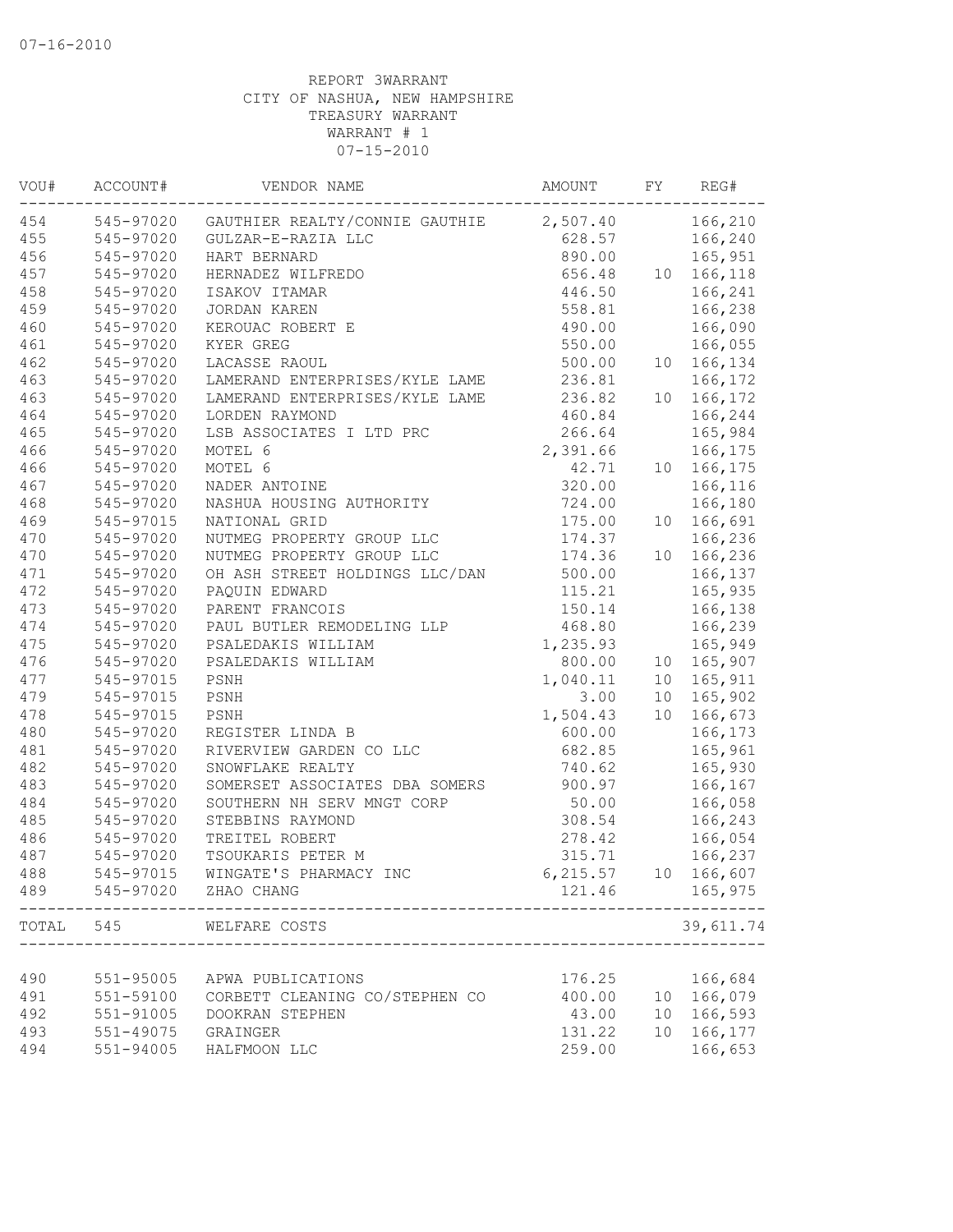| VOU# | ACCOUNT#               | VENDOR NAME                                          | AMOUNT           | FY       | REG#              |
|------|------------------------|------------------------------------------------------|------------------|----------|-------------------|
|      |                        | 495 551-64300 LO INK SPECIALTIES                     | 17.50 10 166,109 |          |                   |
| 496  | 551-34015              | NATIONAL GRID                                        | 15.50 10 166,643 |          |                   |
| 497  | 551-33005              | PENNICHUCK WATER                                     | 93.05 10 166,628 |          |                   |
| 498  |                        | 551-41015 STAPLES ADVANTAGE                          |                  |          | 253.84 10 166,228 |
| 499  |                        | 551-72010 XEROX CORPORATION                          |                  |          | 525.00 10 166,069 |
|      | TOTAL 551              | PUBLIC WORKS DIV & ENGINEERING                       |                  |          | 1,914.36          |
|      |                        |                                                      |                  |          |                   |
| 500  | 552-59015              | ALUMNI BAND OF NH NATIONAL GU 250.00                 |                  |          | 10 165,973        |
| 501  | 552-59050              | ANDRUSKEVICH GREGORY                                 | 70.00            |          | 10 166,341        |
| 502  | 552-75135              | ASAP FIRE & SAFETY CORPORATION 450.00                |                  |          | 10 166,018        |
| 503  | 552-75021              | BELLETETES INC                                       | 14.37            |          | 10 166,062        |
| 504  | 552-75021              | BREAKING GROUND                                      | 3,204.00         | 10       | 166,447           |
| 505  | 552-59050              | BURNS BRYANNA                                        | 87.50            | 10       | 166,448           |
| 506  | 552-59050              | CARMONA BRITTANY                                     | 195.00           | 10       | 166,441           |
| 507  | 552-59015              | CAVEN DON/GOPHERBROKE                                | 600.00           |          | 166,006           |
| 508  | 552-75022              | CORBETT CLEANING CO/STEPHEN CO                       | 375.00           |          | 10 166,079        |
| 509  | 552-59050              | CORMIER MARY JANE                                    | 350.00           |          | 10 166,039        |
| 510  | 552-78100              | D & R TOWING INC                                     | 120.96           | 10       | 166,396           |
| 511  | 552-48015              | DENNIS K BURKE INC                                   | 1,904.32         |          | 166,689           |
| 512  | 552-59050              | DEVITO CHRIS                                         | 240.00           | 10       | 166,034           |
| 513  | $552 - 46045$          | EISERMAN MATTHEW                                     | 82.00            |          | 10 166,594        |
| 514  | 552-59050              | FERLAN ANTHONY                                       | 50.00            |          | 166,493           |
| 514  | 552-59050              | FERLAN ANTHONY                                       | 120.00           |          | 10 166,493        |
| 515  | 552-59050              | FERLAN JOHN                                          | 100.00           |          | 166,496           |
| 516  | 552-59050              | FINVER KYLE                                          | 80.00            |          | 10 166,474        |
| 517  | 552-59050              | FONTAINE MARY                                        | 100.00           | 10       | 166,449           |
| 518  | 552-75021              | GATE CITY FENCE CO INC                               | 39.00            |          | 10 166,033        |
| 519  | 552-59050              | GORSUCH JAMES                                        | 440.00           | 10       | 165,968           |
| 520  | $552 - 64192$          | GRAINGER                                             | 164.62           | 10       | 165,976           |
| 521  | 552-75135              | GRANITE STATE PRESSURE WASHING                       | 1,985.00         | 10       | 165,942           |
| 522  | $552 - 45200$          | HARRIS TROPHY                                        | 1,054.00         | 10       | 166,037           |
| 523  | 552-75021              | HOME DEPOT CREDIT SERVICES                           | 700.28           | 10       | 166,624           |
| 523  | 552-75170              | HOME DEPOT CREDIT SERVICES                           | 26.92            | 10       | 166,624           |
| 524  | 552-59015              | HUDSON POST #48 AMERICAN                             | 600.00           | 10       | 166,022           |
| 525  | 552-75021              | HUDSON SMALL ENGINE                                  | 60.00            | 10       | 166,051           |
| 526  | 552-75021              | JOHNSON'S ELECTRIC INC                               | 733.93           |          | 10 165,995        |
| 527  | 552-59050              | LAROCQUE MICHELLE                                    | 75.00            | 10       | 166,451           |
| 528  | 552-59050              | LEBLANC LISA                                         | 28.00            |          | 166,111           |
| 528  | 552-59050              | LEBLANC LISA                                         | 238.00           | 10       | 166,111           |
| 529  | $552 - 46045$          | LEHIGH OUTFITTERS                                    | 81.99            | 10       | 166,044           |
| 530  | 552-75021              | LOWE'S                                               | 23.63            | 10       | 166,640           |
| 531  | 552-75021              | M & M ELECTRICAL SUPPLY CO INC                       | 97.63            | 10       | 166,393           |
| 532  | 552-45290              | M & N SPORTS LLC                                     | 130.00           | 10       | 166,065           |
| 533  | 552-75021              | M E O'BRIEN & SONS INC                               | 2,183.00         | 10       | 166,028           |
| 534  | 552-78007<br>552-78100 | MAC MULKIN CHEVROLET INC<br>MAC MULKIN CHEVROLET INC | 54.09            | 10<br>10 | 166,398           |
| 534  |                        |                                                      | 214.29           |          | 166,398           |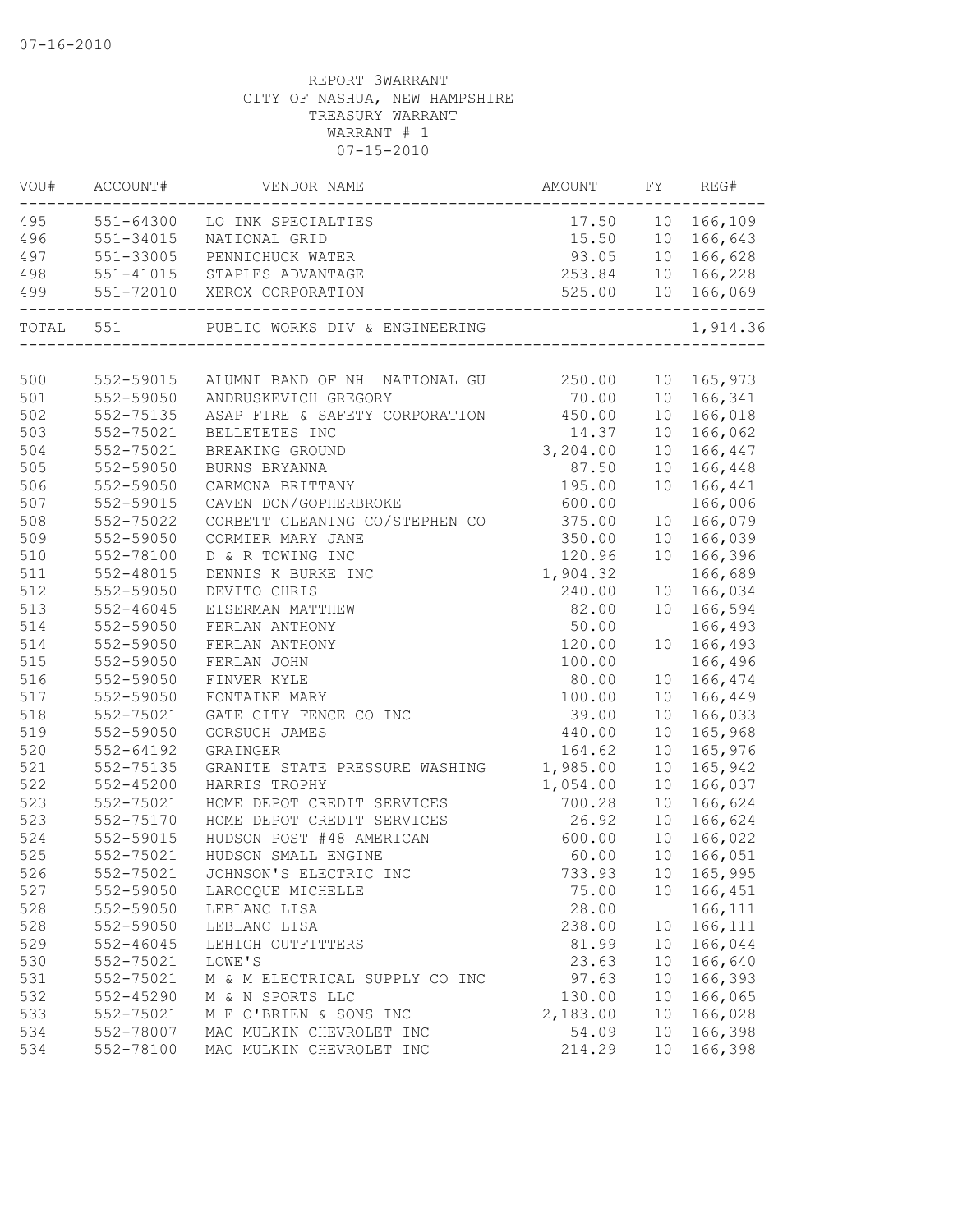| VOU#  | ACCOUNT#               | VENDOR NAME                                            | AMOUNT   | FY              | REG#      |
|-------|------------------------|--------------------------------------------------------|----------|-----------------|-----------|
| 535   | 552-78065              | MAYNARD & LESIEUR INCORPORATED                         | 21.85    | 10              | 166,407   |
| 536   | 552-78007              | NAPA AUTO PARTS                                        | 5.08     | 10              | 166,171   |
| 537   | 552-75021              | NASHUA FARMERS EXCHANGE INC                            | 331.52   | 10              | 166,416   |
| 538   | 552-75165              | NASHUA FOUNDRIES INC                                   | 248.08   | 10 <sub>o</sub> | 166,423   |
| 539   | 552-75021              | NASHUA OUTDOOR POWER EQUIPMENT                         | 999.99   | 10              | 166,073   |
| 540   | 552-75021              | NASHUA WALLPAPER & PAINT CO                            | 107.96   | 10              | 166,077   |
| 540   | 552-75135              | NASHUA WALLPAPER & PAINT CO                            | 77.88    | 10              | 166,077   |
| 541   | 552-34015              | NATIONAL GRID                                          | 86.18    |                 | 166,643   |
| 542   | 552-75021              | NORTHEAST NURSERY INC                                  | 650.00   | 10              | 166,368   |
| 543   | 552-33005              | PENNICHUCK WATER                                       | 82.10    |                 | 166,628   |
| 543   | 552-33005              | PENNICHUCK WATER                                       | 4,477.30 | 10 <sup>°</sup> | 166,628   |
| 543   | 552-33040              | PENNICHUCK WATER                                       | 308.41   | 10              | 166,628   |
| 543   | 552-33045              | PENNICHUCK WATER                                       | 1,995.02 | 10              | 166,628   |
| 543   | 552-33050              | PENNICHUCK WATER                                       | 242.23   | 10              | 166,628   |
| 544   | 552-59015              | PHILBROOK DOUGLAS/BAZA                                 | 300.00   |                 | 166,658   |
| 545   | 552-32005              | PSNH                                                   | 919.73   |                 | 166,670   |
| 545   | 552-32005              | PSNH                                                   | 11.20    |                 | 166,671   |
| 545   | 552-32005              | PSNH                                                   | 2,069.49 | 10 <sub>o</sub> | 166,670   |
| 545   | 552-32005              | PSNH                                                   | 456.24   | 10 <sup>°</sup> | 166,671   |
| 545   | 552-32030              | PSNH                                                   | 626.86   |                 | 166,670   |
| 545   | 552-32030              | PSNH                                                   | 2,428.63 |                 | 166,671   |
| 545   | 552-32030              | PSNH                                                   | 1,495.97 | 10              | 166,670   |
| 546   | 552-32040              | PUBLIC SERVICE OF NH                                   | 3,259.60 | 10              | 166,675   |
| 547   | 552-59050              | REDDICK BARRY                                          | 150.00   | 10              | 166,361   |
| 548   | 552-78007              | SANEL AUTO PARTS CO                                    | 19.06    | 10              | 166,066   |
| 549   | 552-75021              | SEASONAL SPECIALTY STORES                              | 261.63   | 10              | 166,194   |
| 549   | 552-75165              | SEASONAL SPECIALTY STORES                              | 159.97   | 10              | 166,194   |
| 549   | 552-75170              | SEASONAL SPECIALTY STORES                              | 104.75   | 10              | 166,194   |
| 549   | 552-75175              | SEASONAL SPECIALTY STORES                              | 17.98    | 10              | 166,194   |
| 550   | 552-59050              | SMITH BRUCE                                            | 60.00    |                 | 166,035   |
| 550   | 552-59050              | SMITH BRUCE                                            | 160.00   | 10              | 166,035   |
| 551   | 552-75021              | STATEWIDE COLLISION LLC                                | .95      |                 | 165,899   |
| 552   | 552-59015              | STRATNER CO LLC                                        | 500.00   |                 |           |
| 553   |                        |                                                        |          |                 | 166,121   |
|       | 552-81086<br>552-75021 | UNITED PARCEL SERVICE INC<br>UNITED SUPPLY COMPANY INC | 1,850.00 | 10 <sub>o</sub> | 166,681   |
| 554   |                        |                                                        | 135.21   | 10 <sub>o</sub> | 166,413   |
| 555   | 552-75021              | URBAN TREE SERVICE                                     | 2,261.00 | 10 <sup>°</sup> | 166,487   |
| 556   | 552-45235              | YOUNG LAUREN                                           | 24.32    | 10              | 166,595   |
| TOTAL | 552                    | PARKS AND RECREATION                                   |          |                 | 44,228.72 |
|       |                        |                                                        |          |                 |           |
| 557   | 553-41015              | ANCO SIGNS & STAMPS INC                                | 45.70    | 10 <sub>o</sub> | 166,152   |
| 558   | 553-46045              | ARCSOURCE INC                                          | 181.24   | 10              | 166,068   |
| 558   | 553-69025              | ARCSOURCE INC                                          | 66.22    | 10              | 166,068   |
| 559   | 553-75130              | ARROW EQUIPMENT INC                                    | 6,301.50 | 10              | 166,185   |
| 560   | 553-49075              | B-B CHAIN                                              | 880.00   | 10              | 165,952   |
| 561   | 553-69025              | BELLETETES INC                                         | 84.79    | 10 <sup>°</sup> | 166,062   |
| 562   | 553-45015              | BROX INDUSTRIES INC                                    | 5,256.96 | 10 <sup>°</sup> | 165,960   |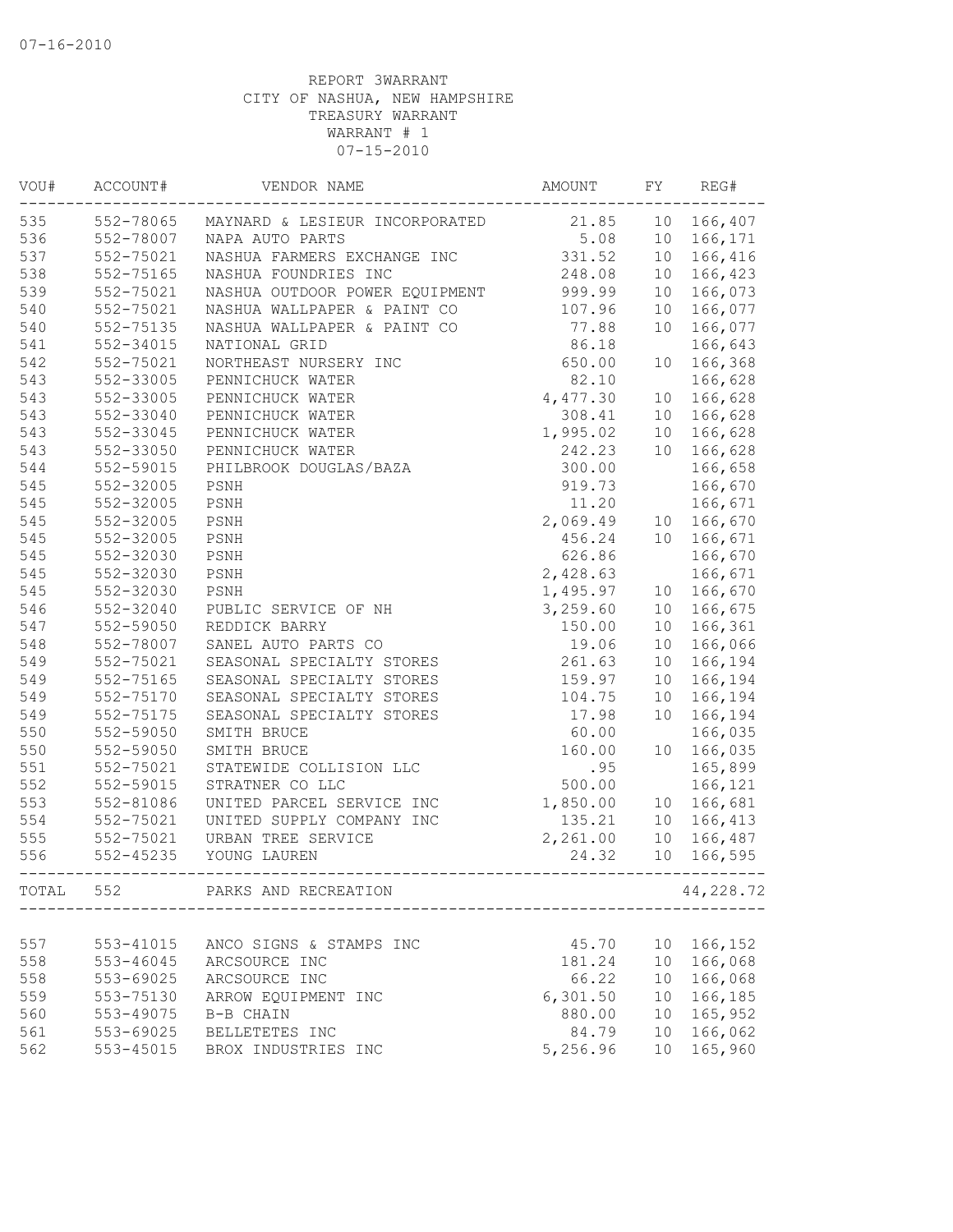| WOU#  | ACCOUNT#           | VENDOR NAME                    | AMOUNT    | FY              | REG#       |
|-------|--------------------|--------------------------------|-----------|-----------------|------------|
| 562   | 553-45025          | BROX INDUSTRIES INC            | 141.00    | 10              | 165,960    |
| 562   | 553-45190          | BROX INDUSTRIES INC            | 659.07    |                 | 10 165,960 |
| 563   | 553-49075          | CCP INDUSTRIES INC             | 445.30    | 10              | 166,071    |
| 564   | 553-59100          | COCHRAN JOHN ESQ               | 1,200.00  |                 | 166,509    |
| 565   | 553-45060          | CORRIVEAU ROUTHIER INC         | 136.00    | 10              | 166,395    |
| 566   | 553-48015          | DENNIS K BURKE INC             | 16,658.07 | 10              | 166,689    |
| 567   | 553-64192          | E W SLEEPER CO                 | 10,527.00 | 10              | 166,224    |
| 568   | 553-75023          | F W WEBB COMPANY               | 106.92    | 10              | 165,987    |
| 569   | 553-69025          | GRAINGER                       | 30.15     | 10              | 166,008    |
| 570   | 553-78100          | MAC MULKIN CHEVROLET INC       | 370.77    | 10              | 166,398    |
| 571   | 553-78065          | MAYNARD & LESIEUR INCORPORATED | 1,260.00  | 10              | 166,407    |
| 572   | 553-78100          | MCDEVITT TRUCKS INC            | 781.55    | 10              | 166,200    |
| 573   | 553-78100          | MILL METALS CORP               | 826.95    | 10 <sup>°</sup> | 166,154    |
| 574   | 553-78100          | MSC INDUSTRIAL SUPPLY CO INC   | 620.42    | 10              | 166,282    |
| 575   | 553-49075          | NAPA AUTO PARTS                | 140.17    | 10              | 166,171    |
| 575   | 553-78100          | NAPA AUTO PARTS                | 9.99      | 10              | 166,171    |
| 576   | 553-45060          | NASHUA LUMBER COMPANY INC      | 110.00    | 10              | 166,408    |
| 577   | 553-49075          | NEW ENGLAND EQUIPMENT RENTALS  | 1,453.50  | 10              | 166,080    |
| 578   | 553-45060          | NEW ENGLAND POSITIONING SYSTEM | 2,621.00  | 10              | 166,057    |
| 579   | 553-49075          | NH BRAGG & SONS INC            | 37.90     | 10              | 165,931    |
| 580   | 553-75023          | NH SAFE & LOCK CO INC          | 1,333.54  | 10              | 166,141    |
| 581   | 553-94005          | <b>NHDES</b>                   | 50.00     |                 | 166,662    |
| 582   | 553-33005          | PENNICHUCK WATER               | 361.74    | 10              | 166,628    |
| 583   | 553-31040          | PUBLIC SERVICE OF NH           | 13,681.70 | 10              | 166,675    |
| 584   | 553-59100          | SAFETY-KLEEN SYSTEMS INC       | 329.71    | 10              | 165,956    |
| 585   | 553-69030          | SNAP ON TOOLS                  | 500.00    | 10 <sup>°</sup> | 165,959    |
| 586   | 553-41015          | STAPLES ADVANTAGE              | 170.40    | 10              | 166,228    |
| 587   | 553-49075          | SUNBELT RENTALS                | 211.00    | 10 <sub>o</sub> | 166,098    |
| 588   | 553-94005          | UNH TECHNOLOGY TRANSFER CTR    | 459.00    |                 | 166,616    |
| 589   | $553 - 46045$      | UNIFIRST CORPORATION           | 197.67    |                 | 166,188    |
| 589   | $553 - 46045$      | UNIFIRST CORPORATION           | 3,268.50  | 10              | 166,188    |
| TOTAL | 553                | STREET DEPARTMENT              |           |                 | 71,515.43  |
|       |                    |                                |           |                 |            |
| 590   | 555-75023 GRAINGER |                                | 268.08    |                 | 10 166,045 |
| 591   | 555-45288          | M & M ELECTRICAL SUPPLY CO INC | 11.85     |                 | 10 166,393 |
| 592   | 555-59170          | MARKINGS INC                   | 4,814.90  |                 | 10 166,230 |
| 593   | 555-45285          | PERMA-LINE CORP OF NEW ENGLAND | 53.78     | 10              | 165,943    |
| 594   | 555-32025          | PSNH                           | 1,206.32  |                 | 166,671    |
| 594   | 555-32025          | PSNH                           | 777.10    |                 | 166,672    |
| 594   | 555-32025          | PSNH                           | 515.60    | 10 <sup>°</sup> | 166,671    |
| 594   | 555-32025          | PSNH                           | 238.58    |                 | 10 166,672 |
| 595   | 555-75023          | UNIFIRST CORPORATION           | 24.90     | 10              | 166,188    |
| TOTAL | 555                | TRAFFIC DEPARTMENT             |           |                 | 7,911.11   |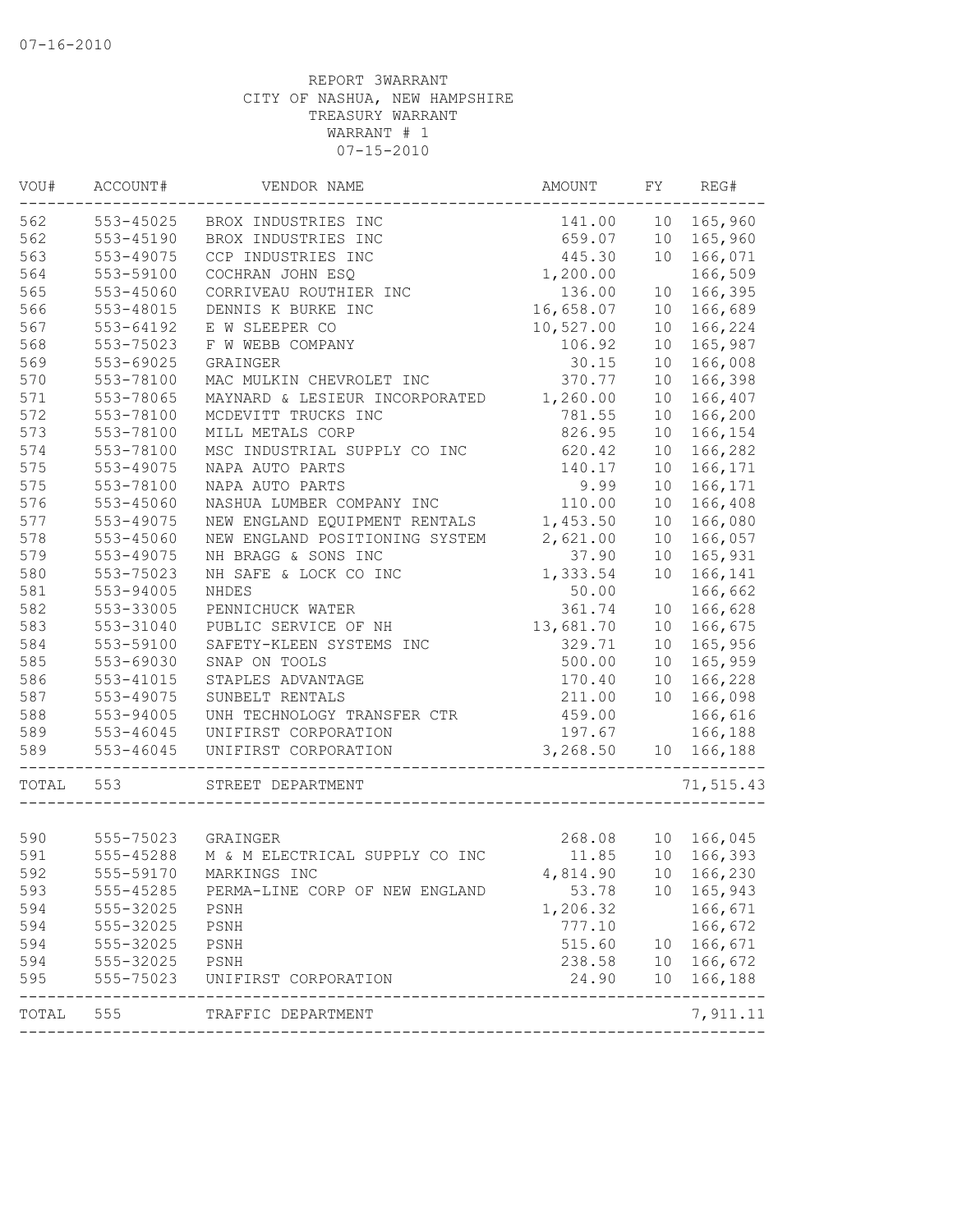| VOU#                     | ACCOUNT#                            | VENDOR NAME                                                                             | <b>AMOUNT</b>                          | FΥ                          | REG#                                              |
|--------------------------|-------------------------------------|-----------------------------------------------------------------------------------------|----------------------------------------|-----------------------------|---------------------------------------------------|
| 596<br>597               | 557-74105<br>557-32005              | HOME DEPOT CREDIT SERVICES<br>PSNH                                                      | 14.95<br>254.86                        | 10<br>10                    | 166,624<br>166,672                                |
| TOTAL                    | 557                                 | PARKING LOTS                                                                            |                                        |                             | 269.81                                            |
| 598<br>599<br>600        | 561-33005<br>561-59100<br>561-32005 | PENNICHUCK WATER<br>PIONEER TREE SERVICE LLC<br>PSNH                                    | 140.10<br>195.00<br>104.06             | 10<br>10<br>10              | 166,628<br>166,288<br>166,672                     |
| TOTAL                    | 561                                 | EDGEWOOD CEMETERY                                                                       |                                        |                             | 439.16                                            |
| 601                      | 562-75023                           | PIONEER TREE SERVICE LLC                                                                | 900.00                                 | 10                          | 166,288                                           |
| TOTAL                    | 562                                 | SUBURBAN CEMETERIES                                                                     |                                        |                             | 900.00                                            |
| 602<br>603<br>604        | 563-75190<br>563-75023<br>563-75903 | GATE CITY MONUMENT INC<br>HOME DEPOT CREDIT SERVICES<br>NASHUA WALLPAPER & PAINT CO     | 390.00<br>608.45<br>835.81             | 10<br>10 <sup>°</sup><br>10 | 166,627<br>166,624<br>166,077                     |
| TOTAL                    | 563                                 | WOODLAWN CEMETERY                                                                       |                                        |                             | 1,834.26                                          |
| 605<br>605               | $571 - 41005$<br>571-72010          | SPILLER'S<br>SPILLER'S                                                                  | $-795.00$<br>1,675.00                  | 10                          | 166,168<br>166,168                                |
| TOTAL                    | 571                                 | COMMUNITY DEVELOPMENT                                                                   |                                        |                             | 880.00                                            |
| 605<br>606               | $572 - 44010$<br>572-49075          | SPILLER'S<br>STAPLES ADVANTAGE                                                          | 511.75<br>183.73                       | 10<br>10                    | 166,168<br>166,228                                |
| TOTAL                    | 572                                 | PLANNING DEPARTMENT                                                                     |                                        |                             | 695.48                                            |
| 607<br>608<br>609        | 573-53025<br>573-59100              | CATYLIST CONSULTING INC<br>KIM SMITH DESIGN<br>573-66025 OFFICE EQUIPMENT FINANCE SERVI | 2,600.00<br>500.00<br>880.00           |                             | 10 166,661<br>10 166,491<br>166,650<br>-----      |
| TOTAL                    | 573 — 100                           | ECONOMIC DEVELOPMENT<br>______________________                                          |                                        |                             | 3,980.00                                          |
| 610<br>611<br>612<br>612 | 575-72060<br>575-45050<br>575-45050 | 575-45150 AC MOORE INC<br>AMS IMAGING LLC<br>BAKER & TAYLOR<br>BAKER & TAYLOR           | 71.07<br>48.90<br>3,286.66<br>1,107.98 |                             | 10 166,088<br>165,944<br>10 165,981<br>10 165,982 |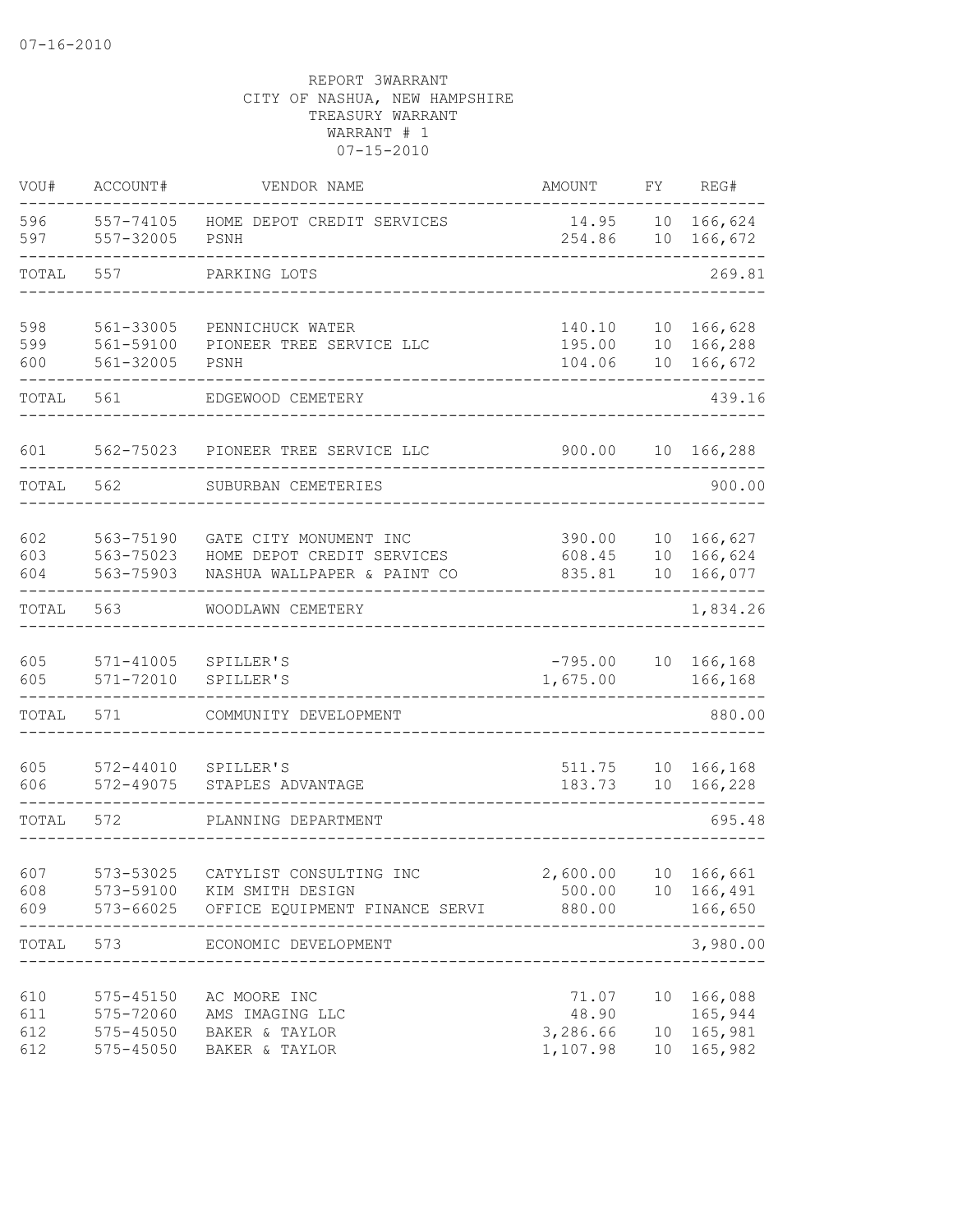| VOU#      | ACCOUNT#      | VENDOR NAME                            | AMOUNT    | FY              | REG#              |
|-----------|---------------|----------------------------------------|-----------|-----------------|-------------------|
| 612       |               | 575-45050 BAKER & TAYLOR               | 150.56    |                 | 10 165,983        |
| 613       |               | 575-45085 BAKER & TAYLOR ENTERTAINMENT | 11.83     |                 | 10 165,977        |
| 613       | 575-45315     | BAKER & TAYLOR ENTERTAINMENT           | 102.57    | 10              | 165,977           |
| 614       | 575-59100     | BLUNT STEVE                            | 250.00    |                 | 166,682           |
| 615       | 575-57010     | COMPUTERS BY DESIGN INC                | 2,100.00  |                 | 166,219           |
| 616       | $575 - 45050$ | COUNCIL OF STATE GOVERNMENTS           | 112.50    | 10              | 166,669           |
| 617       | 575-73015     | DEMCO INC                              | 1,382.75  | 10              | 165,979           |
| 618       | 575-59100     | DOCUMENTARY EDUCATIONAL RESOUR         | 89.95     |                 | 166,667           |
| 619       | 575-45903     | EBSCO INFORMATION SERVICES             | 1,630.00  |                 | 166,414           |
| 620       | 575-75105     | GAGNON'S ELECTRICAL SERVICE IN         | 707.80    | 10 <sub>1</sub> | 166,153           |
| 621       | 575-45903     | GALE                                   | 7,240.64  |                 | 166,178           |
| 622       | $575 - 45050$ | INGRAM LIBRARY SERVICES                | 119.55    | 10              | 166,212           |
| 623       | 575-45050     | LYNNWORTH ARTIE                        | 15.00     |                 | 166,666           |
| 624       | 575-45150     | MAD SCIENCE OF SOUTHERN NH & N         | 350.00    |                 | 166,378           |
| 625       | 575-45050     | MEP INC                                | 20.61     | 10 <sup>°</sup> | 166,250           |
| 626       | $575 - 45220$ | MERRIMACK VALLEY BUSINESS MACH         | 216.00    |                 | 166,686           |
| 627       | 575-45085     | MICROMARKETING LLC                     | 158.20    | 10 <sup>°</sup> | 166,060           |
| 628       | 575-34015     | NATIONAL GRID                          | 111.67    |                 | 166,643           |
| 629       | 575-45904     | NEW HAMPSHIRE MAGAZINE                 | 29.94     |                 | 166,633           |
| 630       | 575-45903     | NEWSBANK INC                           | 15,710.00 |                 | 166,161           |
| 631       | 575-59100     | NH HUMANITIES COUNCIL                  | 75.00     |                 | 166,608           |
| 632       | 575-43005     | PETTY CASH                             | 28.00     |                 | 166,596           |
| 632       | 575-43005     | PETTY CASH                             | 28.00     | 10 <sup>°</sup> | 166,596           |
| 632       | 575-45090     | PETTY CASH                             | 81.67     |                 | 166,596           |
| 632       | 575-45090     | PETTY CASH                             | 22.46     | 10              | 166,596           |
| 632       | 575-45150     | PETTY CASH                             | 29.25     |                 | 166,596           |
| 632       | 575-45150     | PETTY CASH                             | 43.82     | 10              | 166,596           |
| 632       | 575-45315     | PETTY CASH                             | 49.98     |                 | 166,596           |
| 632       | 575-75023     | PETTY CASH                             | 61.96     | 10              | 166,596           |
| 632       | 575-78100     | PETTY CASH                             | 16.74     |                 | 166,596           |
| 633       | 575-32005     | PUBLIC SERVICE OF NH                   | 7,974.12  | 10              | 166,675           |
| 634       | 575-45050     | RANDOM HOUSE INC                       | 42.00     | 10              | 166,235           |
| 635       | 575-45085     | RECORDED BOOKS LLC                     | 334.40    | 10              | 166,192           |
| 636       | 575-74085     | STANLEY CONVERGENT SECURITY SO         | 164.34    |                 | 166,647           |
| 637       | 575-75023     | STANLEY ELEVATOR COMPANY INC           | 234.00    | 10 <sub>o</sub> | 166,421           |
| 638       | 575-41005     | STAPLES ADVANTAGE                      | 395.99    | 10              | 166,228           |
| 638       | $575 - 41015$ | STAPLES ADVANTAGE                      | 796.48    | 10              | 166,228           |
| 639       |               | 575-41005 WB MASON COMPANY INC         | 575.78    |                 | 10 165,953        |
| TOTAL     | 575           | PUBLIC LIBRARIES                       |           |                 | 45,978.17         |
|           |               |                                        |           |                 |                   |
| 640       | 576-49025     | NFPA                                   |           |                 | 424.30 10 166,606 |
| 641       | 576-49075     | STAPLES ADVANTAGE                      | 28.70     |                 | 10 166,228        |
| TOTAL 576 |               | BUILDING DEPARTMENT                    |           |                 | 453.00            |
|           |               |                                        |           |                 |                   |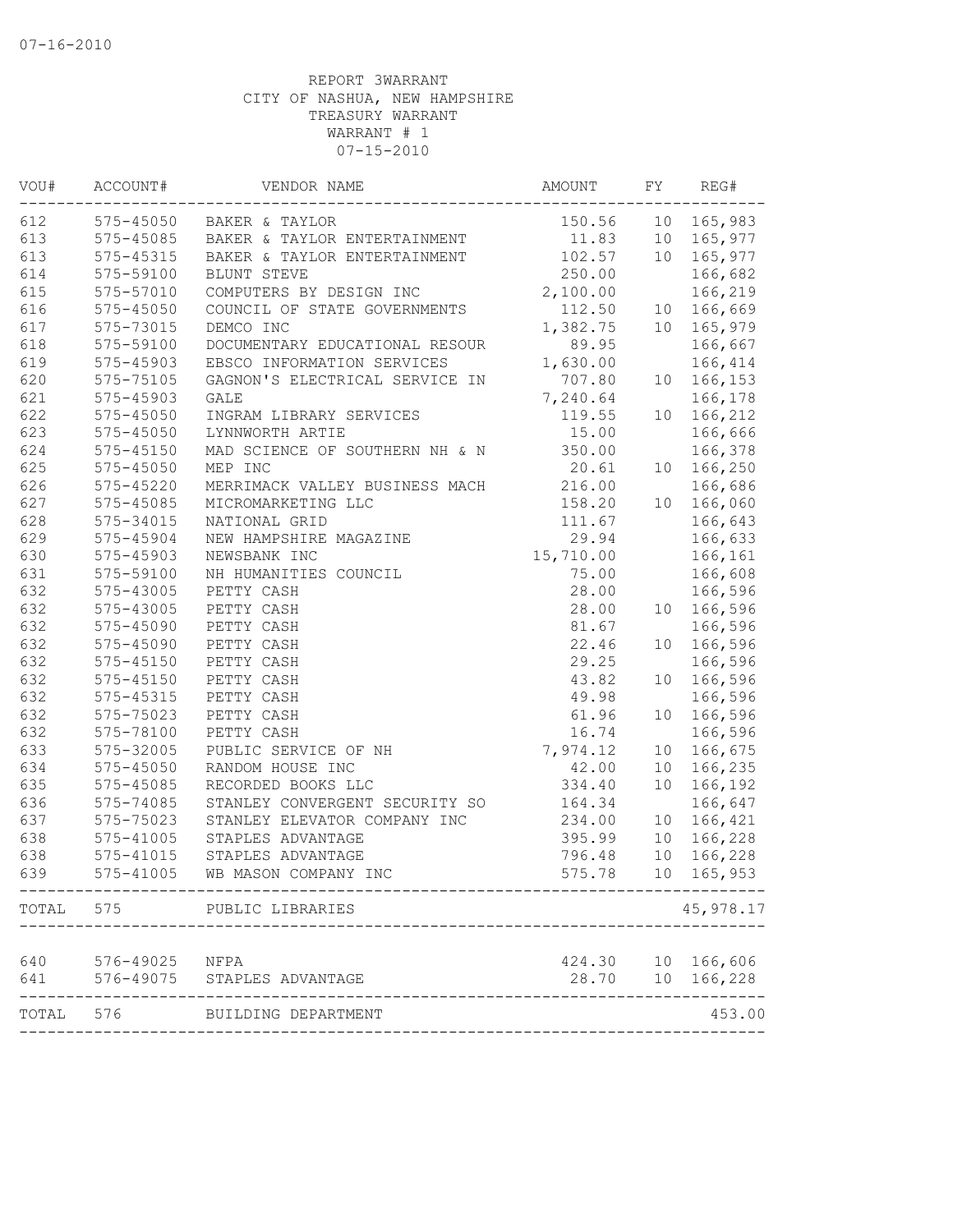| VOU#      | ACCOUNT#           | VENDOR NAME                     | AMOUNT               | FY              | REG#              |
|-----------|--------------------|---------------------------------|----------------------|-----------------|-------------------|
|           |                    | 642 577-91010 HAMMOND CRAIG     |                      |                 | 248.00 10 166,598 |
| 643       |                    | 577-91005 ORTEGA NELSON         |                      |                 | 204.00 10 166,597 |
| 644       |                    | 577-62022 STAPLES ADVANTAGE     |                      |                 | 754.62 10 166,228 |
| 644       | 577-62022          | STAPLES ADVANTAGE<br>---------- |                      |                 | 67.49 10 166,229  |
| TOTAL 577 |                    | CODE ENFORCEMENT                | ____________________ |                 | 1,274.11          |
|           |                    |                                 |                      |                 |                   |
|           | 221,220 581-84030  | ADULT LEARNING CENTER 26,325.00 |                      |                 | 10 166,190        |
|           | 221, 221 581-84030 | ADVENTURELORE PROGRAMS          | 920.00               |                 | 10 166,540        |
|           | 221, 222 581-46040 | ALEC'S SHOE STORE INC           | 184.95               | 10              | 166,048           |
|           | 221, 223 581-84030 | AMERICAN SCHOOL OF CORRESPONDE  | 170.00               | 10              | 166,532           |
|           | 221, 224 581-91005 | ANASTAS ROBERT                  | 17.88                | 10              | 166,406           |
|           | 221, 225 581-42110 | BATTERY SPECIALISTS OF NH LLC   | 290.95               | 10              | 166,359           |
|           | 221, 226 581-31005 | BAYRING COMMUNICATIONS          | 2,389.23             | 10              | 166,701           |
|           | 221, 227 581-49075 | BELLETETES INC                  | 72.92                | 10              | 166,062           |
|           | 221, 228 581-59025 | BRIDGEPORT NATIONAL BINDERY IN  | 58.63                | 10              | 166,291           |
|           | 221, 229 581-49910 | BROX INDUSTRIES INC             | 80.88                | 10              | 165,960           |
|           | 221,230 581-55010  | BUDGET CAR & TRUCK RENTAL       | 204.14               | 10              | 166,303           |
|           | 221, 231 581-91005 | BURRUTO JOHN                    | 17.50                | 10              | 166,358           |
|           | 221, 232 581-49050 | C B SULLIVAN COMPANY INC        | 6.80                 | 10              | 166,319           |
|           | 221, 233 581-55015 | CANFIELD BRAD                   | 950.00               | 10              | 166,312           |
|           | 221, 234 581-55015 | CANTARA DEBORAH                 | 45.00                | 10              | 166,012           |
|           | 221, 235 581-42130 | CAPP INC                        | 833.00               | 10              | 166,245           |
|           | 221,236 581-49050  | CARPARTS OF NASHUA              | 15.59                | 10              | 166,394           |
|           | 221, 237 581-84030 | CEDARCREST INC                  | 894.87               | 10              | 165,929           |
|           | 221, 238 581-42020 | CENTRAL PAPER PRODUCTS CO       | 9,441.83             | 10              | 166,415           |
|           | 221, 239 581-49050 | CESANA KRISTEN                  | 255.60               |                 | 166,548           |
|           | 221,240 581-78007  | CHAPPELL TRACTOR SALES INC      | 950.00               | 10              | 165,962           |
|           | 221, 241 581-78007 | CHUCK'S AUTO REPAIR INC         | 344.00               | 10              | 166,310           |
|           | 221, 242 581-41015 | CINTAS DOCUMENT MANAGEMENT      | 43.69                | 10              | 166,342           |
|           | 221, 243 581-91005 | CLARKE CYNTHIA                  | 189.38               | 10              | 166,354           |
|           | 221, 244 581-49050 | CLEMENT CHERYL                  | 24.00                | 10              | 166,284           |
|           | 221, 245 581-49050 | COASTAL PUBLISHING GROUP INC    | 552.00               | 10              | 166,397           |
|           | 221, 246 581-41015 | COMPUTER HUT OF N E INC         | 235.00               | 10              | 166,420           |
|           | 221, 246 581-49050 | COMPUTER HUT OF N E INC         | 799.00               | 10              | 166,420           |
|           | 221, 247 581-49050 | CONNECTICUT VALLEY BIOLOGICAL   | 99.00                | 10              | 166,402           |
|           | 221, 248 581-32005 | CONSTELLATION NEWENERGY INC     | 95,601.62            |                 | 10 166,705        |
|           | 221,249 581-42130  | CONTROL TECHNOLOGIES INC        | 612.86               | 10              | 166,247           |
|           | 221, 249 581-75015 | CONTROL TECHNOLOGIES INC        | 29,534.25            | 10              | 166,247           |
|           | 221,250 581-55015  | COOPER CATHERINE                | 25.30                | 10              | 166,547           |
|           | 221, 251 581-44005 | COPY SHOP                       | 2,926.46             | 10              | 166,025           |
|           | 221, 251 581-49050 | COPY SHOP                       | 84.38                | 10              | 166,025           |
|           | 221, 252 581-49050 | CPO SCIENCE                     | 58.80                | 10              | 166,322           |
|           | 221, 253 581-55015 | CRATEAU SALLY                   | 569.60               | 10              | 166,526           |
|           | 221, 254 581-84030 | CROTCHED MOUNTAIN REHAB CTR     | 19,561.83            | 10 <sub>o</sub> | 166,258           |
|           | 221, 255 581-49050 | DANEAU PAULA                    | 53.25                | 10              | 165,919           |
|           | 221,256 581-59130  | DANIELS EDWARD W                | 160.00               | 10              | 166,347           |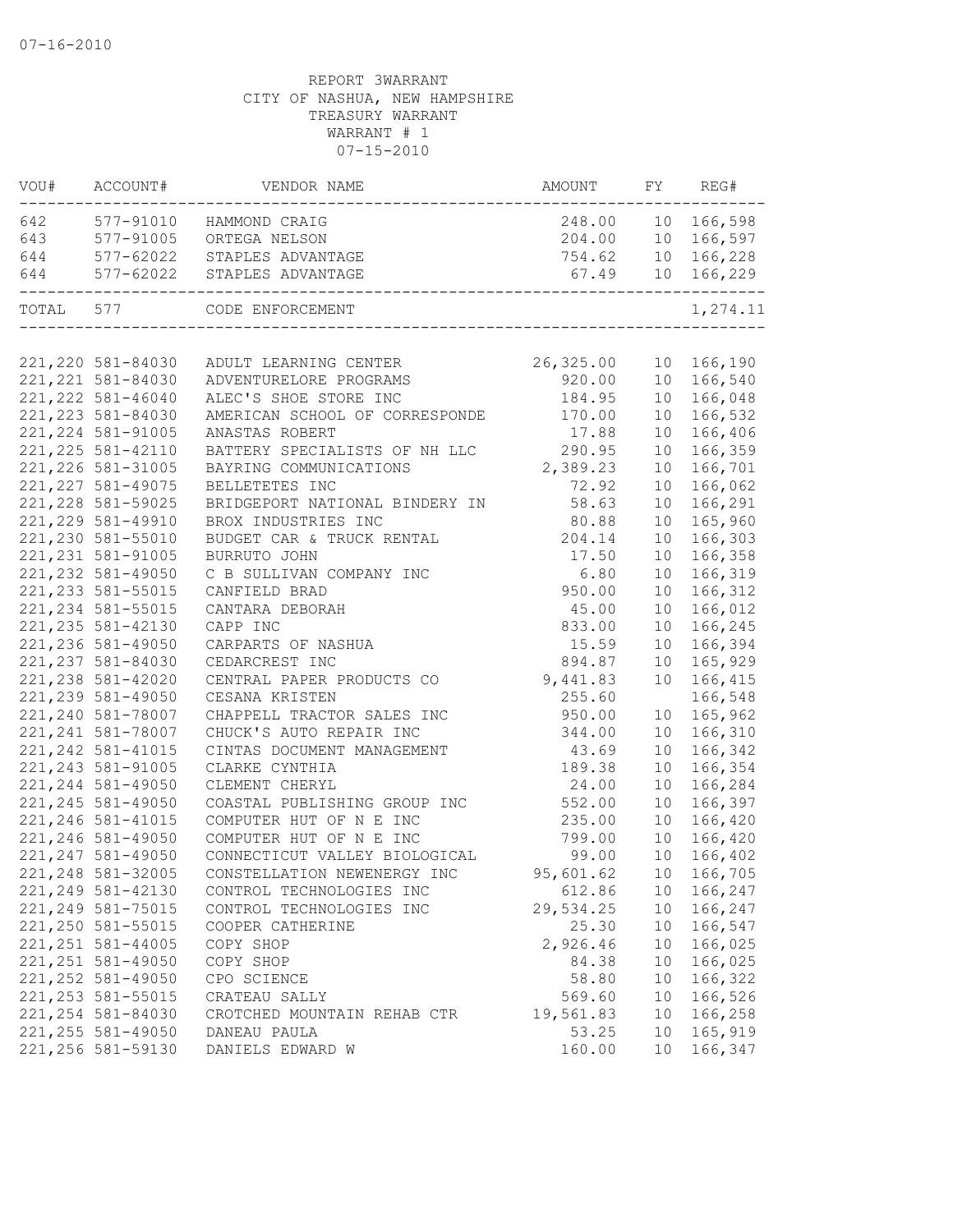| VOU# | ACCOUNT#           | VENDOR NAME                    | AMOUNT    | FY              | REG#       |
|------|--------------------|--------------------------------|-----------|-----------------|------------|
|      | 221, 257 581-84055 | DERRY COOPERATIVE SCHOOL DISTR | 2,000.00  | 10              | 166,350    |
|      | 221, 258 581-91005 | DICHARD ALLAN                  | 124.50    | 10              | 166,529    |
|      | 221, 259 581-91005 | DONOVAN DANIEL                 | 60.70     | 10 <sup>°</sup> | 166,528    |
|      | 221,260 581-78007  | DONOVAN EQUIPMENT CO INC       | 31.12     | 10              | 165,955    |
|      | 221, 261 581-45410 | DUMAIS DICK                    | 270.00    |                 | 166,261    |
|      | 221, 262 581-91005 | DUSTIN MARIANNE                | 99.00     | 10              | 166,265    |
|      | 221, 263 581-84030 | EASTER SEALS NEW HAMPSHIRE     | 365.64    | 10              | 166,195    |
|      | 221, 263 581-84055 | EASTER SEALS NEW HAMPSHIRE     | 2,620.73  | 10              | 166,195    |
|      | 221, 264 581-53100 | EBS HEALTHCARE                 | 2,145.00  | 10              | 166,370    |
|      | 221, 265 581-45910 | EBSCO INFORMATION SERVICES     | 579.09    | 10              | 166,414    |
|      | 221,266 581-53101  | EDUCATION INC                  | 1,536.15  | 10              | 166,309    |
|      | 221,266 581-84055  | EDUCATION INC                  | 186.20    | 10              | 166,309    |
|      | 221, 267 581-91005 | ESSON VIRGINIA                 | 17.70     | 10              | 166,271    |
|      | 221, 268 581-42130 | F W WEBB COMPANY               | 2,476.49  | 10              | 165,987    |
|      | 221, 269 581-31005 | FAIR POINT COMMUNICATIONS INC  | 52.35     | 10              | 166,697    |
|      | 221,270 581-31005  | FAIRPOINT COMMUNICATIONS INC   | 28.59     | 10              | 166,695    |
|      | 221, 271 581-31005 | FAIRPOINT COMMUNICATIONS INC   | 116.28    | 10              | 166,696    |
|      | 221, 272 581-31005 | FAIRPOINT COMMUNICATIONS INC   | 39.25     | 10              | 166,699    |
|      | 221, 273 581-31005 | FAIRPOINT COMUNICATIONS INC    | 82.16     | 10              | 166,698    |
|      | 221, 274 581-91005 | FARRENKOPF RICHARD             | 110.00    | 10              | 166,327    |
|      | 221, 275 581-49075 | FASTENAL COMPANY               | 39.42     | 10              | 166,124    |
|      | 221, 276 581-59130 | FINVER AVERY                   | 60.00     | 10              | 166,032    |
|      | 221, 277 581-55005 | FIRST STUDENT INC              | 142.98    | 10              | 166,298    |
|      | 221, 278 581-59130 | FOWLE JAMES                    | 80.00     | 10              | 166,535    |
|      | 221, 279 581-74092 | GARY BLOOM SALES INC           | 475.00    |                 | 166,333    |
|      | 221,280 581-53100  | GORDON GARRETT                 | 775.00    | 10              | 166,536    |
|      | 221, 281 581-42130 | GRAINGER                       | 238.91    | 10              | 166,008    |
|      | 221, 282 581-53100 | GRANITE STATE SHUTTLE SERVICE  | 128.00    | 10              | 166,371    |
|      | 221, 283 581-84030 | GREATER LAWRENCE ED COLLABORAT | 526.18    | 10              | 166,307    |
|      | 221,284 581-95005  | GREATER NASHUA CHAMBER OF COMM | 290.00    |                 | 166,184    |
|      | 221, 285 581-49075 | GREENFIELD INDUSTRIES INC      | 540.00    | 10              | 165,963    |
|      | 221,286 581-74092  | HARRIS EQUIPMENT REPAIR SERVIC | 30.00     | 10              | 166,405    |
|      | 221, 287 581-49075 | HARRIS TROPHY                  | 180.00    |                 | 166,037    |
|      | 221,288 581-91005  | HYNES STACY                    | 98.00     | 10              | 166,262    |
|      | 221,289 581-72010  | INTEGRATED OFFICE SOLUTIONS    | 3,865.80  | 10              | 166,706    |
|      | 221,290 581-53103  | INTERIM HEALTH CARE            | 134.75    | 10 <sub>o</sub> | 165,939    |
|      | 221, 291 581-56030 | JACQUES FLOWER SHOP            | 450.00    | 10              | 165,924    |
|      | 221, 292 581-59130 | KEEGAN THOMAS                  | 80.00     |                 | 10 166,533 |
|      | 221, 293 581-42110 | KEYSTONE BATTERY               | 255.58    | 10              | 166,285    |
|      | 221, 294 581-91005 | KOSOW CARMEN                   | 29.25     | 10 <sub>o</sub> | 166,283    |
|      | 221, 295 581-91005 | LALIME MAUREEN                 | 12.00     | 10              | 166,301    |
|      | 221,296 581-95005  | LANCER TIMING SERVICES         | 200.00    |                 | 166,338    |
|      | 221, 297 581-78007 | LIBERTY INTN'L TRUCKS OF NH LL | 2,008.25  | 10              | 166,403    |
|      | 221,298 581-84030  | LIGHTHOUSE SCHOOL INC          | 77,770.32 | 10              | 166,259    |
|      | 221,299 581-91005  | LUCAS MARK                     | 24.50     | 10              | 166,383    |
|      | 221,300 581-53100  | LUTHERAN COMMUNITY SERVICES OF | 90.00     | 10 <sub>o</sub> | 166,305    |
|      | 221,301 581-53100  | LUTHERAN COMMUNITY SERVICES OF | 112.50    | 10              | 166,352    |
|      | 221,302 581-42110  | M & M ELECTRICAL SUPPLY CO INC | 2,534.32  | 10              | 166,393    |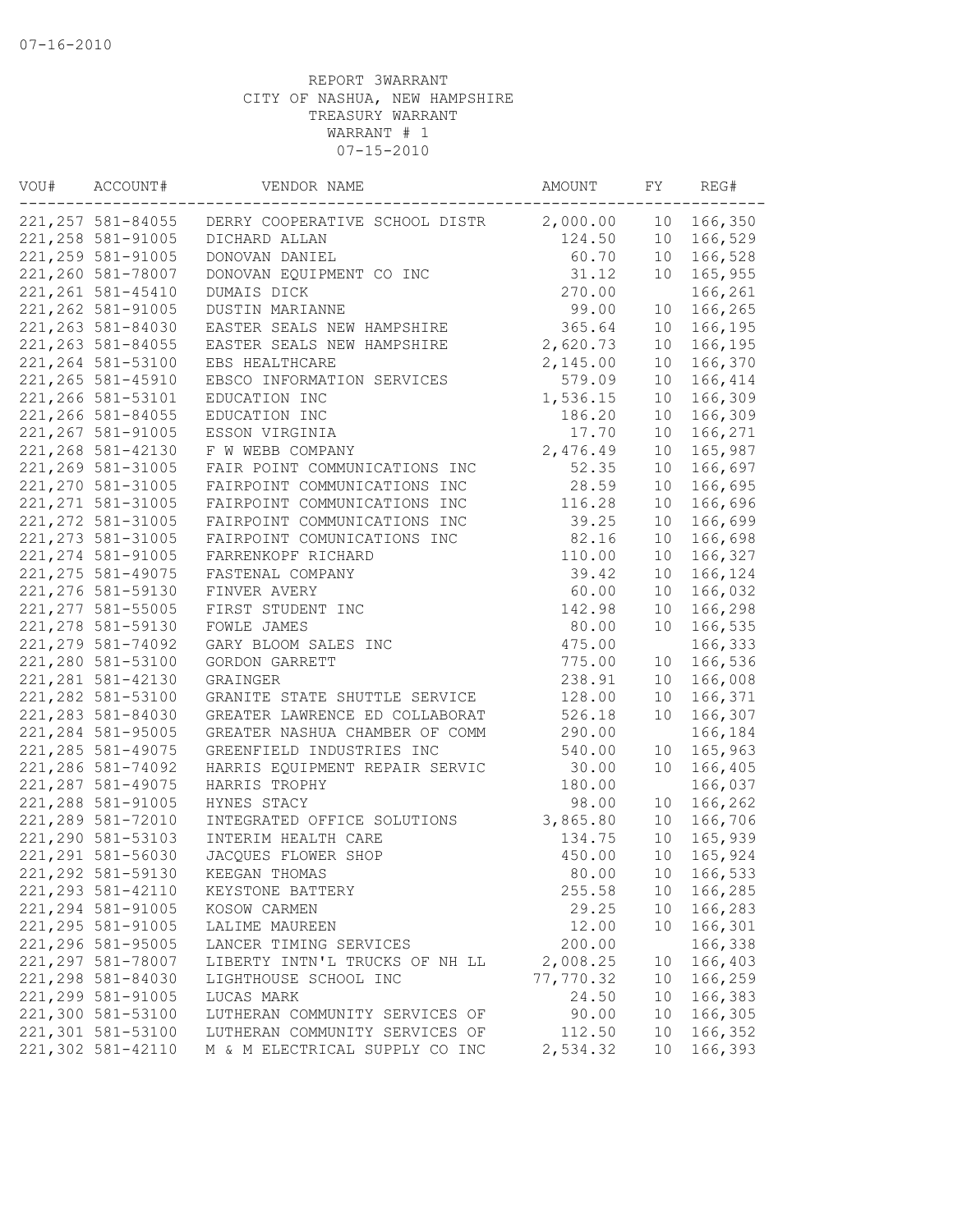| VOU# | ACCOUNT#           | VENDOR NAME                    | AMOUNT    | FY              | REG#    |
|------|--------------------|--------------------------------|-----------|-----------------|---------|
|      | 221,303 581-59080  | M & N SPORTS LLC               | 825.00    | 10              | 166,065 |
|      | 221,303 581-74092  | M & N SPORTS LLC               | 583.95    | 10              | 166,065 |
|      | 221,304 581-49050  | MARA JULIE                     | 189.32    | 10              | 166,264 |
|      | 221,305 581-75090  | MARVELL PLATE GLASS INC        | 287.00    | 10              | 166,166 |
|      | 221,306 581-84055  | MASCENIC REGIONAL SCHOOL DISTR | 10,647.33 | 10              | 166,324 |
|      | 221,307 581-78007  | MAYNARD & LESIEUR INCORPORATED | 2,110.85  | 10              | 166,407 |
|      | 221,308 581-53103  | MCCARTNEY AMY                  | 621.00    | 10              | 166,351 |
|      | 221,309 581-47010  | MEDCO SUPPLY INC               | 83.23     | 10              | 166,289 |
|      | 221,310 581-53100  | METRO GROUP INC (THE)          | 1,081.00  | 10              | 166,363 |
|      | 221, 311 581-59130 | MILES R GERARD                 | 80.00     | 10              | 166,542 |
|      | 221,312 581-49050  | MODERN SCHOOL SUPPLIES INC     | 52.50     | 10              | 166,061 |
|      | 221, 313 581-53100 | MULTI-STATE BILLING SERVICES L | 2,802.75  | 10              | 166,355 |
|      | 221, 314 581-49050 | MUSIC & ART CENTERS            | 254.17    | 10              | 166,385 |
|      | 221, 314 581-64192 | MUSIC & ART CENTERS            | 73.76     | 10              | 166,385 |
|      | 221, 315 581-84030 | NASHUA CHILDREN'S HOME         | 28,331.80 | 10              | 166,279 |
|      | 221,316 581-49910  | NASHUA OUTDOOR POWER EQUIPMENT | 1.68      | 10              | 166,073 |
|      | 221, 317 581-49075 | NASHUA WALLPAPER & PAINT CO    | 29.99     | 10              | 166,077 |
|      | 221,318 581-78007  | NASHUA WHOLESALE TIRE INC      | 144.00    | 10              | 166,038 |
|      | 221,319 581-34015  | NATIONAL GRID                  | 924.09    | 10              | 166,710 |
|      | 221,320 581-95005  | NATIONAL MIDDLE SCHOOL ASSN    | 65.00     |                 | 166,668 |
|      | 221, 321 581-95005 | NELMS                          | 255.00    |                 | 165,917 |
|      | 221,322 581-95005  | NELMS                          | 255.00    |                 | 166,623 |
|      | 221, 323 581-43005 | NEOPOST INC                    | 229.94    |                 | 165,957 |
|      | 221,324 581-53100  | NEOPOST LEASING                | 369.80    | 10              | 166,321 |
|      | 221, 325 581-84055 | NEW HAMPSHIRE HOSPITAL         | 616.00    | 10              | 166,330 |
|      | 221,326 581-31005  | NEXTEL COMMUNICATIONS          | 2,236.52  | 10              | 166,610 |
|      | 221,327 581-95005  |                                |           |                 |         |
|      |                    | NHCA                           | 1,250.00  |                 | 166,637 |
|      | 221,328 581-95005  | NHIAA                          | 3,500.00  |                 | 166,630 |
|      | 221,328 581-95005  | NHIAA                          | 4,750.00  |                 | 166,631 |
|      | 221,329 581-53100  | NORTHEAST DEAF AND HARD OF     | 50.00     | 10              | 166,317 |
|      | 221,330 581-75023  | O'BRIEN & SONS INC             | 935.00    | 10              | 166,164 |
|      | 221, 331 581-31005 | PAETEC COMMUNICATIONS INC      | 17.91     | 10              | 166,320 |
|      | 221, 332 581-75023 | PASEK                          | 2,557.61  | 10              | 166,126 |
|      | 221, 333 581-33005 | PENNICHUCK WATER WORKS INC     | 8,004.45  | 10              | 166,613 |
|      | 221,334 581-49050  | PETTY CASH                     | 375.00    |                 | 166,602 |
|      | 221,335 581-94010  | PHAIR LUANNE                   | 1,467.60  | 10              | 166,527 |
|      | 221,336 581-84055  | PINE HAVEN BOYS CENTER         | 2,142.70  | 10              | 166,253 |
|      | 221,337 581-49075  | PITNEY BOWES INC               | 160.62    | 10              | 166,227 |
|      | 221,338 581-84055  | PITTSFIELD SCHOOL DISTRICT     | 13,664.49 | 10              | 166,541 |
|      | 221,339 581-49050  | PRO AV SYSTEMS INC             | 629.62    | 10 <sup>°</sup> | 166,344 |
|      | 221,340 581-64040  | PROJECT LEAD THE WAY INC       | 2,600.00  |                 | 166,708 |
|      | 221,341 581-32005  | PSNH                           | 2,162.39  | 10              | 166,677 |
|      | 221,342 581-32005  | PUBLIC SERVICE OF NH           | 17,200.71 | 10              | 166,675 |
|      | 221, 343 581-53085 | QUIMBY EYE CARE INC            | 257.50    | 10              | 166,252 |
|      | 221,344 581-42110  | RALPH PILL ELECTRIC SUPPLY COM | 6.14      | 10 <sub>o</sub> | 166,399 |
|      | 221,345 581-78007  | RAYMOND J LEVESQUE & SONS      | 725.24    | 10              | 166,263 |
|      | 221,346 581-45910  | RCN                            | 263.40    |                 | 166,693 |
|      | 221,347 581-84030  | REGIONAL SERVICES & EDUCATION  | 417.56    | 10              | 165,934 |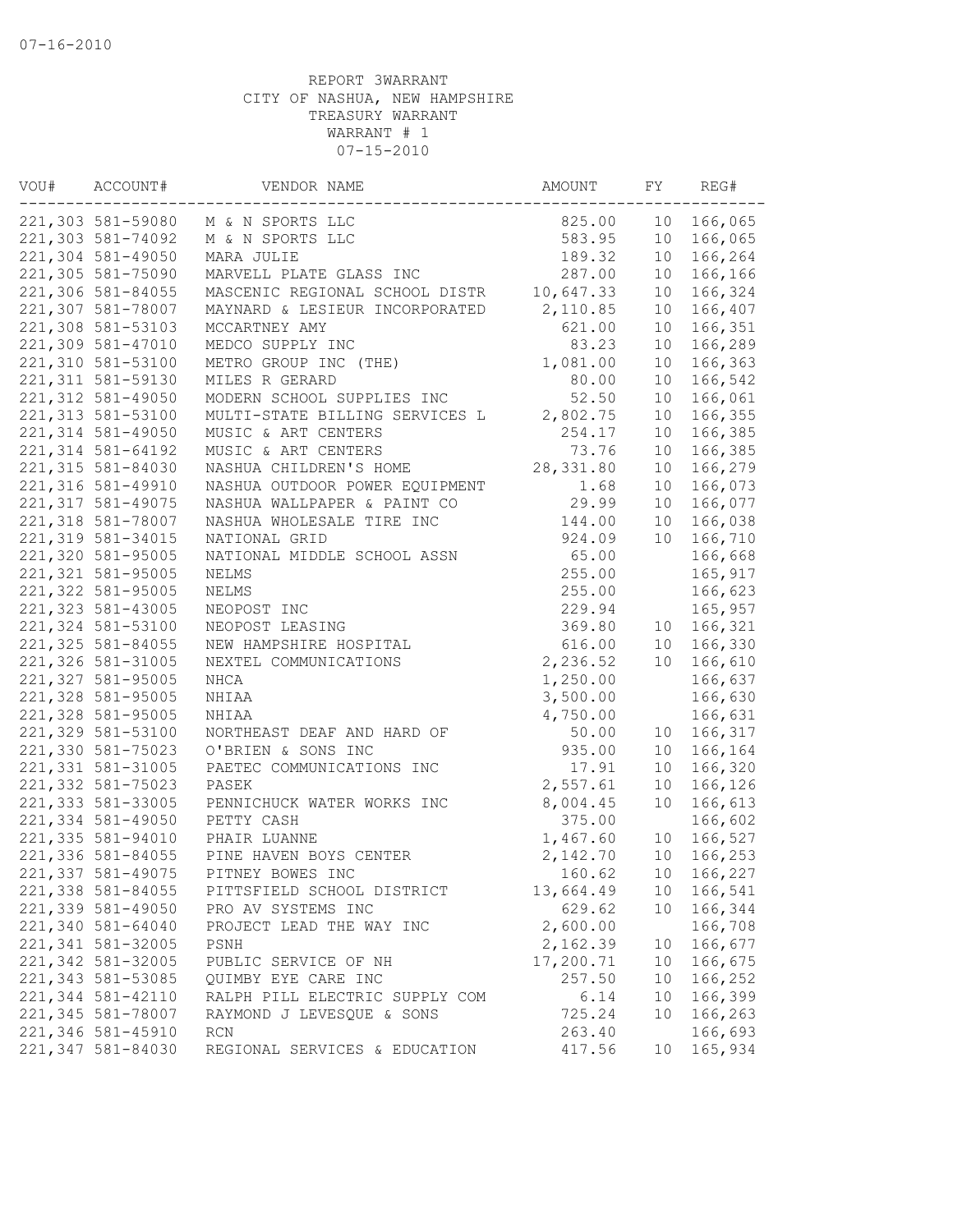| VOU#      | ACCOUNT#          | VENDOR NAME                                           | AMOUNT                 | FY | REG#              |
|-----------|-------------------|-------------------------------------------------------|------------------------|----|-------------------|
|           | 221,348 581-42110 | REXEL CLS                                             | 25.46                  | 10 | 166,348           |
|           | 221,349 581-45410 | RISCH ALISON                                          | 120.00                 |    | 166,296           |
|           | 221,350 581-45410 | ROSSETTI STEVE                                        | 840.00                 |    | 166,255           |
|           | 221,351 581-91005 | RYAN DAVID                                            | 38.30                  | 10 | 166,349           |
|           | 221,352 581-49075 | SAM'S CLUB                                            | 926.56                 | 10 | 166,687           |
|           | 221,353 581-41015 | SCHOOL SPECIALTY INC                                  | 681.06                 | 10 | 166,274           |
|           | 221,353 581-49050 | SCHOOL SPECIALTY INC                                  | 907.54                 | 10 | 166,274           |
|           | 221,354 581-84030 | SERESC                                                | 51,618.60              | 10 | 165,932           |
|           | 221,355 581-84030 | SPAULDING YOUTH CENTER                                | 3,881.13               | 10 | 165,918           |
|           | 221,356 581-31005 | SPRINT                                                | 13.18                  | 10 | 166,700           |
|           | 221,357 581-84030 | ST ANN'S HOME INC                                     | 2,796.53               | 10 | 165,988           |
|           | 221,358 581-41015 | STAPLES BUSINESS ADVANTAGE                            | 1,770.87               | 10 | 166,157           |
|           | 221,358 581-49050 | STAPLES BUSINESS ADVANTAGE                            | 6,711.09               | 10 | 166,157           |
|           | 221,359 581-53100 | STATE OF NH CRIMINAL RECORDS                          | 773.50                 |    | 166,600           |
|           | 221,360 581-64040 | STUDICA INC                                           | 3,705.00               |    | 166,702           |
|           | 221,361 581-64040 | TECHNICAL EDUCATION SOLUTIONS                         | 1,860.00               |    | 166,709           |
|           | 221,362 581-94010 | THOMSON ELIZABETH                                     | 1,072.80               | 10 | 166,356           |
|           | 221,363 581-45910 | TRAVEL & LEISURE                                      | 19.95                  |    | 166,703           |
|           | 221,364 581-84055 | TREASURER STATE OF NH                                 | 3,298.33               | 10 | 166,620           |
|           | 221,365 581-84055 | TREASURER STATE OF NH                                 | 675.00                 | 10 | 166,269           |
|           | 221,366 581-49910 | TRUGREEN                                              | 800.00                 | 10 | 166,196           |
|           | 221,367 581-43005 | U S POSTAL SERVICES                                   | 132.00                 |    | 166,599           |
|           | 221,368 581-43005 | U S POSTAL SERVICES                                   | 450.00                 |    | 166,601           |
|           | 221,369 581-42120 | UNITED SUPPLY INC                                     | 1,354.78               | 10 | 166,311           |
|           | 221,370 581-43005 | USPS HASLER                                           | 419.85                 |    | 166,704           |
|           | 221,371 581-31005 |                                                       | 4,412.68               | 10 | 165,914           |
|           | 221,372 581-56030 | VERIZON BUSINESS                                      | 7,712.50               |    |                   |
|           |                   | VERIZON WIRELESS ARENA                                |                        | 10 | 166,555           |
|           | 221,373 581-84030 | VERMONT CTR FOR THE DEAF &                            | 1,075.74               | 10 | 166,357           |
|           | 221,374 581-75180 | VIKING ROOFING, INC.                                  | 936.00                 | 10 | 166,334           |
|           | 221,375 581-49050 | WALMART COMMUNITY                                     | 34.07                  |    | 166,234           |
|           | 221,375 581-49050 | WALMART COMMUNITY                                     | 52.29                  | 10 | 166,234           |
|           | 221,376 581-53100 | WAVEGUIDE INC                                         | 24,700.00              | 10 | 166,015           |
|           | 221,377 581-49050 | WIDA CONSORTIUM AT WCER<br>_________________          | 345.60                 | 10 | 166,360           |
| TOTAL 581 |                   | SCHOOL DEPARTMENT<br>__________________               |                        |    | 540, 159.93       |
|           |                   |                                                       |                        |    |                   |
| 645       | 590-23532         | AQUATIC SPECIALTIES                                   | 246.49                 |    | 10 166,495        |
| 646       |                   | 590-23532 DIVER'S DEN DIVE SHOP INC                   | 3,524.95               |    | 10 166,107        |
| 647       |                   | 590-23532 LIFEGUARD SYSTEMS INC                       |                        |    | 159.85 10 166,096 |
| 648       |                   | 590-24523 PICTOMETRY<br>----------------------------- | 10,902.50  10  166,007 |    | -------------     |
| TOTAL     | 590               |                                                       |                        |    | 14,833.79         |
|           |                   |                                                       |                        |    |                   |
| 649       | 595-22015         | CENTRAL FUNDING & EQUITY LLC                          | 73.20                  |    | 166,436           |
| 650       | 595-22015         | COUPE GEORGE & LOUISE                                 | 13.20                  |    | 166,490           |
| 651       | 595-22015         | DRURY DANA                                            | 116.33                 |    | 166,251           |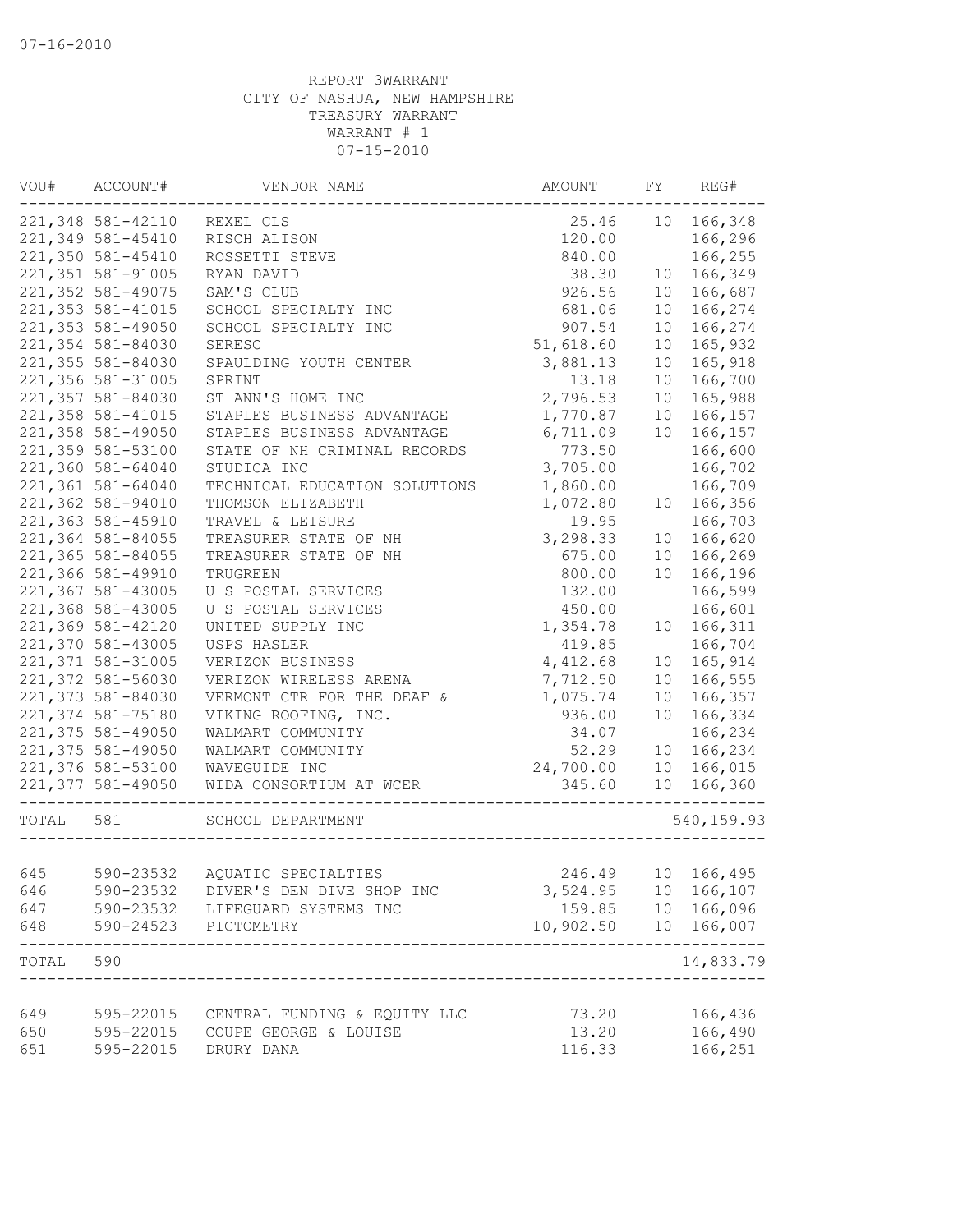| VOU# | ACCOUNT#<br>. <u>.</u> | VENDOR NAME                                  | AMOUNT     | FY | REG#    |
|------|------------------------|----------------------------------------------|------------|----|---------|
| 652  |                        | 595-22015 EVERETT KIMBERLY L                 | 19.53      |    | 166,516 |
| 653  |                        | 595-22015 GALLAHER MICHAEL C & HEATHER 17.84 |            |    | 166,517 |
| 654  | 595-22015              | GARCEAU ROLAND JR                            | 41.42      |    | 166,287 |
| 655  | 595-22015              | GREGG MICHAEL                                | 11.15      |    | 166,091 |
| 656  | 595-22015              | HERWECK CYNTHIA                              | 111.18     |    | 166,518 |
| 657  | 595-22015              | JOHNSON RONALD & VIRGINIA                    | 2.05       |    | 166,481 |
| 658  | 595-22015              | KRAILO GWEN E                                | 30.75      |    | 166,479 |
| 659  | 595-22015              | LAWRENCE JOAN O                              | 22.30      |    | 166,499 |
| 660  | 595-22015              | LEVESQUE STEVEN & KAREN MARSEL               | 30.75      |    | 166,486 |
| 661  | 595-22015              | LEVINE MILES E                               | 22.44      |    | 166,475 |
| 662  | 595-22015              | LIBERTY WESTWOOD DEV                         | 394.32     |    | 166,089 |
| 663  | 595-22015              | MORRISSEY FRANCIS                            | 801.36     |    | 166,477 |
| 664  | 595-22015              | MOTT JEANNE                                  | 11.15      |    | 166,506 |
| 665  | 595-22015              | NASHUA CLOCKTOWER HOUSING &                  | 1,658.47   |    | 166,494 |
| 666  | 595-22015              | NOURSE MATTHEW & AMANDA                      | 32.20      |    | 166,497 |
| 667  | 595-22015              | NSL GROUP LLC                                | 47.15      |    | 166,130 |
| 668  | 595-22015              | PATEL NITINBHAI R & PRATIBAXAN               | 22.30      |    | 166,515 |
| 669  | 595-22015              | PELLETIER CHRISTOPHER L                      | 17.84      |    | 166,513 |
| 670  | 595-22015              | RINEY TIMOTHY                                | 25.30      |    | 166,382 |
| 671  | 595-22015              | RYAN ANNE MARIE & COLIN SHANKS               | 6.39       |    | 166,043 |
| 672  | 595-22015              | SASSAK MARK & LAURA                          | 28.99      |    | 166,365 |
| 673  | 595-22015              | TREMBLAY LISE                                | 19.80      |    | 166,503 |
| 674  | 595-22015              | TROUBLEFIELD YOLANDA                         | 7.40       |    | 166,483 |
| 675  | 595-22015              | WENNERS THOMAS M & JOANNE                    | 8.92       |    | 166,501 |
| 676  | 595-22015              | WHITWORTH EVAN H                             | 38.80      |    | 166,432 |
| 677  | 595-22015              | XU DONG & ZHAOJING TONG                      | 30.29      |    | 166,510 |
| 678  | 595-22015              | ZHANG XIAORUI & YINGBIAO LI                  | 47.79      |    | 166,519 |
| 679  | 595-22020              | CEDARS OF PORTSMOUTH CONDO REA               | 278.99     | 10 | 166,514 |
| 680  | 595-22020              | CENTRAL FUNDING & EQUITY LLC                 | 1,823.44   |    | 166,436 |
| 681  | 595-22020              | COUPE GEORGE & LOUISE                        | 376.58     |    | 166,490 |
| 682  | 595-22020              | DRURY DANA                                   | 3, 117.68  |    | 166,251 |
| 683  | 595-22020              | EVERETT KIMBERLY L                           | 554.96     |    | 166,516 |
| 684  | 595-22020              | GALLAHER MICHAEL C & HEATHER                 | 511.36     |    | 166,517 |
| 685  | 595-22020              | GARCEAU ROLAND JR                            | 1,143.61   |    | 166,287 |
| 686  | 595-22020              | GREGG MICHAEL                                | 303.25     |    | 166,091 |
| 687  | 595-22020              | HERWECK CYNTHIA                              | 3,089.94   |    | 166,518 |
| 688  | 595-22020              | LAWRENCE JOAN O                              | 578.74     |    | 166,499 |
| 689  | 595-22020              | MOTT JEANNE                                  | 301.26     |    | 166,506 |
| 690  | 595-22020              | NASHUA CLOCKTOWER HOUSING &                  | 24, 171.44 |    | 166,494 |
| 691  | 595-22020              | NOURSE MATTHEW & AMANDA                      | 830.46     |    | 166,497 |
| 692  | 595-22020              | PATEL NITINBHAI R & PRATIBAXAN               | 588.65     |    | 166,515 |
| 693  | 595-22020              | PELLETIER CHRISTOPHER L                      | 513.34     |    | 166,513 |
| 694  | 595-22020              | RINEY TIMOTHY                                | 652.08     |    | 166,382 |
| 695  | 595-22020              | RYAN ANNE MARIE & COLIN SHANKS               | 190.27     |    | 166,043 |
| 696  | 595-22020              | SASSAK MARK & LAURA                          | 763.07     |    | 166,365 |
| 697  | 595-22020              | TREMBLAY LISE                                | 529.19     |    | 166,503 |
| 698  | 595-22020              | WENNERS THOMAS M & JOANNE                    | 267.57     |    | 166,501 |
| 699  | 595-22020              | WHITWORTH EVAN H                             | 606.49     |    | 166,432 |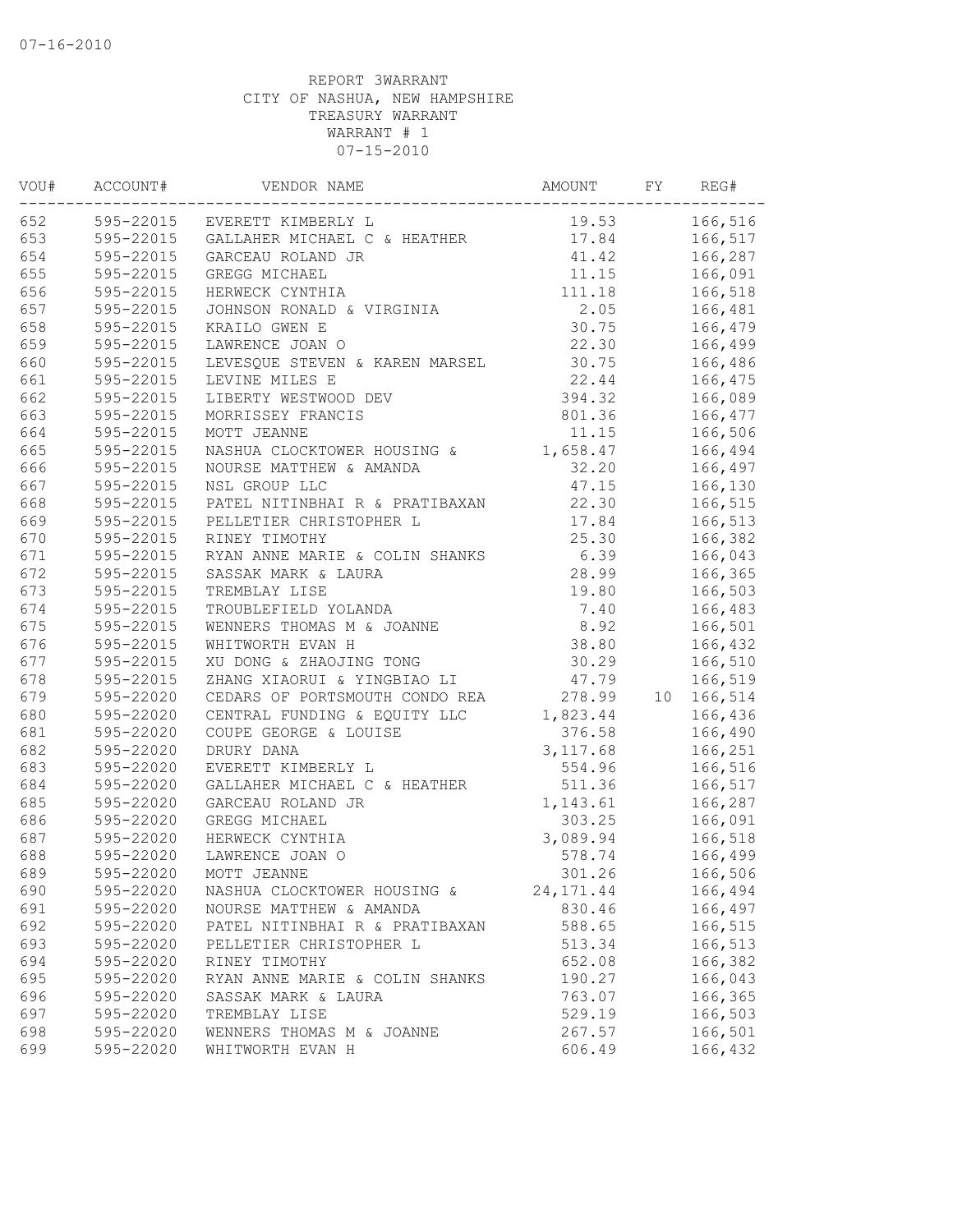| VOU#              | ACCOUNT#                            | VENDOR NAME                                                  | AMOUNT                          | FY             | REG#                          |
|-------------------|-------------------------------------|--------------------------------------------------------------|---------------------------------|----------------|-------------------------------|
| 700<br>701        | 595-22020<br>595-22020              | XU DONG & ZHAOJING TONG<br>ZHANG XIAORUI & YINGBIAO LI       | 761.09<br>1,633.17              |                | 166,510<br>166,519            |
| TOTAL             | 595                                 | OVERLAY                                                      |                                 |                | 47,297.24                     |
| 702<br>703<br>703 | 599-64045<br>599-64045<br>599-64045 | APPLE COMPUTER INC<br>DELL MARKETING LP<br>DELL MARKETING LP | 2,277.95<br>12,180.00<br>291.89 | 10<br>10<br>10 | 166,297<br>166,004<br>166,004 |
| TOTAL             | 599                                 |                                                              |                                 |                | 14,749.84                     |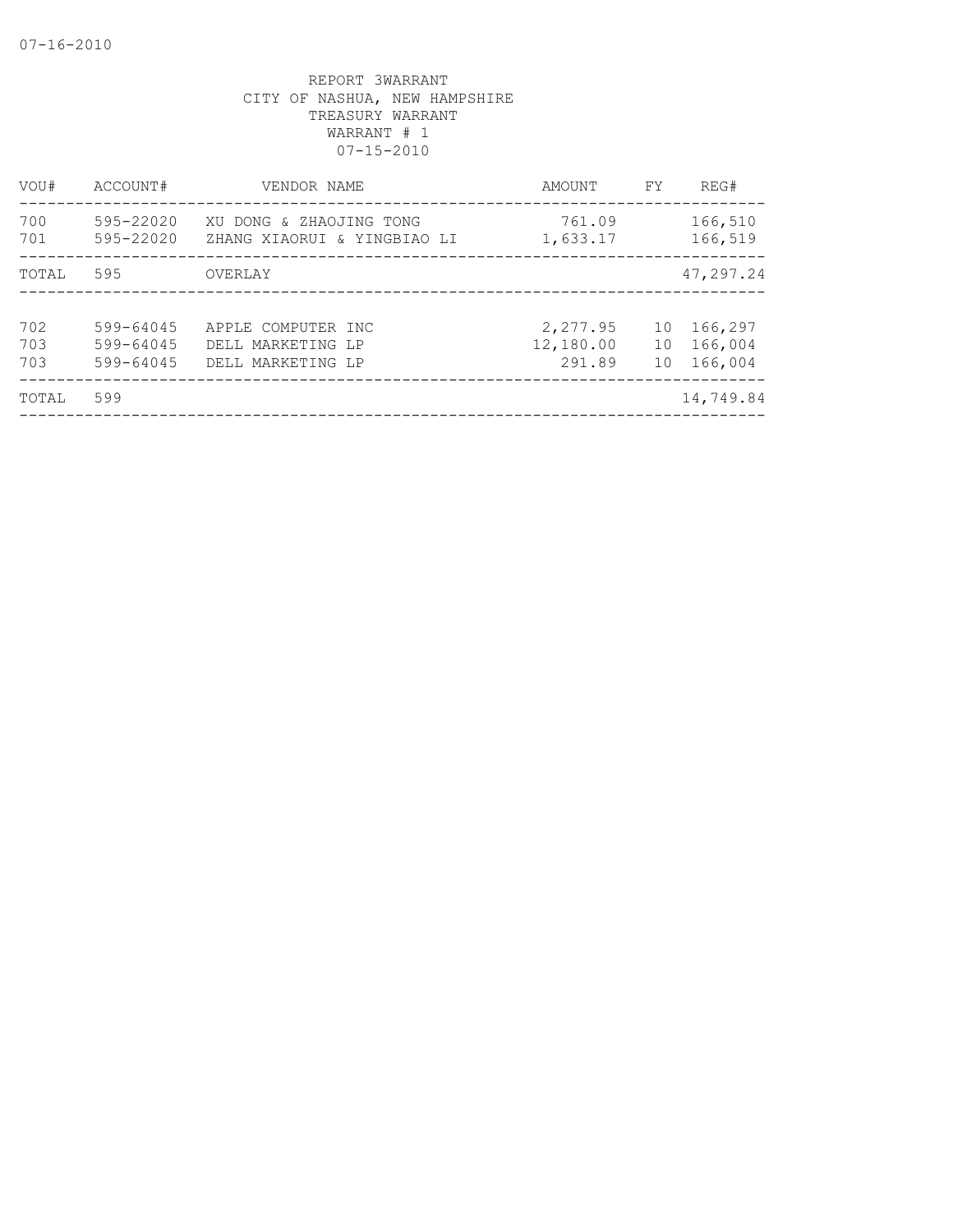| VOU# ACCOUNT# |                               |                                                                                                                                                                                                                                                                                                                               |                                                                                                                                                                                                                        |
|---------------|-------------------------------|-------------------------------------------------------------------------------------------------------------------------------------------------------------------------------------------------------------------------------------------------------------------------------------------------------------------------------|------------------------------------------------------------------------------------------------------------------------------------------------------------------------------------------------------------------------|
|               |                               |                                                                                                                                                                                                                                                                                                                               |                                                                                                                                                                                                                        |
|               |                               |                                                                                                                                                                                                                                                                                                                               | 2,684.00                                                                                                                                                                                                               |
|               |                               |                                                                                                                                                                                                                                                                                                                               |                                                                                                                                                                                                                        |
|               | ADMINS MIGRATION CONSULT      |                                                                                                                                                                                                                                                                                                                               | 13,720.00                                                                                                                                                                                                              |
|               |                               |                                                                                                                                                                                                                                                                                                                               |                                                                                                                                                                                                                        |
|               | SIDEWALK CONSTR & REPLACEMENT |                                                                                                                                                                                                                                                                                                                               | 1,017.00                                                                                                                                                                                                               |
|               |                               |                                                                                                                                                                                                                                                                                                                               |                                                                                                                                                                                                                        |
|               | STREET PAVING PROGRAM FY10    |                                                                                                                                                                                                                                                                                                                               | 16,400.00                                                                                                                                                                                                              |
|               |                               |                                                                                                                                                                                                                                                                                                                               |                                                                                                                                                                                                                        |
|               | WATER SUPPLY ACQUISITION      |                                                                                                                                                                                                                                                                                                                               | 4,219.98                                                                                                                                                                                                               |
|               |                               | VENDOR NAME<br>TOTAL 617-01 CAP IMP - BUILDING MAINT<br>GENERAL REPAIRS - CITY HALL<br>705 622-03 ORR & RENO PA<br>TOTAL 622-03 CAP IMP - INFORMATION TECH<br>TOTAL 653-20 CAP IMP - STREET DEPT<br>707 653-23 PENNICHUCK<br>TOTAL 653-23 CAP IMP - STREET DEPT<br>708 699-07 PATENAUDE JOHN L<br>TOTAL 699-07 OTHER EXPENSES | AMOUNT FY REG#<br>704 617-01 SCOTT LAWSON GROUP LTD (THE) 2,684.00 10 166,280<br>13,720.00 10 166,438<br>706 653-20 GRANITE STATE CONCRETE CO INC 1,017.00 10 166,204<br>16,400.00 10 166,652<br>4, 219.98 10 166, 465 |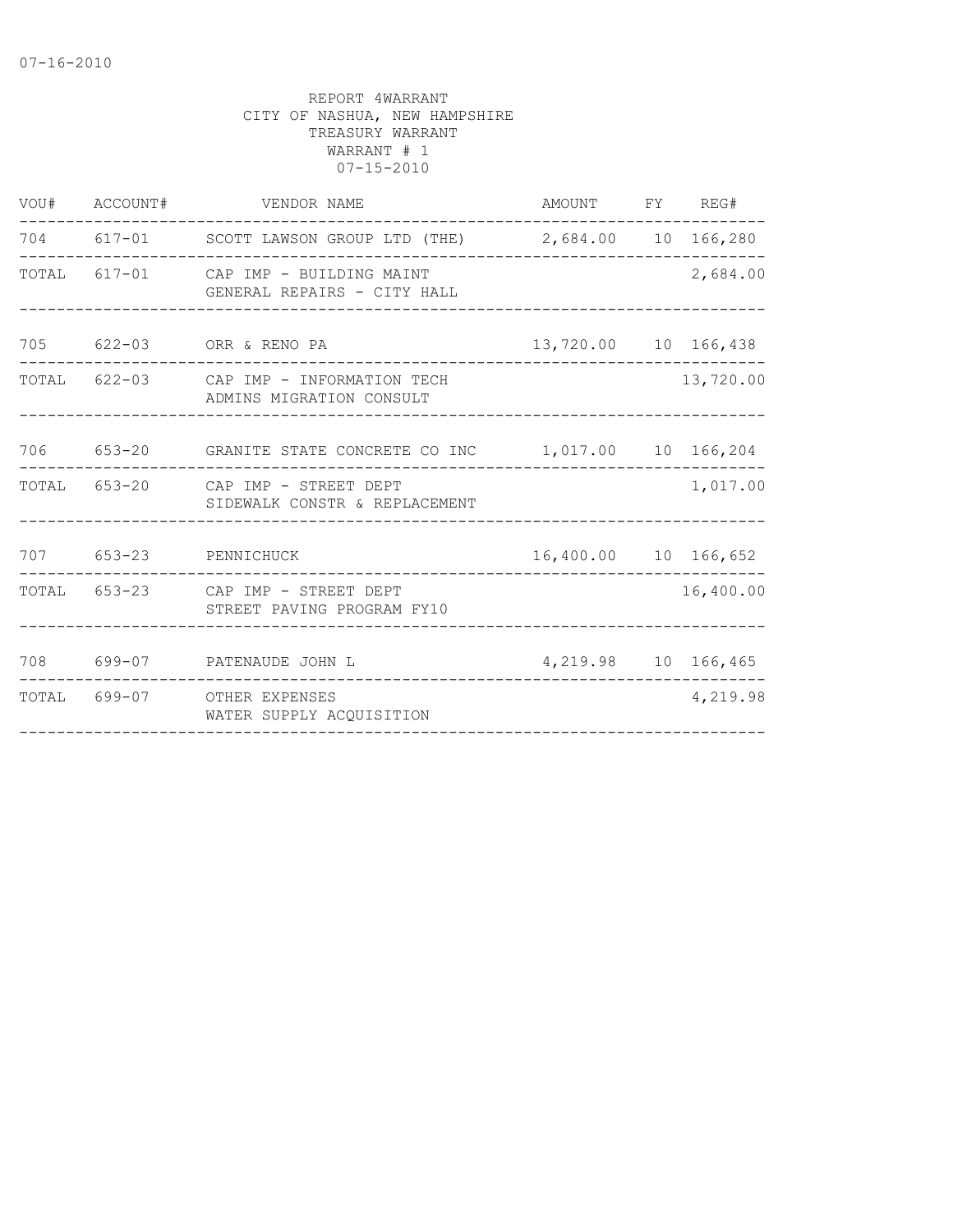| TOTAL | 792       | CPF-WASTEWATER USER FUND                                           | 563,754.30              |            |
|-------|-----------|--------------------------------------------------------------------|-------------------------|------------|
| 727   |           | 792-72 3799 METHUEN CONSTRUCTION CORP INC                          | 5.49                    | 10 24      |
| 727   |           | 792-71 3799 METHUEN CONSTRUCTION CORP INC                          | 5,000.00                | 10 24      |
| 726   | 792-59232 | 3795 FL MERRILL CONSTRUCTION INC                                   | 96,711.42               | 10 166,146 |
| 725   | 792-53075 | 3743 STEARNS & WHELER LLC                                          | 5,317.50                | 10 166,170 |
| 724   | 792-53075 | 3743 NORTHEAST UTILITIES                                           | 2,015.66                | 10 166,660 |
| 723   | 792-53030 | 3799 WRIGHT PIERCE                                                 | 1,630.04                | 10 166,440 |
| 723   | 792-53030 | 3797 WRIGHT PIERCE                                                 | 32, 187.36              | 10 166,440 |
| 722   | 792-53030 | 3791 HAZEN & SAWYER, PC                                            | 40,673.02               | 10 166,222 |
| 721   | 792-53030 | 3791 HAYNER/SWANSON INC                                            | 41,577.71               | 10 165,966 |
| 721   | 792-53030 | 3745 HAYNER/SWANSON INC                                            | 41,577.71               | 10 165,966 |
| 720   | 792-53030 | 3746 FAY SPOFFORD & THORNDIKE LLC                                  | 8,662.82                | 10 165,945 |
| 719   | 792-01310 | 3791 PARK CONSTRUCTION/RETAINAGE                                   | 28,839.56               | 10 13      |
| 718   | 792-01310 | 3791 PARK CONSTRUCTION CORP                                        | 259,556.01 10 166,003   |            |
| TOTAL | 753       | CPF-STREET DEPT                                                    | 16,416.91               |            |
| 717   |           | 753-53075 3740 NASHUA REGIONAL PLANNING COMMI 12,020.72 10 166,425 | --------------          |            |
| 716   |           | 753-53075 3740 HAYNER/SWANSON INC                                  | 4,288.85 10 166,313     |            |
| 715   |           | 753-53030 3713 CLD CONSULTING ENGINEERS INC 107.34 10 165, 974     |                         |            |
| TOTAL | 722       | CPF-INFORMATION TECHNOLOGY                                         | 144, 191.35             |            |
| 714   |           | 722-64045 3735 TURBOTEK COMPUTER CORP                              | 104, 318.55 10 166, 001 |            |
| 713   |           | 722-64045 3735 DELL MARKETING LP                                   | 11,860.80 10 166,004    |            |
| 712   | 722-53140 | 3735 CAREER CONNECTIONS                                            | 330.40                  | 10 166,026 |
| 712   | 722-53140 | 3735 CAREER CONNECTIONS                                            | 826.00                  | 166,026    |
| 711   | 722-53140 | 3735 BERRY DUNN MCNEIL & PARKER                                    | 21,568.00               | 10 166,318 |
| 710   | 722-41060 | 3735 STAPLES ADVANTAGE                                             | 37.60                   | 10 166,229 |
| 709   | 722-31070 | 3735 WAVEGUIDE INC                                                 | 5,250.00                | 10 166,015 |
| VOU#  | ACCOUNT#  | PROGRAM<br>VENDOR NAME                                             | AMOUNT FY REG#          |            |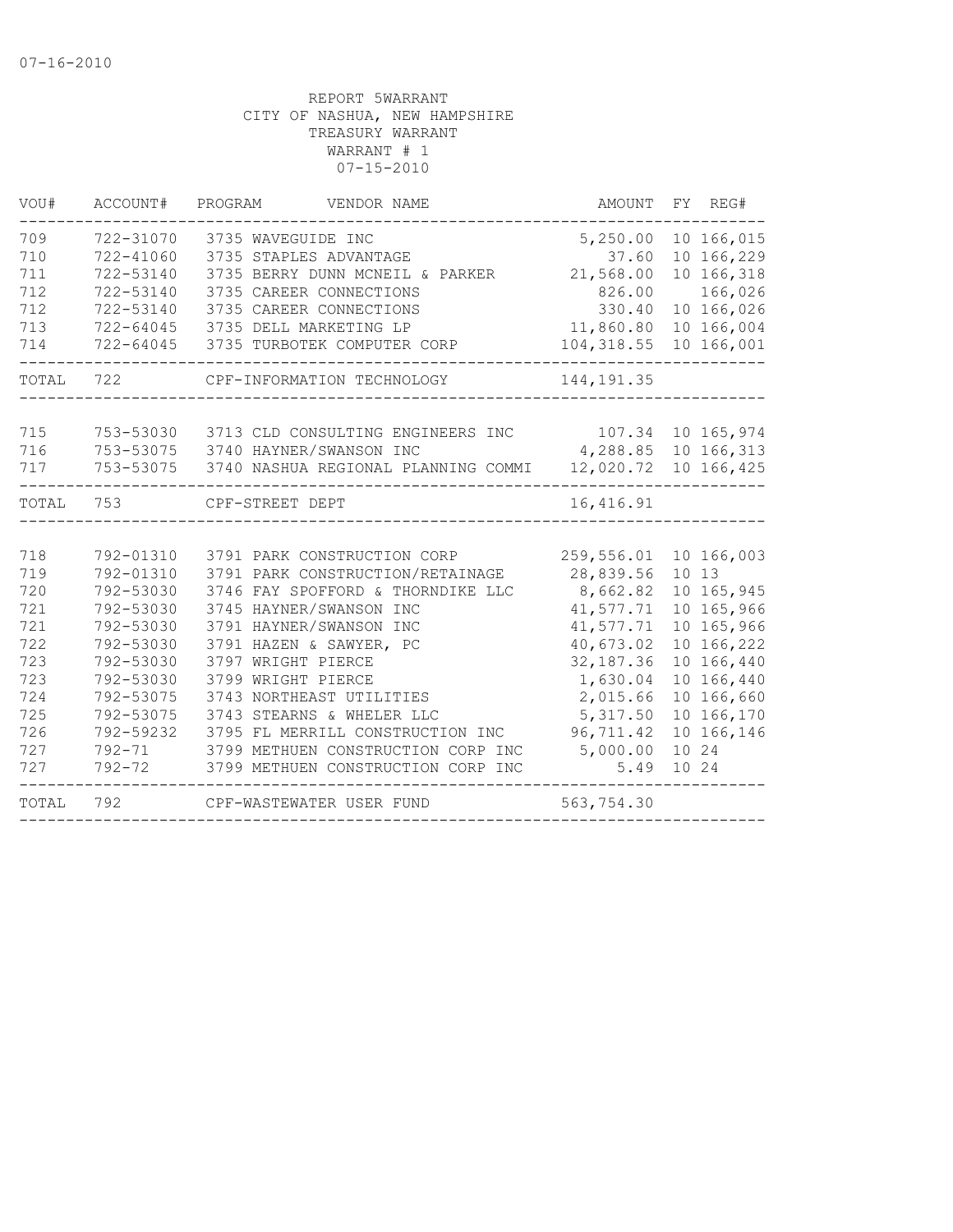| VOU#      | ACCOUNT#    | VENDOR NAME                             | AMOUNT     | FY              | REG#         |
|-----------|-------------|-----------------------------------------|------------|-----------------|--------------|
| 728       | 801-33005   | PENNICHUCK WATER                        | 296.65     |                 | 10 166,628   |
| 729       | 801-41005   | OFFICE EQUIPMENT FINANCE SERVI 1,246.00 |            |                 | 166,650      |
| 730       | 801-41015   | STAPLES ADVANTAGE                       | 40.65      | 10              | 166,229      |
| 731       | 801-43005   | FEDEX                                   | 391.17     |                 | 166,612      |
| 732       | 801-48005   | SHATTUCK MALONE OIL CO                  | 572.76     | 10              | 166,605      |
| 732       | 801-48005   | SHATTUCK MALONE OIL CO                  | 658.67     | 10              | 166,605      |
| 732       | 801-48005   | SHATTUCK MALONE OIL CO                  | 200.45     | 10              | 166,605      |
| 733       | 801-53082   | ENDYNE INC                              | 1,077.00   | 10              | 166,100      |
| 734       | 801-59100   | PIONEER TREE SERVICE LLC                | 1,800.00   | 10              | 166,288      |
| 735       | 801-59100   | UNIVERSAL RECYCLING TECH LLC            | 3,662.50   | 10              | 166,433      |
| 736       | 801-59245   | D & R TOWING INC                        | 95.00      | 10              | 166,396      |
| 737       | 801-64192   | HELLO DIRECT INC                        | 588.00     | 10 <sup>°</sup> | 166,000      |
| 738       | 801-75023   | BELLETETES INC                          | 100.33     | 10 <sup>°</sup> | 166,062      |
| 739       | 801-75023   | J LAWRENCE HALL INC                     | 167.48     | 10              | 166,434      |
| 740       | 801-77020   | CN WOOD CO INC                          | 322.88     | 10              | 166,331      |
| 741       | 801-77020   | LIBERTY INTN'L TRUCKS OF NH LL          | 391.82     | 10              | 166,403      |
| 742       | 801-77020   | POWERPLAN                               | 201.38     | 10              | 166,205      |
| 743       | 801-78065   | MAYNARD & LESIEUR INCORPORATED 1,316.82 |            | 10              | 166,407      |
| 744       | 801-85060   | TREASURER STATE OF NH                   | 374,348.19 |                 | $\mathbf{1}$ |
| 744       | 801-85065   | TREASURER STATE OF NH                   | 207,089.42 |                 | $\mathbf 1$  |
| 745       | 801-91005   | HYLAND SARAH                            | 51.70      |                 | 10 166,603   |
| 746       | 801-94005   | FAUTEUX LISA                            | 218.86     |                 | 10 165,903   |
| TOTAL 801 |             | SOLID WASTE DISPOSAL                    |            |                 | 594,837.73   |
|           |             |                                         |            |                 |              |
| 747       | 802-31005   | BAYRING COMMUNICATIONS                  | 60.42      |                 | 10 166,646   |
| 748       | 802-31005   | FAIRPOINT COMMUNICATIONS                | 63.12      |                 | 10 166,651   |
| 749       | 802-32005   | PENNICHUCK WATER                        | 18.18      |                 | 10 166,629   |
| 750       | 802-32005   | PSNH                                    | 33.87      |                 | 166,672      |
| 750       | 802-32005   | PSNH                                    | 286.51     |                 | 10 166,672   |
| 751       | 802-33005   | PENNICHUCK WATER                        | 111.10     |                 | 166,628      |
| 751       | 802-33005   | PENNICHUCK WATER                        | 66.47      |                 | 166,629      |
| 751       | 802-33005   | PENNICHUCK WATER                        | 66.32      | 10              | 166,628      |
| 752       | 802-41015   | MOORE MEDICAL LLC                       | 131.76     | 10              | 166,181      |
| 753       | 802-41015   | STAPLES ADVANTAGE                       | 118.00     | 10              | 166,229      |
| 754       | 802-42010   | CENTRAL PAPER PRODUCTS CO               | 257.98     | 10              | 166,213      |
| 755       | 802-45101   | BASF CORPORATION                        | 18,981.40  |                 | 10 166,445   |
| 756       | 802-45103   | JCI JONES CHEMICALS INC                 | 3,295.10   | 10              | 166,429      |
| 757       | 802-45106   | KEMIRA WATER SOLUTIONS INC              | 2,958.11   | 10 <sub>o</sub> | 166,094      |
| 758       | 802-46045   | UNIFIRST CORPORATION                    | 106.18     | 10              | 166,188      |
| 758       | 802-46045   | UNIFIRST CORPORATION                    | 522.23     | 10              | 166,188      |
| 759       | $802 - 467$ | HILLSBOROUGH COUNTY TREASURER           | 99.93      | 10              | 166,411      |
| 760       | 802-48015   | DENNIS K BURKE INC                      | 265.33     | 10              | 166,689      |
| 760       | 802-48015   | DENNIS K BURKE INC                      | 265.33     | 10              | 166,689      |
| 761       | 802-49025   | MALLOY ENV & INDUSTRIAL CONSUL          | 120.00     |                 | 10 166,463   |
| 762       | 802-49070   | HACH COMPANY                            | 173.35     | 10              | 166,179      |
| 763       | 802-49070   | IDEXX DISTRIBUTION INC                  | 809.05     | 10              | 166,106      |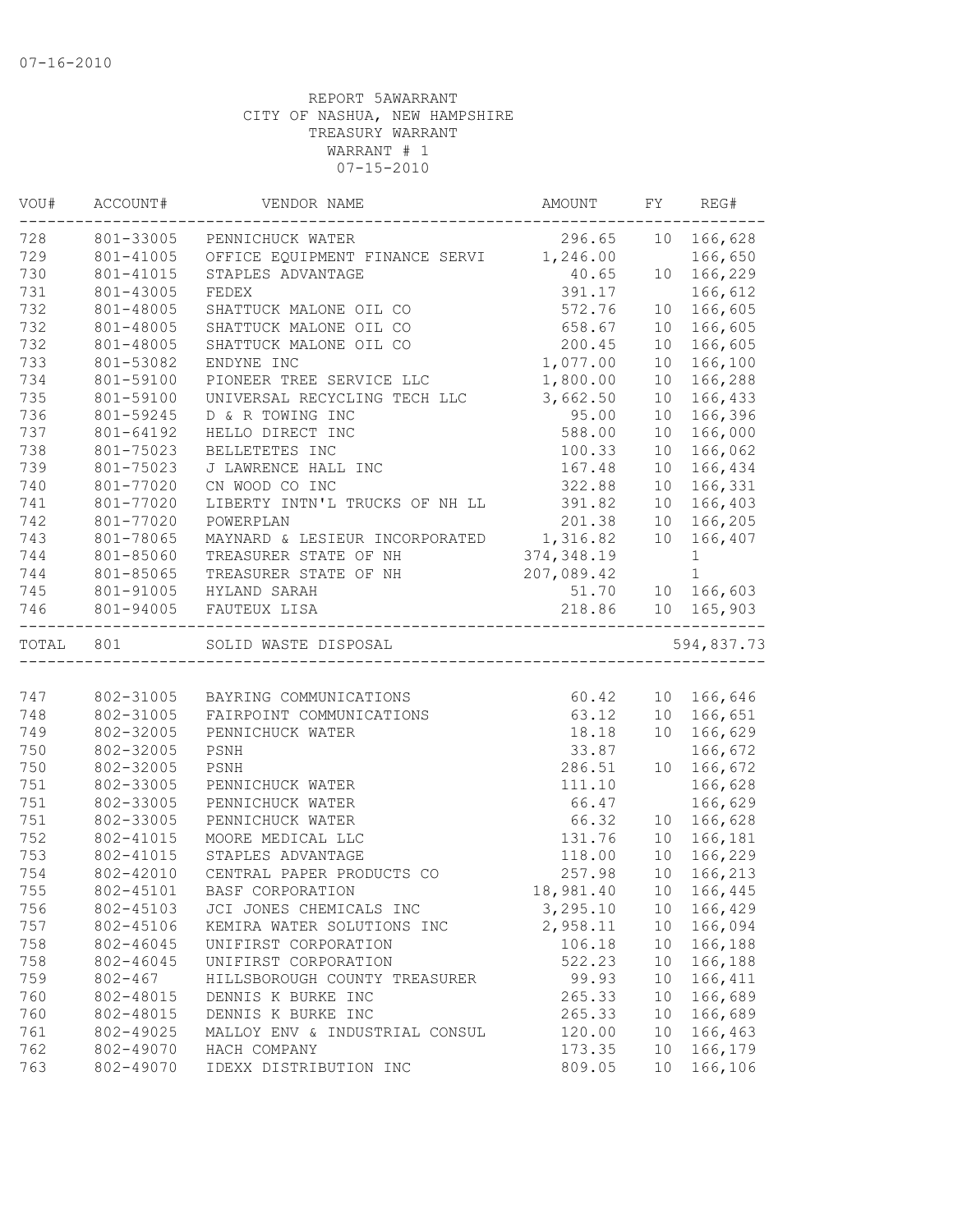| VOU#  | ACCOUNT#  | VENDOR NAME                    | AMOUNT    | FY              | REG#       |
|-------|-----------|--------------------------------|-----------|-----------------|------------|
| 764   | 802-49070 | LAB SAFETY SUPPY INC           | 93.55     | 10 <sub>o</sub> | 166,223    |
| 765   | 802-49070 | NCL OF WISCONSIN INC           | 567.81    | 10              | 166,442    |
| 766   | 802-49070 | VWR INTERNATIONAL INC          | 3,912.59  | 10 <sup>°</sup> | 166,231    |
| 767   | 802-49075 | STAPLES ADVANTAGE              | 806.75    | 10              | 166,229    |
| 768   | 802-53030 | CHEMSERVE ENVIRONMENTAL ANALYS | 518.40    | 10              | 166,156    |
| 769   | 802-53030 | EASTERN ANALYTICAL INC         | 65.00     | 10              | 166,064    |
| 770   | 802-53030 | ENVIROSYSTEMS INC              | 50.00     | 10              | 165,993    |
| 771   | 802-53030 | MILLIPORE CORPORATION          | 1,990.95  | 10              | 165,994    |
| 772   | 802-53075 | FLOW ASSESSMENT SERVICES LLC   | 7,633.32  | 10              | 166,390    |
| 773   | 802-59100 | NEW ENGLAND INDUSTRIAL TRUCK I | 248.68    | 10              | 165,941    |
| 774   | 802-59100 | WITZGALL MICHAEL               | 440.00    | 10              | 166,464    |
| 775   | 802-59105 | GREENLEAF WILLIAM              | 850.00    | 10 <sup>°</sup> | 166,123    |
| 776   | 802-59220 | PRINTGRAPHICS OF MAINE         | 3,118.22  | 10 <sup>°</sup> | 165,985    |
| 777   | 802-59225 | RESOURCE MANAGEMENT INC        | 23,320.57 | 10              | 166,439    |
| 778   | 802-59230 | BROX INDUSTRIES INC            | 3,180.72  | 10              | 165,960    |
| 779   | 802-59230 | CORRIVEAU ROUTHIER INC         | 51.00     | 10 <sup>°</sup> | 166,395    |
| 780   | 802-59230 | E J PRESCOTT INC               | 587.48    | 10 <sup>°</sup> | 165,991    |
| 781   | 802-59230 | NEW ENGLAND POSITIONING SYSTEM | 2,621.00  | 10              | 166,057    |
| 782   | 802-59230 | VELLANO BROS INC               | 1,742.83  | 10              | 166,067    |
| 783   | 802-59275 | PENNICHUCK                     | 8,055.64  | 10              | 166,652    |
| 784   | 802-59320 | LIBERTY INTN'L TRUCKS OF NH LL | 9,754.41  | 10              | 166,403    |
| 785   | 802-59320 | SANEL AUTO PARTS CO            | 9.68      | 10              | 166,066    |
| 786   | 802-64192 | LAB SAFETY SUPPY INC           | 478.74    | 10              | 166,223    |
| 787   | 802-64192 | M & M ELECTRICAL SUPPLY CO INC | 31.90     | 10              | 166,393    |
| 788   | 802-77050 | FASTENAL COMPANY               | 26.90     | 10              | 166,124    |
| 789   | 802-77050 | M & M ELECTRICAL SUPPLY CO INC | 26.70     | 10              | 166,393    |
| 790   | 802-77066 | UNITED SUPPLY COMPANY INC      | 38.14     | 10              | 166,413    |
| 790   | 802-77067 | UNITED SUPPLY COMPANY INC      | 215.29    | 10              | 166,413    |
| 791   | 802-77069 | FASTENAL COMPANY               | 69.88     | 10              | 166,124    |
| 792   | 802-77069 | HOME DEPOT CREDIT SERVICES     | 231.83    | 10              | 166,624    |
| 793   | 802-77069 | M & M ELECTRICAL SUPPLY CO INC | 911.27    | 10              | 166,393    |
| 794   | 802-77069 | UNITED SUPPLY COMPANY INC      | 234.77    | 10              | 166,413    |
| 795   | 802-77072 | F W WEBB COMPANY               | 62.27     | 10              | 165,987    |
| 796   | 802-77072 | GRAINGER                       | 216.90    | 10              | 166,008    |
| 797   | 802-77072 | UNITED SUPPLY COMPANY INC      | 43.50     | 10              | 166,413    |
| 798   | 802-91010 | DOOKRAN STEPHEN                | 17.50     | 10              | 166,604    |
| 799   | 802-94005 | TREASURER STATE OF N H         | 160.00    | 10              | 166,638    |
| 799   | 802-94005 | TREASURER STATE OF N H         | 460.00    | 10              | 166,638    |
| 800   | 802-95075 | TREASURER STATE OF NH          | 250.00    |                 | 166,632    |
| 801   | 802-96004 | HORIZON SOLUTIONS CORP         | 347.31    |                 | 10 165,921 |
| 802   | 802-96004 | MCMASTER-CARR SUPPLY CO        | 680.36    |                 | 10 166,053 |
| 803   | 802-96004 | UNITED SUPPLY COMPANY INC      | 26.16     |                 | 10 166,413 |
| TOTAL | 802       | SEWERAGE DISPOSAL SYSTEM       |           |                 | 102,957.76 |
|       |           |                                |           |                 |            |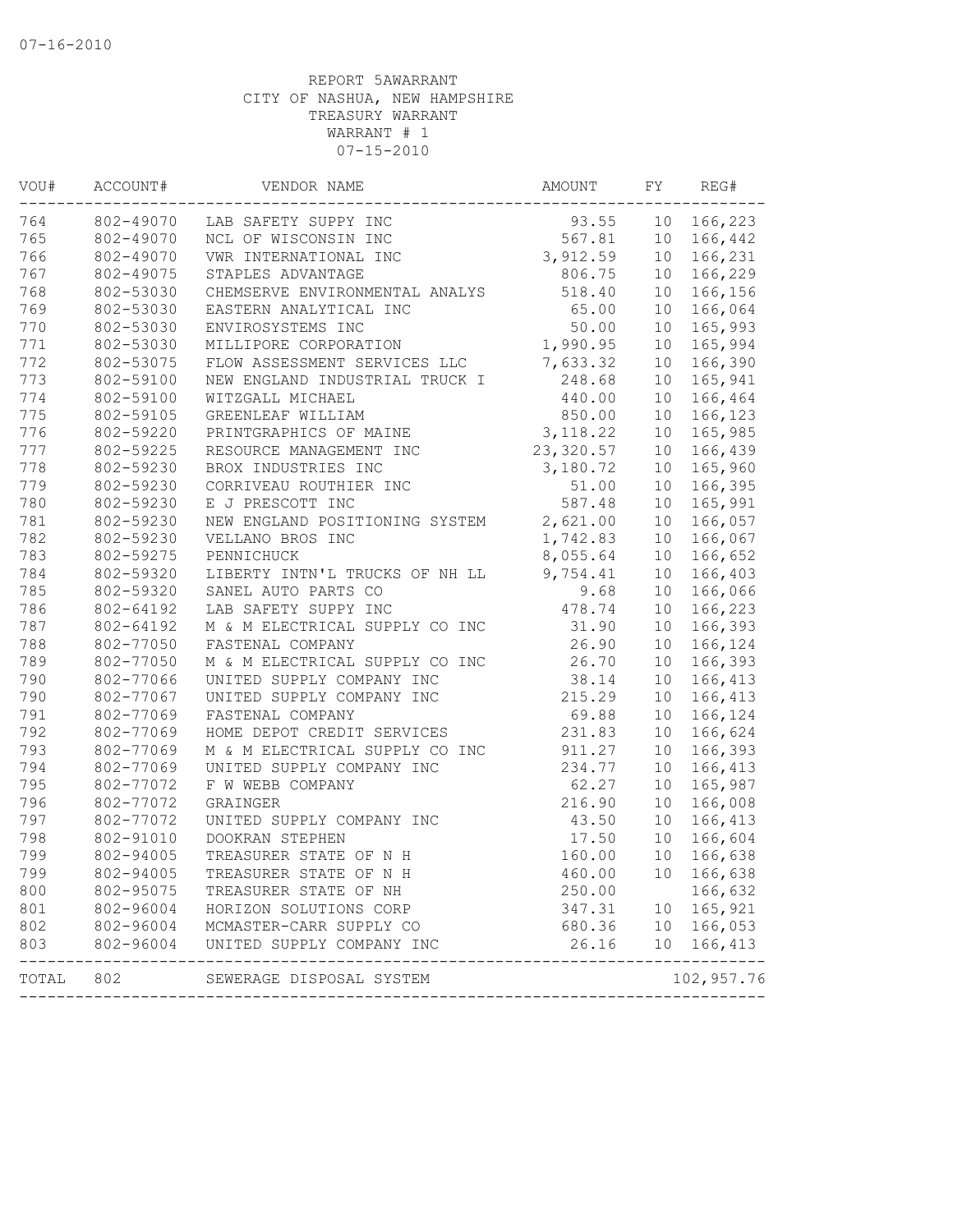| VOU#                            | ACCOUNT#                                                          | VENDOR NAME                                                                                                 | AMOUNT FY REG#                                |                |                                                           |
|---------------------------------|-------------------------------------------------------------------|-------------------------------------------------------------------------------------------------------------|-----------------------------------------------|----------------|-----------------------------------------------------------|
|                                 |                                                                   | 804 915-94010 OSBORNE NOELLE                                                                                | 828.75 10 166,220                             |                |                                                           |
| TOTAL                           |                                                                   | 915 HUMAN RESOURCE TRUST FUND                                                                               | _______________________________               |                | 828.75                                                    |
| 805                             |                                                                   | 932-49050 CAMPERS INN INC                                                                                   |                                               |                | 727.94 10 166,092                                         |
| TOTAL                           |                                                                   | 932 FIRE TRUST FUND                                                                                         |                                               |                | 727.94                                                    |
| 806<br>807<br>808<br>809<br>810 | $952 - 05054$<br>952-05058<br>952-46005<br>952-59020<br>952-81086 | LOWE'S<br>ORIENTAL TRADING CO INC<br>M & N SPORTS LLC<br>MCINTOSH DENISE MARIE<br>UNITED PARCEL SERVICE INC | 60.91<br>882.75<br>456.30<br>528.00<br>575.00 | 10<br>10<br>10 | 166,640<br>10 166,278<br>166,065<br>166,373<br>10 166,681 |
| TOTAL                           | 952                                                               | PARK & RECREATION TRUST FUND                                                                                |                                               |                | 2,502.96                                                  |
| 811                             |                                                                   | 961-05069 DR CUSTOM MASONRY                                                                                 | 650.00 10 166,452                             |                |                                                           |
| TOTAL                           |                                                                   | 961 EDGEWOOD CEMETERY TRUST FUND                                                                            |                                               |                | 650.00                                                    |
|                                 |                                                                   | 812 963-45185 HARDY DORIC INC                                                                               | _________________________________             |                | 585.00 10 166,074                                         |
|                                 |                                                                   | TOTAL 963 WOODLAWN CEMETERY TRUST FUND                                                                      |                                               |                | 585.00                                                    |
| 813<br>814<br>815<br>816        | 975-31040<br>975-34015<br>975-59100<br>975-59100                  | BAYRING COMMUNICATIONS<br>NATIONAL GRID<br>GOUMAS LYNNE<br>THE GOSPEL MUSIC PROJECT                         | 25.00<br>85.88<br>625.00<br>600.00            |                | 10 166,646<br>166,643<br>166,119<br>165,910               |
| TOTAL                           | 975                                                               | LIBRARY TRUST FUND                                                                                          |                                               |                | 1,335.88                                                  |
|                                 |                                                                   | 221,37 981-49050 CENTRAL PAPER PRODUCTS CO 605.00 10 166,415                                                |                                               |                |                                                           |
|                                 |                                                                   | TOTAL 981 SCHOOL TRUST FUND                                                                                 |                                               |                | 605.00                                                    |
| 817<br>817                      |                                                                   | 983-01354 NASHUA SYMPHONY ASSOCIATION 1,171.00<br>983-01354 NASHUA SYMPHONY ASSOCIATION                     | 655.00                                        |                | 166,683<br>166,683                                        |
| TOTAL 983                       |                                                                   | LECTURE TRUST FUND                                                                                          |                                               |                | 1,826.00                                                  |
|                                 |                                                                   |                                                                                                             |                                               |                |                                                           |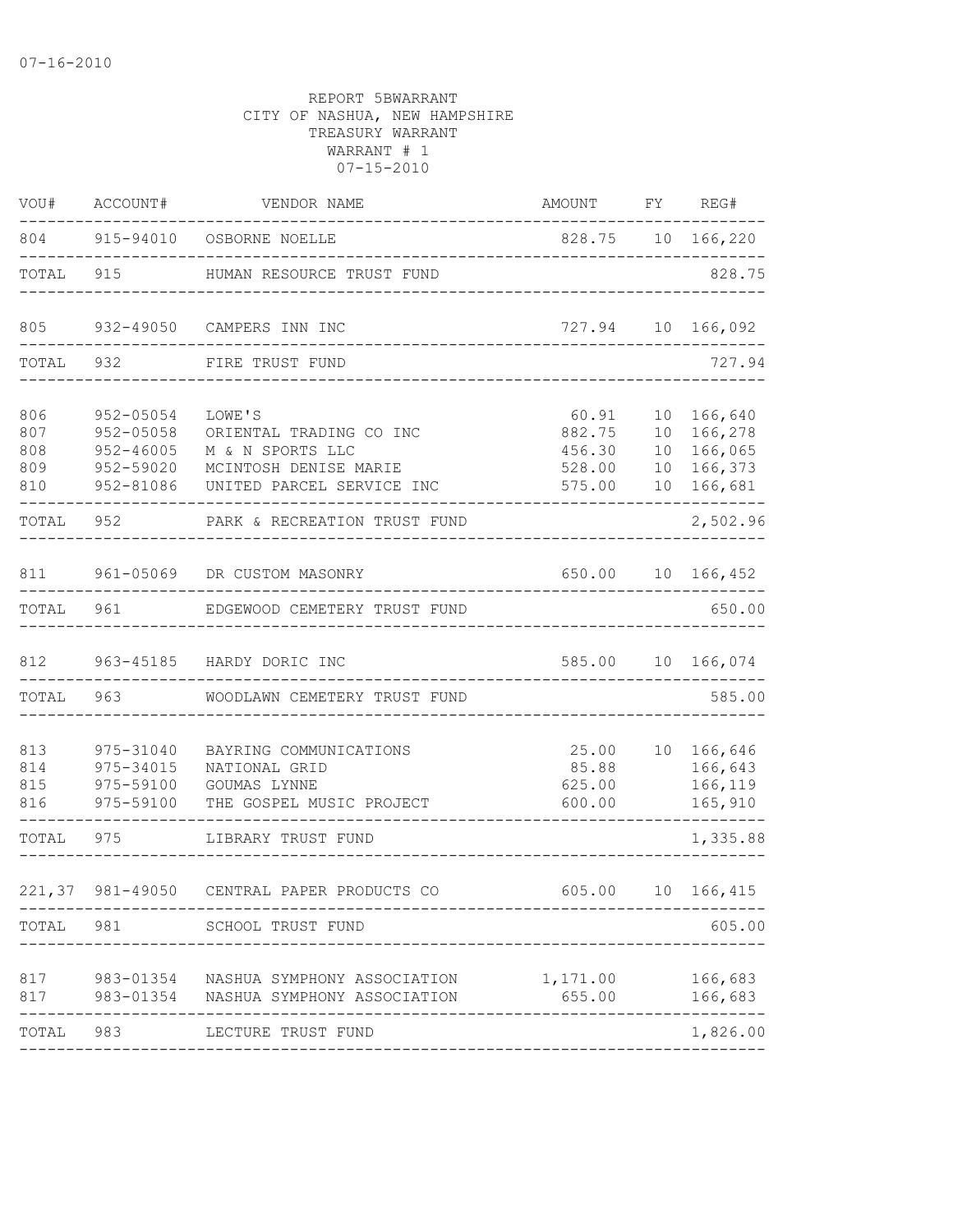| $\ldots$<br>- 4 | $\Delta$<br>IМ<br>__ | NAME<br>7F.<br>$\mathcal{U}$<br>' N L<br>یں د | . IN!'<br>ΔM | $\overline{\phantom{a}}$ | - 11 |
|-----------------|----------------------|-----------------------------------------------|--------------|--------------------------|------|
|                 |                      |                                               |              |                          |      |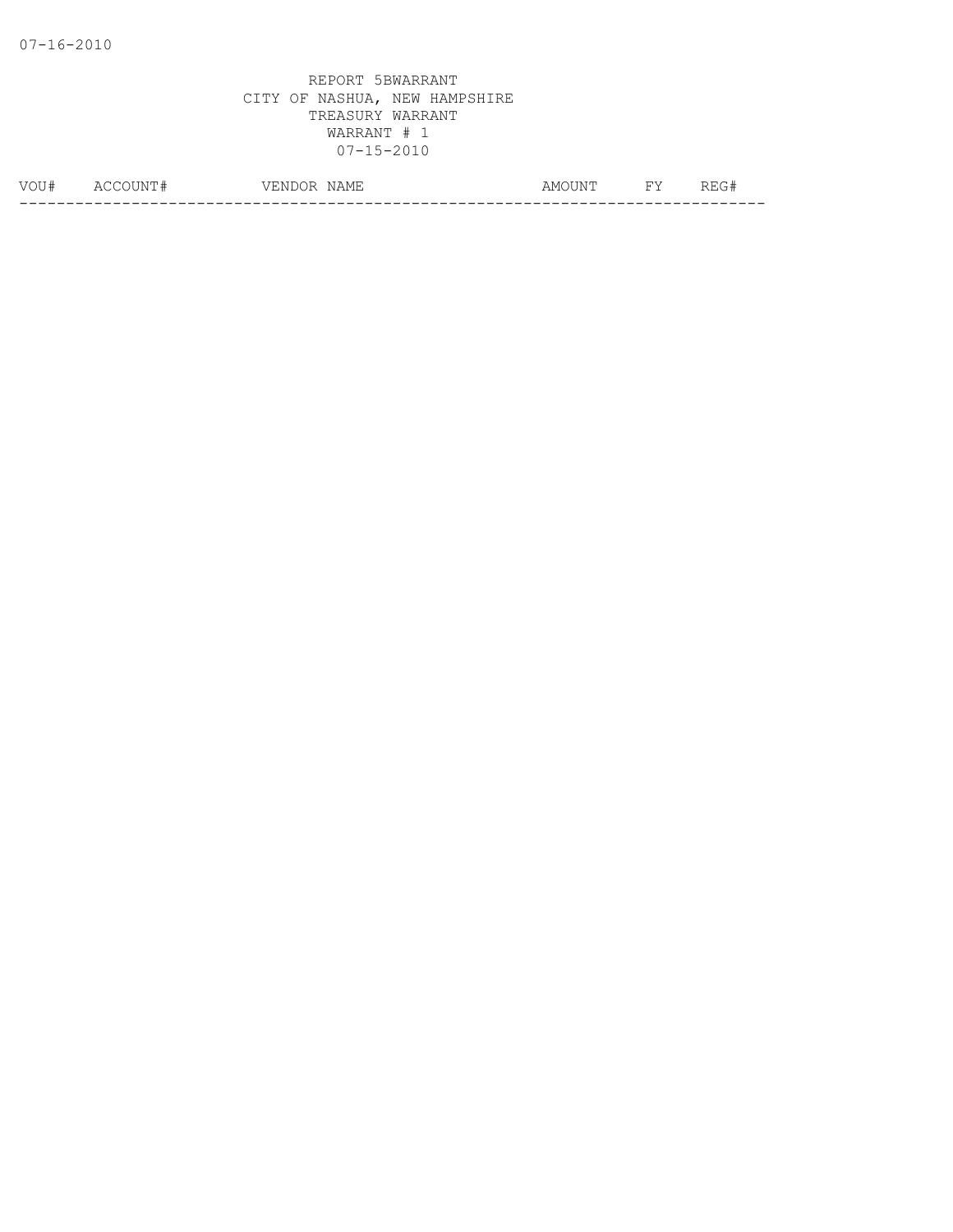|           | ACCOUNT# PAYROLL WEEK ENDING |  |  | AMOUNT |
|-----------|------------------------------|--|--|--------|
|           |                              |  |  |        |
| TOTAL 952 |                              |  |  |        |
|           |                              |  |  |        |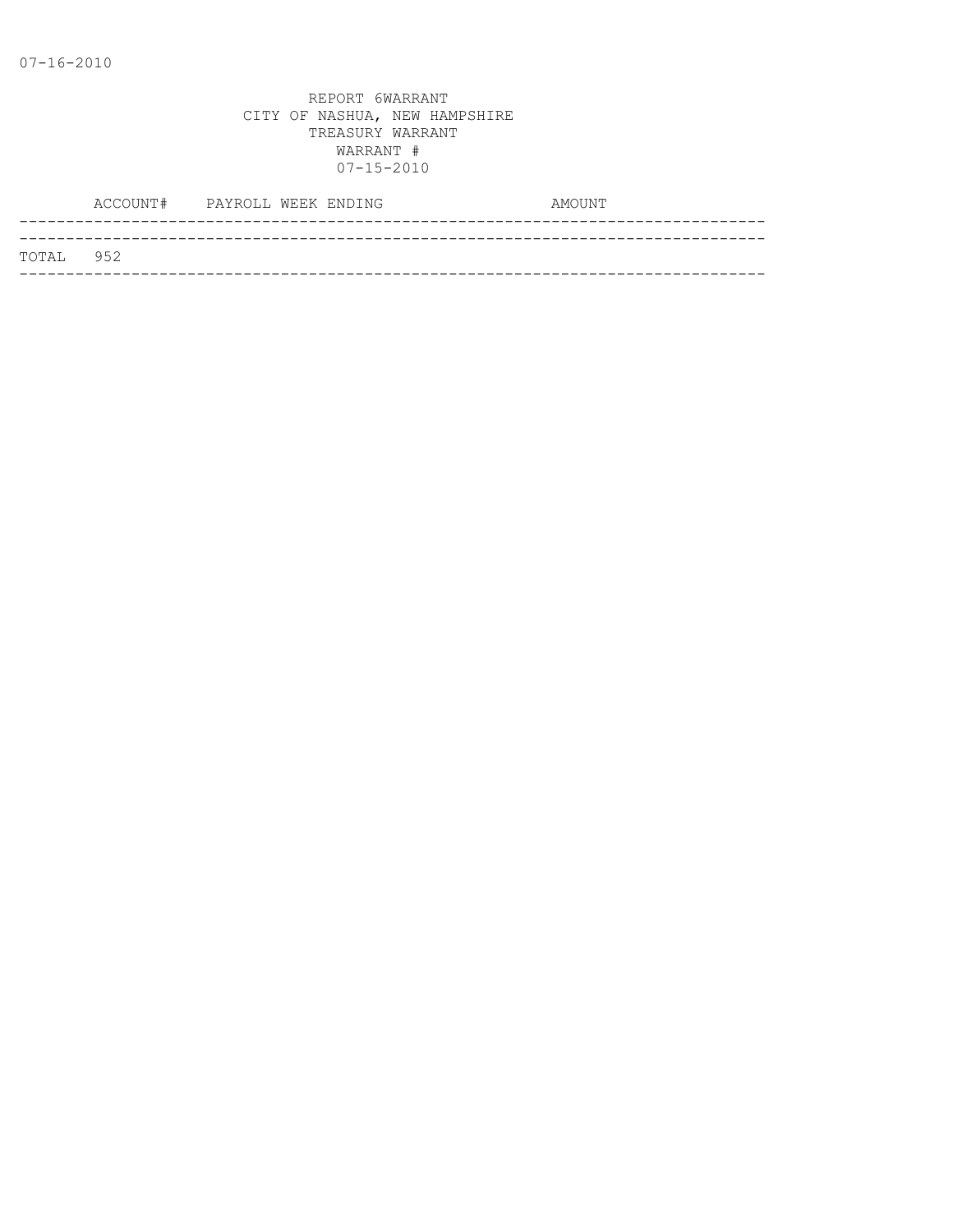|       | ACCOUNT#                                         | PAYROLL WEEK ENDING                                            | AMOUNT                                 |           |
|-------|--------------------------------------------------|----------------------------------------------------------------|----------------------------------------|-----------|
|       | 305-11125<br>305-11125<br>305-11125<br>305-11239 | $03 - JUL - 2010$<br>10-JUL-2010<br>26-JUN-2010<br>03-JUL-2010 | 929.81<br>968.27<br>929.81<br>1,044.25 |           |
|       |                                                  | 305-11239  10-JUL-2010<br>305-11239 26-JUN-2010                | 1,087.51<br>1,044.26                   |           |
| TOTAL | 305                                              | SRF - CIVIC & COMM ACTIVITIES                                  | ---------------------------------      | 6,003.91  |
|       |                                                  |                                                                |                                        |           |
|       | 308-11130                                        | 03-JUL-2010                                                    | 833.85                                 |           |
|       | 308-11130                                        | $10 - JUL - 2010$                                              | 868.28                                 |           |
|       | 308-11130                                        | 26-JUN-2010                                                    | 833.86                                 |           |
|       | 308-11418                                        | 03-JUL-2010                                                    | 477.92                                 |           |
|       | 308-11418                                        | 10-JUL-2010                                                    | 499.77                                 |           |
|       | 308-11418                                        | 26-JUN-2010                                                    | 477.92                                 |           |
|       | 308-11441                                        | 03-JUL-2010                                                    | 1,404.70                               |           |
|       | 308-11441                                        | 10-JUL-2010                                                    | 1,463.08                               |           |
|       | 308-11441                                        | 26-JUN-2010                                                    | 1,404.69                               |           |
|       | 308-11446                                        | $03 - JUL - 2010$                                              | 838.08                                 |           |
|       | 308-11446                                        | 10-JUL-2010                                                    | 872.82                                 |           |
|       | 308-11446                                        | 26-JUN-2010                                                    | 670.47                                 |           |
|       | 308-11540                                        | $03 - JUL - 2010$                                              | 1,047.51                               |           |
|       | 308-11540                                        | 10-JUL-2010                                                    | 1,090.90                               |           |
|       | 308-11540                                        | 26-JUN-2010                                                    | 1,047.51                               |           |
|       | 308-11578                                        | 03-JUL-2010                                                    | 964.37                                 |           |
|       | 308-11578                                        | 10-JUL-2010                                                    | 1,004.27                               |           |
|       | 308-11578                                        | 26-JUN-2010                                                    | 964.37                                 |           |
|       | 308-11589                                        | $03 - JUL - 2010$                                              | 1,044.25                               |           |
|       | 308-11589                                        | $10 - JUL - 2010$                                              | 1,087.50                               |           |
|       | 308-11589                                        | 26-JUN-2010                                                    | 1,044.25                               |           |
|       | 308-11608                                        | 03-JUL-2010                                                    | 952.10                                 |           |
|       | 308-11608                                        | 10-JUL-2010                                                    | 985.79                                 |           |
|       | 308-11608                                        | 26-JUN-2010                                                    | 952.10                                 |           |
|       | 308-83051                                        | 03-JUL-2010                                                    | 2,831.36                               |           |
|       | 308-83051                                        | 10-JUL-2010                                                    | 2,552.24                               |           |
|       | 308-83051                                        | 26-JUN-2010                                                    | 2,540.60                               |           |
|       |                                                  | 308-83052  03-JUL-2010                                         | 2,318.31                               |           |
|       | 308-83052                                        | $10 - JUL - 2010$                                              | 2,318.31                               |           |
|       | 308-83052                                        | 26-JUN-2010                                                    | 2,318.31                               |           |
|       | 308-83102                                        | 03-JUL-2010                                                    | 3,166.47                               |           |
|       | 308-83102                                        | $10 - JUL - 2010$                                              | 3,166.47                               |           |
|       | 308-83102                                        | 26-JUN-2010                                                    | 3,166.47                               |           |
| TOTAL | 308                                              | SRF - INSURANCE<br>-------------------                         |                                        | 47,208.90 |

3097-11162 03-JUL-2010 627.00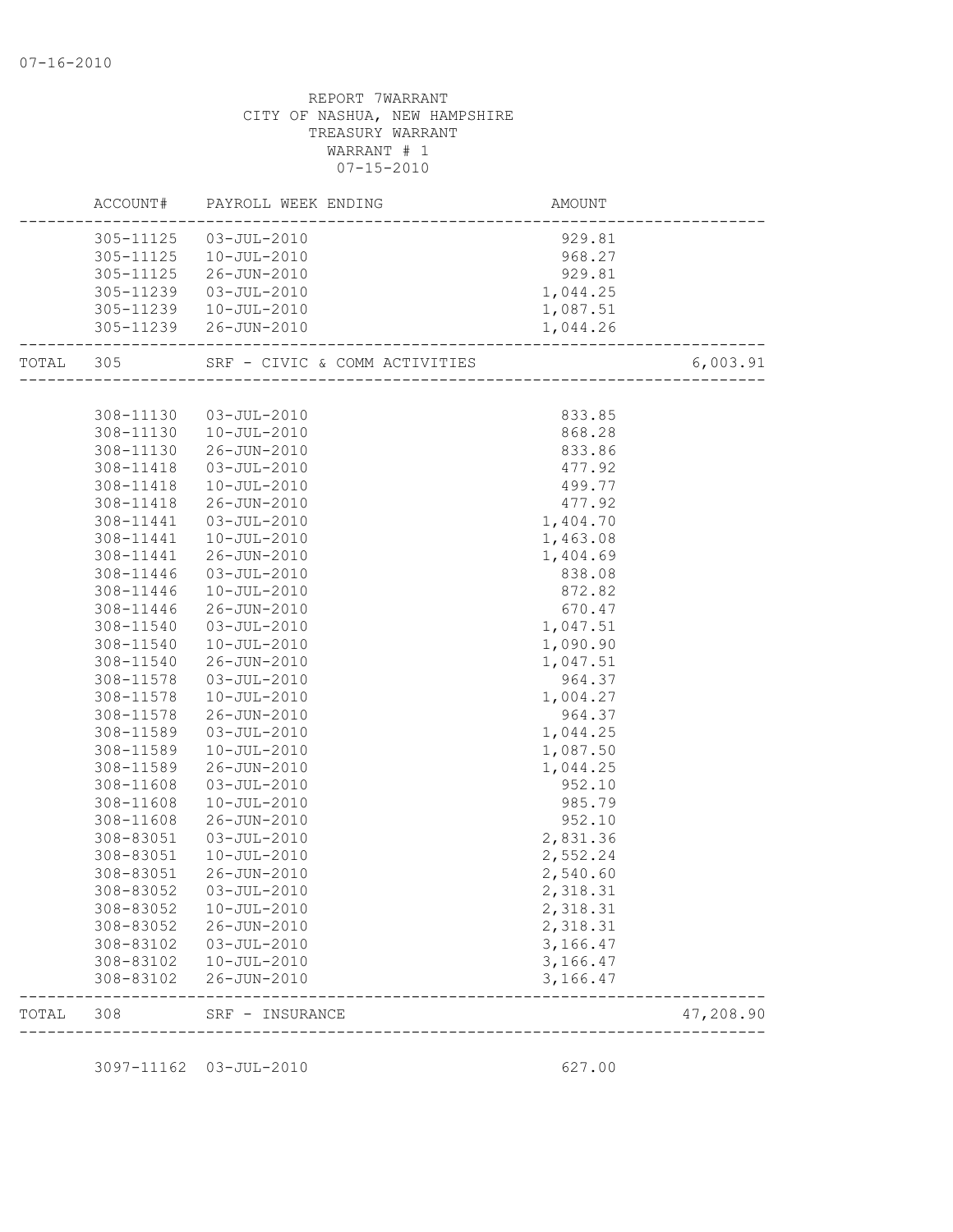|           | ACCOUNT#               | PAYROLL WEEK ENDING                                 | AMOUNT                            |           |
|-----------|------------------------|-----------------------------------------------------|-----------------------------------|-----------|
|           |                        | 3097-11162  10-JUL-2010                             | 651.15                            |           |
|           | 3097-11162             | 26-JUN-2010                                         | 627.00                            |           |
|           | 3097-11408             | 03-JUL-2010                                         | 240.00                            |           |
|           | 3097-11408             | 26-JUN-2010                                         | 510.00                            |           |
|           | 3097-12112             | 26-JUN-2010                                         | 25.38                             |           |
|           | 3097-13021             | 26-JUN-2010                                         | 45.00                             |           |
|           | 3097-19138             | $10 - JUL - 2010$                                   | 3,011.20                          |           |
|           | 3097-19138             | 26-JUN-2010                                         | 3,011.20                          |           |
|           | 3097-19139             | $10 - JUL - 2010$                                   | 1,905.52                          |           |
|           | 3097-19139             | 26-JUN-2010                                         | 1,905.52                          |           |
|           | 3097-19140             | 03-JUL-2010                                         | 85.33                             |           |
|           | 3097-19140             | 26-JUN-2010                                         | 1,912.70                          |           |
|           | 3097-19540             | 26-JUN-2010                                         | 2,017.37                          |           |
|           |                        | 3097-19544 26-JUN-2010                              | 8.86                              |           |
|           |                        | 3097-19545 26-JUN-2010                              | 39.19                             |           |
| TOTAL 309 |                        | SRF - FOOD SERVICES                                 |                                   | 16,622.42 |
|           |                        | 3098-13004 26-JUN-2010                              | 416.00                            |           |
|           |                        |                                                     | _________________________________ |           |
|           |                        | TOTAL 309 FRESH FRUIT & VEGETABLE GRANT             |                                   | 416.00    |
|           |                        | 3100-13133 26-JUN-2010                              | 5,722.55                          |           |
|           |                        | TOTAL 310 TITLE I MT PLEASNT FOLLOWCHILD            |                                   | 5,722.55  |
|           |                        |                                                     |                                   |           |
|           |                        | 3117-12006 03-JUL-2010                              | 725.00                            |           |
|           |                        | 3117-12006 10-JUL-2010                              | 3,850.00                          |           |
|           |                        | 3117-12006 26-JUN-2010<br>_________________________ | 1,825.00                          |           |
| TOTAL 311 |                        | DRIVER'S EDUCATION                                  |                                   | 6,400.00  |
|           |                        |                                                     |                                   |           |
|           |                        | 3118-13032 03-JUL-2010                              | 619.94                            |           |
|           |                        | 3118-13032 10-JUL-2010                              | 666.50                            |           |
|           | 3118-13133             | 10-JUL-2010                                         | 11,612.50                         |           |
|           | 3118-13137             | 10-JUL-2010                                         | 587.52                            |           |
| TOTAL     | 311                    | SUMMER SCHOOL                                       |                                   | 13,486.46 |
|           |                        |                                                     |                                   |           |
|           | 312-11165              | $03 - JUL - 2010$<br>$10 - JUL - 2010$              | 935.50<br>765.41                  |           |
|           | 312-11165<br>312-11165 | 26-JUN-2010                                         | 876.77                            |           |
|           | 312-11167              | $03 - JUL - 2010$                                   | 282.69                            |           |
|           |                        |                                                     |                                   |           |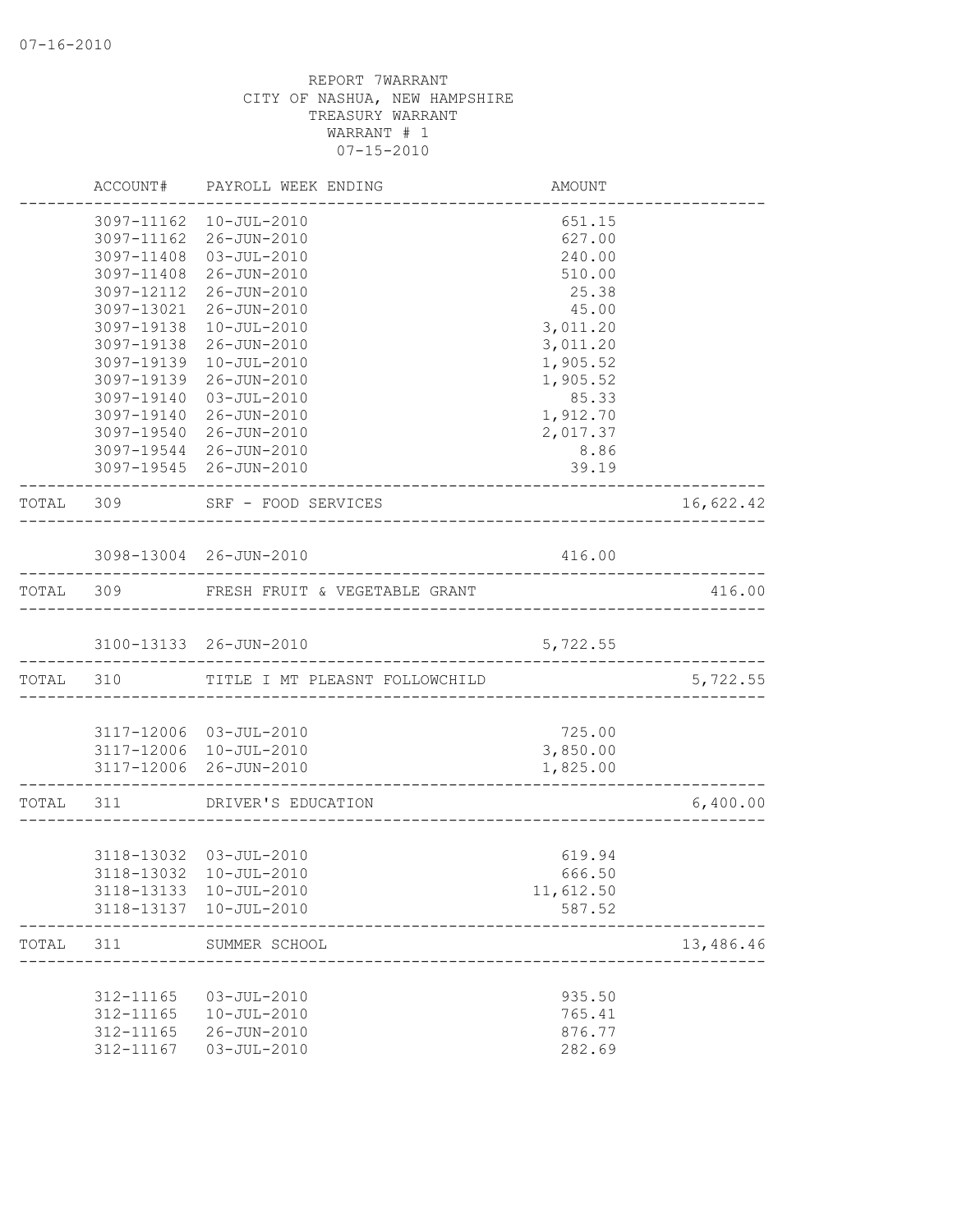|           | ACCOUNT#      | PAYROLL WEEK ENDING              | <b>AMOUNT</b> |           |
|-----------|---------------|----------------------------------|---------------|-----------|
|           | 312-11167     | $10 - JUL - 2010$                | 293.60        |           |
|           | 312-11167     | 26-JUN-2010                      | 282.68        |           |
|           | 312-11191     | $03 - JUL - 2010$                | 807.83        |           |
|           | 312-11191     | $10 - JUL - 2010$                | 836.50        |           |
|           | 312-11191     | 26-JUN-2010                      | 807.83        |           |
|           | 312-11445     | $10 - JUL - 2010$                | 63.16         |           |
|           | 312-11547     | $03 - JUL - 2010$                | 2,170.11      |           |
|           | 312-11547     | $10 - JUL - 2010$                | 2,242.43      |           |
|           | 312-11547     | 26-JUN-2010                      | 2,170.11      |           |
|           | $312 - 12116$ | $03 - JUL - 2010$                | 614.87        |           |
|           | 312-12116     | $10 - JUL - 2010$                | 634.08        |           |
|           | 312-12116     | 26-JUN-2010                      | 614.87        |           |
|           | 312-13004     | 03-JUL-2010                      | 96.12         |           |
|           |               | 312-13004  10-JUL-2010           | 1,035.27      |           |
|           |               | 312-13004 26-JUN-2010            | 125.15        |           |
| TOTAL 312 |               | SRF - FINANCIAL SERVICES         |               | 15,654.98 |
|           |               |                                  |               |           |
|           |               | 3122-12006 10-JUL-2010           | 150.00        |           |
|           |               | 3122-12006 26-JUN-2010           | 75.00         |           |
|           |               | TOTAL 312 ADULT ED/CONTINUING ED |               | 225.00    |
|           |               |                                  |               |           |
|           |               | 3130-13133 26-JUN-2010           | 1,137.50      |           |
|           | TOTAL 313     | FIFTH BLOCK OJDDP                |               | 1,137.50  |
|           |               |                                  |               |           |
|           |               | 3245-11860 10-JUL-2010           | 1,373.08      |           |
|           |               | 3245-11860 26-JUN-2010           | 1,373.08      |           |
| TOTAL 324 |               | YOUTH SAFE HAVEN-PAL             |               | 2,746.16  |
|           |               | 3249-19230 26-JUN-2010           | 200.00        |           |
| TOTAL     | 324           | LAEP - WAIT TRAINING             |               | 200.00    |
|           |               |                                  |               |           |
|           | 331-11250     | $03 - JUL - 2010$                | 699.96        |           |
|           | 331-11250     | $10 - JUL - 2010$                | 725.44        |           |
|           | 331-11250     | 26-JUN-2010                      | 699.94        |           |
|           | 331-11561     | $03 - JUL - 2010$                | 1,145.27      |           |
|           | 331-11561     | $10 - JUL - 2010$                | 1,185.35      |           |
|           | 331-11561     | 26-JUN-2010                      | 1,145.27      |           |
|           | 331-12115     | $03 - JUL - 2010$                | 570.25        |           |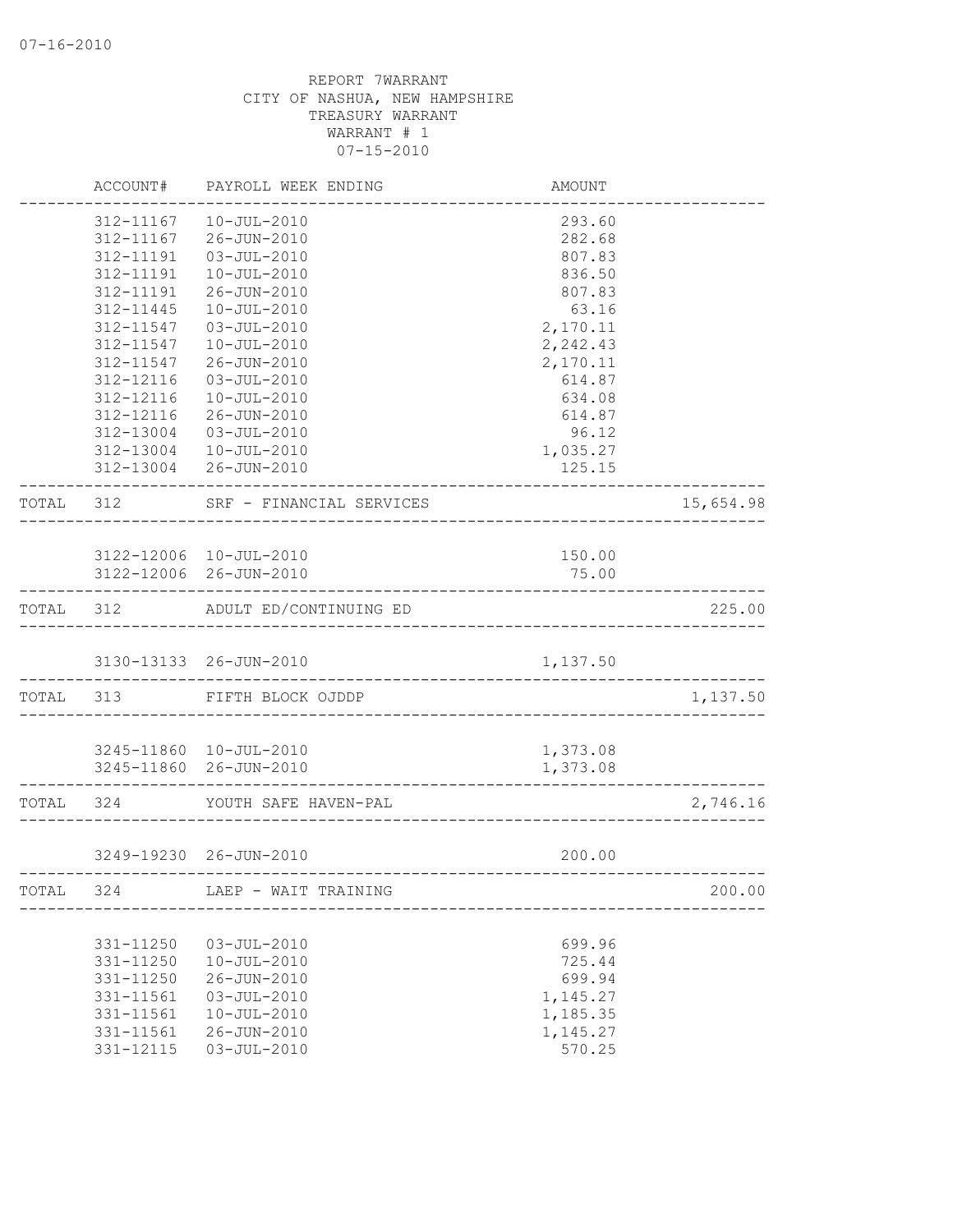|           | ACCOUNT# PAYROLL WEEK ENDING                    | <b>AMOUNT</b> |           |
|-----------|-------------------------------------------------|---------------|-----------|
|           | 331-12115  10-JUL-2010                          | 595.20        |           |
|           | 331-12115 26-JUN-2010                           | 570.25        |           |
| 331-13005 | $10 - JUL - 2010$                               | 188.76        |           |
| 331-13038 | 03-JUL-2010                                     | 414.69        |           |
| 331-13038 | $10 - JUL - 2010$                               | 141.74        |           |
| 331-13038 | 26-JUN-2010                                     | 138.23        |           |
| 331-13044 | $03 - JUL - 2010$                               | 2,016.77      |           |
| 331-13044 | $10 - JUL - 2010$                               | 1,910.66      |           |
| 331-13044 | 26-JUN-2010                                     | 2,312.03      |           |
| 331-13048 | 26-JUN-2010                                     | 3,088.18      |           |
| 331-15002 | 10-JUL-2010                                     | 234.78        |           |
| 331-18036 | 03-JUL-2010                                     | 6, 122.55     |           |
|           | 331-18036  10-JUL-2010                          | 10,781.81     |           |
|           | 331-18036 26-JUN-2010                           | 9,820.68      |           |
| TOTAL 331 | SRF - POLICE DEPARTMENT<br>____________________ |               | 44,507.81 |
|           | 332-13004 26-JUN-2010                           | 105.21        |           |
|           | TOTAL 332 SRF - FIRE DEPARTMENT                 |               | 105.21    |
|           |                                                 |               |           |
|           | 3330-13133 26-JUN-2010                          | 1,125.00      |           |
|           | TOTAL 333 ARRA TITLE I SINI MT PLEASANT         |               | 1,125.00  |
|           |                                                 |               |           |
|           | 341-01210 03-JUL-2010                           | 435.31        |           |
| 341-01210 | $10 - JUL - 2010$                               | 435.31        |           |
| 341-01210 | 26-JUN-2010                                     | 435.31        |           |
| 341-11024 | $03 - JUL - 2010$                               | 380.86        |           |
| 341-11024 | $10 - JUL - 2010$                               | 400.03        |           |
| 341-11024 | 26-JUN-2010                                     | 380.86        |           |
| 341-11235 | $03 - JUL - 2010$                               | 1,167.80      |           |
| 341-11235 | 10-JUL-2010                                     | 1,228.43      |           |
| 341-11235 | 26-JUN-2010                                     | 1,167.80      |           |
| 341-11484 | $03 - JUL - 2010$                               | 1,200.00      |           |
| 341-11484 | 10-JUL-2010                                     | 204.00        |           |
| 341-11484 | 26-JUN-2010                                     | 2,360.00      |           |
| 341-11563 | $03 - JUL - 2010$                               | 966.25        |           |
| 341-11563 | $10 - JUL - 2010$                               | 966.25        |           |
| 341-11563 | $26 - JUN - 2010$                               | 966.25        |           |
| 341-12037 | $03 - JUL - 2010$                               | 115.97        |           |
| 341-12037 | $10 - JUL - 2010$                               | 171.51        |           |
| 341-12037 | 26-JUN-2010                                     | 107.27        |           |
| 341-12101 | $03 - JUL - 2010$                               | 185.59        |           |
| 341-12101 | $10 - JUL - 2010$                               | 193.74        |           |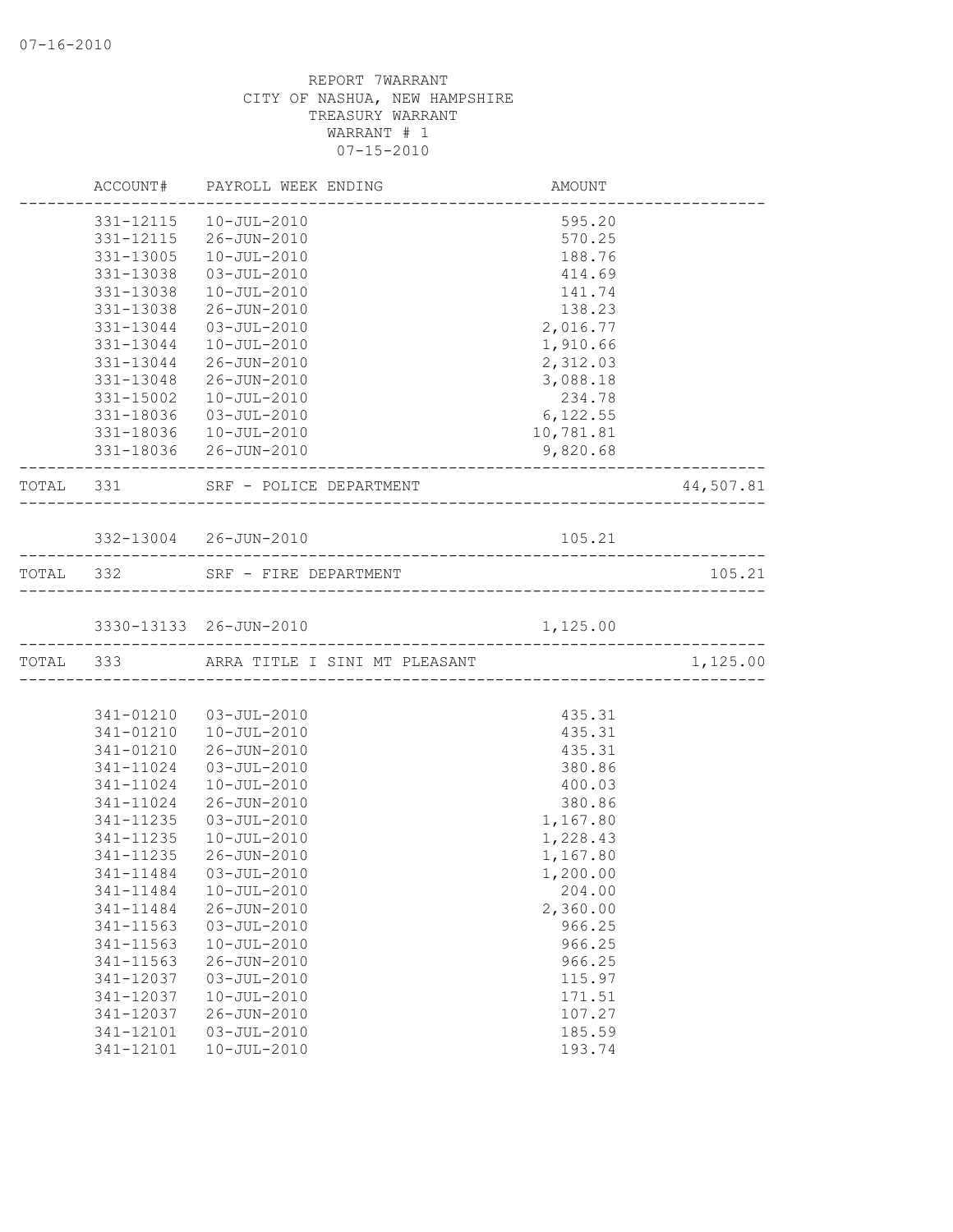|       |           | ACCOUNT# PAYROLL WEEK ENDING                             | AMOUNT                             |               |
|-------|-----------|----------------------------------------------------------|------------------------------------|---------------|
|       |           | 341-12101 26-JUN-2010<br>------------------------------- | 171.67                             |               |
|       |           | TOTAL 341 SRF - COMMUNITY SERVICES                       | __________________________________ | 13,640.21     |
|       | 342-11499 | 03-JUL-2010                                              | 1,064.00                           |               |
|       | 342-11499 | 10-JUL-2010                                              | 1,010.80                           |               |
|       | 342-11499 | 26-JUN-2010                                              | 1,064.00                           |               |
|       | 342-11584 | 03-JUL-2010                                              | 1,521.71                           |               |
|       | 342-11584 | 10-JUL-2010                                              | 1,583.64                           |               |
|       | 342-11584 | 26-JUN-2010                                              | 1,569.74                           |               |
|       | 342-12000 | $03 - JUL - 2010$                                        | 654.03                             |               |
|       | 342-12000 | 10-JUL-2010                                              | 637.26                             |               |
|       | 342-12000 | 26-JUN-2010                                              | 654.03                             |               |
|       |           | 342-12081  10-JUL-2010                                   | 73.20                              |               |
|       |           | 342-12081 26-JUN-2010                                    | 85.40                              |               |
|       | TOTAL 342 | SRF - COMMUNITY HEALTH<br>______________                 |                                    | 9,917.81      |
|       |           |                                                          |                                    |               |
|       |           | 3440-12006 10-JUL-2010                                   | 3, 454.21<br>3,525.00              |               |
|       |           | 3440-12078 10-JUL-2010<br>3440-12078 26-JUN-2010         | 1,299.00                           |               |
|       |           |                                                          |                                    |               |
|       |           | TOTAL 344 AFTER SCHOOL PROGRAM                           |                                    | 8,278.21      |
|       |           |                                                          |                                    |               |
|       |           | 3450-11162 26-JUN-2010<br>3450-11860 26-JUN-2010         | $-9,951.56$<br>$-25,500.02$        |               |
|       |           |                                                          |                                    |               |
|       |           | TOTAL 345 21 ST CENTURY ELEM.AFTER SCHL                  |                                    | $-35, 451.58$ |
|       |           | 3451-11162 03-JUL-2010                                   | 267.92                             |               |
|       |           | 3451-11162  10-JUL-2010                                  | 253.14                             |               |
|       |           | 3451-11860  10-JUL-2010                                  | 7,547.69                           |               |
|       |           | 3451-11860 26-JUN-2010                                   | 5,830.71                           |               |
| TOTAL | 345       | 21 ST CENTURY ELEM. AFTER SCHL                           |                                    | 13,899.46     |
|       |           |                                                          |                                    |               |
|       |           | 3460-11162 26-JUN-2010<br>3460-11870 26-JUN-2010         | 10,574.23<br>25,500.02             |               |
|       |           |                                                          |                                    |               |
|       |           | TOTAL 346 21 ST CENTURY AFTER SCH MIDDLE                 |                                    | 36,074.25     |
|       |           | 3461-11162 03-JUL-2010                                   | 144.27                             |               |
|       |           |                                                          |                                    |               |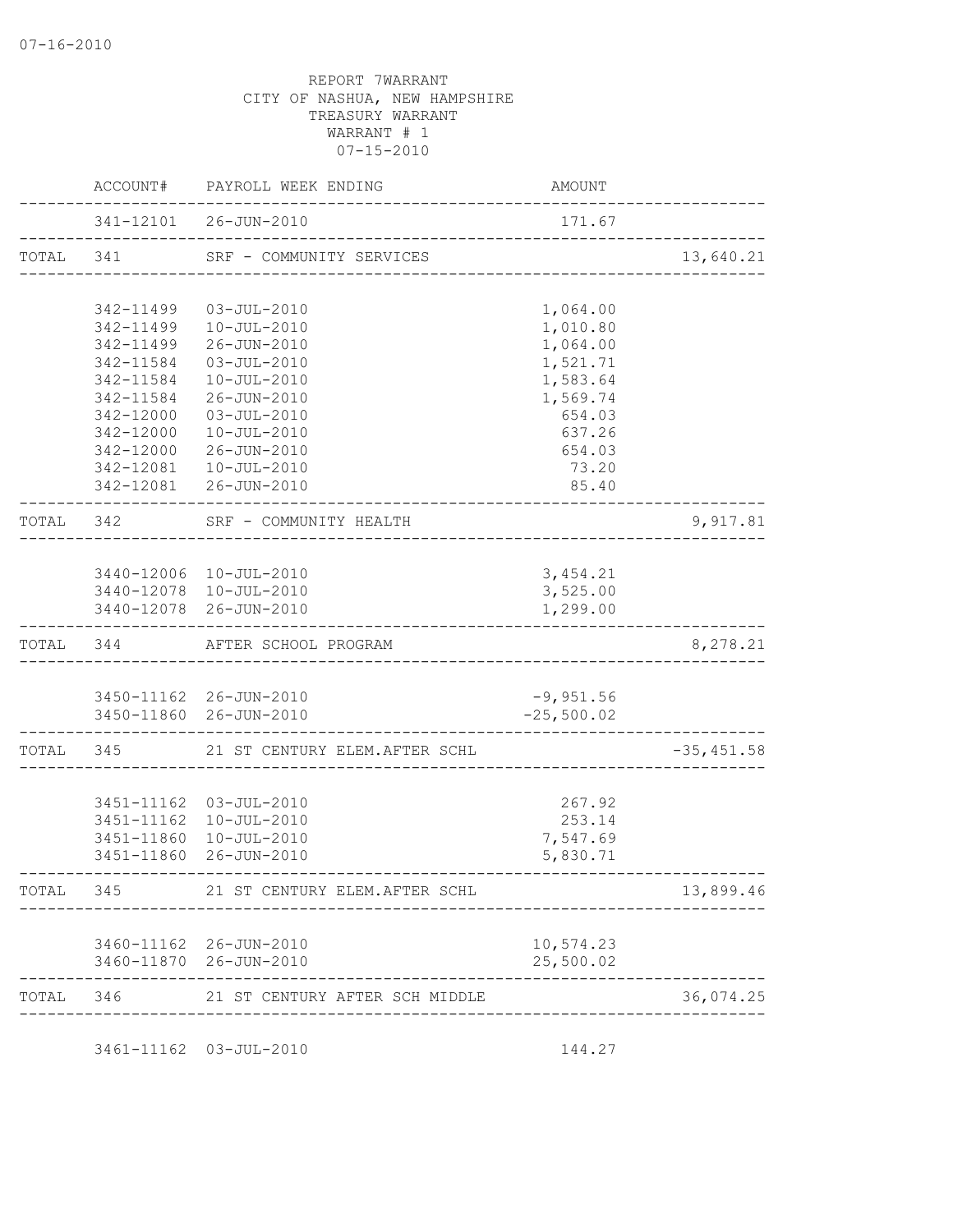|           | ACCOUNT#                                         | PAYROLL WEEK ENDING                                                                                                                 | AMOUNT                                                          |            |
|-----------|--------------------------------------------------|-------------------------------------------------------------------------------------------------------------------------------------|-----------------------------------------------------------------|------------|
|           |                                                  | 3461-11162  10-JUL-2010<br>3461-11860  10-JUL-2010<br>3461-11860 26-JUN-2010<br>3461-12006 10-JUL-2010                              | 136.30<br>4,992.81<br>1,986.28<br>345.15                        |            |
| TOTAL     | 346                                              | 21 ST CENTURY AFTER SCH MIDDLE                                                                                                      |                                                                 | 7,604.81   |
|           | 3468-11870<br>3468-11870                         | 3468-11162 03-JUL-2010<br>3468-11162  10-JUL-2010<br>3468-11162 26-JUN-2010<br>10-JUL-2010<br>26-JUN-2010<br>3468-19230 26-JUN-2010 | 392.92<br>347.28<br>627.00<br>4,461.44<br>4,461.44<br>20,269.00 |            |
| TOTAL 346 |                                                  | SMALLER LEARNING COMMUNITY                                                                                                          |                                                                 | 30,559.08  |
|           |                                                  | 3500-11726 10-JUL-2010<br>3500-11726 26-JUN-2010                                                                                    | 12,140.97<br>12,140.97                                          |            |
| TOTAL     | 350                                              | TITLE IIA HQT                                                                                                                       |                                                                 | 24, 281.94 |
|           |                                                  | 3509-13133 03-JUL-2010<br>3509-13133 10-JUL-2010<br>3509-13133 26-JUN-2010                                                          | 862.50<br>8,632.50<br>11,262.50                                 |            |
| TOTAL     | 350                                              | TITLE 11A TEACHER QUALITY                                                                                                           |                                                                 | 20,757.50  |
|           | 352-11562<br>352-11562<br>352-11562<br>352-12147 | $03 - JUL - 2010$<br>$10 - JUL - 2010$<br>26-JUN-2010<br>$10 - JUL - 2010$                                                          | 410.15<br>431.60<br>410.15<br>2,700.00                          |            |
| TOTAL     | 352                                              | SRF - PARKS AND RECREATION                                                                                                          | -----------------------------                                   | 3,951.90   |
|           |                                                  | 3530-13032 26-JUN-2010                                                                                                              | 374.65                                                          |            |
| TOTAL     | 353                                              | ADULT BASIC ED DIPLOMA PROGRAM                                                                                                      |                                                                 | 374.65     |
|           |                                                  | 3600-11515  10-JUL-2010<br>3600-11515 26-JUN-2010<br>3600-11870 26-JUN-2010<br>3600-13133 10-JUL-2010                               | 3,372.50<br>3,372.50<br>1,000.00<br>7,612.50                    |            |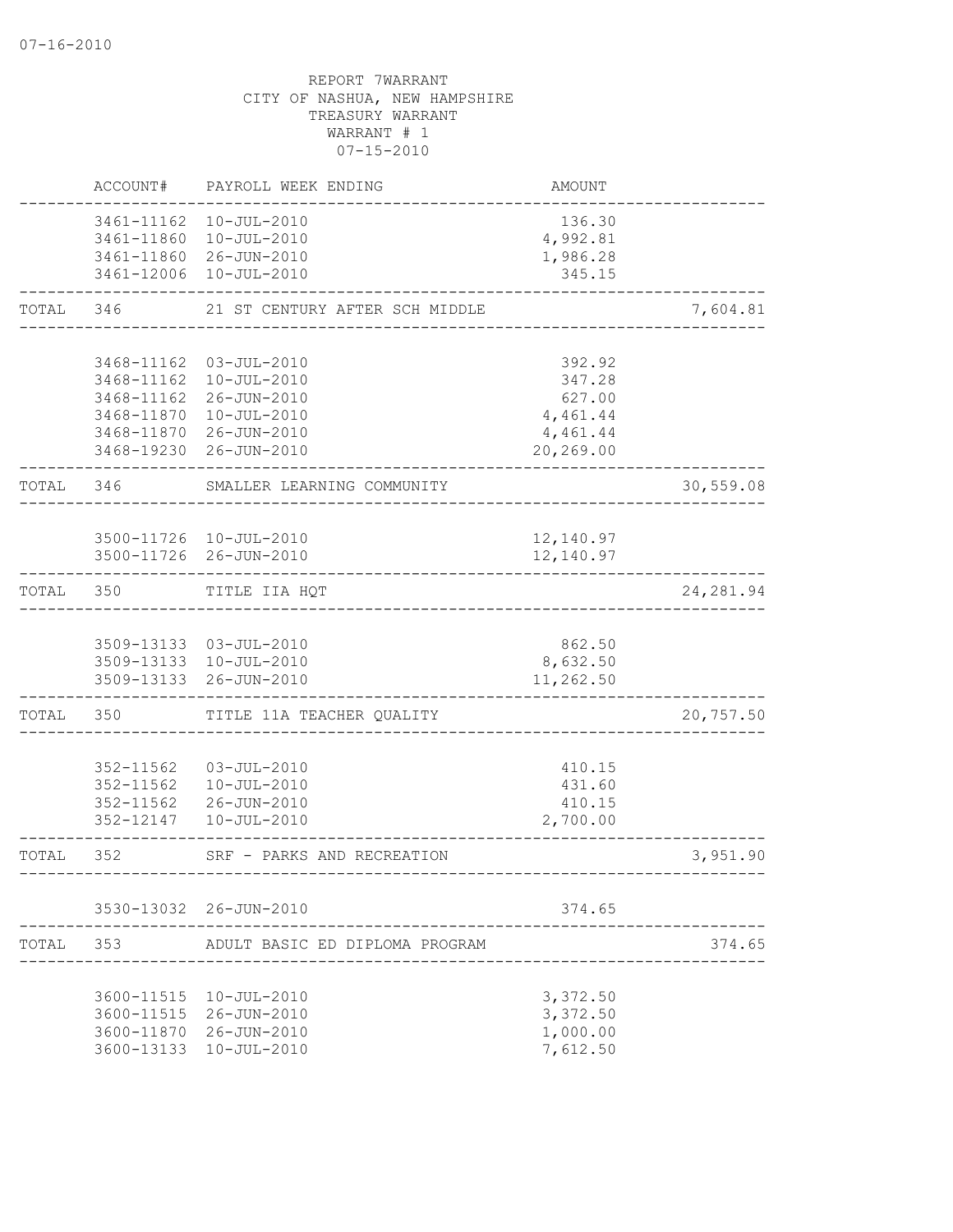07-16-2010

|                        | ACCOUNT# PAYROLL WEEK ENDING AMO                 | AMOUNT             |          |
|------------------------|--------------------------------------------------|--------------------|----------|
|                        | TOTAL 360 DROP OUT PREVENTION/ADULT ED 15,357.50 |                    |          |
|                        |                                                  |                    |          |
|                        | 3687-19140  10-JUL-2010                          | 5,040.17           |          |
|                        | TOTAL 368 SUMMER FEEDING PROGRAM                 |                    | 5,040.17 |
|                        |                                                  |                    |          |
|                        | 371-12154  03-JUL-2010                           | 540.00             |          |
|                        | 371-12154  10-JUL-2010                           | 432.00             |          |
|                        | 371-12154 26-JUN-2010                            | 540.00             |          |
|                        | TOTAL 371 SRF - COMMUNITY DEVELOPMENT            |                    | 1,512.00 |
|                        |                                                  |                    |          |
|                        | 374-01126 03-JUL-2010                            | 936.79             |          |
|                        | 374-01126  10-JUL-2010                           | 968.34             |          |
|                        | 374-01126 26-JUN-2010                            | 936.79             |          |
|                        | 374-01210  03-JUL-2010                           | 537.15             |          |
|                        | 374-01210  10-JUL-2010                           | 555.65             |          |
|                        | 374-01210 26-JUN-2010                            | 537.15             |          |
|                        | 374-0705P 03-JUL-2010                            | 1,281.73           |          |
|                        | 374-0705P 10-JUL-2010                            |                    |          |
|                        |                                                  | 1,764.47           |          |
|                        | 374-0705P 26-JUN-2010                            | 945.71             |          |
| 374-07235              | 03-JUL-2010                                      | 1,564.24           |          |
| 374-07235<br>374-07235 | 10-JUL-2010<br>26-JUN-2010                       | 932.48<br>1,564.25 |          |
|                        |                                                  |                    |          |
| 374-0734P              | 10-JUL-2010                                      | 14.97              |          |
| 374-0734R              | 03-JUL-2010                                      | 216.44             |          |
| 374-0734R              | 10-JUL-2010                                      | 99.15              |          |
| 374-0734R<br>374-09003 | 26-JUN-2010                                      | 120.24             |          |
|                        | 03-JUL-2010                                      | 537.15             |          |
| 374-09003              | 10-JUL-2010<br>26-JUN-2010                       | 555.66<br>537.16   |          |
| 374-09003<br>374-11131 |                                                  |                    |          |
|                        | 03-JUL-2010                                      | 644.95             |          |
| 374-11131              | 10-JUL-2010                                      | 796.91             |          |
|                        | 374-11131 26-JUN-2010                            | 644.96             |          |
| 374-11149              | $03 - JUL - 2010$                                | 1,886.17           |          |
| 374-11149              | $10 - JUL - 2010$                                | 1,902.76           |          |
| 374-11149              | $26 - JUN - 2010$                                | 1,886.16           |          |
| 374-11168              | $03 - JUL - 2010$                                | 952.10             |          |
| 374-11168              | $10 - JUL - 2010$                                | 985.80             |          |
| 374-11168              | 26-JUN-2010                                      | 952.10             |          |
| 374-11653              | $03 - JUL - 2010$                                | 144.29             |          |
| 374-11653              | $10 - JUL - 2010$                                | 395.43             |          |
| 374-11653              | $26 - JUN - 2010$                                | 240.49             |          |
| 374-11676              | $03 - JUL - 2010$                                | 902.77             |          |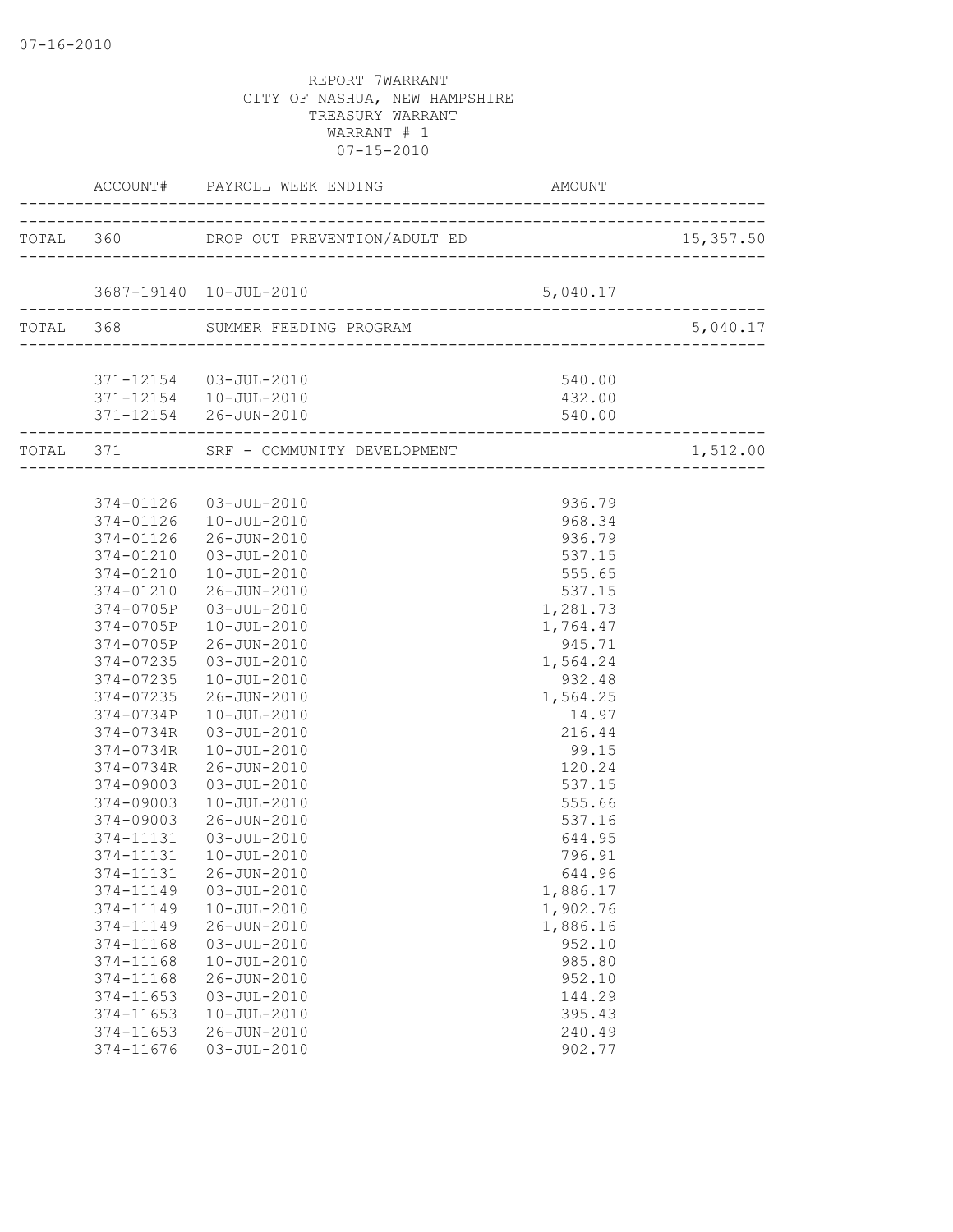|       | ACCOUNT#   | PAYROLL WEEK ENDING    | AMOUNT     |           |
|-------|------------|------------------------|------------|-----------|
|       | 374-11676  | $10 - JUL - 2010$      | 940.07     |           |
|       | 374-11676  | 26-JUN-2010            | 902.76     |           |
|       | 374-11677  | 03-JUL-2010            | 761.50     |           |
|       | 374-11677  | $10 - JUL - 2010$      | 792.59     |           |
|       | 374-11677  | 26-JUN-2010            | 761.50     |           |
|       | 374-11679  | $03 - JUL - 2010$      | 902.42     |           |
|       | 374-11679  | $10 - JUL - 2010$      | 939.30     |           |
|       | 374-11679  | 26-JUN-2010            | 902.42     |           |
|       | 374-11680  | $03 - JUL - 2010$      | 814.27     |           |
|       | 374-11680  | $10 - JUL - 2010$      | 844.69     |           |
|       | 374-11680  | 26-JUN-2010            | 814.27     |           |
|       | 374-11683  | $03 - JUL - 2010$      | 1,711.98   |           |
|       | 374-11683  | $10 - JUL - 2010$      | 1,769.68   |           |
|       | 374-11683  | 26-JUN-2010            | 1,711.98   |           |
|       | 374-11688  | $03 - JUL - 2010$      | 604.92     |           |
|       | 374-11688  | $10 - JUL - 2010$      | 626.80     |           |
|       | 374-11688  | 26-JUN-2010            | 604.92     |           |
|       | 374-11751  | $03 - JUL - 2010$      | 1,293.13   |           |
|       | 374-11751  | $10 - JUL - 2010$      | 1,317.78   |           |
|       | 374-11751  | 26-JUN-2010            | 1,293.12   |           |
|       | 374-12188  | $03 - JUL - 2010$      | 162.82     |           |
|       | 374-12188  | $10 - JUL - 2010$      | 156.04     |           |
|       | 374-12188  | 26-JUN-2010            | 148.02     |           |
|       | 374-13004  | 03-JUL-2010            | 305.35     |           |
|       | 374-13004  | 10-JUL-2010            | 250.16     |           |
|       | 374-13004  | 26-JUN-2010            | 305.35     |           |
| TOTAL | 374        | SRF - URBAN PROGRAMS   |            | 48,578.25 |
|       |            |                        |            |           |
|       | 3750-11726 | 10-JUL-2010            | 2,162.08   |           |
|       | 3750-11726 | 26-JUN-2010            | 2,162.07   |           |
|       | 3750-12111 | 26-JUN-2010            | 236.70     |           |
|       | 3750-12135 | 26-JUN-2010            | 55.68      |           |
|       | 3750-12198 | $10 - JUL - 2010$      | 5, 133. 13 |           |
|       | 3750-12198 | 26-JUN-2010            | 5, 133. 13 |           |
|       | 3750-13133 | 26-JUN-2010            | 1,450.00   |           |
|       |            | 3750-19000 10-JUL-2010 | 1,730.77   |           |
|       |            | 3750-19000 26-JUN-2010 | 1,750.00   |           |
| TOTAL | 375        | TITLE I ARRA GRANT     |            | 19,813.56 |
|       |            |                        |            |           |
|       | 3760-11726 | 10-JUL-2010            | 4,951.66   |           |
|       | 3760-11726 | 26-JUN-2010            | 4,951.66   |           |
|       | 3760-11802 | $10 - JUL - 2010$      | 2,011.53   |           |
|       | 3760-11802 | 26-JUN-2010            | 2,011.53   |           |
|       | 3760-12111 | $10 - JUL - 2010$      | $-71.78$   |           |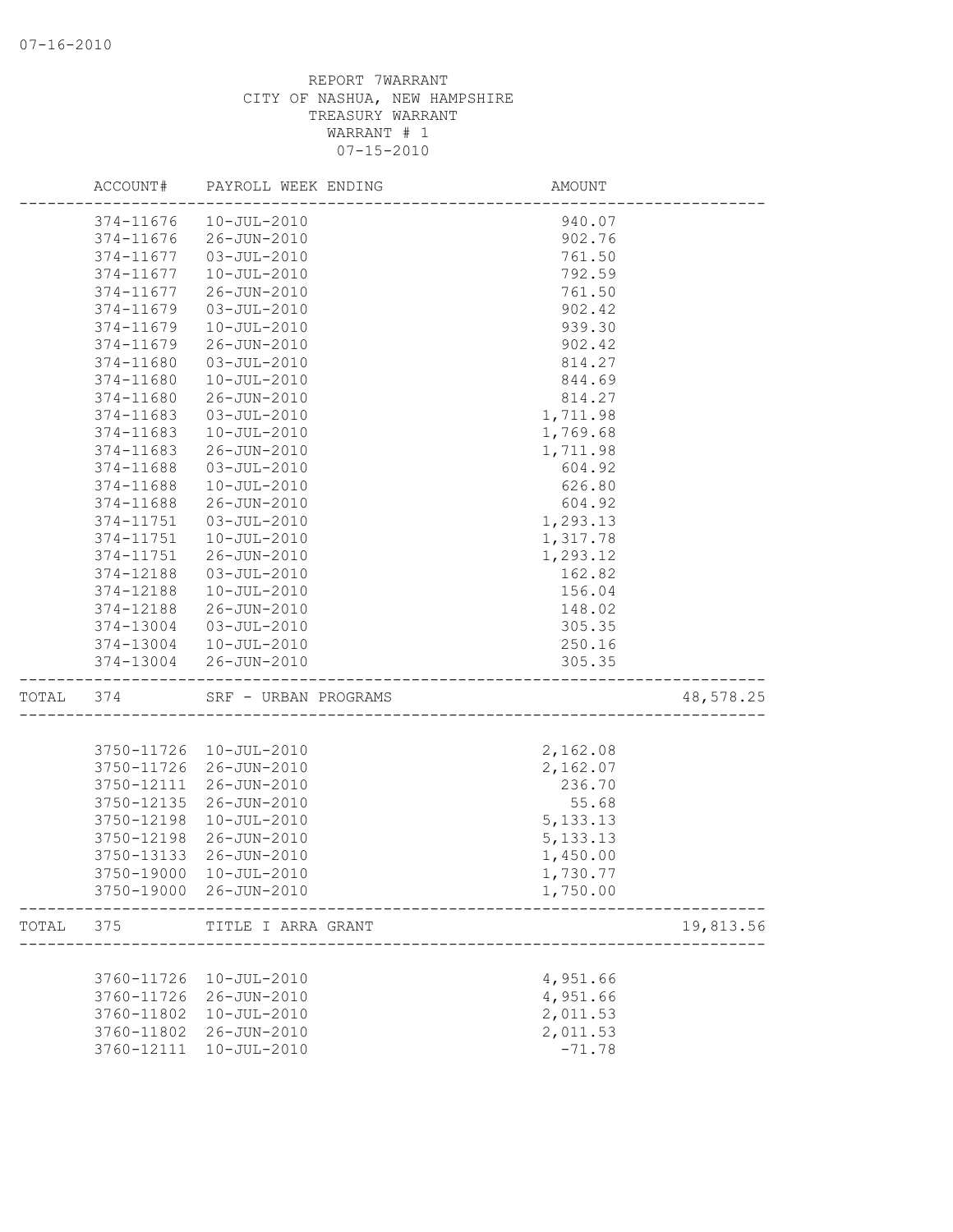|       | ACCOUNT#                 | PAYROLL WEEK ENDING                   | AMOUNT                 |           |
|-------|--------------------------|---------------------------------------|------------------------|-----------|
|       | 3760-12111<br>3760-12198 | 26-JUN-2010<br>10-JUL-2010            | 1,630.48<br>20, 219.67 |           |
|       | 3760-12198               | 26-JUN-2010                           | 20, 219.67             |           |
|       | 3760-13133               | 10-JUL-2010                           | 3,925.00               |           |
|       | 3760-19000               | 3760-13133 26-JUN-2010<br>26-JUN-2010 | 4,143.75<br>207.72     |           |
| TOTAL | 376                      | TITLE I                               |                        | 64,200.89 |
|       | 3770-11515               | $10 - JUL - 2010$                     | 737.50                 |           |
|       | 3770-11515               | 26-JUN-2010                           | 887.50                 |           |
|       | 3770-12078               | 10-JUL-2010                           | 1,133.53               |           |
|       | 3770-13133               | 10-JUL-2010                           | 2,687.50               |           |
|       | 3770-13133               | 26-JUN-2010                           | 250.00                 |           |
| TOTAL | 377                      | TITLE III ENHANCE ENG. LANGUAGE       |                        | 5,696.03  |
|       |                          | 3780-19230 10-JUL-2010                | 9,375.00               |           |
| TOTAL | 378                      | TITLE IIA ELL SUMMER INST.            |                        | 9,375.00  |
|       |                          |                                       |                        |           |
|       |                          | 3900-11726 10-JUL-2010                | 2,356.85               |           |
|       |                          | 3900-11726 26-JUN-2010                | 2,356.85               |           |
|       |                          | 3900-12111 26-JUN-2010                | 83.63                  |           |
|       | 3900-13133<br>3900-19000 | $10 - JUL - 2010$<br>10-JUL-2010      | 6,300.00<br>1,569.23   |           |
|       | 3900-19000               | 26-JUN-2010                           | 1,569.23               |           |
| TOTAL | 390                      | VOC ED SECONDARY PERKINS              |                        | 14,235.79 |
|       |                          | 3927-13133 26-JUN-2010                | 975.00                 |           |
| TOTAL | 392                      | CULINARY ARTS                         |                        | 975.00    |
|       |                          |                                       |                        |           |
|       |                          | 3937-19000 10-JUL-2010                | 825.20                 |           |
|       |                          | 3937-19000 26-JUN-2010                | 825.20                 |           |
| TOTAL | 393                      | DAY CARE                              |                        | 1,650.40  |
|       |                          | 3940-11726 10-JUL-2010                | 3,960.81               |           |
|       |                          | 3940-11726 26-JUN-2010                | 3,960.81               |           |
|       |                          | 3940-11803 10-JUL-2010                | 1,343.99               |           |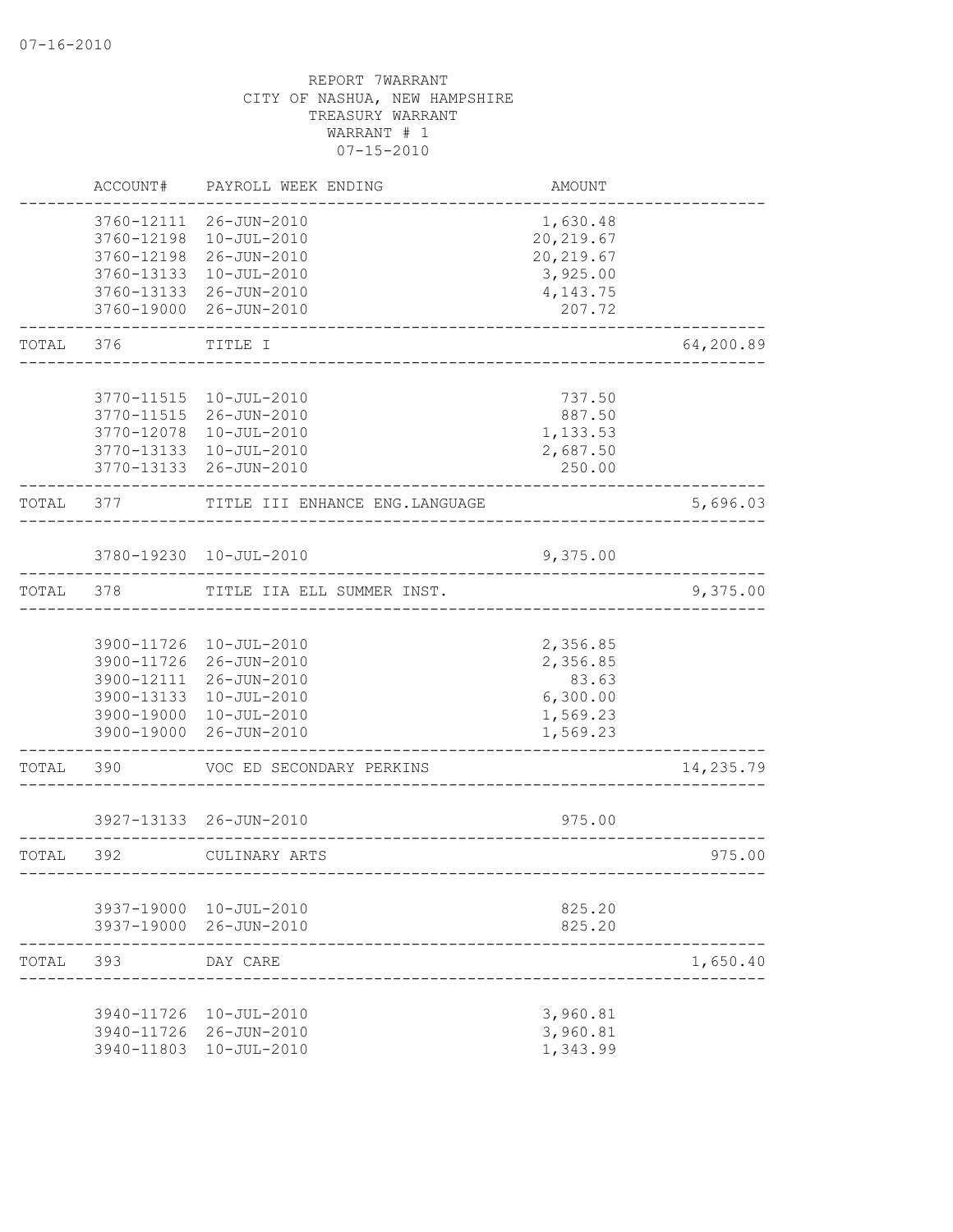|       | ACCOUNT# | PAYROLL WEEK ENDING                                                        | AMOUNT                        |            |
|-------|----------|----------------------------------------------------------------------------|-------------------------------|------------|
|       |          | 3940-11803 26-JUN-2010<br>3940-12111 10-JUL-2010<br>3940-12111 26-JUN-2010 | 1,751.81<br>45.00<br>3,066.25 |            |
| TOTAL |          |                                                                            |                               | 14, 128.67 |
|       |          | 3950-11726 10-JUL-2010<br>3950-11726 26-JUN-2010                           | 52,026.68<br>52,026.67        |            |
|       |          | TOTAL 395 IDEA BASIC SPEC ED                                               |                               | 104,053.35 |
|       |          | 3960-11726 10-JUL-2010<br>3960-11726 26-JUN-2010                           | 2,279.03<br>2,279.03          |            |
| TOTAL | 396      | SPECIAL EDUCATION PRE-SCHOOL                                               |                               | 4,558.06   |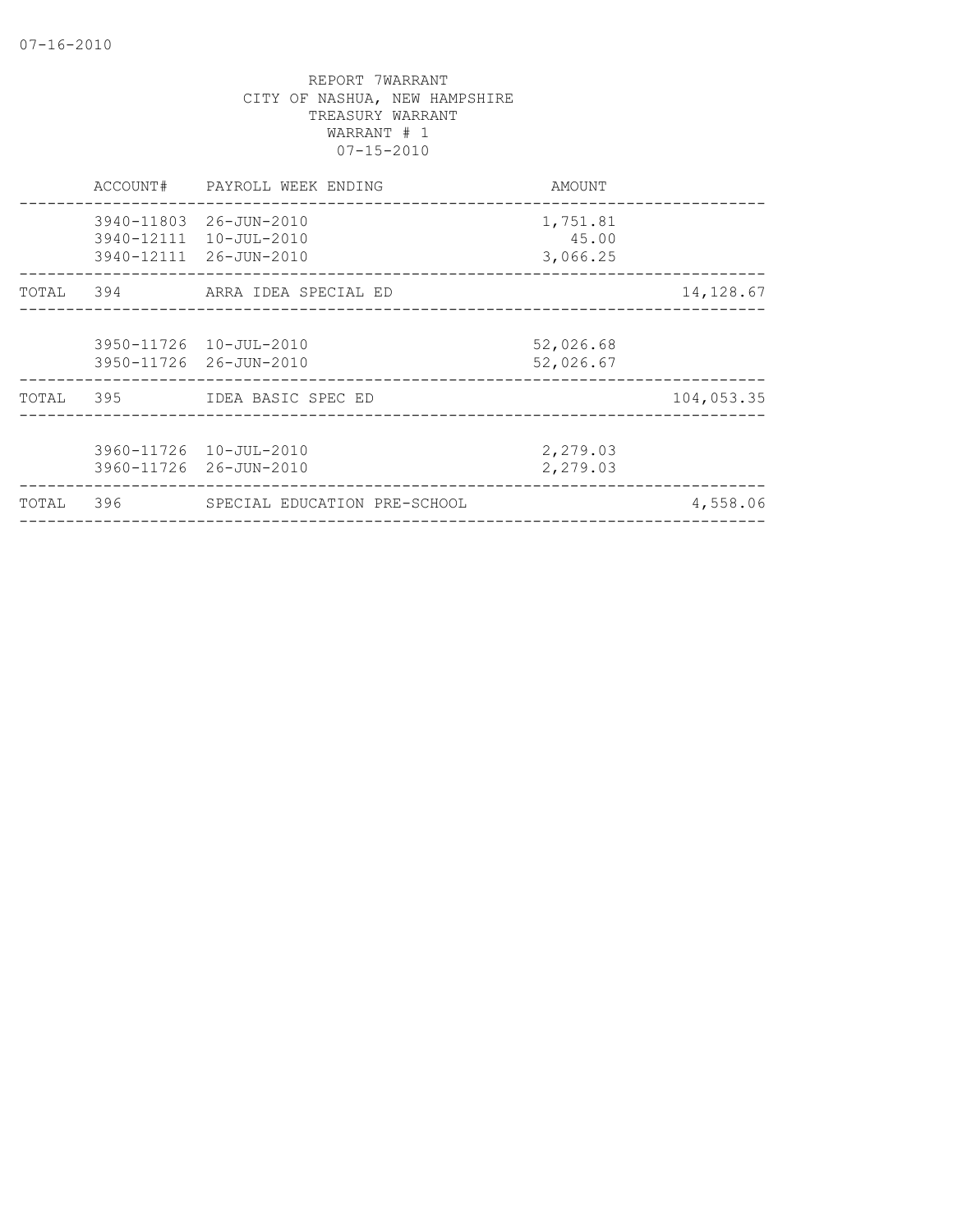|       | ACCOUNT#      | PAYROLL WEEK ENDING    | <b>AMOUNT</b> |           |
|-------|---------------|------------------------|---------------|-----------|
|       | 501-11033     | $03 - JUL - 2010$      | 827.74        |           |
|       | 501-11033     | $10 - JUL - 2010$      | 827.74        |           |
|       | 501-11033     | 26-JUN-2010            | 827.74        |           |
|       | $501 - 11445$ | $10 - JUL - 2010$      | 252.64        |           |
|       | $501 - 11463$ | $03 - JUL - 2010$      | 598.73        |           |
|       | 501-11463     | $10 - JUL - 2010$      | 598.73        |           |
|       | 501-11463     | $26 - JUN - 2010$      | 598.73        |           |
|       | 501-11470     | $03 - JUL - 2010$      | 852.13        |           |
|       | $501 - 11470$ | $10 - JUL - 2010$      | 852.14        |           |
|       | 501-11470     | 26-JUN-2010            | 852.14        |           |
|       | 501-11471     | $03 - JUL - 2010$      | 1,990.00      |           |
|       |               | 501-11471  10-JUL-2010 | 1,990.00      |           |
|       |               | 501-11471  26-JUN-2010 | 1,990.00      |           |
| TOTAL | 501           | MAYOR'S OFFICE         |               | 13,058.46 |
|       |               |                        |               |           |
|       | 502-11113     | $03 - JUL - 2010$      | 1,571.35      |           |
|       | 502-11113     | 10-JUL-2010            | 1,636.74      |           |
|       | 502-11113     | 26-JUN-2010            | 1,571.35      |           |
|       | 502-11195     | 03-JUL-2010            | 2,059.23      |           |
|       | 502-11195     | $10 - JUL - 2010$      | 2,059.24      |           |
|       | 502-11195     | 26-JUN-2010            | 2,059.24      |           |
|       | 502-11219     | $03 - JUL - 2010$      | 1,819.33      |           |
|       | 502-11219     | $10 - JUL - 2010$      | 1,895.14      |           |
|       | 502-11219     | 26-JUN-2010            | 1,819.33      |           |
|       | 502-11518     | 03-JUL-2010            | 1,716.85      |           |
|       | 502-11518     | 10-JUL-2010            | 1,787.78      |           |
|       | 502-11518     | 26-JUN-2010            | 1,716.88      |           |
| TOTAL | 502           | LEGAL DEPARTMENT       |               | 21,712.46 |
|       |               |                        |               |           |
|       | 503-11071     | 03-JUL-2010            | 1,240.66      |           |
|       | 503-11071     | $10 - JUL - 2010$      | 1,305.13      |           |
|       | 503-11071     | 26-JUN-2010            | 1,240.67      |           |
|       | 503-12092     | $03 - JUL - 2010$      | 505.02        |           |
|       | 503-12092     | $10 - JUL - 2010$      | 525.78        |           |
|       | 503-12092     | 26-JUN-2010            | 505.03        |           |
|       | 503-18005     | 26-JUN-2010            |               |           |
| TOTAL | 503           | BOARD OF ALDERMEN      |               | 5,322.29  |
|       |               |                        |               |           |
|       | 511-11247     | $03 - JUL - 2010$      | 666.37        |           |
|       | 511-11247     | $10 - JUL - 2010$      | 690.85        |           |
|       | 511-11247     | 26-JUN-2010            | 666.36        |           |
|       | 511-11248     | $03 - JUL - 2010$      | 1,401.23      |           |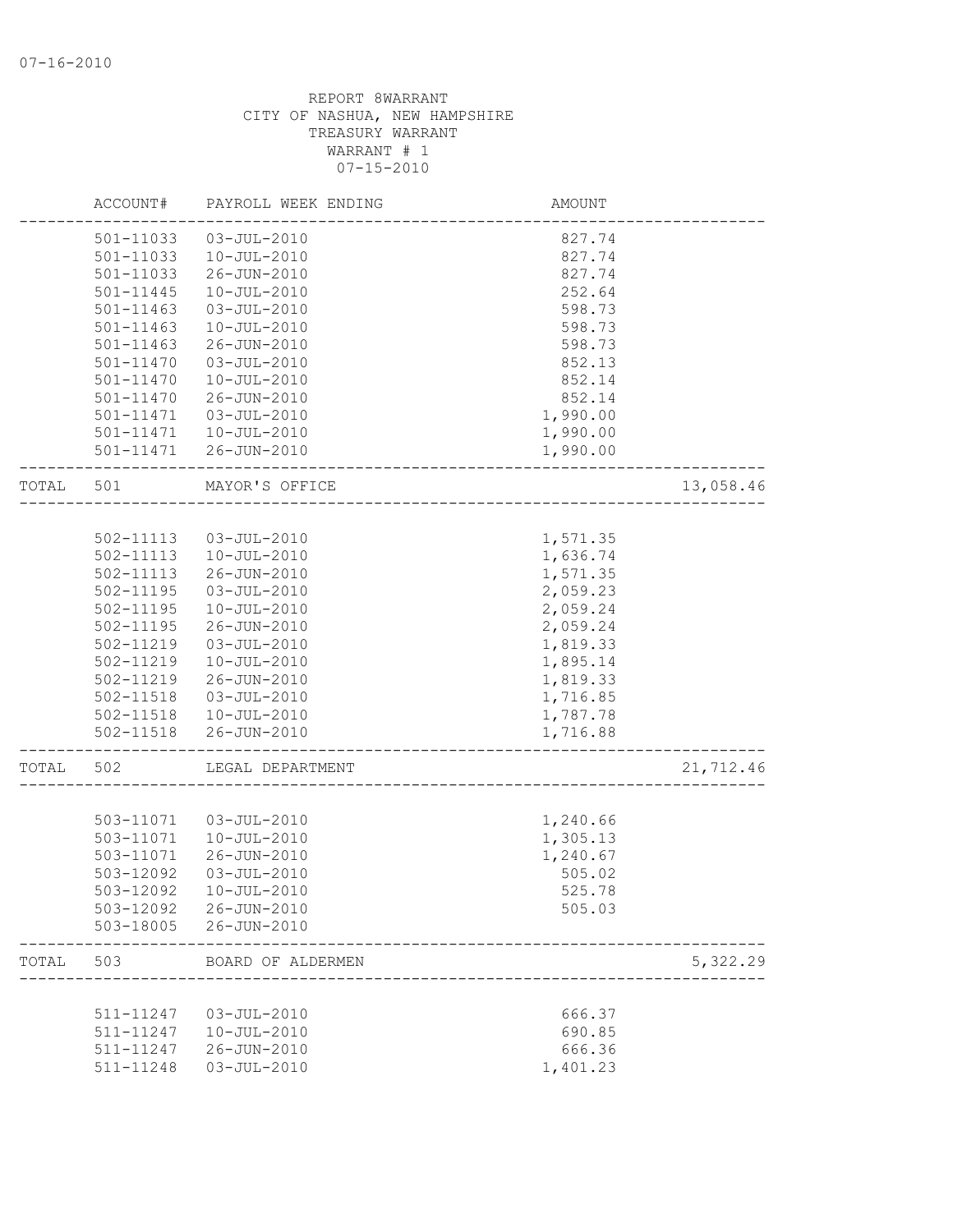|           |           | ACCOUNT# PAYROLL WEEK ENDING | AMOUNT<br>------------------------ |          |
|-----------|-----------|------------------------------|------------------------------------|----------|
|           |           | 511-11248  10-JUL-2010       | 1,401.24                           |          |
|           |           |                              | 1,401.23                           |          |
| TOTAL 511 |           | CITI-STAT                    |                                    | 6,227.28 |
|           |           |                              |                                    |          |
|           | 512-11005 | 03-JUL-2010                  | 902.42                             |          |
|           | 512-11005 | 10-JUL-2010                  | 908.10                             |          |
|           | 512-11005 | 26-JUN-2010                  | 902.42                             |          |
|           | 512-11050 | 03-JUL-2010                  | 721.04                             |          |
|           | 512-11050 | 10-JUL-2010                  | 753.60                             |          |
|           | 512-11050 | 26-JUN-2010                  | 721.04                             |          |
|           | 512-11064 | $03 - JUL - 2010$            | 983.29                             |          |
|           | 512-11064 | 10-JUL-2010                  | 1,024.15                           |          |
|           | 512-11064 | 26-JUN-2010                  | 983.28                             |          |
|           | 512-11073 | 03-JUL-2010                  | 1,585.82                           |          |
|           | 512-11073 | $10 - JUL - 2010$            | 1,644.65                           |          |
|           | 512-11073 | 26-JUN-2010                  | 1,585.82                           |          |
|           | 512-11134 | 03-JUL-2010                  | 773.25                             |          |
|           | 512-11134 | 10-JUL-2010                  | 806.01                             |          |
|           | 512-11134 | 26-JUN-2010                  | 773.25                             |          |
|           | 512-11165 | 03-JUL-2010                  | 1,882.11                           |          |
|           | 512-11165 | 10-JUL-2010                  | 1,933.63                           |          |
|           | 512-11165 | 26-JUN-2010                  | 1,882.11                           |          |
|           | 512-11167 | 03-JUL-2010                  | 282.69                             |          |
|           | 512-11167 | $10 - JUL - 2010$            | 293.60                             |          |
|           | 512-11167 | 26-JUN-2010                  | 282.69                             |          |
|           | 512-11173 | 03-JUL-2010                  | 1,404.70                           |          |
|           | 512-11173 | 10-JUL-2010                  | 1,463.08                           |          |
|           | 512-11173 | 26-JUN-2010                  | 1,404.68                           |          |
|           | 512-11177 | $03 - JUL - 2010$            | 8, 311.14                          |          |
|           | 512-11177 | $10 - JUL - 2010$            | 141.19                             |          |
|           | 512-11177 | 26-JUN-2010                  | 1,941.86                           |          |
|           | 512-11222 | 03-JUL-2010                  | 985.72                             |          |
|           | 512-11222 | $10 - JUL - 2010$            | 1,026.71                           |          |
|           | 512-11222 | 26-JUN-2010                  | 985.72                             |          |
|           | 512-11224 | 03-JUL-2010                  | 981.19                             |          |
|           |           | 512-11224  10-JUL-2010       | 1,014.98                           |          |
|           | 512-11224 | 26-JUN-2010                  | 981.18                             |          |
|           | 512-11232 | $03 - JUL - 2010$            | 1,035.98                           |          |
|           | 512-11232 | $10 - JUL - 2010$            | 1,072.68                           |          |
|           | 512-11232 | 26-JUN-2010                  | 1,035.98                           |          |
|           | 512-11265 | $03 - JUL - 2010$            | 858.43                             |          |
|           | 512-11265 | $10 - JUL - 2010$            | 893.89                             |          |
|           | 512-11265 | $26 - JUN - 2010$            | 858.44                             |          |
|           | 512-11431 | $03 - JUL - 2010$            | 2,129.69                           |          |
|           | 512-11431 | $10 - JUL - 2010$            | 2,166.09                           |          |
|           | 512-11431 | 26-JUN-2010                  | 2,129.70                           |          |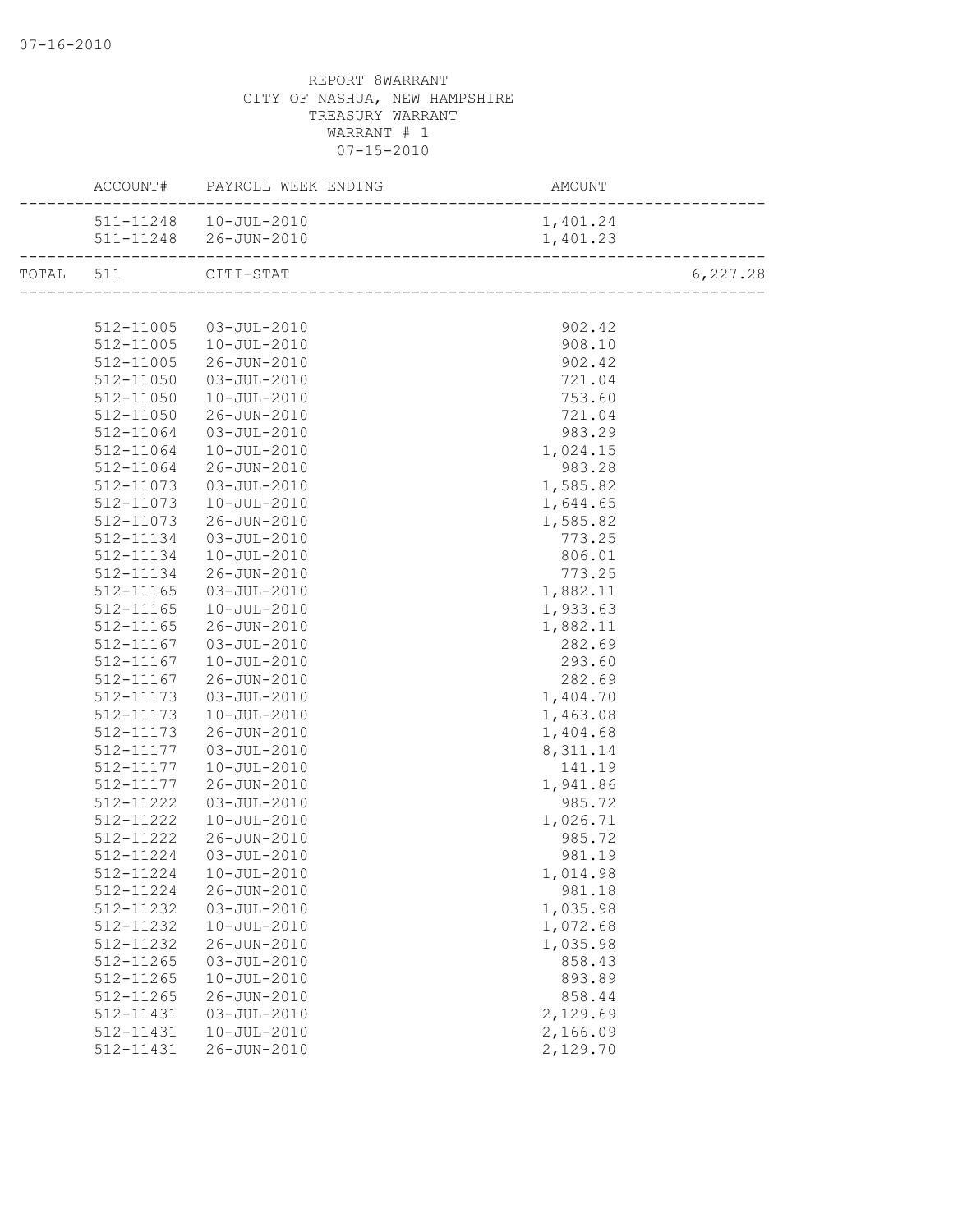|       | ACCOUNT#  | PAYROLL WEEK ENDING | AMOUNT    |            |
|-------|-----------|---------------------|-----------|------------|
|       | 512-11531 | 03-JUL-2010         | 1,746.69  |            |
|       | 512-11531 | $10 - JUL - 2010$   | 1,818.82  |            |
|       | 512-11531 | 26-JUN-2010         | 1,746.69  |            |
|       | 512-11684 | $03 - JUL - 2010$   | 852.13    |            |
|       | 512-11684 | $10 - JUL - 2010$   | 887.32    |            |
|       | 512-11684 | 26-JUN-2010         | 852.14    |            |
|       | 512-11714 | $03 - JUL - 2010$   | 929.81    |            |
|       | 512-11714 | $10 - JUL - 2010$   | 968.27    |            |
|       | 512-11714 | 26-JUN-2010         | 929.81    |            |
|       | 512-11740 | $03 - JUL - 2010$   | 1,622.11  |            |
|       | 512-11740 | $10 - JUL - 2010$   | 1,689.65  |            |
|       | 512-11740 | 26-JUN-2010         | 1,622.11  |            |
|       | 512-12033 | $03 - JUL - 2010$   | 598.30    |            |
|       | 512-12033 | $10 - JUL - 2010$   | 623.06    |            |
|       | 512-12033 | 26-JUN-2010         | 598.30    |            |
|       | 512-12052 | $03 - JUL - 2010$   | 567.88    |            |
|       | 512-12052 | $10 - JUL - 2010$   | 581.88    |            |
|       | 512-12052 | 26-JUN-2010         | 560.14    |            |
|       | 512-12056 | $03 - JUL - 2010$   | 353.37    |            |
|       | 512-12056 | $10 - JUL - 2010$   | 366.94    |            |
|       | 512-12056 | 26-JUN-2010         | 353.37    |            |
|       | 512-12749 | $03 - JUL - 2010$   | 607.37    |            |
|       | 512-12749 | $10 - JUL - 2010$   | 628.85    |            |
|       | 512-12749 | 26-JUN-2010         | 607.36    |            |
|       | 512-13004 | 03-JUL-2010         | 264.79    |            |
|       | 512-13004 | 10-JUL-2010         | 47.72     |            |
|       | 512-13004 | $26 - JUN - 2010$   | $-439.07$ |            |
| TOTAL | 512       | FINANCIAL SERVICES  |           | 76, 433.81 |
|       |           |                     |           |            |
|       | 513-11117 | 03-JUL-2010         | 1,579.19  |            |
|       | 513-11117 | $10 - JUL - 2010$   | 1,579.20  |            |
|       | 513-11117 | 26-JUN-2010         | 1,579.18  |            |
|       | 513-11171 | $03 - JUL - 2010$   | 3,610.76  |            |
|       | 513-11171 | $10 - JUL - 2010$   | 1,298.78  |            |
|       | 513-11171 | 26-JUN-2010         | 4,137.66  |            |
|       | 513-11213 | $03 - JUL - 2010$   | 1,255.86  |            |
|       | 513-11213 | 10-JUL-2010         | 1,308.01  |            |
|       | 513-11213 | 26-JUN-2010         | 1,255.87  |            |
|       | 513-11223 | 03-JUL-2010         | 755.87    |            |
|       | 513-11223 | 10-JUL-2010         | 782.58    |            |
|       | 513-11223 | 26-JUN-2010         | 755.86    |            |
| TOTAL | 513       | CITY CLERK'S OFFICE |           | 19,898.82  |

515-11031 03-JUL-2010 1,075.15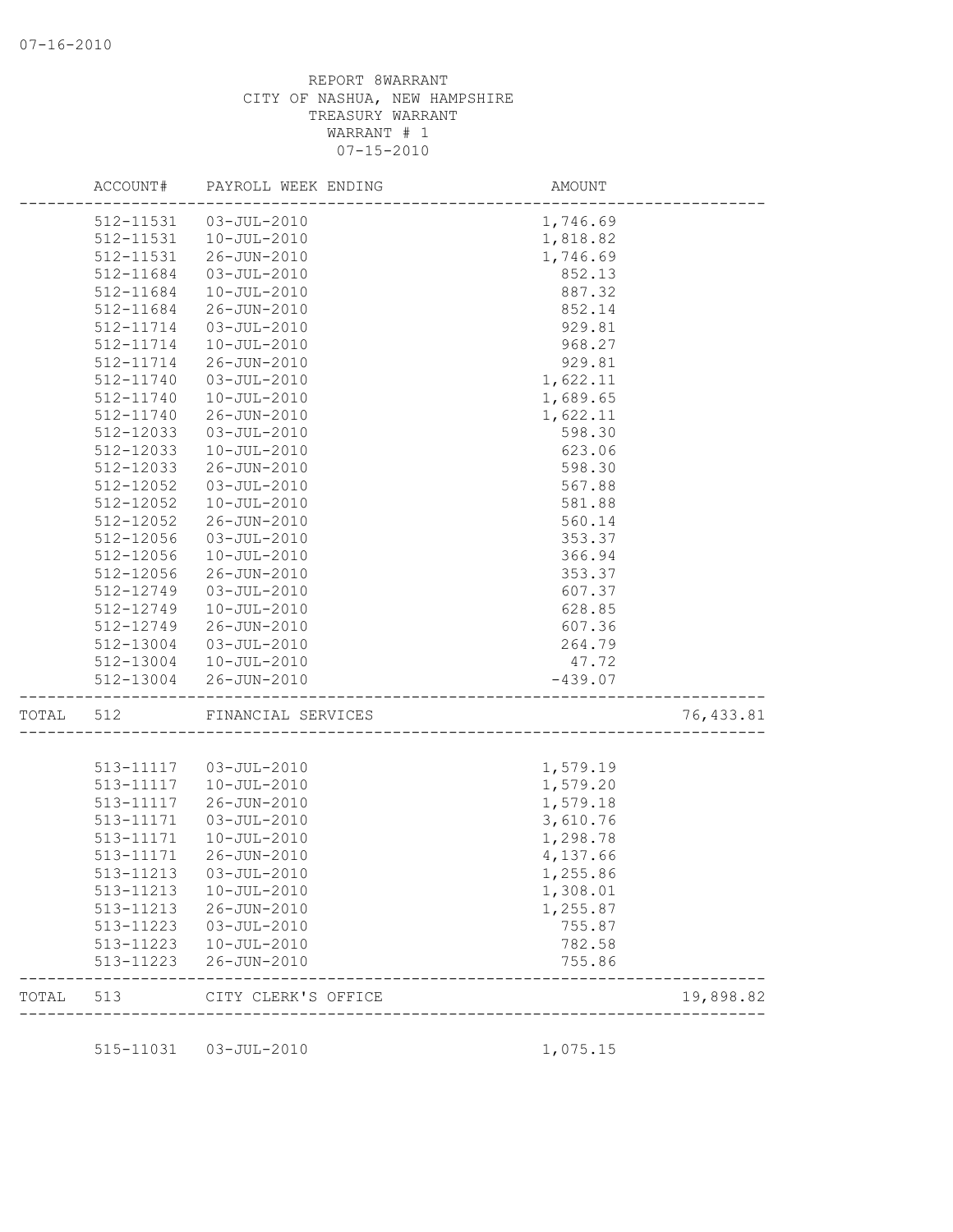|       | ACCOUNT#               | PAYROLL WEEK ENDING              | <b>AMOUNT</b>        |           |
|-------|------------------------|----------------------------------|----------------------|-----------|
|       | 515-11031              | $10 - JUL - 2010$                | 1,119.69             |           |
|       | 515-11031              | 26-JUN-2010                      | 1,075.15             |           |
|       | 515-11350              | $03 - JUL - 2010$                | 929.81               |           |
|       | 515-11350              | $10 - JUL - 2010$                | 968.27               |           |
|       | 515-11350              | 26-JUN-2010                      | 929.82               |           |
|       | 515-11446              | $03 - JUL - 2010$                | 279.36               |           |
|       | 515-11446              | $10 - JUL - 2010$                | 290.94               |           |
|       | 515-11446              | 26-JUN-2010                      | 223.49               |           |
|       | 515-12028              | 03-JUL-2010                      | 592.27               |           |
|       |                        | 515-12028  10-JUL-2010           | 616.62               |           |
|       |                        | 515-12028 26-JUN-2010            | 592.27               |           |
| TOTAL | 515                    | HUMAN RESOURCES                  |                      | 8,692.84  |
|       |                        |                                  |                      |           |
|       |                        | 516-11147  03-JUL-2010           | 620.13               |           |
|       | 516-11147              | $10 - JUL - 2010$                | 644.02               |           |
|       | 516-11147              | 26-JUN-2010                      | 620.14               |           |
|       | 516-11148<br>516-11148 | $03 - JUL - 2010$                | 961.95               |           |
|       |                        | 10-JUL-2010                      | 995.06               |           |
|       | 516-11148              | 26-JUN-2010<br>$03 - JUL - 2010$ | 961.94               |           |
|       | 516-11459<br>516-11459 | $10 - JUL - 2010$                | 1,240.67<br>1,305.13 |           |
|       | 516-11459              | 26-JUN-2010                      | 1,240.67             |           |
|       | 516-11573              | 03-JUL-2010                      | 917.02               |           |
|       |                        | 516-11573   10-JUL-2010          | 947.95               |           |
|       |                        | 516-11573 26-JUN-2010            | 917.02               |           |
| TOTAL | 516                    | PURCHASING DEPARTMENT            |                      | 11,371.70 |
|       |                        |                                  |                      |           |
|       | 517-11198              | $03 - JUL - 2010$                | 1,102.38             |           |
|       | 517-11198              | $10 - JUL - 2010$                | 1,138.20             |           |
|       | 517-11198              | 26-JUN-2010                      | 1,102.39             |           |
|       | 517-11266              | $03 - JUL - 2010$                | 626.08               |           |
|       | 517-11266              | 10-JUL-2010                      | 647.18               |           |
|       | 517-11266              | 26-JUN-2010                      | 626.08               |           |
|       | 517-11420              | $03 - JUL - 2010$                | 722.90               |           |
|       | 517-11420              | $10 - JUL - 2010$                | 752.65               |           |
|       | 517-11420              | 26-JUN-2010                      | 722.90               |           |
|       | 517-12063              | $03 - JUL - 2010$                | 290.48               |           |
|       | 517-12063              | $10 - JUL - 2010$                | 299.42               |           |
|       | 517-12063              | 26-JUN-2010                      | 290.49               |           |
|       | 517-13020              | $10 - JUL - 2010$                | 73.46                |           |
|       | 517-13020              | 26-JUN-2010                      | 81.33                |           |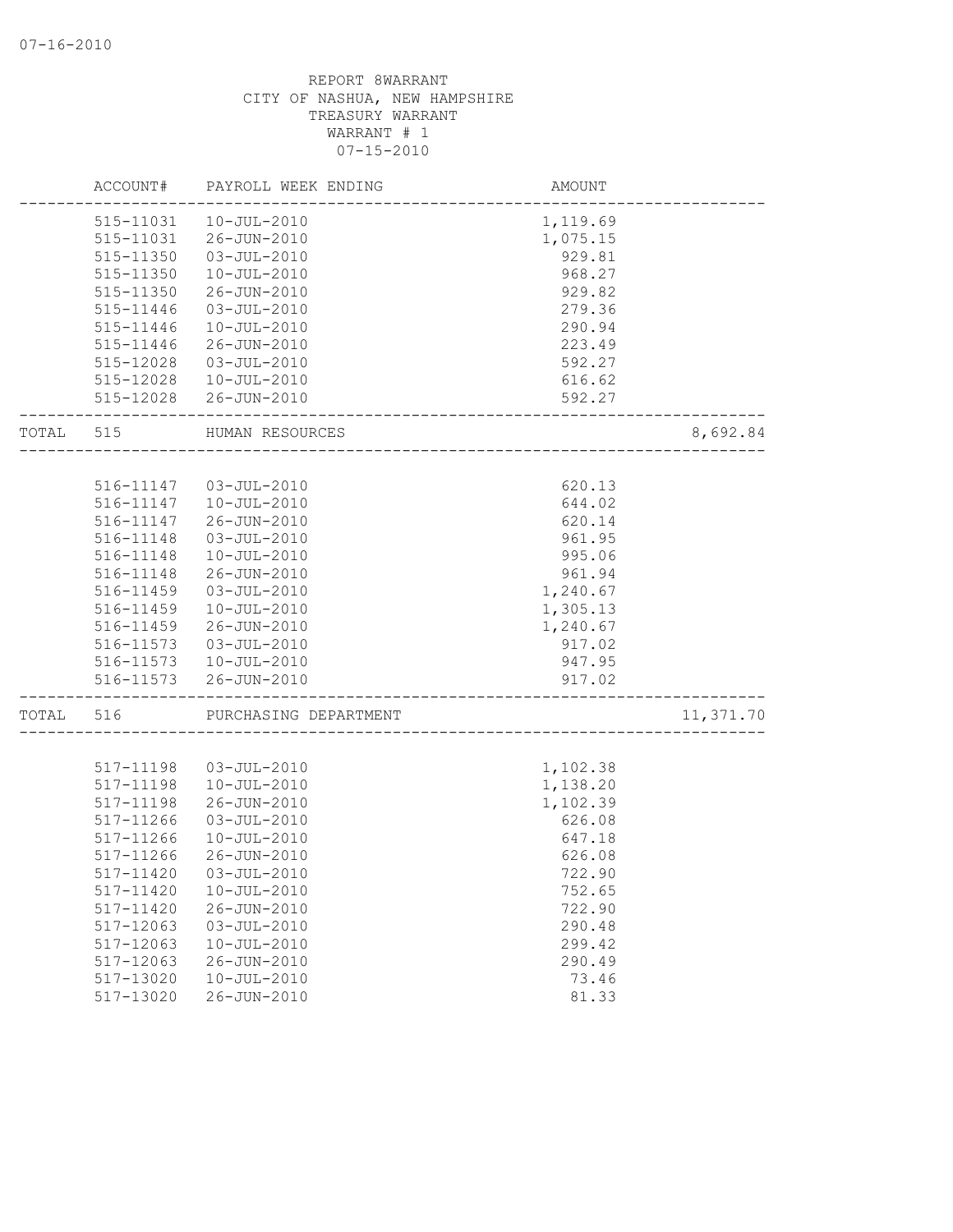|       | ACCOUNT#  | PAYROLL WEEK ENDING                   | AMO<br>---------------------<br>AMOUNT     |            |
|-------|-----------|---------------------------------------|--------------------------------------------|------------|
|       |           | TOTAL 517 BUILDING MAINT - CITY ADMIN | TY ADMIN<br>------------------------------ | 8,475.94   |
|       |           |                                       |                                            |            |
|       | 519-11014 | 03-JUL-2010                           | 1,095.79                                   |            |
|       | 519-11014 | 10-JUL-2010                           | 1,133.55                                   |            |
|       | 519-11014 | 26-JUN-2010                           | 1,095.79                                   |            |
|       | 519-11016 | $03 - JUL - 2010$                     | 961.95                                     |            |
|       | 519-11016 | $10 - JUL - 2010$                     | 995.06                                     |            |
|       | 519-11016 | 26-JUN-2010                           | 961.95                                     |            |
|       | 519-11017 | 03-JUL-2010                           | 803.70                                     |            |
|       | 519-11017 | 10-JUL-2010                           | 832.12                                     |            |
|       | 519-11017 | 26-JUN-2010                           | 803.69                                     |            |
|       | 519-11115 | 03-JUL-2010                           | 1,929.25                                   |            |
|       | 519-11115 | $10 - JUL - 2010$                     | 2,009.67                                   |            |
|       | 519-11115 | 26-JUN-2010                           | 1,929.25                                   |            |
|       | 519-11146 | $03 - JUL - 2010$                     | 837.27                                     |            |
|       | 519-11146 | $10 - JUL - 2010$                     | 866.87                                     |            |
|       | 519-11146 | 26-JUN-2010                           | 837.26                                     |            |
|       | 519-11153 | $03 - JUL - 2010$                     | 604.92                                     |            |
|       | 519-11153 | 10-JUL-2010                           | 626.80                                     |            |
|       | 519-11153 | 26-JUN-2010                           | 604.92                                     |            |
|       | 519-11154 | $03 - JUL - 2010$                     | 634.65                                     |            |
|       | 519-11154 | $10 - JUL - 2010$                     | 659.09                                     |            |
|       | 519-11154 | 26-JUN-2010                           | 634.65                                     |            |
|       | 519-11205 | $03 - JUL - 2010$                     | 796.04                                     |            |
|       | 519-11205 | $10 - JUL - 2010$                     | 822.87                                     |            |
|       | 519-11205 | 26-JUN-2010                           | 796.04                                     |            |
|       | 519-11241 | 03-JUL-2010                           | 1,367.60                                   |            |
|       |           | 519-11241  10-JUL-2010                | 1,424.41                                   |            |
|       |           | 519-11241 26-JUN-2010                 | 1,367.59                                   |            |
| TOTAL | 519       | ASSESSORS                             |                                            | 27, 432.75 |
|       |           |                                       |                                            |            |
|       |           | 520-12077  03-JUL-2010                | 266.12                                     |            |
|       | 520-12077 | $10 - JUL - 2010$                     | 279.46                                     |            |
|       | 520-12077 | 26-JUN-2010                           | 266.12                                     |            |
|       |           | TOTAL 520 HUNT BUILDING               |                                            | 811.70     |
|       |           |                                       |                                            |            |
|       | 522-11127 | $03 - JUL - 2010$                     | 1,674.48                                   |            |
|       | 522-11127 | $10 - JUL - 2010$                     | 1,723.71                                   |            |
|       | 522-11127 | 26-JUN-2010                           | 1,674.49                                   |            |
|       | 522-11128 | $03 - JUL - 2010$                     | 1,124.40                                   |            |
|       | 522-11128 | $10 - JUL - 2010$                     | 1,164.20                                   |            |
|       | 522-11128 | $26 - JUN - 2010$                     | 1,124.40                                   |            |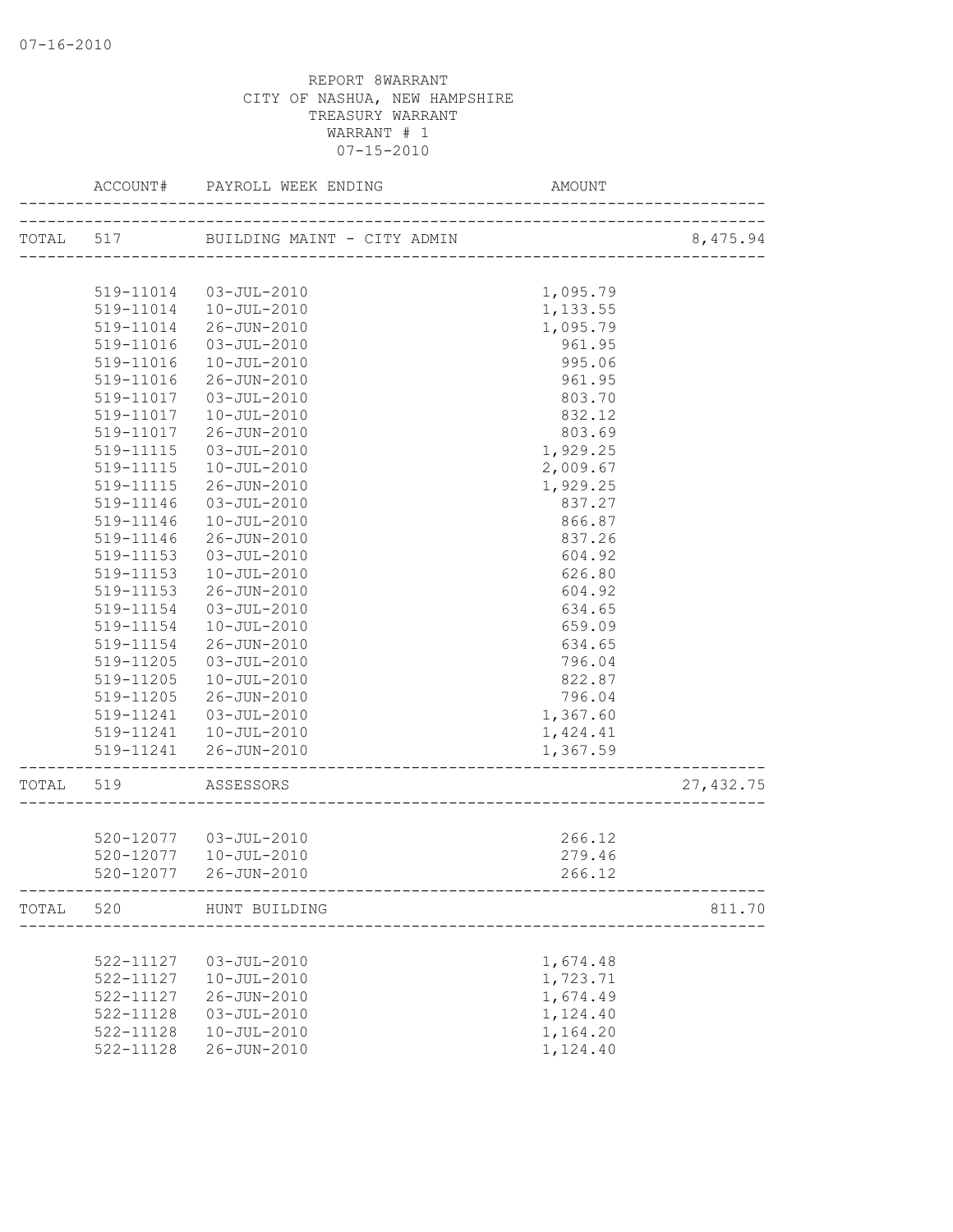|       | ACCOUNT#      | PAYROLL WEEK ENDING    | AMOUNT   |            |
|-------|---------------|------------------------|----------|------------|
|       | 522-11286     | $03 - JUL - 2010$      | 591.62   |            |
|       | 522-11286     | $10 - JUL - 2010$      | 615.74   |            |
|       | 522-11286     | 26-JUN-2010            | 591.62   |            |
|       | 522-11356     | $03 - JUL - 2010$      | 952.10   |            |
|       | 522-11356     | $10 - JUL - 2010$      | 985.79   |            |
|       | 522-11356     | 26-JUN-2010            | 952.10   |            |
|       | 522-11429     | $03 - JUL - 2010$      | 1,819.33 |            |
|       | 522-11429     | $10 - JUL - 2010$      | 1,819.34 |            |
|       | 522-11429     | 26-JUN-2010            | 1,819.34 |            |
|       | 522-11641     | $03 - JUL - 2010$      | 1,375.55 |            |
|       | 522-11641     | $10 - JUL - 2010$      | 1,422.92 |            |
|       | 522-11641     | 26-JUN-2010            | 1,375.56 |            |
|       | 522-11652     | $03 - JUL - 2010$      | 1,446.40 |            |
|       | 522-11652     | $10 - JUL - 2010$      | 1,506.54 |            |
|       | 522-11652     | 26-JUN-2010            | 1,446.40 |            |
|       | 522-11721     | $03 - JUL - 2010$      | 1,518.77 |            |
|       | 522-11721     | $10 - JUL - 2010$      | 1,571.05 |            |
|       | 522-11721     | 26-JUN-2010            | 1,518.77 |            |
|       | 522-11724     | $03 - JUL - 2010$      | 1,331.47 |            |
|       | 522-11724     | $10 - JUL - 2010$      | 1,386.79 |            |
|       | 522-11724     | 26-JUN-2010            | 1,331.47 |            |
|       | 522-11725     | $03 - JUL - 2010$      | 974.62   |            |
|       | 522-11725     | $10 - JUL - 2010$      | 1,007.52 |            |
|       | 522-11725     | 26-JUN-2010            | 974.61   |            |
|       | 522-11729     | $03 - JUL - 2010$      | 2,177.10 |            |
|       | 522-11729     | $10 - JUL - 2010$      | 2,252.71 |            |
|       | 522-11729     | 26-JUN-2010            | 2,177.10 |            |
|       | 522-13004     | $10 - JUL - 2010$      | 39.31    |            |
| TOTAL | 522           | INFORMATION TECHNOLOGY |          | 45, 467.32 |
|       |               |                        |          |            |
|       | 523-11332     | 03-JUL-2010            | 981.52   |            |
|       | 523-11332     | 10-JUL-2010            | 1,016.25 |            |
|       | 523-11332     | 26-JUN-2010            | 981.52   |            |
| TOTAL | 523           | GIS                    |          | 2,979.29   |
|       |               |                        |          |            |
|       | 531-11065     | $03 - JUL - 2010$      | 1,110.43 |            |
|       | 531-11065     | $10 - JUL - 2010$      | 1,156.45 |            |
|       | 531-11065     | 26-JUN-2010            | 1,110.43 |            |
|       | 531-11085     | $03 - JUL - 2010$      | 899.54   |            |
|       | 531-11085     | $10 - JUL - 2010$      | 933.57   |            |
|       | 531-11085     | 26-JUN-2010            | 899.54   |            |
|       | 531-11114     | $03 - JUL - 2010$      | 2,297.83 |            |
|       | $531 - 11114$ | $10 - JUL - 2010$      | 2,378.24 |            |
|       | 531-11114     | 26-JUN-2010            | 2,297.84 |            |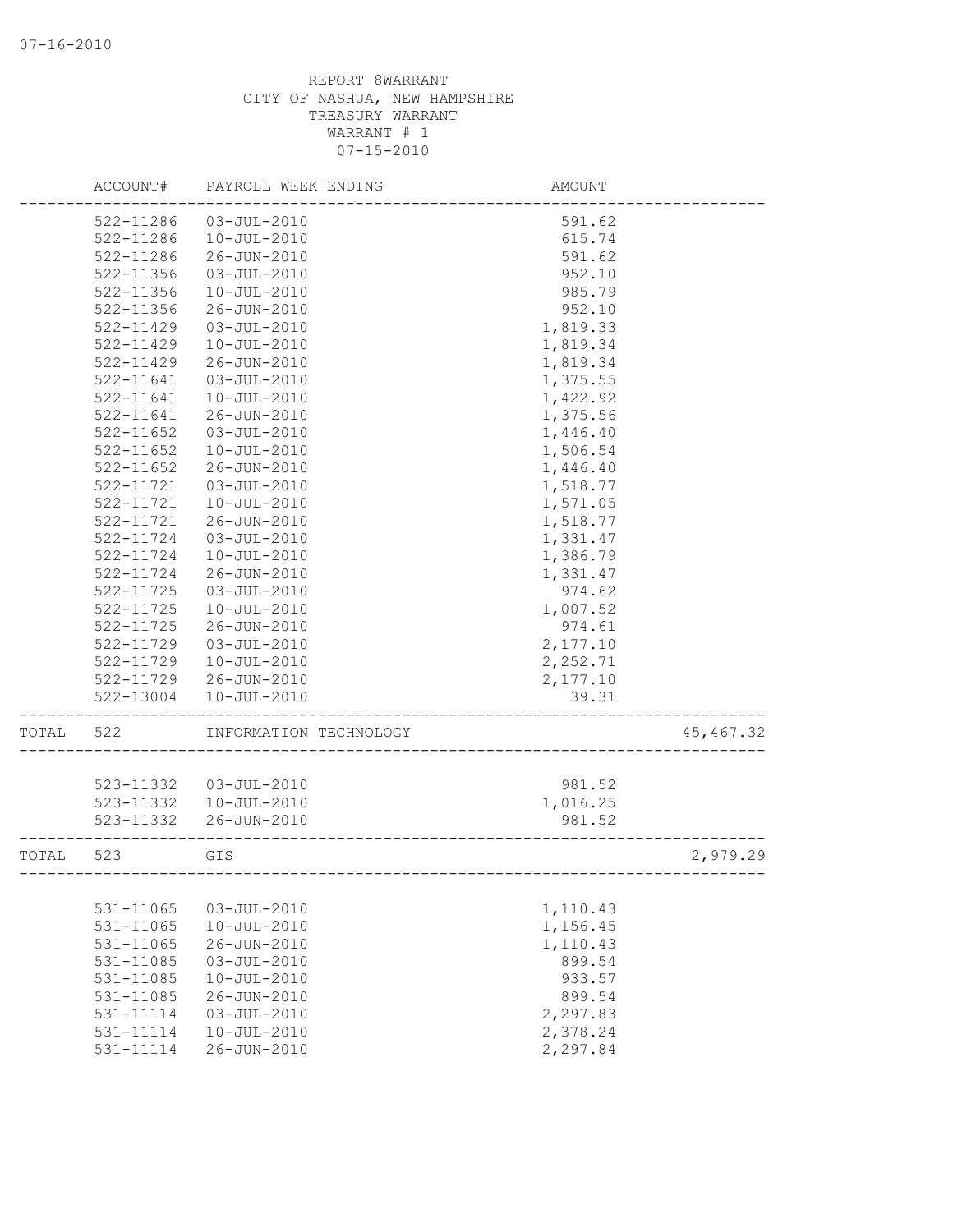| ACCOUNT#               | PAYROLL WEEK ENDING                    | AMOUNT               |
|------------------------|----------------------------------------|----------------------|
| 531-11129              | $03 - JUL - 2010$                      | 1,331.20             |
| 531-11129              | $10 - JUL - 2010$                      | 1,396.42             |
| 531-11129              | 26-JUN-2010                            | 1,331.19             |
| 531-11164              | $03 - JUL - 2010$                      | 1,149.90             |
| 531-11164              | $10 - JUL - 2010$                      | 1,190.15             |
| 531-11164              | 26-JUN-2010                            | 1,149.90             |
| 531-11166              | $03 - JUL - 2010$                      | 3,989.88             |
| 531-11166              | $10 - JUL - 2010$                      | 2,105.86             |
| 531-11166              | 26-JUN-2010                            | 2,515.45             |
| 531-11170              | $03 - JUL - 2010$                      | 1,474.44             |
| 531-11170              | $10 - JUL - 2010$                      | 936.26               |
| 531-11170              | 26-JUN-2010                            | 1,474.44             |
| 531-11201              | $03 - JUL - 2010$                      | 1,978.02             |
| 531-11201              | $10 - JUL - 2010$                      | 737.80               |
| 531-11201              | 26-JUN-2010                            | 659.34               |
| 531-11203              | $03 - JUL - 2010$                      | 1,303.90             |
| 531-11203              | $10 - JUL - 2010$                      | 1,336.22             |
| 531-11203              | 26-JUN-2010                            | 659.68               |
| 531-11226              | $03 - JUL - 2010$                      | 750.00               |
| 531-11226              | $10 - JUL - 2010$                      | 786.75               |
| 531-11226              | 26-JUN-2010                            | 750.00               |
| 531-11242              | $03 - JUL - 2010$                      | 1,119.60             |
| 531-11242              | $10 - JUL - 2010$                      | 1,174.48             |
| 531-11242              | 26-JUN-2010                            | 1,119.60             |
| 531-11245              | $03 - JUL - 2010$                      | 621.25               |
| 531-11245              | $10 - JUL - 2010$                      | 651.70               |
| 531-11245              | 26-JUN-2010                            | 621.25               |
| 531-11257              | $03 - JUL - 2010$                      | 2,673.80             |
| 531-11257              | $10 - JUL - 2010$                      | 2,722.73             |
| 531-11257              | 26-JUN-2010                            | 2,673.80             |
| 531-11287              | $03 - JUL - 2010$                      | 846.15               |
| 531-11287              | $10 - JUL - 2010$                      | 846.15               |
| 531-11287              | 26-JUN-2010                            | 846.15               |
| 531-11398              | $03 - JUL - 2010$                      | 624.40               |
| 531-11398              | $10 - JUL - 2010$                      | 654.99               |
| 531-11398              | 26-JUN-2010                            | 624.40               |
| 531-11477              | $03 - JUL - 2010$                      | 1,337.71             |
| 531-11477              | $10 - JUL - 2010$                      | 1,408.24             |
| 531-11477              | 26-JUN-2010                            | 1,337.72             |
| 531-11487              | $03 - JUL - 2010$                      | 1,366.20             |
| 531-11487<br>531-11487 | $10 - JUL - 2010$<br>26-JUN-2010       | 1,414.01<br>1,366.19 |
|                        |                                        | 1,011.98             |
| 531-11495<br>531-11495 | $03 - JUL - 2010$<br>$10 - JUL - 2010$ | 1,047.38             |
| 531-11495              | 26-JUN-2010                            | 1,011.98             |
| 531-11498              | $03 - JUL - 2010$                      | 856.76               |
| 531-11498              | $10 - JUL - 2010$                      | 886.76               |
| 531-11498              | 26-JUN-2010                            | 856.76               |
|                        |                                        |                      |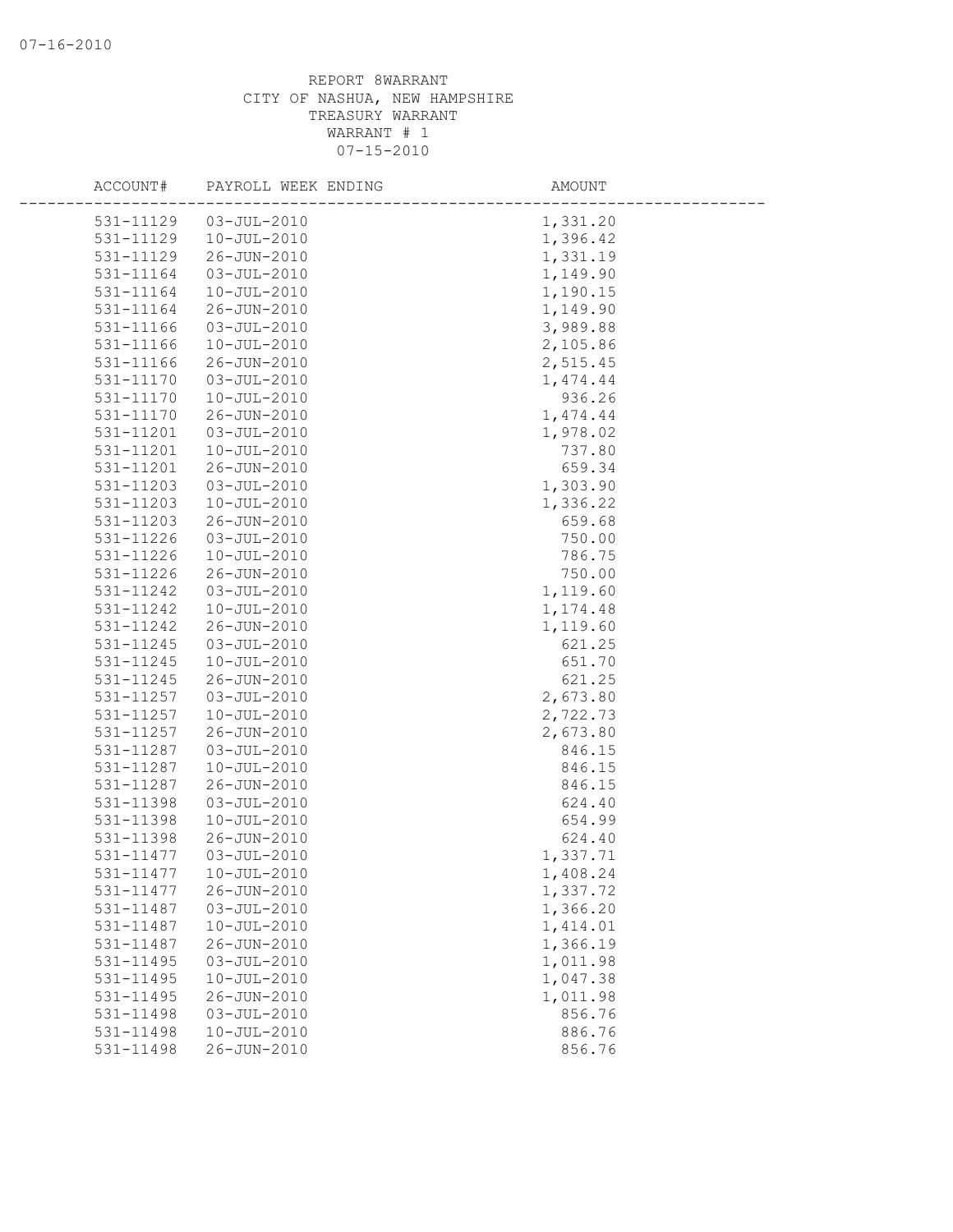| ACCOUNT#      | PAYROLL WEEK ENDING | AMOUNT      |  |
|---------------|---------------------|-------------|--|
| 531-11516     | $03 - JUL - 2010$   | 854.66      |  |
| 531-11516     | $10 - JUL - 2010$   | 897.64      |  |
| 531-11516     | 26-JUN-2010         | 854.66      |  |
| 531-11534     | $03 - JUL - 2010$   | 1,460.12    |  |
| 531-11534     | $10 - JUL - 2010$   | 1,511.21    |  |
| 531-11534     | 26-JUN-2010         | 1,460.12    |  |
| 531-11535     | $03 - JUL - 2010$   | 13,054.65   |  |
| 531-11535     | $10 - JUL - 2010$   | 13,511.40   |  |
| 531-11535     | 26-JUN-2010         | 13,054.60   |  |
| 531-11537     | $03 - JUL - 2010$   | 14, 132. 12 |  |
| 531-11537     | $10 - JUL - 2010$   | 14,634.50   |  |
| 531-11537     | 26-JUN-2010         | 14, 132. 14 |  |
| 531-11538     | $03 - JUL - 2010$   | 899.54      |  |
| 531-11538     | $10 - JUL - 2010$   | 931.04      |  |
| 531-11538     | 26-JUN-2010         | 899.54      |  |
| 531-11539     | $03 - JUL - 2010$   | 1,533.60    |  |
| 531-11539     | $10 - JUL - 2010$   | 4,755.78    |  |
| 531-11539     | 26-JUN-2010         | 1,533.61    |  |
| 531-11544     | $03 - JUL - 2010$   | 4,164.50    |  |
| 531-11544     | $10 - JUL - 2010$   | 4,310.26    |  |
| 531-11544     | 26-JUN-2010         | 4,164.50    |  |
| 531-11549     | $03 - JUL - 2010$   | 9,830.23    |  |
| 531-11549     | $10 - JUL - 2010$   | 10,179.33   |  |
| 531-11549     | 26-JUN-2010         | 9,830.25    |  |
| 531-11550     | $03 - JUL - 2010$   | 934.00      |  |
| $531 - 11550$ | $10 - JUL - 2010$   | 971.36      |  |
| 531-11550     | 26-JUN-2010         | 934.00      |  |
| 531-11552     | $03 - JUL - 2010$   | 18,776.51   |  |
| 531-11552     | $10 - JUL - 2010$   | 19,421.41   |  |
| 531-11552     | 26-JUN-2010         | 18,776.51   |  |
| 531-11555     | $03 - JUL - 2010$   | 27, 278.40  |  |
| 531-11555     | $10 - JUL - 2010$   | 27,054.10   |  |
| 531-11555     | 26-JUN-2010         | 26, 937.42  |  |
| 531-11558     | $03 - JUL - 2010$   | 77,973.04   |  |
| 531-11558     | $10 - JUL - 2010$   | 81, 417.38  |  |
| 531-11558     | 26-JUN-2010         | 77,973.03   |  |
| 531-11561     | $03 - JUL - 2010$   | 13,743.06   |  |
| 531-11561     | $10 - JUL - 2010$   | 14,252.95   |  |
| 531-11561     | 26-JUN-2010         | 13,514.00   |  |
| 531-11567     | $03 - JUL - 2010$   | 78,887.63   |  |
| 531-11567     | $10 - JUL - 2010$   | 33,034.52   |  |
| 531-11567     | 26-JUN-2010         | 33, 353.40  |  |
| 531-11569     | $03 - JUL - 2010$   | 1,184.40    |  |
| 531-11569     | $10 - JUL - 2010$   | 1,225.87    |  |
| 531-11569     | 26-JUN-2010         | 1,184.40    |  |
| 531-11618     | $03 - JUL - 2010$   | 2,047.03    |  |
| 531-11618     | $10 - JUL - 2010$   | 2,148.96    |  |
| 531-11618     | 26-JUN-2010         | 3,407.01    |  |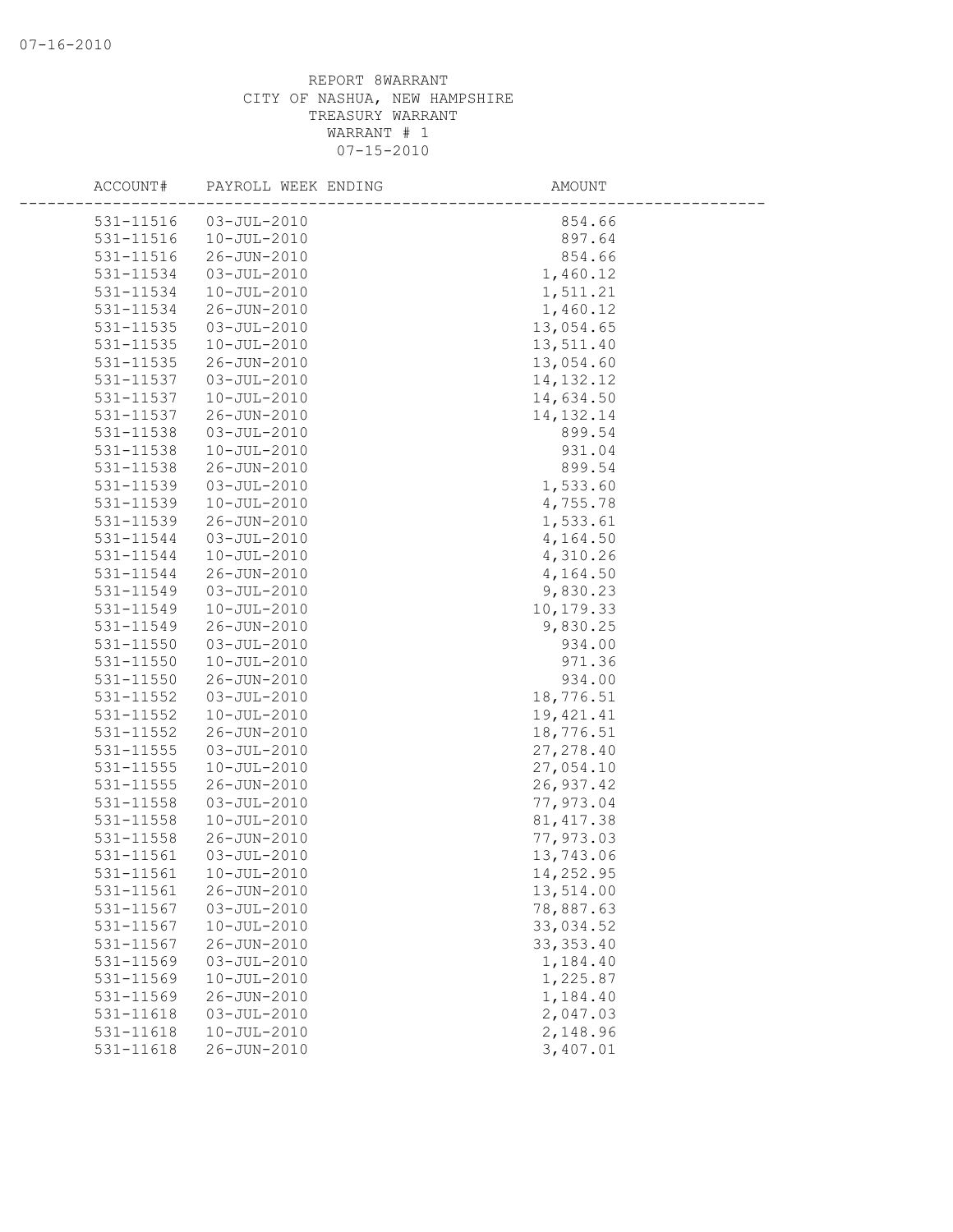| ACCOUNT#               | PAYROLL WEEK ENDING              | AMOUNT               |
|------------------------|----------------------------------|----------------------|
| 531-11622              | $03 - JUL - 2010$                | 2,976.98             |
| 531-11622              | $10 - JUL - 2010$                | 3,122.86             |
| 531-11622              | 26-JUN-2010                      | 2,976.99             |
| 531-11634              | $10 - JUL - 2010$                | 2,151.03             |
| 531-11636              | $03 - JUL - 2010$                | 988.60               |
| 531-11636              | $10 - JUL - 2010$                | 1,004.36             |
| 531-11636              | 26-JUN-2010                      | 988.60               |
| 531-11664              | $03 - JUL - 2010$                | 1,142.62             |
| 531-11664              | $10 - JUL - 2010$                | 1,182.59             |
| 531-11664              | 26-JUN-2010                      | 1,142.61             |
| 531-11665              | $03 - JUL - 2010$                | 782.00               |
| 531-11665              | $10 - JUL - 2010$                | 814.88               |
| 531-11665              | 26-JUN-2010                      | 782.01               |
| 531-11719              | $03 - JUL - 2010$                | 926.12               |
| 531-11719              | $10 - JUL - 2010$                | 958.52               |
| 531-11719              | 26-JUN-2010                      | 926.12               |
| 531-11732              | $03 - JUL - 2010$                | 6,490.60             |
| 531-11732              | $10 - JUL - 2010$                | 6,066.99             |
| 531-11732              | 26-JUN-2010                      | 6,490.60             |
| 531-12020              | $03 - JUL - 2010$                | 951.68               |
| 531-12020              | $10 - JUL - 2010$                | 993.32               |
| 531-12020              | 26-JUN-2010                      | 951.68               |
| 531-12042              | $03 - JUL - 2010$                | 1,477.22             |
| 531-12042              | $10 - JUL - 2010$                | 2,011.16             |
| 531-12042              | 26-JUN-2010                      | 2,533.46             |
| 531-12066              | $03 - JUL - 2010$                | 684.12               |
| 531-12066              | $10 - JUL - 2010$                | 720.03               |
| 531-12066              | 26-JUN-2010                      | 684.11               |
| 531-12068              | $03 - JUL - 2010$                | 752.56               |
| 531-12068              | $10 - JUL - 2010$                | 780.76               |
| 531-12068              | 26-JUN-2010                      | 752.56               |
| 531-12071              | $03 - JUL - 2010$                | 258.96               |
| 531-12071              | $10 - JUL - 2010$                | 268.41               |
| 531-12071<br>531-12119 | 26-JUN-2010<br>$03 - JUL - 2010$ | 258.97               |
| 531-12119              | $10 - JUL - 2010$                | 1,130.25<br>1,169.32 |
| 531-12119              | 26-JUN-2010                      | 1,130.25             |
| 531-13004              | $03 - JUL - 2010$                | 1,557.77             |
| 531-13004              | $10 - JUL - 2010$                | 3,480.47             |
| 531-13004              | 26-JUN-2010                      | 2,212.53             |
| 531-13038              | $03 - JUL - 2010$                | 1,749.34             |
| 531-13038              | $10 - JUL - 2010$                | 839.12               |
| 531-13038              | 26-JUN-2010                      | 2,011.59             |
| 531-13040              | $03 - JUL - 2010$                | 1,535.84             |
| 531-13040              | $10 - JUL - 2010$                | 6,513.49             |
| 531-13040              | 26-JUN-2010                      | 5,656.21             |
| 531-13044              | $03 - JUL - 2010$                | 1,374.55             |
| 531-13044              | $10 - JUL - 2010$                | 11,168.15            |
|                        |                                  |                      |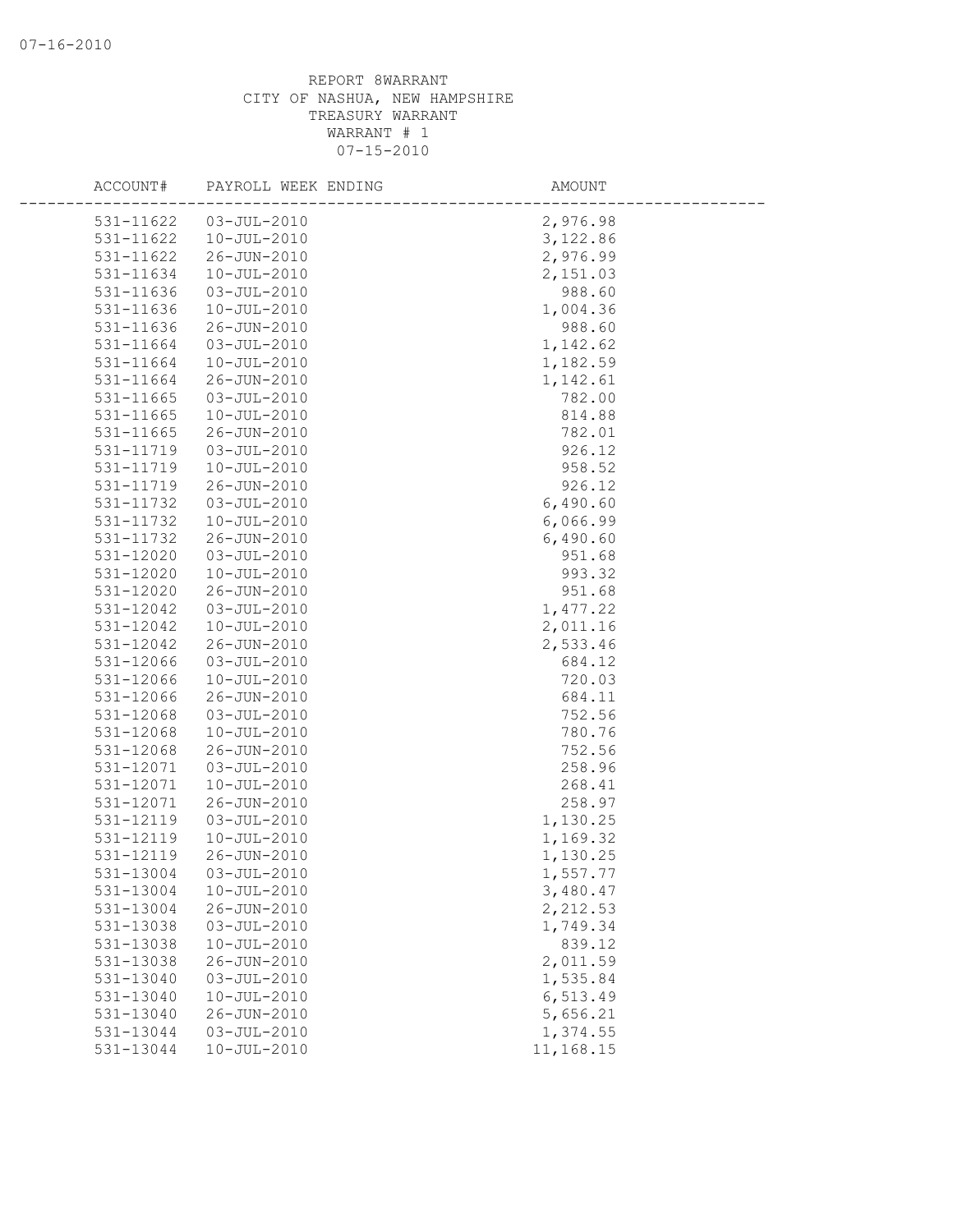|       | ACCOUNT#  | PAYROLL WEEK ENDING   | AMOUNT    |            |
|-------|-----------|-----------------------|-----------|------------|
|       | 531-13044 | 26-JUN-2010           | 3,463.65  |            |
|       | 531-13047 | 03-JUL-2010           | 6,584.99  |            |
|       | 531-13047 | $10 - JUL - 2010$     | 16,326.43 |            |
|       | 531-13047 | 26-JUN-2010           | 18,778.09 |            |
|       | 531-13048 | $03 - JUL - 2010$     | 4,324.32  |            |
|       | 531-13048 | $10 - JUL - 2010$     | 4,664.82  |            |
|       | 531-13048 | 26-JUN-2010           | 3,589.44  |            |
|       | 531-15002 | $10 - JUL - 2010$     | 46,904.59 |            |
|       | 531-15002 | 26-JUN-2010           | 416.45    |            |
|       | 531-17001 | $10 - JUL - 2010$     | 100.00    |            |
|       | 531-17003 | $03 - JUL - 2010$     | 650.00    |            |
|       | 531-17006 | 03-JUL-2010           | 400.00    |            |
|       | 531-17006 | 10-JUL-2010           | 3,000.00  |            |
|       |           | 531-17006 26-JUN-2010 | 266.67    |            |
| TOTAL | 531       | POLICE DEPARTMENT     |           | 999,825.61 |
|       |           |                       |           |            |
|       | 532-11024 | 03-JUL-2010           | 2,060.41  |            |
|       | 532-11024 | 10-JUL-2010           | 2, 144.48 |            |
|       | 532-11024 | 26-JUN-2010           | 2,060.39  |            |
|       | 532-11036 | 03-JUL-2010           | 1,873.48  |            |
|       | 532-11036 | $10 - JUL - 2010$     | 1,943.19  |            |
|       | 532-11036 | 26-JUN-2010           | 1,873.48  |            |
|       | 532-11063 | $03 - JUL - 2010$     | 1,343.44  |            |
|       | 532-11063 | $10 - JUL - 2010$     | 1,356.86  |            |
|       | 532-11063 | $26 - JUN - 2010$     | 1,343.44  |            |
|       | 532-11066 | $03 - JUL - 2010$     | 1,330.12  |            |
|       | 532-11066 | $10 - JUL - 2010$     | 1,330.14  |            |
|       | 532-11066 | 26-JUN-2010           | 1,330.14  |            |
|       | 532-11069 | $03 - JUL - 2010$     | 2,700.56  |            |
|       | 532-11069 | $10 - JUL - 2010$     | 2,713.88  |            |
|       | 532-11069 | 26-JUN-2010           | 2,700.58  |            |
|       | 532-11111 | $03 - JUL - 2010$     | 2,183.76  |            |
|       | 532-11111 | $10 - JUL - 2010$     | 2,241.09  |            |
|       | 532-11111 | $26 - JUN - 2010$     | 2,183.76  |            |
|       | 532-11207 | $03 - JUL - 2010$     | 6,697.95  |            |
|       | 532-11207 | 10-JUL-2010           | 6,898.86  |            |
|       | 532-11207 | $26 - JUN - 2010$     | 6,697.95  |            |
|       | 532-11281 | $03 - JUL - 2010$     | 981.65    |            |
|       | 532-11281 | $10 - JUL - 2010$     | 1,015.45  |            |
|       | 532-11281 | 26-JUN-2010           | 981.65    |            |
|       | 532-11285 | $03 - JUL - 2010$     | 8,222.79  |            |
|       | 532-11285 | $10 - JUL - 2010$     | 8,222.77  |            |
|       | 532-11285 | 26-JUN-2010           | 8,222.79  |            |
|       | 532-11291 | $03 - JUL - 2010$     | 6,289.23  |            |
|       | 532-11291 | $10 - JUL - 2010$     | 5,850.91  |            |
|       | 532-11291 | 26-JUN-2010           | 7,040.12  |            |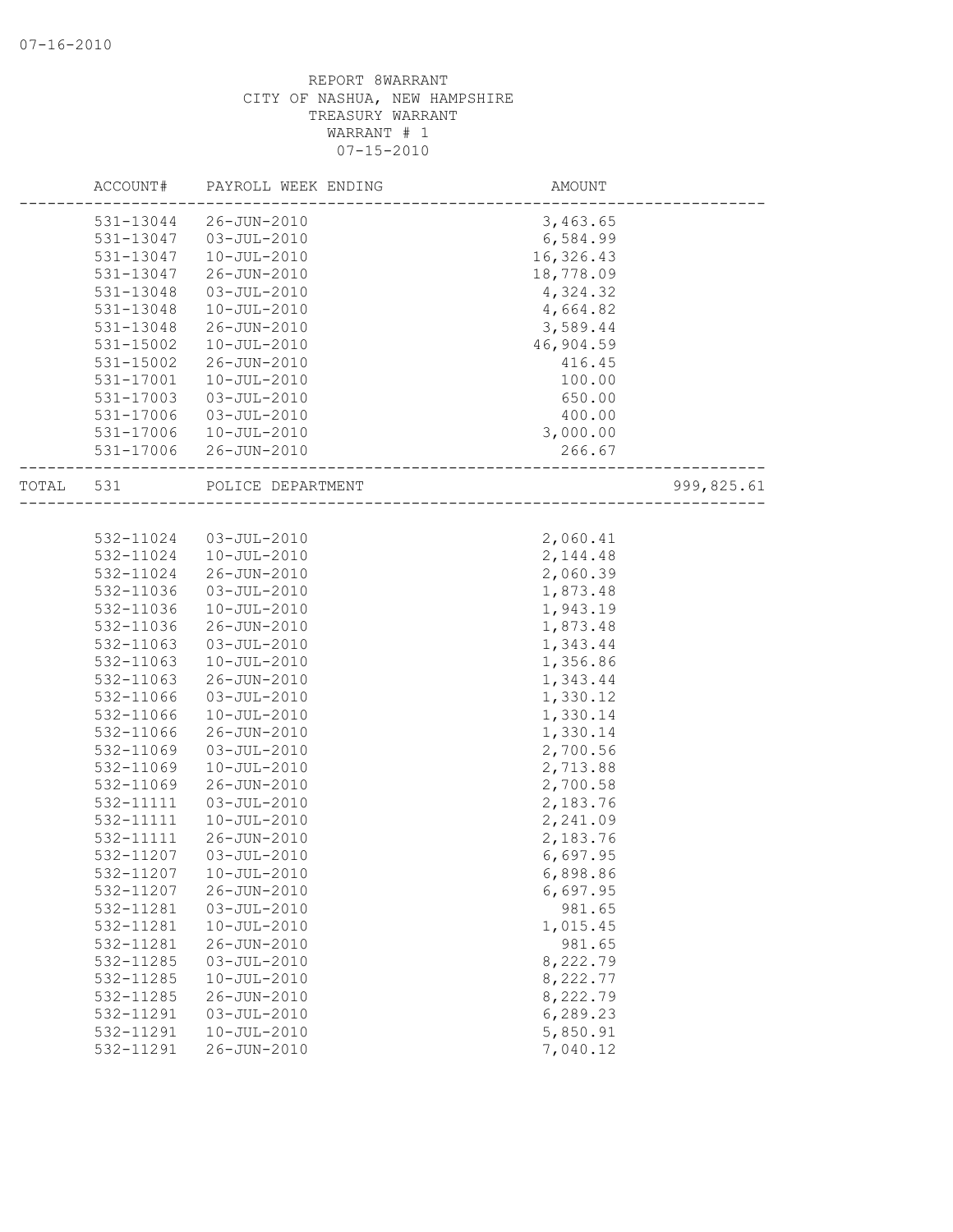| ACCOUNT#  | PAYROLL WEEK ENDING | AMOUNT     |
|-----------|---------------------|------------|
| 532-11298 | $03 - JUL - 2010$   | 1,361.22   |
| 532-11298 | $10 - JUL - 2010$   | 1,361.22   |
| 532-11298 | 26-JUN-2010         | 1,077.63   |
| 532-11300 | $03 - JUL - 2010$   | 35,639.71  |
| 532-11300 | $10 - JUL - 2010$   | 35,816.92  |
| 532-11300 | 26-JUN-2010         | 35,639.71  |
| 532-11303 | $03 - JUL - 2010$   | 1,203.00   |
| 532-11303 | $10 - JUL - 2010$   | 1,203.00   |
| 532-11303 | 26-JUN-2010         | 1,203.00   |
| 532-11305 | $03 - JUL - 2010$   | 4,800.06   |
| 532-11305 | $10 - JUL - 2010$   | 4,812.10   |
| 532-11305 | 26-JUN-2010         | 4,800.06   |
| 532-11309 | $03 - JUL - 2010$   | 105,671.55 |
| 532-11309 | $10 - JUL - 2010$   | 105,736.73 |
| 532-11309 | 26-JUN-2010         | 105,696.03 |
| 532-11660 | $03 - JUL - 2010$   | 1,513.40   |
| 532-11660 | $10 - JUL - 2010$   | 1,528.54   |
| 532-11660 | 26-JUN-2010         | 1,513.38   |
| 532-11663 | $03 - JUL - 2010$   | 1,483.56   |
| 532-11663 | $10 - JUL - 2010$   | 1,498.40   |
| 532-11663 | 26-JUN-2010         | 1,483.58   |
| 532-11666 | $03 - JUL - 2010$   | 1,498.40   |
| 532-11666 | $10 - JUL - 2010$   | 1,498.40   |
| 532-11666 | 26-JUN-2010         | 1,498.40   |
| 532-11669 | $03 - JUL - 2010$   | 1,498.40   |
| 532-11669 | $10 - JUL - 2010$   | 1,513.40   |
| 532-11669 | 26-JUN-2010         | 1,498.40   |
| 532-12070 | $03 - JUL - 2010$   | 43,658.79  |
| 532-12070 | $10 - JUL - 2010$   | 46,628.41  |
| 532-12070 | 26-JUN-2010         | 35, 245.23 |
| 532-13003 | $03 - JUL - 2010$   | 167.89     |
| 532-13004 | $03 - JUL - 2010$   | 172.70     |
| 532-13004 | $10 - JUL - 2010$   | 79.74      |
| 532-13004 | 26-JUN-2010         | 66.03      |
| 532-13018 | $03 - JUL - 2010$   | 3,638.28   |
| 532-13018 | $10 - JUL - 2010$   | 4,539.05   |
| 532-13018 | 26-JUN-2010         | 2,691.06   |
| 532-13024 | $03 - JUL - 2010$   | 857.95     |
| 532-13024 | $10 - JUL - 2010$   | 567.75     |
| 532-13024 | $26 - JUN - 2010$   | 533.28     |
| 532-13050 | $03 - JUL - 2010$   | 15,561.91  |
| 532-13050 | $10 - JUL - 2010$   | 17,773.95  |
| 532-13050 | 26-JUN-2010         | 11,170.46  |
| 532-15002 | $10 - JUL - 2010$   | 46,571.15  |
| 532-18030 | $03 - JUL - 2010$   | 100.00     |
| 532-18039 | $03 - JUL - 2010$   | 1,875.00   |
| 532-18084 | $10 - JUL - 2010$   | 981.22     |
| 532-19231 | $03 - JUL - 2010$   | 1,383.23   |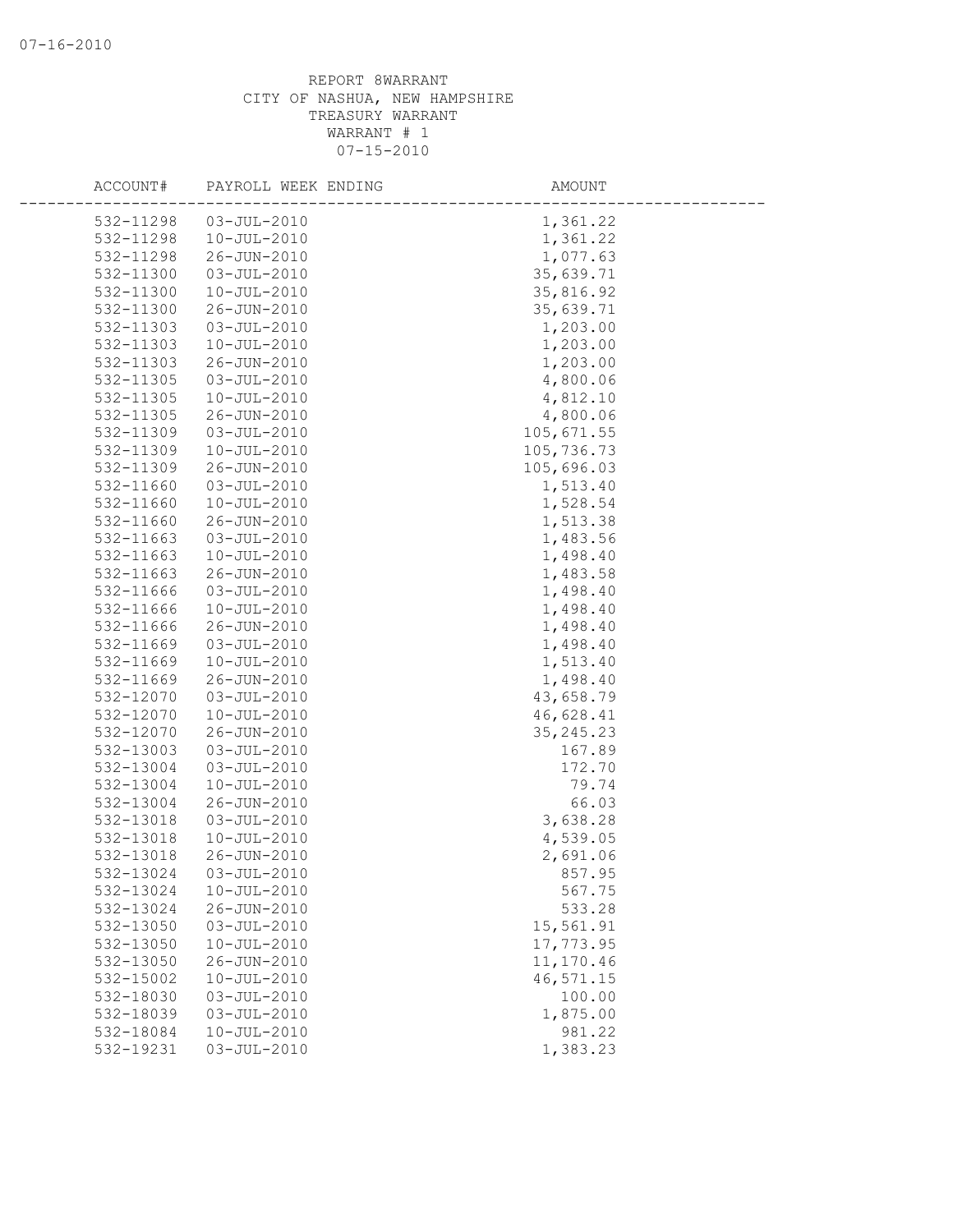|       | ACCOUNT#  | PAYROLL WEEK ENDING         | <b>AMOUNT</b> |            |
|-------|-----------|-----------------------------|---------------|------------|
|       | 532-19231 | $10 - JUL - 2010$           | 1,384.42      |            |
|       | 532-19231 | 26-JUN-2010                 | 1,383.23      |            |
|       | 532-19232 | 03-JUL-2010                 | 2,017.61      |            |
|       | 532-19232 | $10 - JUL - 2010$           | 2,019.67      |            |
|       | 532-19232 | 26-JUN-2010                 | 2,017.61      |            |
|       | 532-19233 | $03 - JUL - 2010$           | 3,002.27      |            |
|       | 532-19233 | $10 - JUL - 2010$           | 3,005.22      |            |
|       | 532-19233 | 26-JUN-2010                 | 2,990.03      |            |
|       | 532-19234 | 03-JUL-2010                 | 1,895.62      |            |
|       |           | 532-19234  10-JUL-2010      | 1,897.09      |            |
|       |           | 532-19234 26-JUN-2010       | 1,883.38      |            |
| TOTAL | 532       | FIRE DEPARTMENT             |               | 823,642.75 |
|       |           |                             |               |            |
|       | 535-19230 | 03-JUL-2010                 | 96.15         |            |
|       | 535-19230 | 10-JUL-2010                 | 96.15         |            |
|       | 535-19230 | 26-JUN-2010                 | 96.15         |            |
| TOTAL | 535       | EMERGENCY MANAGEMENT        |               | 288.45     |
|       |           |                             |               |            |
|       | 536-11200 | 03-JUL-2010                 | 1,414.23      |            |
|       | 536-11200 | 10-JUL-2010                 | 1,463.75      |            |
|       | 536-11200 | 26-JUN-2010                 | 1,414.23      |            |
|       | 536-12137 | 03-JUL-2010                 | 1,200.12      |            |
|       |           | 536-12137  10-JUL-2010      | 1,237.62      |            |
|       |           | 536-12137 26-JUN-2010       | 1,200.12      |            |
| TOTAL | 536       | CITYWIDE COMMUNICATIONS     |               | 7,930.07   |
|       |           |                             |               |            |
|       | 541-11024 | $03 - JUL - 2010$           | 253.91        |            |
|       | 541-11024 | $10 - JUL - 2010$           | 266.69        |            |
|       | 541-11024 | 26-JUN-2010                 | 253.91        |            |
|       | 541-11104 | 03-JUL-2010                 | 1,014.26      |            |
|       | 541-11104 | $10 - JUL - 2010$           | 1,056.25      |            |
|       | 541-11104 | 26-JUN-2010                 | 1,014.26      |            |
|       | 541-11240 | $03 - JUL - 2010$           | 1,503.02      |            |
|       | 541-11240 | $10 - JUL - 2010$           | 1,503.01      |            |
|       | 541-11240 | 26-JUN-2010                 | 1,503.02      |            |
|       | 541-11346 | $03 - JUL - 2010$           | 435.31        |            |
|       | 541-11346 | 10-JUL-2010                 | 435.30        |            |
|       | 541-11346 | 26-JUN-2010                 | 435.31        |            |
| TOTAL | 541       | COMMUNITY SERVICES DIVISION |               | 9,674.25   |
|       |           |                             |               |            |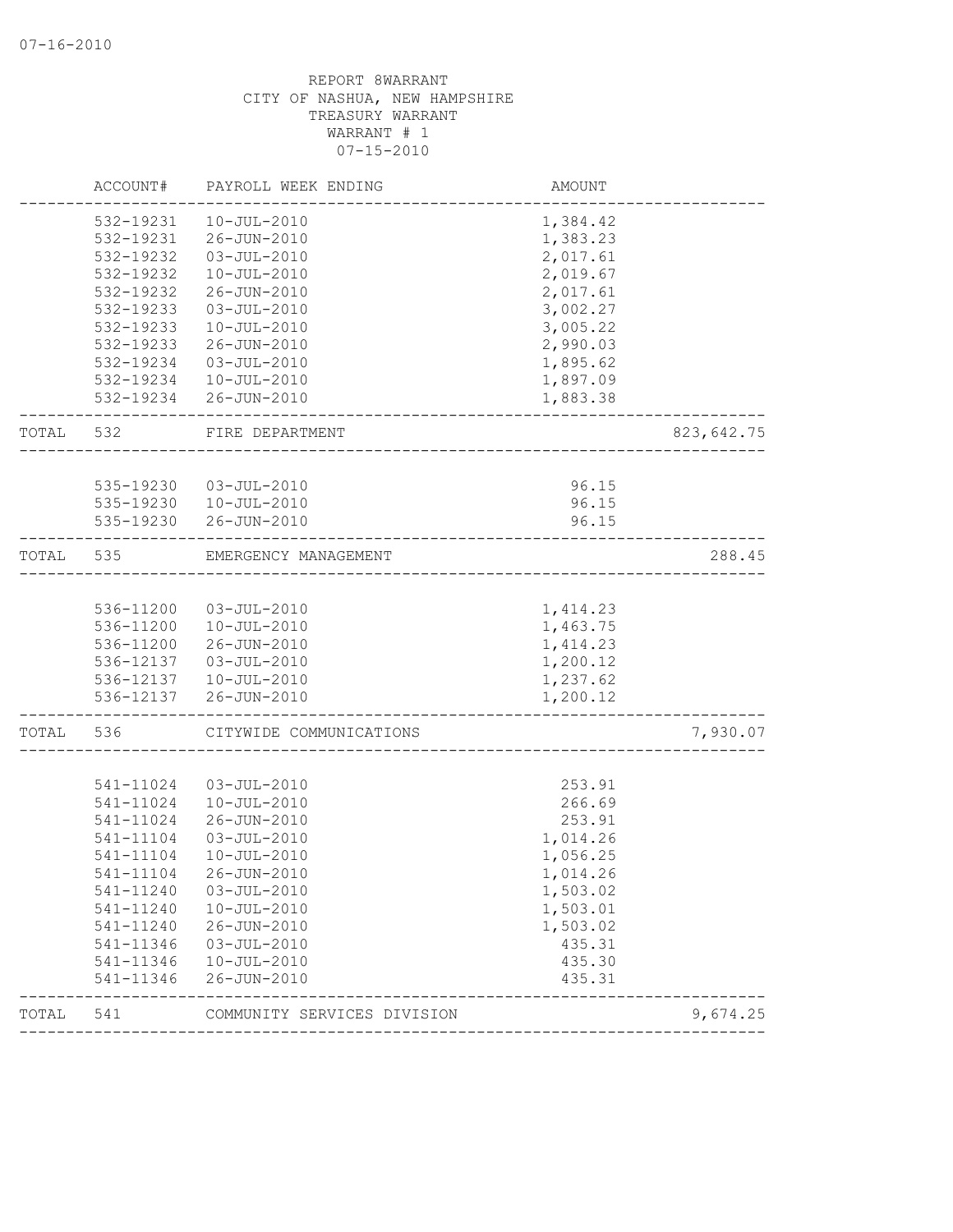|       | ACCOUNT#  | PAYROLL WEEK ENDING        | AMOUNT   |           |
|-------|-----------|----------------------------|----------|-----------|
|       | 542-11024 | $03 - JUL - 2010$          | 634.77   |           |
|       | 542-11024 | $10 - JUL - 2010$          | 666.72   |           |
|       | 542-11024 | 26-JUN-2010                | 634.77   |           |
|       | 542-11426 | $03 - JUL - 2010$          | 1,364.20 |           |
|       | 542-11426 | $10 - JUL - 2010$          | 1,420.89 |           |
|       | 542-11426 | 26-JUN-2010                | 1,364.20 |           |
|       | 542-11484 | $10 - JUL - 2010$          | 36.00    |           |
|       | 542-11584 | $03 - JUL - 2010$          | 3,648.73 |           |
|       | 542-11584 | $10 - JUL - 2010$          | 3,829.70 |           |
|       | 542-11584 | 26-JUN-2010                | 3,600.68 |           |
|       | 542-12044 | $03 - JUL - 2010$          | 69.00    |           |
|       | 542-12044 | 26-JUN-2010                | 69.00    |           |
|       | 542-12109 | $03 - JUL - 2010$          | 64.00    |           |
|       | 542-12109 | $10 - JUL - 2010$          | 64.00    |           |
|       | 542-12109 | 26-JUN-2010                | 64.00    |           |
|       | 542-12582 | $03 - JUL - 2010$          | 4,957.31 |           |
|       | 542-12582 | 26-JUN-2010                | 606.03   |           |
|       |           |                            |          |           |
| TOTAL | 542       | COMMUNITY HEALTH           |          | 23,094.00 |
|       |           |                            |          |           |
|       | 543-11380 | $03 - JUL - 2010$          | 952.97   |           |
|       | 543-11380 | $10 - JUL - 2010$          | 1,002.30 |           |
|       | 543-11380 | 26-JUN-2010                | 952.97   |           |
|       | 543-11438 | $03 - JUL - 2010$          | 1,286.72 |           |
|       | 543-11438 | $10 - JUL - 2010$          | 1,340.15 |           |
|       | 543-11438 | 26-JUN-2010                | 1,286.72 |           |
|       | 543-11602 | $03 - JUL - 2010$          | 883.75   |           |
|       | 543-11602 | $10 - JUL - 2010$          | 920.28   |           |
|       | 543-11602 | 26-JUN-2010                | 883.76   |           |
|       | 543-11604 | $03 - JUL - 2010$          | 1,528.63 |           |
|       | 543-11604 | $10 - JUL - 2010$          | 1,591.61 |           |
|       | 543-11604 | 26-JUN-2010                | 1,528.64 |           |
|       | 543-11605 | $03 - JUL - 2010$          | 956.87   |           |
|       | 543-11605 | $10 - JUL - 2010$          | 996.44   |           |
|       | 543-11605 | 26-JUN-2010                | 956.86   |           |
| TOTAL | 543       | ENVIRONMENTAL HEALTH DEPT. |          | 17,068.67 |
|       |           |                            |          |           |
|       | 544-11008 | $03 - JUL - 2010$          | 744.55   |           |
|       | 544-11008 | $10 - JUL - 2010$          | 775.21   |           |
|       | 544-11008 | 26-JUN-2010                | 744.55   |           |
|       | 544-11099 | $03 - JUL - 2010$          | 1,423.00 |           |
|       | 544-11099 | $10 - JUL - 2010$          | 1,496.29 |           |
|       | 544-11099 | 26-JUN-2010                | 1,422.99 |           |
|       | 544-11112 | $03 - JUL - 2010$          | 852.14   |           |
|       | 544-11112 | $10 - JUL - 2010$          | 887.30   |           |
|       |           |                            |          |           |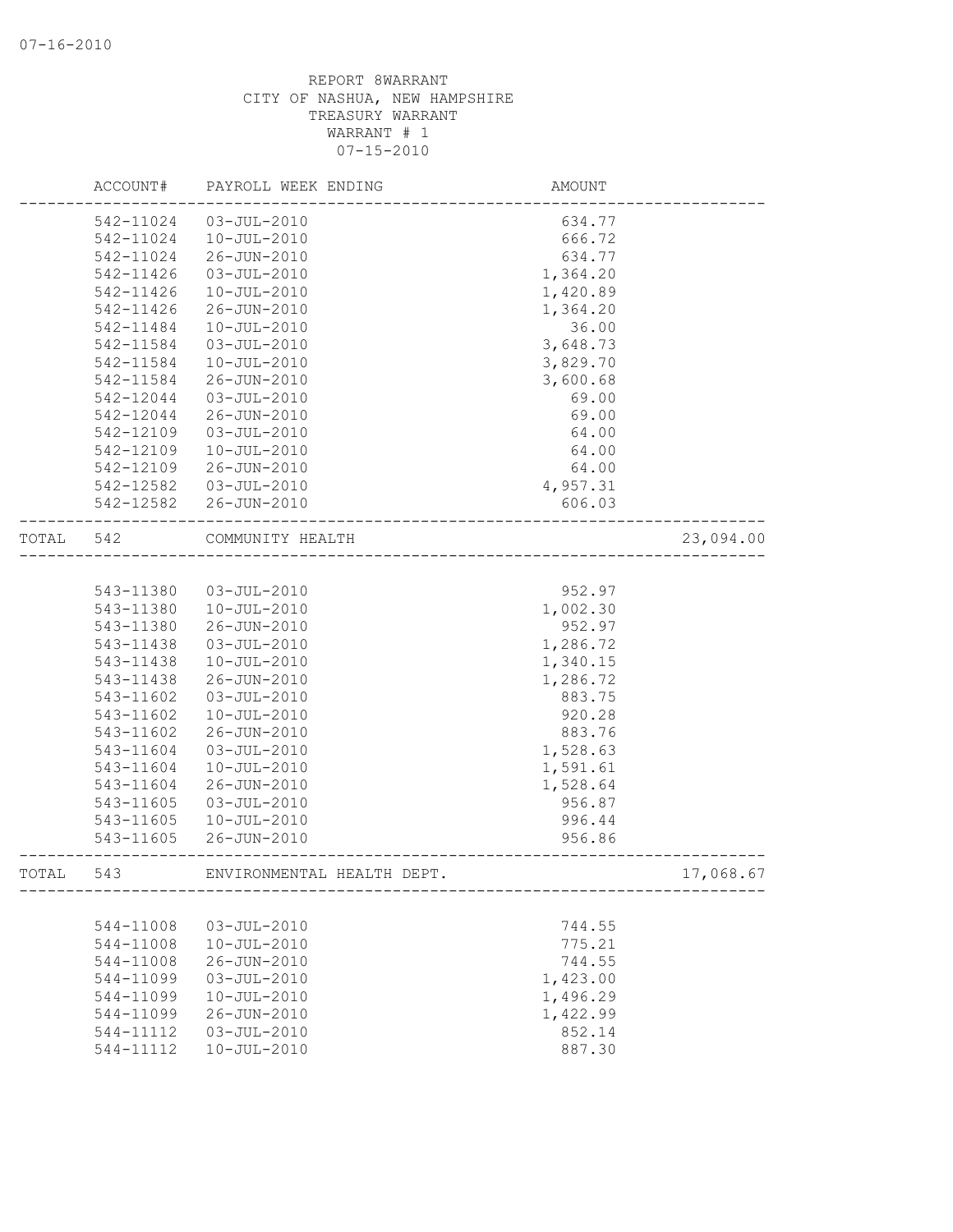|       | ACCOUNT#  | PAYROLL WEEK ENDING    | <b>AMOUNT</b> |            |
|-------|-----------|------------------------|---------------|------------|
|       | 544-11112 | 26-JUN-2010            | 852.14        |            |
|       | 544-11367 | 03-JUL-2010            | 833.85        |            |
|       | 544-11367 | $10 - JUL - 2010$      | 868.27        |            |
|       | 544-11367 | 26-JUN-2010            | 833.85        |            |
|       | 544-11777 | 03-JUL-2010            | 1,289.91      |            |
|       | 544-11777 | $10 - JUL - 2010$      | 1,343.49      |            |
|       | 544-11777 | 26-JUN-2010            | 1,289.91      |            |
|       | 544-12101 | 03-JUL-2010            | 556.84        |            |
|       | 544-12101 | 10-JUL-2010            | 428.77        |            |
|       |           | 544-12101 26-JUN-2010  | 515.08        |            |
| TOTAL | 544       | WELFARE ADMINISTRATION |               | 17, 158.14 |
|       |           |                        |               |            |
|       |           | 551-11024 03-JUL-2010  | 637.15        |            |
|       | 551-11024 | 10-JUL-2010            | 640.74        |            |
|       | 551-11024 | 26-JUN-2010            | 637.15        |            |
|       | 551-11028 | 03-JUL-2010            | 544.44        |            |
|       | 551-11028 | $10 - JUL - 2010$      | 563.18        |            |
|       | 551-11028 | 26-JUN-2010            | 544.44        |            |
|       | 551-11057 | 03-JUL-2010            | 899.04        |            |
|       | 551-11057 | $10 - JUL - 2010$      | 929.35        |            |
|       | 551-11057 | 26-JUN-2010            | 899.04        |            |
|       | 551-11094 | $03 - JUL - 2010$      | 306.26        |            |
|       | 551-11094 | $10 - JUL - 2010$      | 316.79        |            |
|       | 551-11094 | 26-JUN-2010            | 306.26        |            |
|       | 551-11097 | $03 - JUL - 2010$      | 1,076.09      |            |
|       | 551-11097 | $10 - JUL - 2010$      | 1, 112.34     |            |
|       | 551-11097 | 26-JUN-2010            | 1,076.08      |            |
|       | 551-11211 | $03 - JUL - 2010$      | 613.89        |            |
|       | 551-11211 | $10 - JUL - 2010$      | 639.40        |            |
|       | 551-11211 | 26-JUN-2010            | 613.89        |            |
|       | 551-11249 | $03 - JUL - 2010$      | 1,320.01      |            |
|       | 551-11249 | $10 - JUL - 2010$      | 1,320.00      |            |
|       | 551-11249 | 26-JUN-2010            | 1,320.00      |            |
|       | 551-11268 | $03 - JUL - 2010$      | 647.22        |            |
|       | 551-11268 | $10 - JUL - 2010$      | 651.30        |            |
|       | 551-11268 | 26-JUN-2010            | 647.22        |            |
|       | 551-11273 | $03 - JUL - 2010$      | 1,687.48      |            |
|       | 551-11273 | $10 - JUL - 2010$      | 1,764.12      |            |
|       | 551-11273 | $26 - JUN - 2010$      | 1,687.48      |            |
|       | 551-11435 | $03 - JUL - 2010$      | 909.67        |            |
|       | 551-11435 | $10 - JUL - 2010$      | 947.57        |            |
|       | 551-11435 | 26-JUN-2010            | 909.67        |            |
|       | 551-11462 | $03 - JUL - 2010$      | 1,034.30      |            |
|       | 551-11462 | $10 - JUL - 2010$      | 1,069.17      |            |
|       | 551-11462 | 26-JUN-2010            | 1,034.29      |            |
|       | 551-11638 | $03 - JUL - 2010$      | 1,177.18      |            |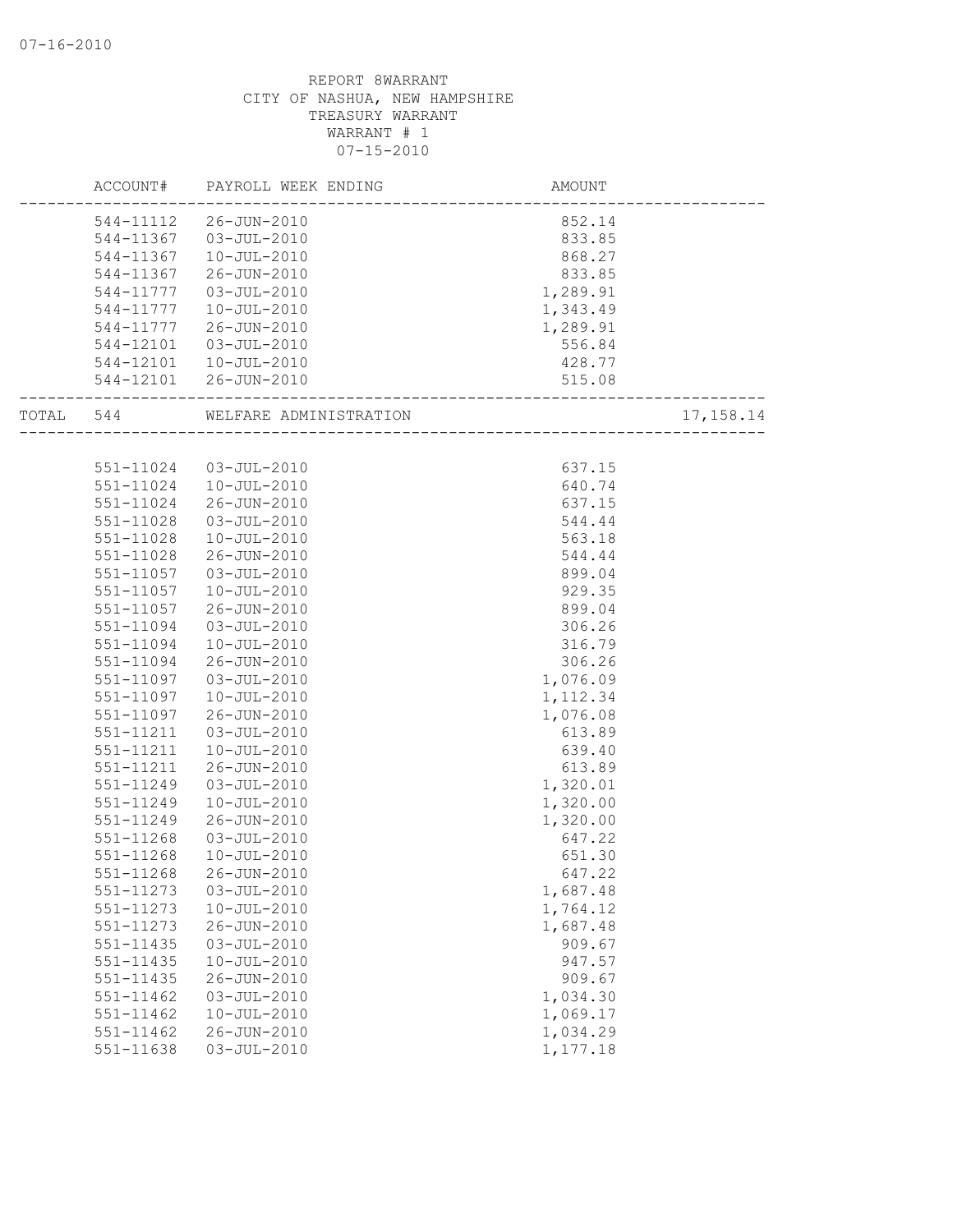|                        | ACCOUNT# PAYROLL WEEK ENDING | AMOUNT               |           |
|------------------------|------------------------------|----------------------|-----------|
| 551-11638              | $10 - JUL - 2010$            | 1,226.00             |           |
|                        | 551-11638 26-JUN-2010        | 1,177.18             |           |
|                        | 551-13004 03-JUL-2010        | 296.94               |           |
|                        | 551-13004  10-JUL-2010       | 180.40               |           |
|                        | 551-13004 26-JUN-2010        | 343.82               |           |
|                        |                              |                      | 33,706.55 |
|                        |                              |                      |           |
|                        | 552-11024 03-JUL-2010        | 686.24               |           |
|                        | 552-11024  10-JUL-2010       | 714.26               |           |
|                        | 552-11024 26-JUN-2010        | 686.24               |           |
|                        | 552-11077  03-JUL-2010       | 1,293.12             |           |
|                        | 552-11077  10-JUL-2010       | 1,346.81             |           |
| 552-11077              | 26-JUN-2010                  | 1,293.11             |           |
| 552-11087              | 03-JUL-2010                  |                      |           |
| 552-11087              | 10-JUL-2010                  |                      |           |
| 552-11087              | 26-JUN-2010                  |                      |           |
| 552-11143              | 03-JUL-2010                  | 858.40               |           |
| 552-11143              | 10-JUL-2010                  | 858.40               |           |
| 552-11143              | 26-JUN-2010                  | 858.40               |           |
| 552-11324              | 03-JUL-2010                  | 4,137.17             |           |
| 552-11324              | $10 - JUL - 2010$            | 4,288.80             |           |
| 552-11324              | 26-JUN-2010                  | 4,137.16<br>2,949.06 |           |
| 552-11339<br>552-11339 | 03-JUL-2010<br>10-JUL-2010   | 2,707.10             |           |
| 552-11339              | 26-JUN-2010                  | 2,971.33             |           |
| 552-11342              | 03-JUL-2010                  | 772.80               |           |
| 552-11342              | 10-JUL-2010                  | 772.80               |           |
| 552-11342              | 26-JUN-2010                  | 772.80               |           |
| 552-11343              | 03-JUL-2010                  | 2,605.20             |           |
| 552-11343              | 10-JUL-2010                  | 2,625.12             |           |
| 552-11343              | 26-JUN-2010                  | 2,598.97             |           |
| 552-11407              | 03-JUL-2010                  | 4,456.00             |           |
| 552-11407              | $10 - JUL - 2010$            | 4,471.92             |           |
| 552-11407              | 26-JUN-2010                  | 4,456.00             |           |
| 552-11492              | 03-JUL-2010                  | 817.60               |           |
|                        | 552-11492  10-JUL-2010       | 817.60               |           |
| 552-11492              | 26-JUN-2010                  | 817.60               |           |
| 552-11562              | $03 - JUL - 2010$            | 410.15               |           |
| 552-11562              | $10 - JUL - 2010$            | 431.61               |           |
| 552-11562              | $26 - JUN - 2010$            | 410.16               |           |
| 552-11580              | $03 - JUL - 2010$            | 985.57               |           |
| 552-11580              | $10 - JUL - 2010$            | 1,024.89             |           |
| 552-11580              | 26-JUN-2010                  | 985.56               |           |
| 552-11672              | $03 - JUL - 2010$            | 1,446.40             |           |
| 552-11672              | $10 - JUL - 2010$            | 1,506.54             |           |
| 552-11672              | 26-JUN-2010                  | 1,446.40             |           |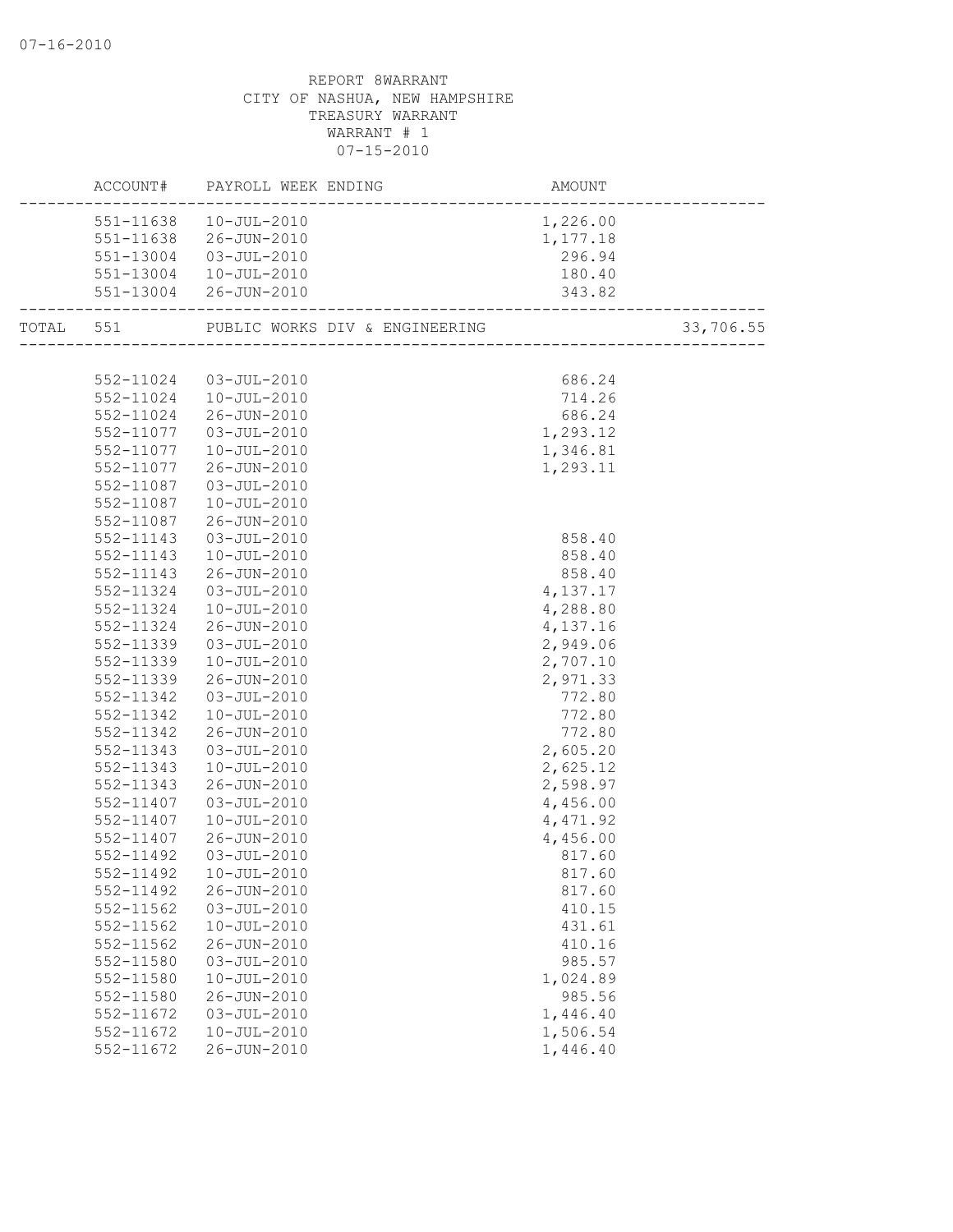|       | ACCOUNT#  | PAYROLL WEEK ENDING   | AMOUNT    |            |
|-------|-----------|-----------------------|-----------|------------|
|       | 552-11750 | $03 - JUL - 2010$     | 802.72    |            |
|       | 552-11750 | $10 - JUL - 2010$     | 804.58    |            |
|       | 552-11750 | 26-JUN-2010           | 800.56    |            |
|       | 552-12156 | $03 - JUL - 2010$     | 7,040.00  |            |
|       | 552-12156 | $10 - JUL - 2010$     | 6,023.50  |            |
|       | 552-12156 | 26-JUN-2010           | 6,632.00  |            |
|       | 552-12158 | $03 - JUL - 2010$     | 705.50    |            |
|       | 552-12158 | $10 - JUL - 2010$     | 340.00    |            |
|       | 552-12158 | 26-JUN-2010           | 289.00    |            |
|       | 552-12159 | $03 - JUL - 2010$     | 3,820.00  |            |
|       | 552-12159 | $10 - JUL - 2010$     | 3,762.26  |            |
|       | 552-12159 | 26-JUN-2010           | 1,957.75  |            |
|       | 552-12162 | $03 - JUL - 2010$     | 1,088.50  |            |
|       | 552-12162 | $10 - JUL - 2010$     | 2,043.38  |            |
|       | 552-12162 | 26-JUN-2010           | 954.00    |            |
|       | 552-12186 | $03 - JUL - 2010$     | 1,137.75  |            |
|       | 552-12186 | $10 - JUL - 2010$     | 1,472.88  |            |
|       | 552-12186 | 26-JUN-2010           | 752.50    |            |
|       | 552-12192 | $03 - JUL - 2010$     | 2,310.25  |            |
|       | 552-12192 | $10 - JUL - 2010$     | 2,742.50  |            |
|       | 552-12192 | 26-JUN-2010           | 873.75    |            |
|       | 552-12196 | 03-JUL-2010           | 367.50    |            |
|       | 552-12196 | $10 - JUL - 2010$     | $-367.50$ |            |
|       | 552-13004 | $03 - JUL - 2010$     | 2,400.82  |            |
|       | 552-13004 | $10 - JUL - 2010$     | 8,942.48  |            |
|       | 552-13004 | 26-JUN-2010           | 3,317.46  |            |
|       | 552-17004 | $03 - JUL - 2010$     | 700.00    |            |
|       | 552-17004 | 26-JUN-2010           | 700.00    |            |
|       | 552-59050 | $03 - JUL - 2010$     | 100.00    |            |
|       | 552-59050 | $10 - JUL - 2010$     | 930.00    |            |
|       | 552-59050 | $26 - JUN - 2010$     | 605.00    |            |
| TOTAL | 552       | PARKS AND RECREATION  |           | 128,466.43 |
|       |           |                       |           |            |
|       |           | 553-11024 03-JUL-2010 | 334.75    |            |
|       | 553-11024 | $10 - JUL - 2010$     | 322.54    |            |
|       | 553-11024 | 26-JUN-2010           | 309.64    |            |
|       | 553-11078 | $03 - JUL - 2010$     | 1,495.05  |            |
|       | 553-11078 | $10 - JUL - 2010$     | 1,548.63  |            |
|       | 553-11078 | 26-JUN-2010           | 1,495.05  |            |
|       | 553-11098 | $03 - JUL - 2010$     | 1,014.00  |            |
|       | 553-11098 | $10 - JUL - 2010$     | 1,048.18  |            |
|       | 553-11098 | 26-JUN-2010           | 1,014.00  |            |
|       | 553-11169 | $03 - JUL - 2010$     | 1,046.23  |            |
|       | 553-11169 | $10 - JUL - 2010$     | 1,081.54  |            |
|       | 553-11169 | 26-JUN-2010           | 1,046.24  |            |
|       | 553-11192 | $03 - JUL - 2010$     | 957.92    |            |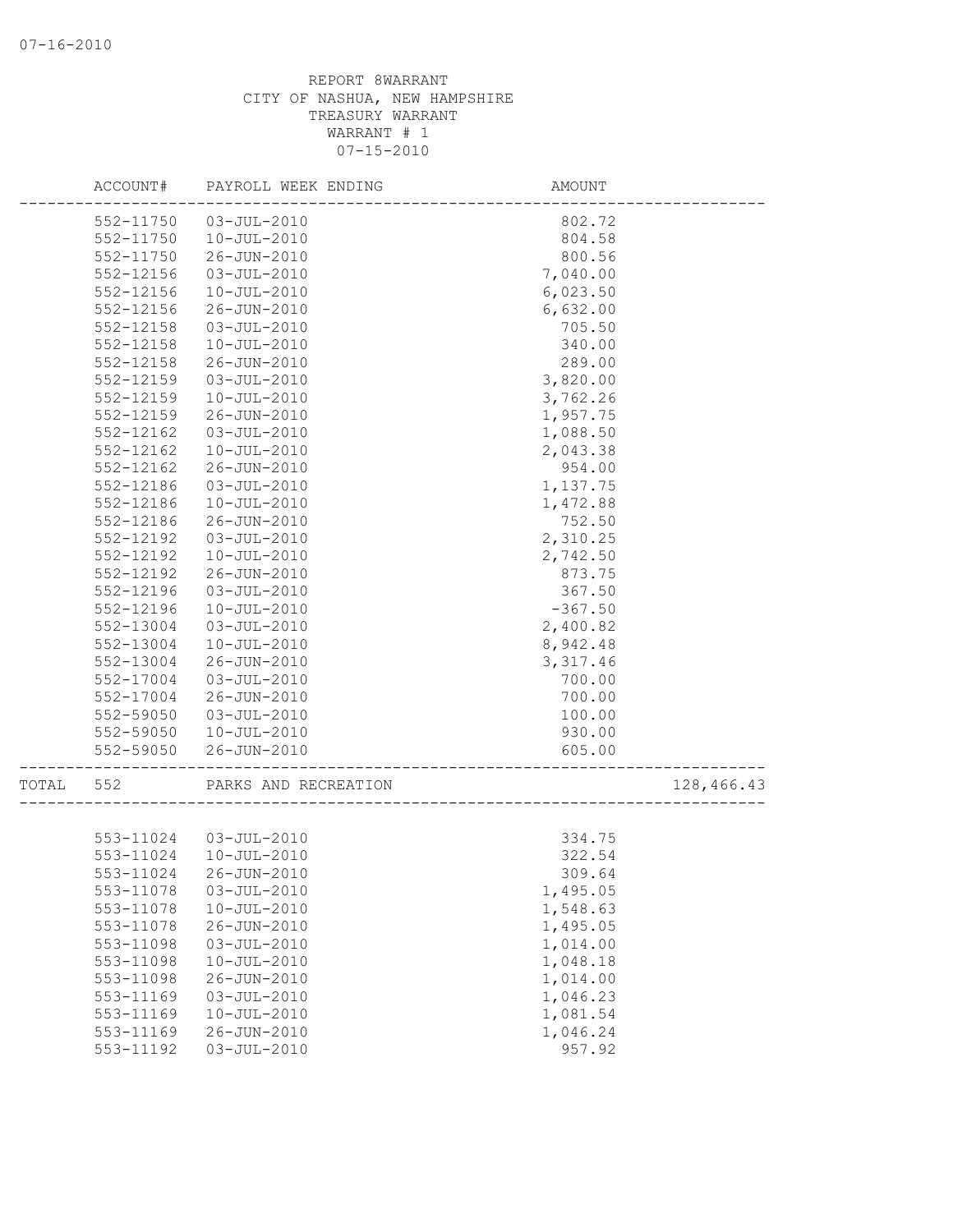| ACCOUNT#               | PAYROLL WEEK ENDING                    | AMOUNT               |
|------------------------|----------------------------------------|----------------------|
| 553-11192              | $10 - JUL - 2010$                      | 984.70               |
| 553-11192              | 26-JUN-2010                            | 957.92               |
| 553-11279              | $03 - JUL - 2010$                      | 6,065.62             |
| 553-11279              | $10 - JUL - 2010$                      | 6,008.81             |
| 553-11279              | 26-JUN-2010                            | 6, 157.93            |
| 553-11327              | $03 - JUL - 2010$                      | 4,137.17             |
| 553-11327              | $10 - JUL - 2010$                      | 4,277.60             |
| 553-11327              | 26-JUN-2010                            | 4,137.16             |
| 553-11375              | $03 - JUL - 2010$                      | 147.20               |
| 553-11375              | $10 - JUL - 2010$                      | 834.00               |
| 553-11375              | 26-JUN-2010                            | 736.00               |
| 553-11465              | $03 - JUL - 2010$                      | 2,779.84             |
| 553-11465              | $10 - JUL - 2010$                      | 3,270.40             |
| 553-11465              | 26-JUN-2010                            | 3,270.40             |
| 553-11474              | $03 - JUL - 2010$                      | 1,863.60             |
| 553-11474              | $10 - JUL - 2010$                      | 1,891.04             |
| 553-11474              | 26-JUN-2010                            | 2,796.40             |
| 553-11475              | $03 - JUL - 2010$                      | 2,834.40             |
| 553-11475              | $10 - JUL - 2010$                      | 2,870.16             |
| 553-11475              | 26-JUN-2010                            | 2,834.41             |
| 553-11630              | $03 - JUL - 2010$                      | 1,610.96             |
| 553-11630              | $10 - JUL - 2010$                      | 1,630.36             |
| 553-11630              | 26-JUN-2010                            | 1,575.20             |
| 553-11631              | $03 - JUL - 2010$                      | 799.60               |
| 553-11631              | $10 - JUL - 2010$                      | 802.40               |
| 553-11631              | $26 - JUN - 2010$                      | 799.61               |
| 553-11648              | $03 - JUL - 2010$                      | 840.30               |
| 553-11648              | $10 - JUL - 2010$                      | 868.65               |
| 553-11648              | 26-JUN-2010                            | 959.07               |
| 553-11678              | $03 - JUL - 2010$                      | 1,442.83             |
| 553-11678              | $10 - JUL - 2010$                      | 1,502.84             |
| 553-11678              | 26-JUN-2010                            | 1,442.84             |
| 553-11759              | $03 - JUL - 2010$                      | 14,610.60            |
| 553-11759              | $10 - JUL - 2010$                      | 14,027.21            |
| 553-11759              | $26 - JUN - 2010$                      | 13,526.96            |
| 553-11771<br>553-11771 | $03 - JUL - 2010$<br>$10 - JUL - 2010$ | 1,851.20<br>1,862.40 |
| 553-11771              | 26-JUN-2010                            | 1,851.20             |
|                        |                                        | 468.00               |
| 553-12085<br>553-12085 | $03 - JUL - 2010$<br>$10 - JUL - 2010$ | 384.00               |
| 553-12085              | 26-JUN-2010                            |                      |
| 553-13004              | $03 - JUL - 2010$                      | 288.00<br>460.37     |
| 553-13004              | $10 - JUL - 2010$                      | 1,550.08             |
| 553-13004              | 26-JUN-2010                            | 548.70               |
| 553-17004              | 26-JUN-2010                            | 700.00               |
|                        |                                        |                      |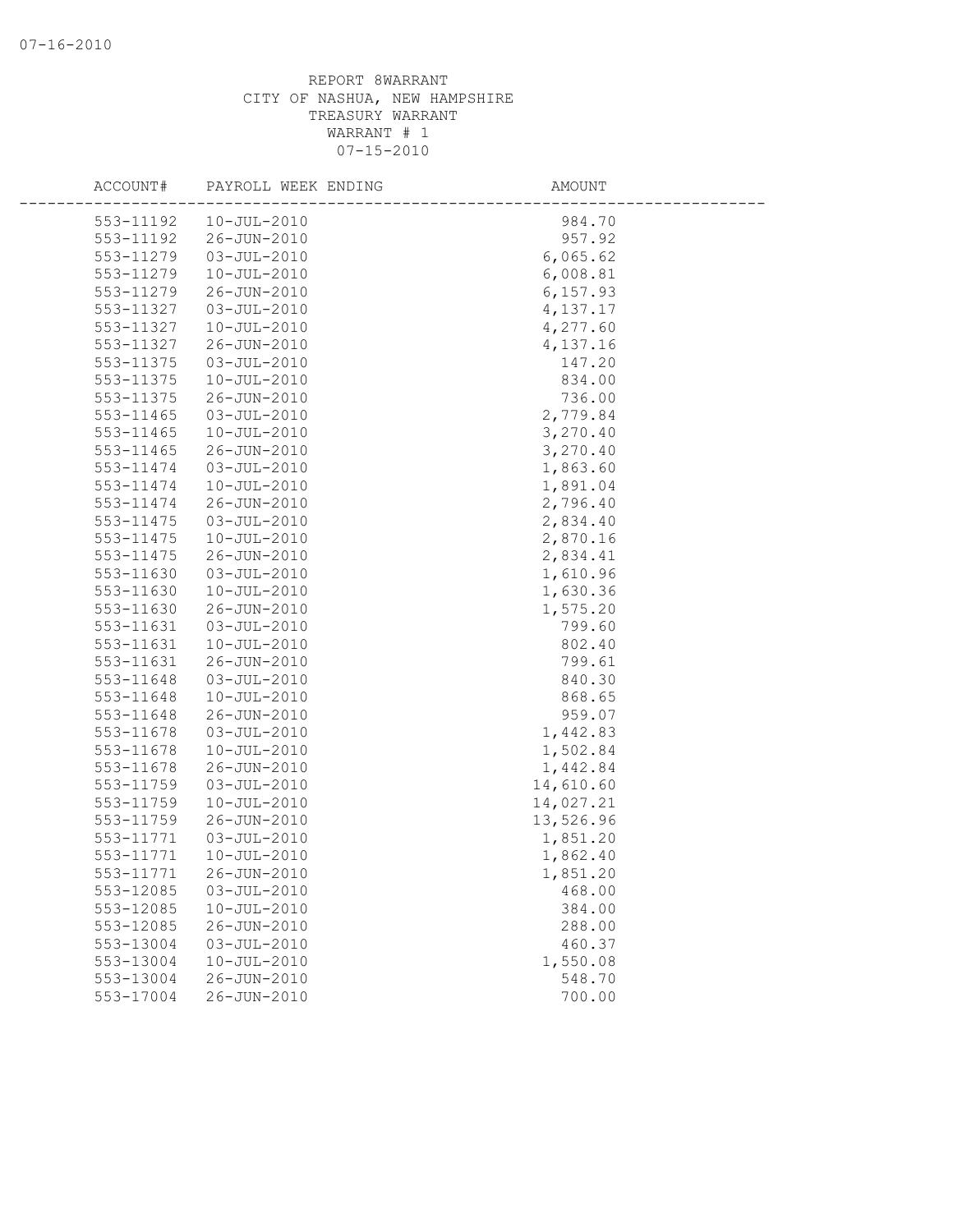|           | ACCOUNT#  |                    |          |            |
|-----------|-----------|--------------------|----------|------------|
|           | TOTAL 553 | STREET DEPARTMENT  |          | 137,971.91 |
|           |           |                    |          |            |
|           | 555-11024 | 03-JUL-2010        | 334.75   |            |
|           | 555-11024 | 10-JUL-2010        | 322.55   |            |
|           | 555-11024 | 26-JUN-2010        | 309.64   |            |
|           | 555-11058 | 03-JUL-2010        | 985.56   |            |
|           | 555-11058 | 10-JUL-2010        | 1,026.36 |            |
|           | 555-11058 | 26-JUN-2010        | 985.56   |            |
|           | 555-11461 | $03 - JUL - 2010$  | 1,489.36 |            |
|           | 555-11461 | $10 - JUL - 2010$  | 1,551.31 |            |
|           | 555-11461 | 26-JUN-2010        | 1,489.36 |            |
|           | 555-11505 | 03-JUL-2010        | 1,184.60 |            |
|           | 555-11505 | 26-JUN-2010        | 2,369.20 |            |
|           | 555-11639 | $03 - JUL - 2010$  | 817.60   |            |
|           | 555-11639 | 10-JUL-2010        | 817.60   |            |
|           | 555-11639 | 26-JUN-2010        | 817.60   |            |
|           | 555-11640 | 03-JUL-2010        | 817.60   |            |
|           | 555-11640 | 10-JUL-2010        | 761.60   |            |
|           | 555-11640 | 26-JUN-2010        | 761.60   |            |
|           | 555-11738 | $03 - JUL - 2010$  | 1,941.60 |            |
|           | 555-11738 | $10 - JUL - 2010$  | 1,962.16 |            |
|           | 555-11738 | 26-JUN-2010        | 1,941.60 |            |
|           | 555-11745 | $03 - JUL - 2010$  | 810.80   |            |
|           | 555-11745 | $10 - JUL - 2010$  | 813.60   |            |
|           | 555-11745 | 26-JUN-2010        | 810.80   |            |
|           | 555-11746 | $03 - JUL - 2010$  | 1,139.75 |            |
|           | 555-11746 | $10 - JUL - 2010$  | 1,187.01 |            |
|           | 555-11746 | 26-JUN-2010        | 1,139.75 |            |
|           | 555-13004 | 03-JUL-2010        | 109.22   |            |
|           | 555-13004 | $10 - JUL - 2010$  | 330.59   |            |
|           | 555-13004 | 26-JUN-2010        | 145.63   |            |
|           | 555-13068 | $03 - JUL - 2010$  | 254.85   |            |
|           | 555-13068 | 10-JUL-2010        | 257.27   |            |
|           | 555-13068 | 26-JUN-2010        | 254.84   |            |
| TOTAL 555 |           | TRAFFIC DEPARTMENT |          | 29,941.32  |
|           |           |                    |          |            |
|           | 557-11024 | $03 - JUL - 2010$  | 637.15   |            |
|           | 557-11024 | $10 - JUL - 2010$  | 512.79   |            |
|           | 557-11024 | 26-JUN-2010        | 637.15   |            |
|           | 557-11161 | $03 - JUL - 2010$  | 1,236.15 |            |
|           | 557-11161 | $10 - JUL - 2010$  | 1,280.97 |            |
|           | 557-11161 | 26-JUN-2010        | 1,236.16 |            |
|           | 557-11751 | $03 - JUL - 2010$  | 96.14    |            |
|           | 557-11751 | $10 - JUL - 2010$  | 97.97    |            |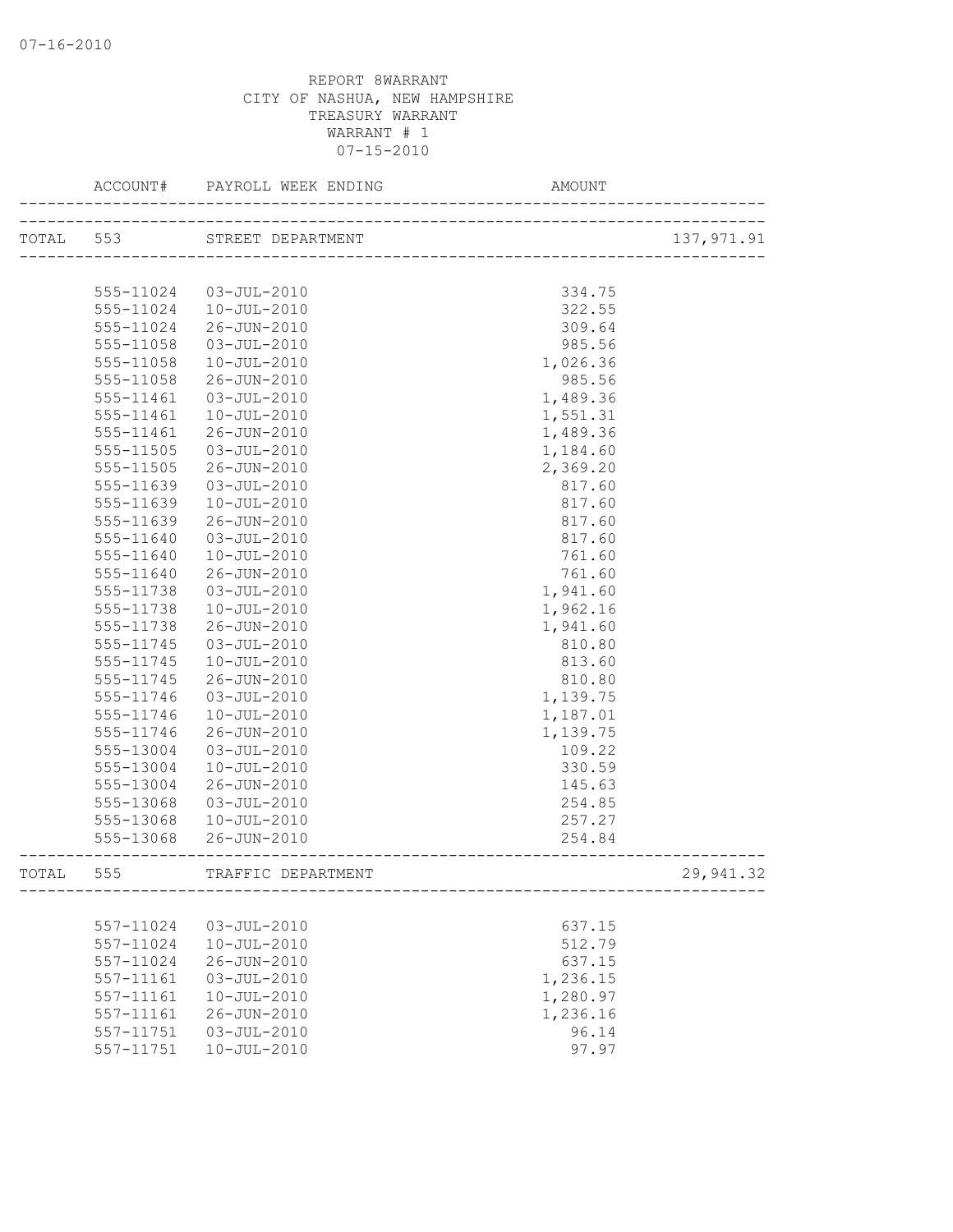|             | AMOUNT                       | PAYROLL WEEK ENDING                            | ACCOUNT#               |           |
|-------------|------------------------------|------------------------------------------------|------------------------|-----------|
|             | 96.14<br>131.41              | 557-11751 26-JUN-2010<br>557-13004 26-JUN-2010 |                        |           |
| 5,962.03    |                              | PARKING LOTS                                   |                        | TOTAL 557 |
|             |                              |                                                |                        |           |
|             | 1,204.95                     | 03-JUL-2010                                    | 561-11345              |           |
|             | 1,255.28                     | 10-JUL-2010                                    | 561-11345              |           |
|             | 1,204.95                     | 26-JUN-2010                                    | 561-11345              |           |
|             | 860.38                       | 03-JUL-2010                                    | 561-11651              |           |
|             | 895.91                       | 10-JUL-2010                                    | 561-11651              |           |
|             | 860.38                       | 26-JUN-2010                                    | 561-11651              |           |
|             | 1,044.70                     | 03-JUL-2010                                    | 561-11658              |           |
|             | 1,087.97                     | 10-JUL-2010                                    | 561-11658              |           |
|             | 1,044.70                     | 26-JUN-2010                                    | 561-11658              |           |
|             | 1,600.00                     | 03-JUL-2010                                    | 561-12153              |           |
|             | 1,300.00                     | 10-JUL-2010                                    | 561-12153              |           |
|             | 1,800.00                     | 26-JUN-2010                                    | 561-12153              |           |
| 14, 159. 22 | ____________________________ | EDGEWOOD CEMETERY                              | 561                    | TOTAL     |
|             |                              |                                                |                        |           |
|             | 1,159.58                     | 03-JUL-2010                                    | 563-11345              |           |
|             | 1,207.06                     | $10 - JUL - 2010$                              | 563-11345              |           |
|             | 1,159.58                     | 26-JUN-2010                                    | 563-11345              |           |
|             | 766.05                       | 03-JUL-2010                                    | 563-11651              |           |
|             | 797.62                       | 10-JUL-2010                                    | 563-11651              |           |
|             | 766.05                       | 26-JUN-2010                                    | 563-11651              |           |
|             | 957.29                       | 03-JUL-2010                                    | 563-11657              |           |
|             | 996.86                       | 10-JUL-2010                                    | 563-11657              |           |
|             | 957.28                       | 26-JUN-2010                                    | 563-11657              |           |
|             | 800.00                       | 03-JUL-2010                                    | 563-12153              |           |
|             | 640.00                       | 10-JUL-2010                                    | 563-12153              |           |
|             | 720.00                       | 26-JUN-2010                                    | 563-12153              |           |
| 10,927.37   | ____________________         | WOODLAWN CEMETERY                              | 563                    | TOTAL     |
|             |                              |                                                |                        |           |
|             | 1,999.69                     | 03-JUL-2010                                    | 571-11237              |           |
|             | 1,999.68                     | 10-JUL-2010                                    | 571-11237              |           |
|             | 1,999.67                     | 26-JUN-2010                                    | 571-11237              |           |
|             | 284.24<br>359.62             | 10-JUL-2010<br>26-JUN-2010                     | 571-12045<br>571-12045 |           |
| 6,642.90    |                              | COMMUNITY DEVELOPMENT                          | 571                    | TOTAL     |

572-11024 03-JUL-2010 653.12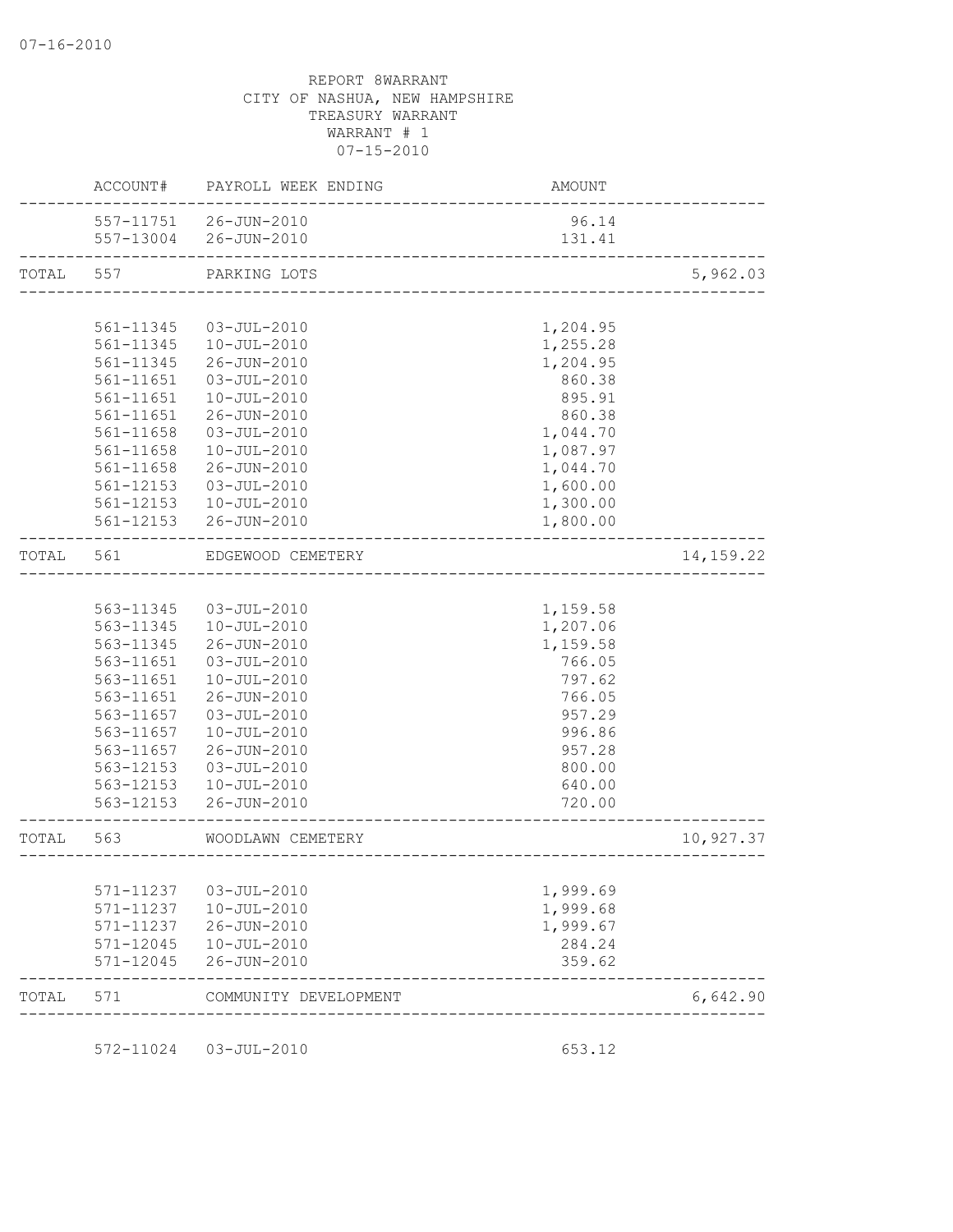|       | ACCOUNT#               | PAYROLL WEEK ENDING              | AMOUNT               |           |
|-------|------------------------|----------------------------------|----------------------|-----------|
|       | 572-11024              | $10 - JUL - 2010$                | 679.79               |           |
|       | 572-11024              | 26-JUN-2010                      | 653.12               |           |
|       | 572-11215              | $03 - JUL - 2010$                | 3,635.96             |           |
|       | 572-11215              | $10 - JUL - 2010$                | 3,763.44             |           |
|       | 572-11215              | 26-JUN-2010                      | 3,635.97             |           |
|       | 572-11238              | $03 - JUL - 2010$                | 861.65               |           |
|       | 572-11238              | $10 - JUL - 2010$                | 890.70               |           |
|       | 572-11238              | 26-JUN-2010                      | 861.65               |           |
|       | 572-11450              | $03 - JUL - 2010$                | 1,720.02             |           |
|       | 572-11450              | $10 - JUL - 2010$                | 1,791.66             |           |
|       | 572-11450              | 26-JUN-2010                      | 1,720.02             |           |
|       | 572-11522              | $03 - JUL - 2010$                | 837.27               |           |
|       | 572-11522              | $10 - JUL - 2010$                | 866.87               |           |
|       | 572-11522              | 26-JUN-2010                      | 837.26               |           |
|       | 572-11525              | $03 - JUL - 2010$                | 1,032.63             |           |
|       | 572-11525              | $10 - JUL - 2010$                | 1,068.15             |           |
|       | 572-11525              | 26-JUN-2010                      | 1,032.64             |           |
|       | 572-58005              | $03 - JUL - 2010$                | 200.00               |           |
|       | 572-58005              | $10 - JUL - 2010$                | 100.00               |           |
|       | 572-58005<br>572-98046 | 26-JUN-2010                      | 100.00               |           |
|       |                        | $10 - JUL - 2010$                | 100.00               |           |
| TOTAL | 572                    | PLANNING DEPARTMENT              |                      | 27,041.92 |
|       |                        |                                  |                      |           |
|       | 573-11444              | 03-JUL-2010                      | 1,666.17             |           |
|       | 573-11444              | 10-JUL-2010                      | 1,666.16             |           |
|       | 573-11444              | 26-JUN-2010                      | 1,666.18             |           |
|       | 573-12029              | 03-JUL-2010                      | 711.03               |           |
|       | 573-12029              | 10-JUL-2010                      | 379.05               |           |
|       | 573-12029              | 26-JUN-2010                      | 711.05               |           |
| TOTAL | 573                    | ECONOMIC DEVELOPMENT             |                      | 6,799.64  |
|       |                        |                                  |                      |           |
|       |                        | 575-11032  03-JUL-2010           | 717.23               |           |
|       | 575-11032              | $10 - JUL - 2010$                | 746.75               |           |
|       | 575-11032              | 26-JUN-2010                      | 717.23               |           |
|       | 575-11042              | $03 - JUL - 2010$                | 1,418.59             |           |
|       | 575-11042              | $10 - JUL - 2010$                | 1,492.39             |           |
|       | 575-11042              | 26-JUN-2010                      | 1,418.58             |           |
|       |                        | $03 - JUL - 2010$                | 627.76               |           |
|       | 575-11062              |                                  |                      |           |
|       | 575-11062              | $10 - JUL - 2010$                | 627.75               |           |
|       | 575-11062              | 26-JUN-2010                      | 627.75               |           |
|       | 575-11189              | $03 - JUL - 2010$                | 1,102.42             |           |
|       | 575-11189              | $10 - JUL - 2010$                | 1,102.41             |           |
|       | 575-11189<br>575-11246 | 26-JUN-2010<br>$03 - JUL - 2010$ | 1,102.42<br>1,677.05 |           |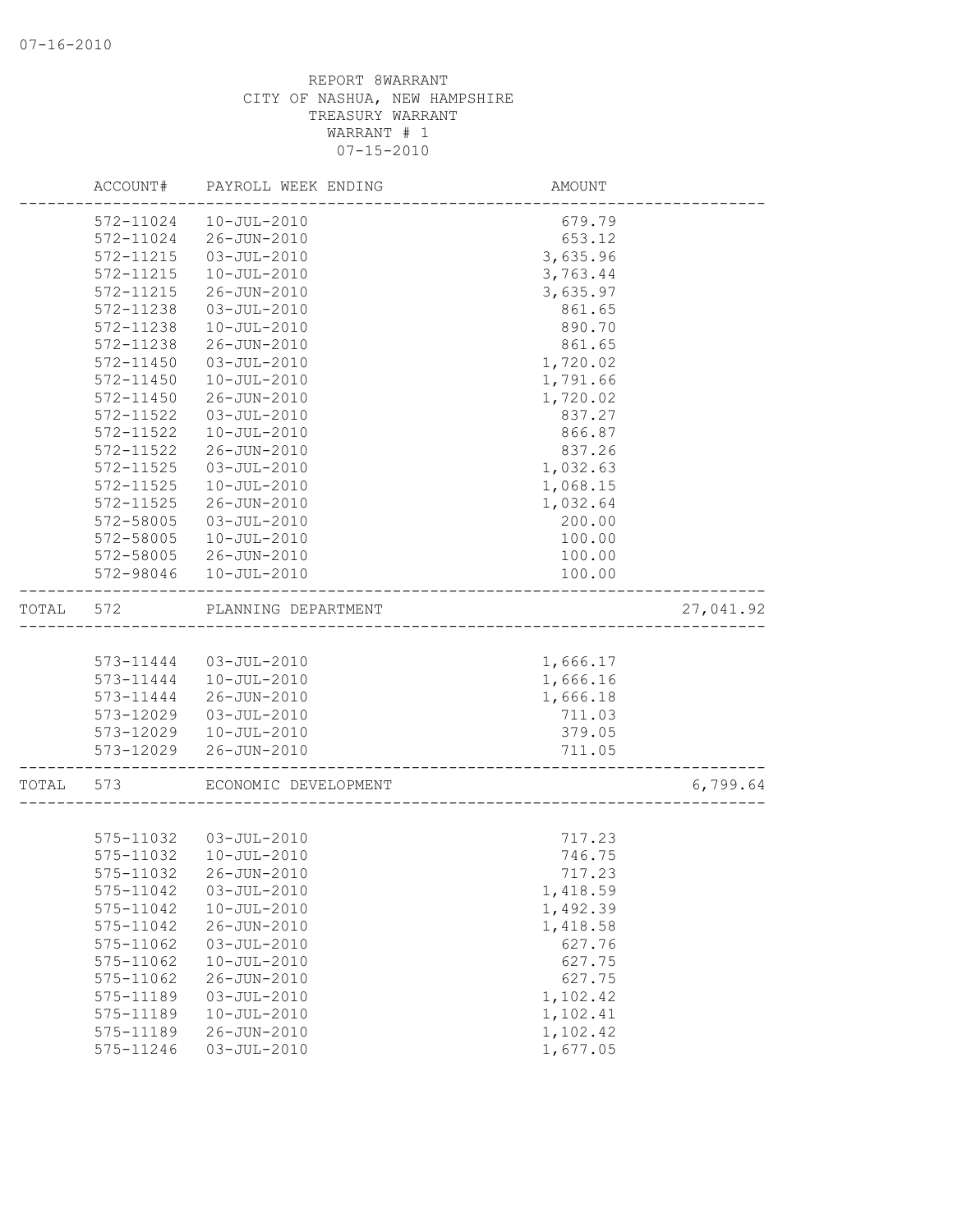|       | ACCOUNT#  | PAYROLL WEEK ENDING | AMOUNT                     |            |
|-------|-----------|---------------------|----------------------------|------------|
|       | 575-11246 | $10 - JUL - 2010$   | 1,746.86                   |            |
|       | 575-11246 | 26-JUN-2010         | 1,677.04                   |            |
|       | 575-11365 | $03 - JUL - 2010$   | 505.20                     |            |
|       | 575-11365 | $10 - JUL - 2010$   | 505.19                     |            |
|       | 575-11365 | 26-JUN-2010         | 505.19                     |            |
|       | 575-11387 | $03 - JUL - 2010$   | 6,854.41                   |            |
|       | 575-11387 | $10 - JUL - 2010$   | 6,854.42                   |            |
|       | 575-11387 | 26-JUN-2010         | 6,854.43                   |            |
|       | 575-11393 | $03 - JUL - 2010$   | 3,648.23                   |            |
|       | 575-11393 | $10 - JUL - 2010$   | 3,648.24                   |            |
|       | 575-11393 | 26-JUN-2010         | 3,648.26                   |            |
|       | 575-11400 | $03 - JUL - 2010$   | 8,162.20                   |            |
|       | 575-11400 | $10 - JUL - 2010$   | 8,162.16                   |            |
|       | 575-11400 | 26-JUN-2010         | 8,162.12                   |            |
|       | 575-11401 | $03 - JUL - 2010$   | 3,999.45                   |            |
|       | 575-11401 | $10 - JUL - 2010$   | 3,999.44                   |            |
|       | 575-11401 | 26-JUN-2010         | 4,206.89                   |            |
|       | 575-11403 | $03 - JUL - 2010$   | 786.80                     |            |
|       | 575-11403 | $10 - JUL - 2010$   | 786.81                     |            |
|       | 575-11403 | 26-JUN-2010         | 786.81                     |            |
|       | 575-11404 | $03 - JUL - 2010$   | 779.92                     |            |
|       | 575-11404 | $10 - JUL - 2010$   | 779.92                     |            |
|       | 575-11404 | 26-JUN-2010         | 779.92                     |            |
|       | 575-12073 | $03 - JUL - 2010$   | 435.77                     |            |
|       | 575-12073 | $10 - JUL - 2010$   | 397.54                     |            |
|       | 575-12073 | 26-JUN-2010         | 397.55                     |            |
|       | 575-12090 | $03 - JUL - 2010$   | 1,140.26                   |            |
|       | 575-12090 | $10 - JUL - 2010$   | 1,140.26                   |            |
|       | 575-12090 | $26 - JUN - 2010$   | 1,140.25                   |            |
|       | 575-12114 | $03 - JUL - 2010$   | 1,274.64                   |            |
|       | 575-12114 | $10 - JUL - 2010$   | 1,632.28                   |            |
|       | 575-12114 | $26 - JUN - 2010$   | 1,540.57                   |            |
|       | 575-13004 | $03 - JUL - 2010$   | 87.74                      |            |
|       | 575-13004 | 26-JUN-2010         | 38.34                      |            |
|       | 575-13035 | $10 - JUL - 2010$   | 45.87                      |            |
| TOTAL | 575       | PUBLIC LIBRARIES    | -------------------------- | 100,489.31 |
|       |           |                     |                            |            |
|       | 576-11059 | $03 - JUL - 2010$   | 1,289.91                   |            |
|       | 576-11059 | $10 - JUL - 2010$   | 1,343.49                   |            |
|       | 576-11059 | 26-JUN-2010         | 1,289.91                   |            |
|       | 576-11221 | $03 - JUL - 2010$   | 1,065.24                   |            |
|       | 576-11221 | $10 - JUL - 2010$   | 1,102.90                   |            |
|       | 576-11221 | 26-JUN-2010         | 1,065.24                   |            |
|       | 576-11315 | $03 - JUL - 2010$   | 1,329.79                   |            |
|       | 576-11315 | $10 - JUL - 2010$   | 1,380.91                   |            |
|       | 576-11315 | 26-JUN-2010         | 1,329.79                   |            |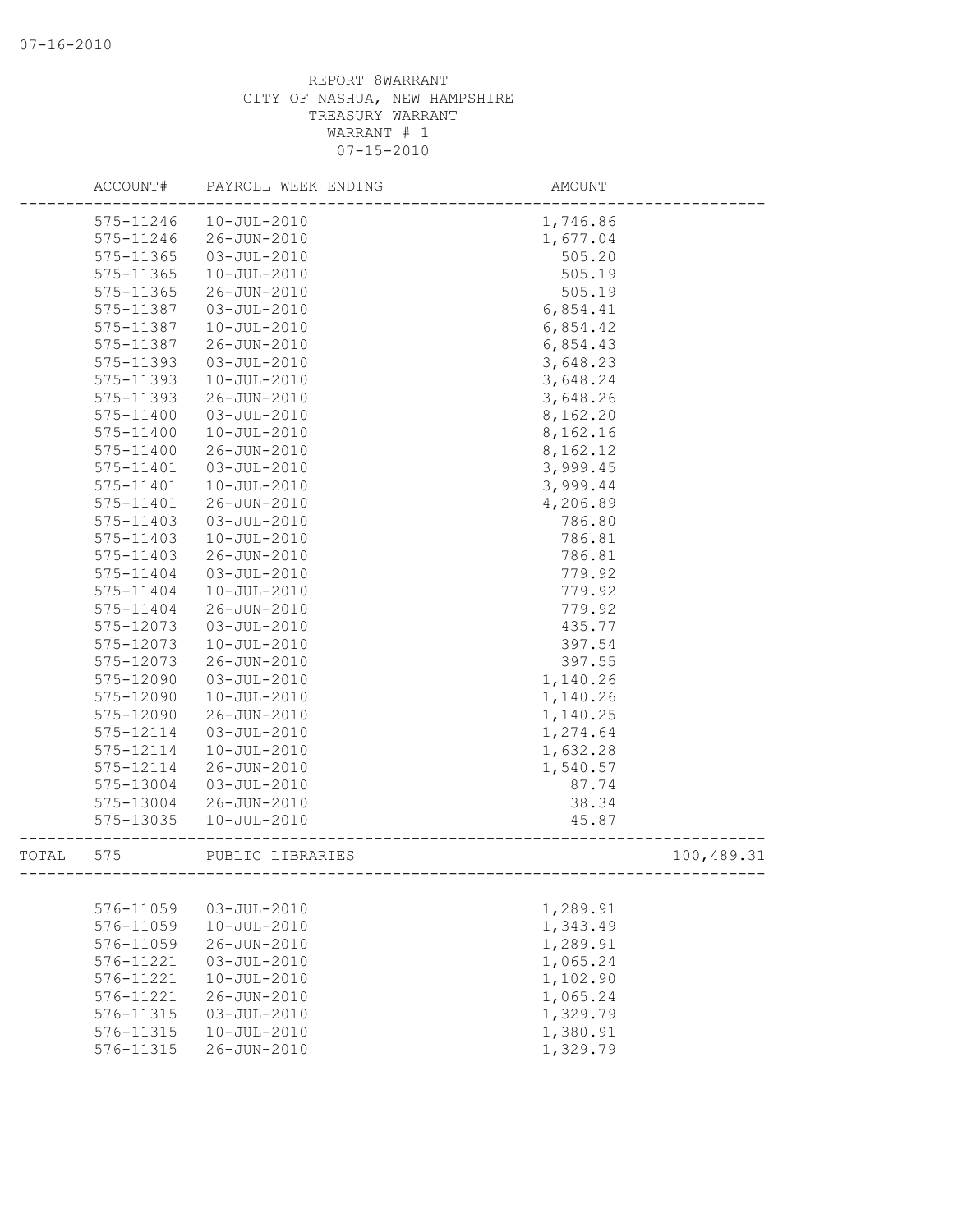|       | ACCOUNT#  | PAYROLL WEEK ENDING    | AMOUNT                          |           |
|-------|-----------|------------------------|---------------------------------|-----------|
|       | 576-11361 | 03-JUL-2010            | 4,005.16                        |           |
|       | 576-11361 | 10-JUL-2010            | 4,141.90                        |           |
|       | 576-11361 | 26-JUN-2010            | 4,005.15                        |           |
|       | 576-11362 | 03-JUL-2010            | 1,087.23                        |           |
|       |           | 576-11362  10-JUL-2010 | 1,125.75                        |           |
|       |           | 576-11362 26-JUN-2010  | 1,087.23                        |           |
| TOTAL | 576       | BUILDING DEPARTMENT    | __________________________      | 26,649.60 |
|       |           |                        |                                 |           |
|       | 577-11067 | 03-JUL-2010            | 1,181.69                        |           |
|       | 577-11067 | 10-JUL-2010            | 1,230.70                        |           |
|       | 577-11067 | 26-JUN-2010            | 1,181.68                        |           |
|       | 577-11183 | 03-JUL-2010            | 1,871.04                        |           |
|       | 577-11183 | 10-JUL-2010            | 1,007.51                        |           |
|       |           | 577-11183 26-JUN-2010  | 1,871.04                        |           |
| TOTAL | 577       | CODE ENFORCEMENT       | _______________________________ | 8,343.66  |
|       |           |                        |                                 |           |
|       | 581-11012 | 10-JUL-2010            | 3,766.23                        |           |
|       | 581-11012 | 26-JUN-2010            | 3,766.23                        |           |
|       | 581-11075 | $10 - JUL - 2010$      | 17,250.56                       |           |
|       | 581-11076 | $10 - JUL - 2010$      | 7,769.24                        |           |
|       | 581-11081 | $10 - JUL - 2010$      | 2,550.00                        |           |
|       | 581-11081 | 26-JUN-2010            | 2,550.00                        |           |
|       | 581-11162 | $03 - JUL - 2010$      | 41,955.70                       |           |
|       | 581-11162 | $10 - JUL - 2010$      | 44,766.73                       |           |
|       | 581-11162 | 26-JUN-2010            | 52, 514.86                      |           |
|       | 581-11204 | $03 - JUL - 2010$      | 9,812.00                        |           |
|       | 581-11204 | $10 - JUL - 2010$      | 10,367.28                       |           |
|       | 581-11204 | 26-JUN-2010            | 11,218.40                       |           |
|       | 581-11348 | $10 - JUL - 2010$      | 49,602.13                       |           |
|       | 581-11348 | 26-JUN-2010            | 48,864.54                       |           |
|       | 581-11366 | $03 - JUL - 2010$      | 55,284.54                       |           |
|       | 581-11366 | $10 - JUL - 2010$      | 61,398.68                       |           |
|       | 581-11366 | 26-JUN-2010            | 58,103.32                       |           |
|       | 581-11396 | $10 - JUL - 2010$      | 17,776.89                       |           |
|       | 581-11396 | 26-JUN-2010            | 17,776.89                       |           |
|       | 581-11402 | $26 - JUN - 2010$      | 526.42                          |           |
|       | 581-11408 | $03 - JUL - 2010$      | 17,773.20                       |           |
|       | 581-11408 | $10 - JUL - 2010$      | 18,682.08                       |           |
|       | 581-11408 | 26-JUN-2010            | 17,773.20                       |           |
|       | 581-11486 | $10 - JUL - 2010$      | 30,522.21                       |           |
|       | 581-11486 | 26-JUN-2010            | 30,522.21                       |           |
|       | 581-11515 | $10 - JUL - 2010$      | 1,262.79                        |           |
|       | 581-11515 | 26-JUN-2010            | 1,262.79                        |           |
|       | 581-11570 | $10 - JUL - 2010$      | 81, 273.68                      |           |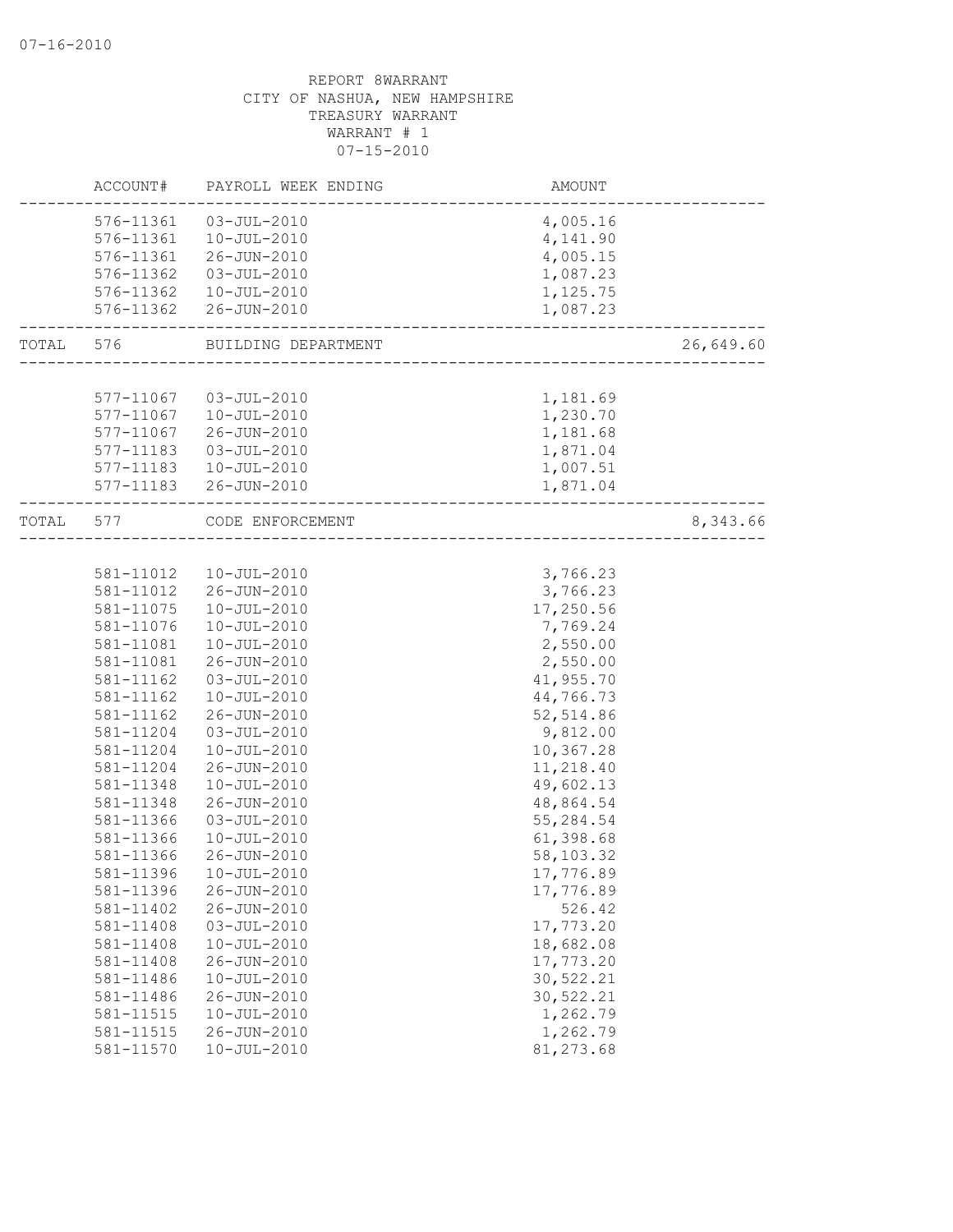| ACCOUNT#               | PAYROLL WEEK ENDING              | AMOUNT                  |
|------------------------|----------------------------------|-------------------------|
|                        |                                  |                         |
| 581-11570              | 26-JUN-2010<br>$10 - JUL - 2010$ | 57,817.97               |
| 581-11572              |                                  | 46,781.14<br>49, 913.74 |
| 581-11572              | 26-JUN-2010                      |                         |
| 581-11579              | $10 - JUL - 2010$                | 23,880.89               |
| 581-11579              | 26-JUN-2010                      | 23,880.89               |
| 581-11628              | $03 - JUL - 2010$                | 703.20                  |
| 581-11628              | $10 - JUL - 2010$                | $-703.20$               |
| 581-11628<br>581-11675 | 26-JUN-2010                      | 792.15                  |
| 581-11675              | $10 - JUL - 2010$<br>26-JUN-2010 | 5, 192.31               |
| 581-11709              | $10 - JUL - 2010$                | 5, 192.31<br>8,605.65   |
|                        |                                  | 2,957.13                |
| 581-11709              | 26-JUN-2010                      |                         |
| 581-11711<br>581-11711 | $10 - JUL - 2010$<br>26-JUN-2010 | 2,705.80<br>2,705.80    |
| 581-11726              | $10 - JUL - 2010$                | 814,930.39              |
| 581-11726              | 26-JUN-2010                      | 818, 233.10             |
| 581-11800              | $10 - JUL - 2010$                | 68, 212.75              |
| 581-11800              | 26-JUN-2010                      | 38,973.52               |
| 581-11801              | $03 - JUL - 2010$                | 196.84                  |
| 581-11801              | $10 - JUL - 2010$                | 12,744.87               |
| 581-11801              | 26-JUN-2010                      | 13,464.07               |
| 581-11802              | $10 - JUL - 2010$                | 13,310.33               |
| 581-11802              | 26-JUN-2010                      | 13,220.00               |
| 581-11803              | $03 - JUL - 2010$                | 570.34                  |
| 581-11803              | $10 - JUL - 2010$                | 17, 445.17              |
| 581-11803              | 26-JUN-2010                      | 16,975.99               |
| 581-11805              | $10 - JUL - 2010$                | 13, 297.42              |
| 581-11805              | 26-JUN-2010                      | 13,297.42               |
| 581-11812              | $10 - JUL - 2010$                | 2,609.96                |
| 581-11812              | 26-JUN-2010                      | 2,609.96                |
| 581-11816              | $10 - JUL - 2010$                | $-3,799.10$             |
| 581-11816              | 26-JUN-2010                      | 3,799.07                |
| 581-11830              | $10 - JUL - 2010$                | 4,149.26                |
| 581-11830              | 26-JUN-2010                      | 3,989.66                |
| 581-11845              | $03 - JUL - 2010$                | 529.62                  |
| 581-11845              | 26-JUN-2010                      | 122.22                  |
| 581-11850              | 26-JUN-2010                      | 559.71                  |
| 581-11860              | $10 - JUL - 2010$                | 1,541.80                |
| 581-11860              | 26-JUN-2010                      | 6,920.45                |
| 581-12006              | $26 - JUN - 2010$                |                         |
| 581-12021              | $10 - JUL - 2010$                | 1,728.00                |
| 581-12021              | 26-JUN-2010                      | 159.48                  |
| 581-12060              | 26-JUN-2010                      | 746.59                  |
| 581-12078              | $03 - JUL - 2010$                | 450.00                  |
| 581-12078              | $10 - JUL - 2010$                | 1,412.50                |
| 581-12078              | 26-JUN-2010                      | 1,618.75                |
| 581-12081              | $10 - JUL - 2010$                | 2,401.05                |
| 581-12081              | 26-JUN-2010                      | 2,401.05                |
|                        |                                  |                         |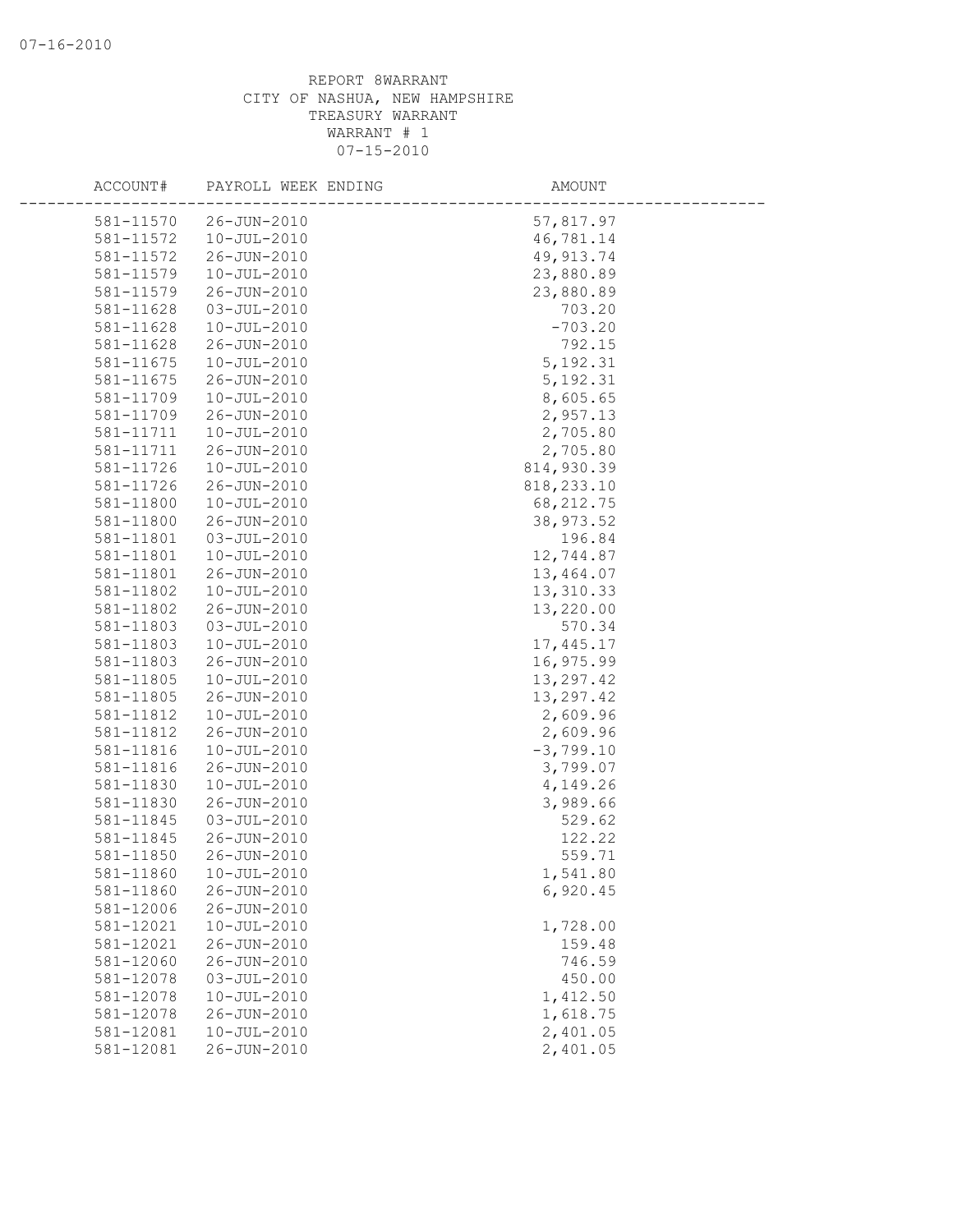|       | 581-12111 | $10 - JUL - 2010$ |                       |              |
|-------|-----------|-------------------|-----------------------|--------------|
|       | 581-12111 | 26-JUN-2010       | 27,564.78             |              |
|       | 581-12112 | $03 - JUL - 2010$ | 123.36                |              |
|       | 581-12112 | 26-JUN-2010       | 439.11                |              |
|       | 581-12126 | $03 - JUL - 2010$ | 1,957.31              |              |
|       | 581-12126 | $10 - JUL - 2010$ | 264.98                |              |
|       | 581-12126 | 26-JUN-2010       | 5,830.43              |              |
|       | 581-12135 | $10 - JUL - 2010$ | 55.68                 |              |
|       | 581-12135 | 26-JUN-2010       | 576.10                |              |
|       | 581-12136 | 26-JUN-2010       | 52.50                 |              |
|       | 581-12141 | 26-JUN-2010       | 776.46                |              |
|       | 581-12153 | $03 - JUL - 2010$ | 1,080.00              |              |
|       | 581-12153 | $10 - JUL - 2010$ | 2,416.00              |              |
|       | 581-12198 | $10 - JUL - 2010$ | 8,372.47              |              |
|       | 581-12198 | 26-JUN-2010       | 9,004.70              |              |
|       | 581-12201 | $03 - JUL - 2010$ | 93.00                 |              |
|       | 581-12201 | $10 - JUL - 2010$ | $-62.00$              |              |
|       | 581-12201 | 26-JUN-2010       | 3,544.79              |              |
|       | 581-13004 | $03 - JUL - 2010$ | 2,340.13              |              |
|       | 581-13004 | $10 - JUL - 2010$ | 2,955.19              |              |
|       | 581-13004 | 26-JUN-2010       | 5,225.75              |              |
|       | 581-13021 | $10 - JUL - 2010$ | 33.77                 |              |
|       | 581-13021 | 26-JUN-2010       | 193.96                |              |
|       | 581-13032 | $03 - JUL - 2010$ | 197.10                |              |
|       | 581-13032 | $10 - JUL - 2010$ | 257.57                |              |
|       | 581-13120 | $03 - JUL - 2010$ | 1,994.49              |              |
|       | 581-13120 | $10 - JUL - 2010$ | 501.89                |              |
|       | 581-13120 | 26-JUN-2010       | 173.66                |              |
|       | 581-13133 | $10 - JUL - 2010$ | 1,138.81              |              |
|       | 581-13133 | 26-JUN-2010       | 885.30                |              |
|       | 581-13137 | 26-JUN-2010       | 185.00                |              |
|       | 581-19000 | $10 - JUL - 2010$ | 6,315.24              |              |
|       | 581-19000 | 26-JUN-2010       | 5,590.25              |              |
|       | 581-19210 | $10 - JUL - 2010$ | 25,076.93             |              |
|       | 581-19220 | $10 - JUL - 2010$ | 18,885.20             |              |
|       | 581-19230 | $10 - JUL - 2010$ | 1,024.73              |              |
|       | 581-19240 | $10 - JUL - 2010$ | 2,909.24              |              |
|       | 581-19240 | 26-JUN-2010       | 8,275.29              |              |
|       | 581-19310 | $10 - JUL - 2010$ | 108.40                |              |
|       | 581-19310 | $26 - JUN - 2010$ | 4,465.26              |              |
| TOTAL | 581       | SCHOOL DEPARTMENT | _____________________ | 2,986,763.65 |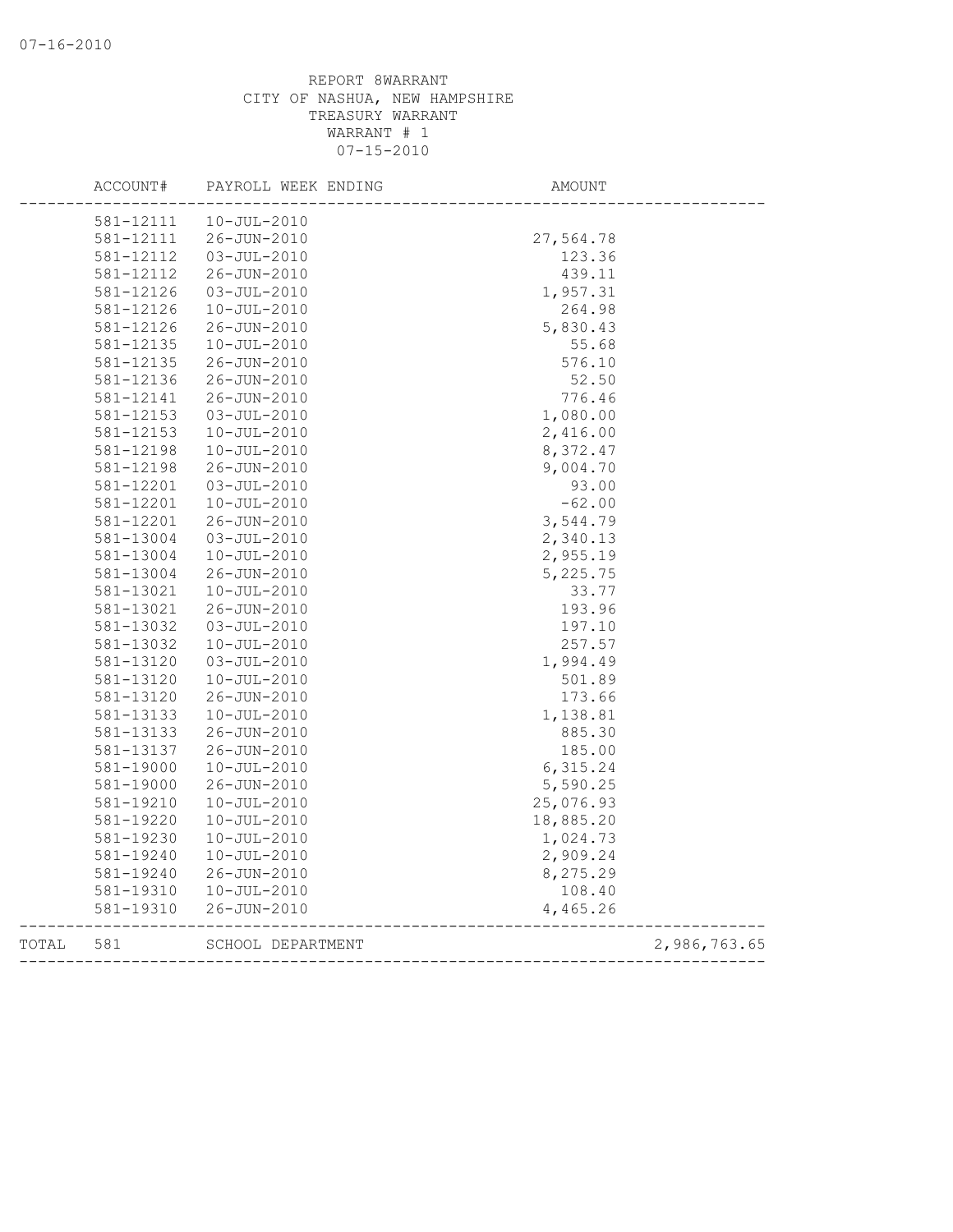|           | ACCOUNT# PAYROLL WEEK ENDING |  |  | AMOUNT |
|-----------|------------------------------|--|--|--------|
|           |                              |  |  |        |
| TOTAL 952 |                              |  |  |        |
|           |                              |  |  |        |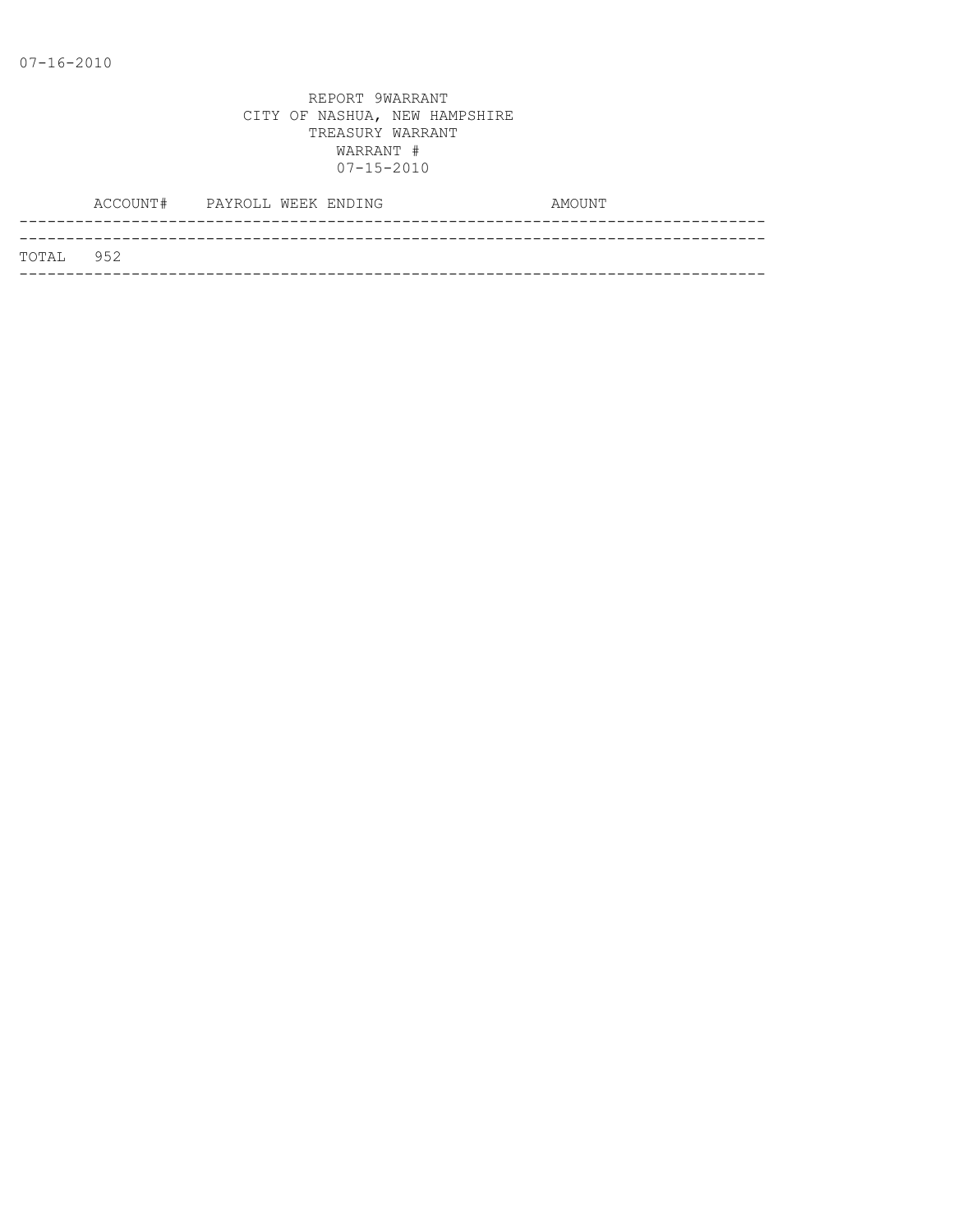| ACCOUNT#  | PAYROLL WEEK ENDING | AMOUNT   |
|-----------|---------------------|----------|
| 801-11008 | $03 - JUL - 2010$   | 582.12   |
| 801-11008 | $10 - JUL - 2010$   | 614.94   |
| 801-11008 | 26-JUN-2010         | 582.13   |
| 801-11024 | $03 - JUL - 2010$   | 637.15   |
| 801-11024 | $10 - JUL - 2010$   | 640.73   |
| 801-11024 | 26-JUN-2010         | 637.15   |
| 801-11028 | 03-JUL-2010         | 60.49    |
| 801-11028 | $10 - JUL - 2010$   | 62.58    |
| 801-11028 | 26-JUN-2010         | 60.49    |
| 801-11064 | 03-JUL-2010         | 140.47   |
| 801-11064 | $10 - JUL - 2010$   | 146.31   |
| 801-11064 | 26-JUN-2010         | 140.47   |
| 801-11094 | 03-JUL-2010         | 102.09   |
| 801-11094 | $10 - JUL - 2010$   | 105.60   |
| 801-11094 | 26-JUN-2010         | 102.09   |
| 801-11188 | $03 - JUL - 2010$   | 367.14   |
| 801-11188 | $10 - JUL - 2010$   | 369.20   |
| 801-11188 | 26-JUN-2010         | 367.14   |
| 801-11190 | $03 - JUL - 2010$   | 409.48   |
| 801-11190 | $10 - JUL - 2010$   | 426.23   |
| 801-11190 | 26-JUN-2010         | 409.48   |
| 801-11193 | 03-JUL-2010         | 1,000.83 |
| 801-11193 | $10 - JUL - 2010$   | 1,035.30 |
| 801-11193 | 26-JUN-2010         | 1,000.83 |
| 801-11211 | 03-JUL-2010         | 68.21    |
| 801-11211 | $10 - JUL - 2010$   | 71.04    |
| 801-11211 | 26-JUN-2010         | 68.21    |
| 801-11222 | $03 - JUL - 2010$   | 211.23   |
| 801-11222 | $10 - JUL - 2010$   | 220.01   |
| 801-11222 | 26-JUN-2010         | 211.23   |
| 801-11249 | $03 - JUL - 2010$   | 188.57   |
| 801-11249 | $10 - JUL - 2010$   | 188.57   |
| 801-11249 | 26-JUN-2010         | 188.57   |
| 801-11268 | $03 - JUL - 2010$   | 138.69   |
| 801-11268 | $10 - JUL - 2010$   | 139.56   |
| 801-11268 | 26-JUN-2010         | 138.69   |
| 801-11271 | $03 - JUL - 2010$   | 1,150.52 |
| 801-11271 | 10-JUL-2010         | 1,198.23 |
| 801-11271 | 26-JUN-2010         | 1,150.52 |
| 801-11276 | $03 - JUL - 2010$   | 4,390.00 |
| 801-11276 | $10 - JUL - 2010$   | 4,402.49 |
| 801-11276 | 26-JUN-2010         | 4,217.92 |
| 801-11431 | $03 - JUL - 2010$   | 187.91   |
| 801-11431 | $10 - JUL - 2010$   | 195.72   |
| 801-11431 | 26-JUN-2010         | 187.91   |
| 801-11435 | $03 - JUL - 2010$   | 272.90   |
| 801-11435 | $10 - JUL - 2010$   | 284.27   |
| 801-11435 | 26-JUN-2010         | 272.90   |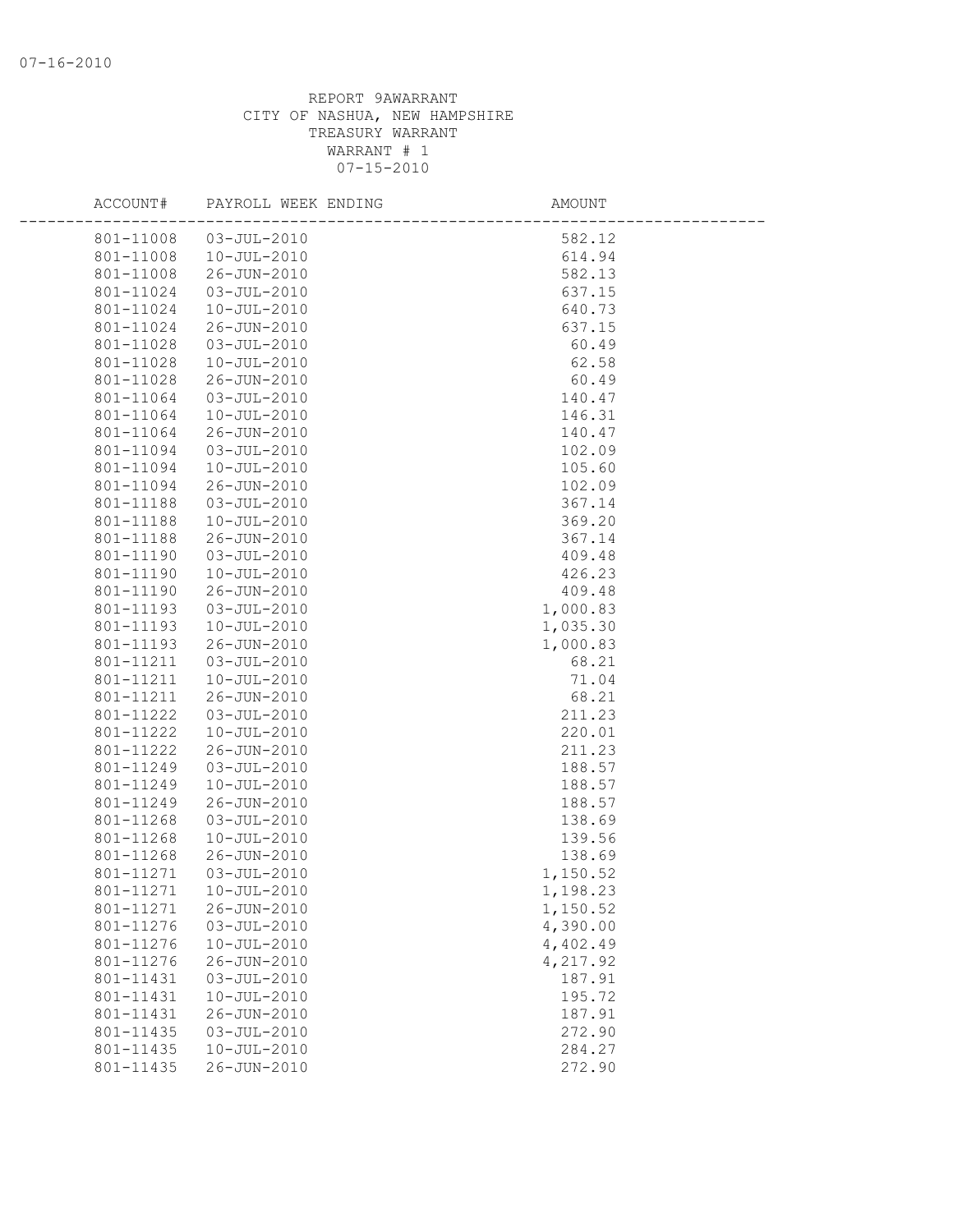|       | ACCOUNT#  | PAYROLL WEEK ENDING   | AMOUNT                          |            |
|-------|-----------|-----------------------|---------------------------------|------------|
|       | 801-11595 | $03 - JUL - 2010$     | 5,226.96                        |            |
|       | 801-11595 | 03-JUL-2010           | 4,062.00                        |            |
|       | 801-11595 | $10 - JUL - 2010$     | 5,723.60                        |            |
|       | 801-11595 | 10-JUL-2010           | 4,062.00                        |            |
|       | 801-11595 | 26-JUN-2010           | 5,742.00                        |            |
|       | 801-11595 | 26-JUN-2010           | 4,062.00                        |            |
|       | 801-11596 | $03 - JUL - 2010$     | 3,090.24                        |            |
|       | 801-11596 | $10 - JUL - 2010$     | 3,433.60                        |            |
|       | 801-11596 | 26-JUN-2010           | 3,433.60                        |            |
|       | 801-11598 | $03 - JUL - 2010$     | 850.40                          |            |
|       | 801-11598 | $10 - JUL - 2010$     | 850.40                          |            |
|       | 801-11598 | 26-JUN-2010           | 850.40                          |            |
|       | 801-11599 | $03 - JUL - 2010$     | 1,088.52                        |            |
|       | 801-11599 | $03 - JUL - 2010$     | 1,088.52                        |            |
|       | 801-11599 | $10 - JUL - 2010$     | 1,125.68                        |            |
|       | 801-11599 | $10 - JUL - 2010$     | 1,131.33                        |            |
|       | 801-11599 | 26-JUN-2010           | 1,088.52                        |            |
|       | 801-11599 | 26-JUN-2010           | 1,088.51                        |            |
|       | 801-11606 | $03 - JUL - 2010$     | 782.68                          |            |
|       | 801-11606 | $10 - JUL - 2010$     | 735.64                          |            |
|       | 801-11647 | $03 - JUL - 2010$     | 1,401.23                        |            |
|       | 801-11647 | $10 - JUL - 2010$     | 1,459.48                        |            |
|       | 801-11647 | 26-JUN-2010           | 1,401.23                        |            |
|       | 801-12085 | $03 - JUL - 2010$     | 96.00                           |            |
|       | 801-12085 | $10 - JUL - 2010$     | 384.00                          |            |
|       | 801-12085 | 26-JUN-2010           |                                 |            |
|       | 801-12594 | $03 - JUL - 2010$     | 5,086.25                        |            |
|       | 801-12594 | $10 - JUL - 2010$     | 4,160.00                        |            |
|       | 801-12594 | 26-JUN-2010           | 5,200.00                        |            |
|       | 801-13004 | $03 - JUL - 2010$     | 1,125.35                        |            |
|       | 801-13004 | $03 - JUL - 2010$     | 1,270.76                        |            |
|       | 801-13004 | $03 - JUL - 2010$     | 123.88                          |            |
|       | 801-13004 | $10 - JUL - 2010$     | 3,427.69                        |            |
|       | 801-13004 | $10 - JUL - 2010$     | 3,194.38                        |            |
|       | 801-13004 | $10 - JUL - 2010$     | 236.33                          |            |
|       | 801-13004 | $10 - JUL - 2010$     | 1,363.82                        |            |
|       | 801-13004 | 26-JUN-2010           | 2,276.59                        |            |
|       | 801-13004 | 26-JUN-2010           | 522.74                          |            |
|       |           | 801-13004 26-JUN-2010 | 277.87<br>--------------------- |            |
| TOTAL | 801       | SOLID WASTE DISPOSAL  |                                 | 112,268.51 |
|       |           |                       |                                 |            |
|       | 802-11024 | 03-JUL-2010           | 151.52                          |            |
|       | 802-11024 | $03 - JUL - 2010$     | 606.08                          |            |
|       | 802-11024 | $10 - JUL - 2010$     | 157.71                          |            |
|       | 802-11024 | $10 - JUL - 2010$     | 630.84                          |            |
|       | 802-11024 | 26-JUN-2010           | 151.52                          |            |
|       |           |                       |                                 |            |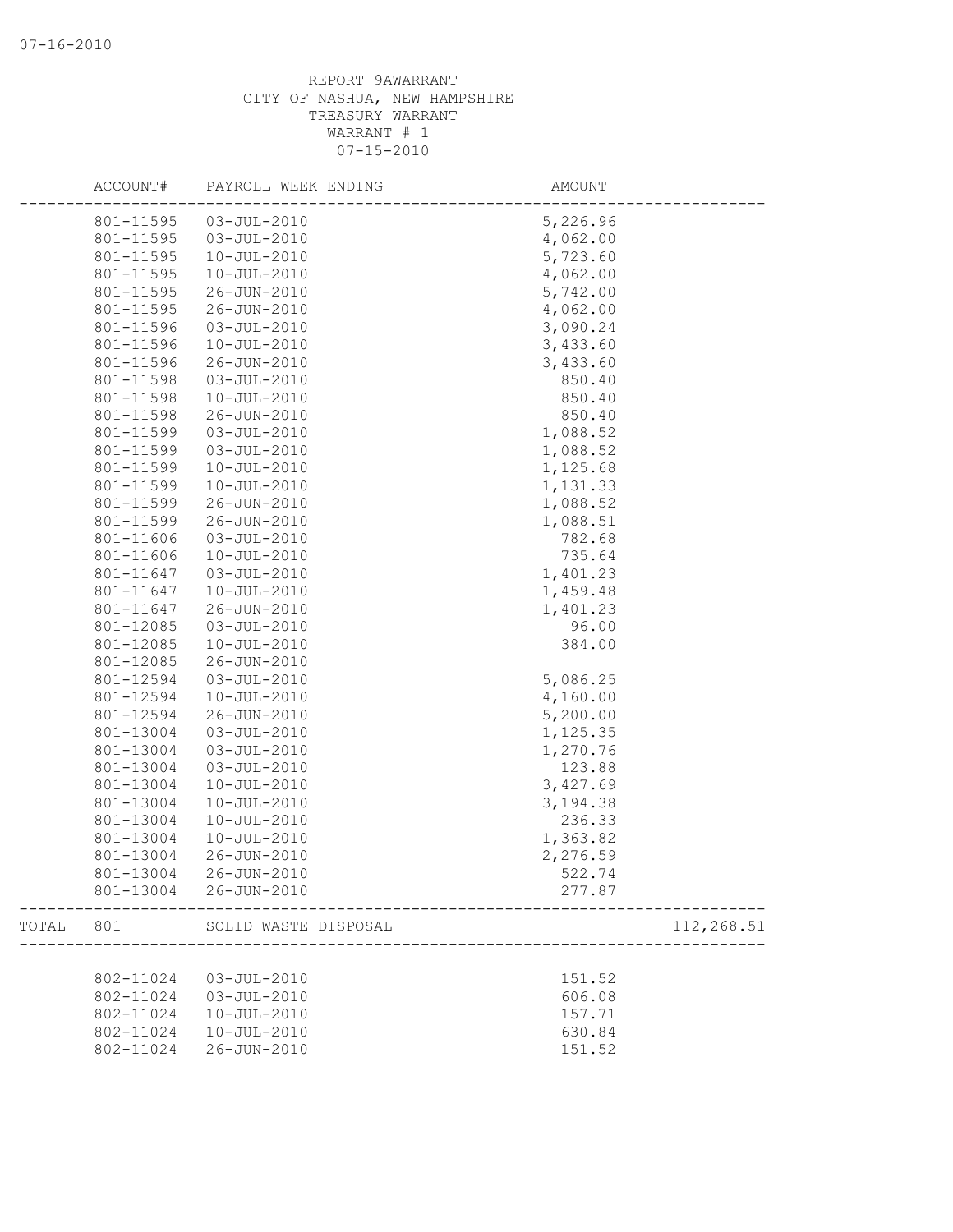| ACCOUNT#  | PAYROLL WEEK ENDING | AMOUNT   |
|-----------|---------------------|----------|
| 802-11024 | 26-JUN-2010         | 606.08   |
| 802-11028 | $03 - JUL - 2010$   | 411.35   |
| 802-11028 | $03 - JUL - 2010$   | 193.58   |
| 802-11028 | $10 - JUL - 2010$   | 425.51   |
| 802-11028 | $10 - JUL - 2010$   | 200.24   |
| 802-11028 | 26-JUN-2010         | 411.35   |
| 802-11028 | 26-JUN-2010         | 193.58   |
| 802-11064 | $03 - JUL - 2010$   | 140.47   |
| 802-11064 | $03 - JUL - 2010$   | 140.47   |
| 802-11064 | $10 - JUL - 2010$   | 146.31   |
| 802-11064 | $10 - JUL - 2010$   | 146.31   |
| 802-11064 | 26-JUN-2010         | 140.47   |
| 802-11064 | 26-JUN-2010         | 140.47   |
| 802-11091 | $03 - JUL - 2010$   | 1,106.97 |
| 802-11091 | $10 - JUL - 2010$   | 1,152.85 |
| 802-11091 | 26-JUN-2010         | 1,106.96 |
| 802-11092 | $03 - JUL - 2010$   | 807.60   |
| 802-11092 | $10 - JUL - 2010$   | 804.40   |
| 802-11092 | $26 - JUN - 2010$   | 801.20   |
| 802-11094 | $03 - JUL - 2010$   | 306.24   |
| 802-11094 | $03 - JUL - 2010$   | 306.26   |
| 802-11094 | $10 - JUL - 2010$   | 316.80   |
| 802-11094 | $10 - JUL - 2010$   | 316.79   |
| 802-11094 | 26-JUN-2010         | 306.24   |
| 802-11094 | 26-JUN-2010         | 306.26   |
| 802-11096 | $03 - JUL - 2010$   | 937.21   |
| 802-11096 | $10 - JUL - 2010$   | 968.83   |
| 802-11096 | 26-JUN-2010         | 937.20   |
| 802-11102 | $03 - JUL - 2010$   | 906.86   |
| 802-11102 | $10 - JUL - 2010$   | 1,039.27 |
| 802-11102 | 26-JUN-2010         | 906.86   |
| 802-11105 | 26-JUN-2010         | 1,012.39 |
| 802-11124 | $03 - JUL - 2010$   | 739.10   |
| 802-11124 | $10 - JUL - 2010$   | 769.27   |
| 802-11124 | 26-JUN-2010         | 739.10   |
| 802-11155 | $03 - JUL - 2010$   | 1,025.70 |
| 802-11155 | $10 - JUL - 2010$   | 1,063.08 |
| 802-11155 | 26-JUN-2010         | 1,025.69 |
| 802-11157 | $03 - JUL - 2010$   | 2,638.00 |
| 802-11157 | $10 - JUL - 2010$   | 2,612.88 |
| 802-11157 | 26-JUN-2010         | 2,575.20 |
| 802-11158 | $03 - JUL - 2010$   | 921.20   |
| 802-11158 | $10 - JUL - 2010$   | 958.30   |
| 802-11158 | 26-JUN-2010         | 921.20   |
| 802-11188 | $03 - JUL - 2010$   | 367.15   |
| 802-11188 | $10 - JUL - 2010$   | 369.21   |
| 802-11188 | 26-JUN-2010         | 367.15   |
| 802-11190 | $03 - JUL - 2010$   | 409.48   |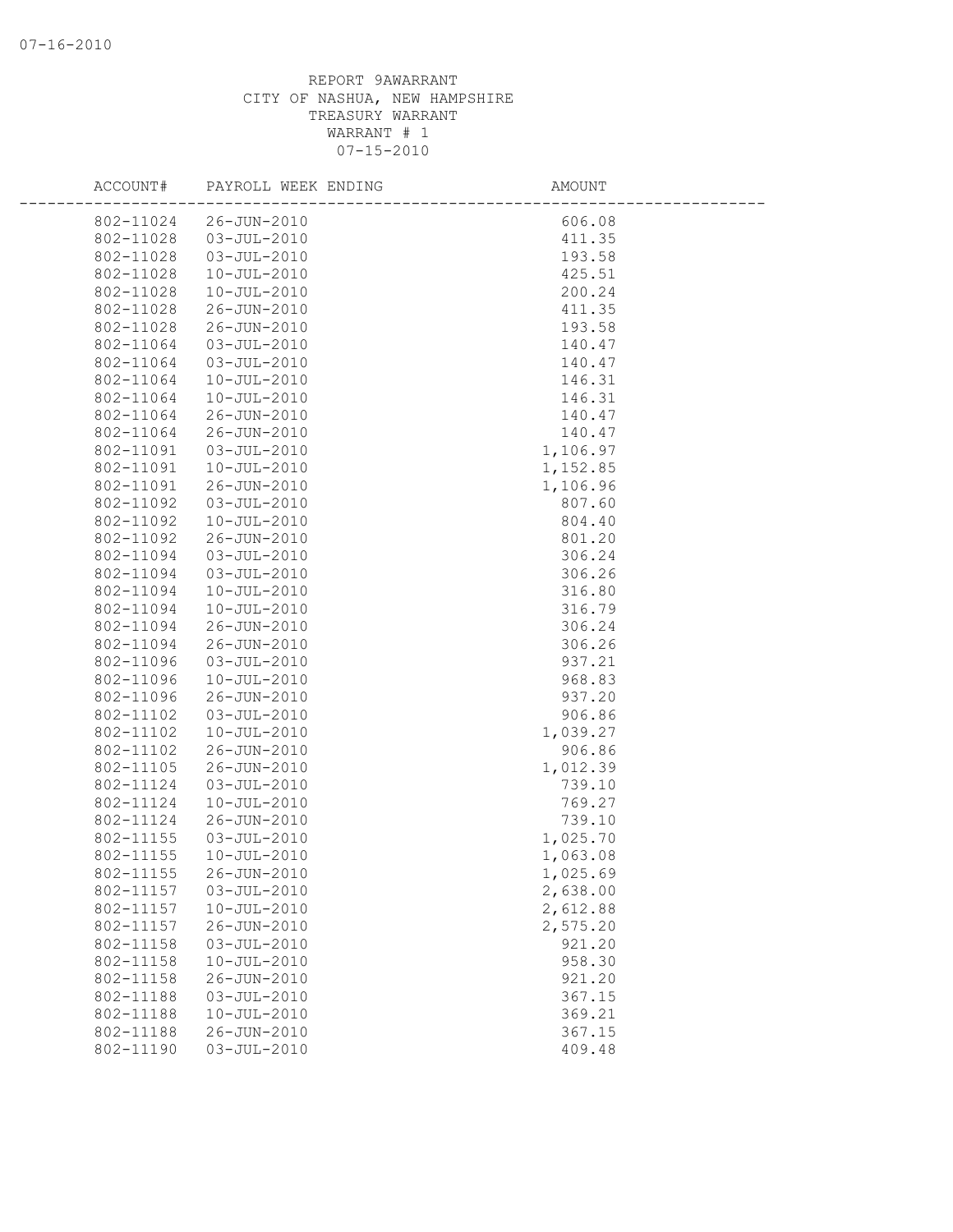| ACCOUNT#  | PAYROLL WEEK ENDING | AMOUNT   |  |
|-----------|---------------------|----------|--|
| 802-11190 | $10 - JUL - 2010$   | 426.23   |  |
| 802-11190 | 26-JUN-2010         | 409.48   |  |
| 802-11211 | $03 - JUL - 2010$   | 272.84   |  |
| 802-11211 | $03 - JUL - 2010$   | 409.26   |  |
| 802-11211 | $10 - JUL - 2010$   | 284.18   |  |
| 802-11211 | $10 - JUL - 2010$   | 426.27   |  |
| 802-11211 | 26-JUN-2010         | 272.84   |  |
| 802-11211 | 26-JUN-2010         | 409.26   |  |
| 802-11222 | $03 - JUL - 2010$   | 211.23   |  |
| 802-11222 | 10-JUL-2010         | 220.01   |  |
| 802-11222 | 26-JUN-2010         | 211.23   |  |
| 802-11249 | $03 - JUL - 2010$   | 188.57   |  |
| 802-11249 | $03 - JUL - 2010$   | 188.57   |  |
| 802-11249 | $10 - JUL - 2010$   | 188.57   |  |
| 802-11249 | $10 - JUL - 2010$   | 188.57   |  |
| 802-11249 | 26-JUN-2010         | 188.57   |  |
| 802-11249 | 26-JUN-2010         | 188.57   |  |
| 802-11260 | $03 - JUL - 2010$   | 1,945.60 |  |
| 802-11260 | $10 - JUL - 2010$   | 1,970.24 |  |
| 802-11260 | 26-JUN-2010         | 1,945.60 |  |
| 802-11268 | $03 - JUL - 2010$   | 46.23    |  |
| 802-11268 | $03 - JUL - 2010$   | 92.46    |  |
| 802-11268 | $10 - JUL - 2010$   | 46.52    |  |
| 802-11268 | $10 - JUL - 2010$   | 93.04    |  |
| 802-11268 | 26-JUN-2010         | 46.23    |  |
| 802-11268 | 26-JUN-2010         | 92.46    |  |
| 802-11270 | $03 - JUL - 2010$   | 1,087.24 |  |
| 802-11270 | $10 - JUL - 2010$   | 1,125.74 |  |
| 802-11270 | 26-JUN-2010         | 1,087.23 |  |
| 802-11330 | $03 - JUL - 2010$   | 1,110.27 |  |
| 802-11330 | $10 - JUL - 2010$   | 1,116.80 |  |
| 802-11330 | $26 - JUN - 2010$   | 1,110.27 |  |
| 802-11431 | $03 - JUL - 2010$   | 187.91   |  |
| 802-11431 | $10 - JUL - 2010$   | 195.72   |  |
| 802-11431 | 26-JUN-2010         | 187.91   |  |
| 802-11435 | $03 - JUL - 2010$   | 454.83   |  |
| 802-11435 | $03 - JUL - 2010$   | 181.93   |  |
| 802-11435 | $10 - JUL - 2010$   | 473.79   |  |
| 802-11435 | $10 - JUL - 2010$   | 189.52   |  |
| 802-11435 | $26 - JUN - 2010$   | 454.83   |  |
| 802-11435 | 26-JUN-2010         | 181.93   |  |
| 802-11480 | $03 - JUL - 2010$   | 2,853.67 |  |
| 802-11480 | $10 - JUL - 2010$   | 2,851.19 |  |
| 802-11480 | 26-JUN-2010         | 2,894.08 |  |
| 802-11507 | $03 - JUL - 2010$   | 820.80   |  |
| 802-11507 | $10 - JUL - 2010$   | 824.72   |  |
| 802-11507 | 26-JUN-2010         | 820.80   |  |
| 802-11513 | $03 - JUL - 2010$   | 6,697.97 |  |
|           |                     |          |  |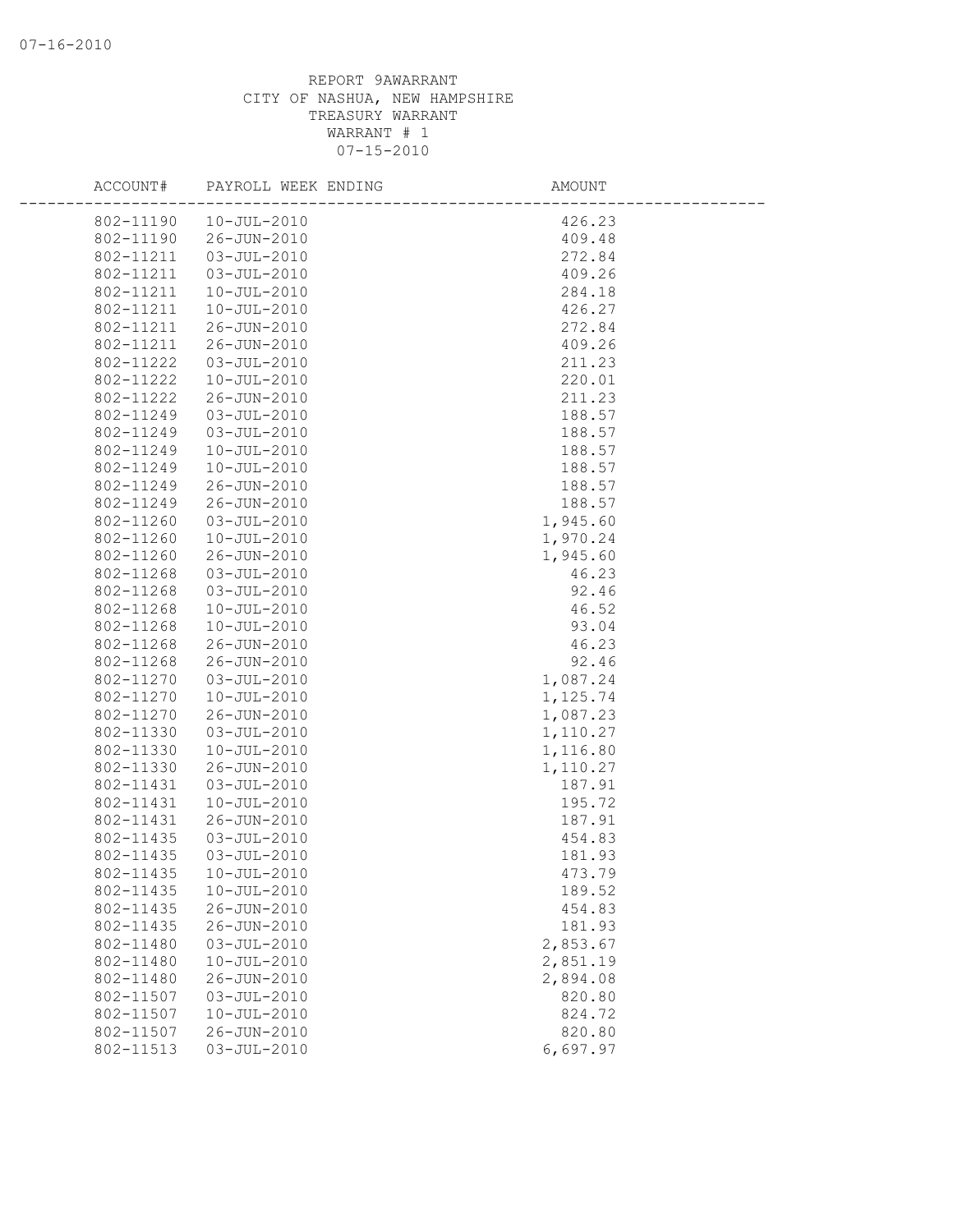|       | ACCOUNT#  | PAYROLL WEEK ENDING      | AMOUNT    |            |
|-------|-----------|--------------------------|-----------|------------|
|       | 802-11513 | 10-JUL-2010              | 6,740.14  |            |
|       | 802-11513 | 26-JUN-2010              | 6,697.97  |            |
|       | 802-11514 | $03 - JUL - 2010$        | 2,929.22  |            |
|       | 802-11514 | $10 - JUL - 2010$        | 3,058.78  |            |
|       | 802-11514 | 26-JUN-2010              | 2,929.20  |            |
|       | 802-11681 | $03 - JUL - 2010$        | 315.06    |            |
|       | 802-11681 | $03 - JUL - 2010$        | 1,260.23  |            |
|       | 802-11681 | $10 - JUL - 2010$        | 328.17    |            |
|       | 802-11681 | $10 - JUL - 2010$        | 1,312.66  |            |
|       | 802-11681 | 26-JUN-2010              | 315.06    |            |
|       | 802-11681 | $26 - JUN - 2010$        | 1,260.23  |            |
|       | 802-11693 | $03 - JUL - 2010$        | 1,201.21  |            |
|       | 802-11693 | $10 - JUL - 2010$        | 1,242.57  |            |
|       | 802-11693 | 26-JUN-2010              | 1,201.21  |            |
|       | 802-11764 | $03 - JUL - 2010$        | 1,184.61  |            |
|       | 802-11764 | $10 - JUL - 2010$        | 1,233.75  |            |
|       | 802-11764 | 26-JUN-2010              | 1,184.60  |            |
|       | 802-12154 | $03 - JUL - 2010$        | 1,692.00  |            |
|       | 802-12154 | $03 - JUL - 2010$        | 880.00    |            |
|       | 802-12154 | $10 - JUL - 2010$        | 1,290.00  |            |
|       | 802-12154 | $10 - JUL - 2010$        | 704.00    |            |
|       | 802-12154 | 26-JUN-2010              | 1,340.00  |            |
|       | 802-12154 | 26-JUN-2010              | 880.00    |            |
|       | 802-12203 | $03 - JUL - 2010$        | 480.00    |            |
|       | 802-12203 | $10 - JUL - 2010$        | 384.00    |            |
|       | 802-12203 | 26-JUN-2010              | 480.00    |            |
|       | 802-13004 | $03 - JUL - 2010$        | 672.85    |            |
|       | 802-13004 | $03 - JUL - 2010$        | 1,946.33  |            |
|       | 802-13004 | $10 - JUL - 2010$        | 1,534.60  |            |
|       | 802-13004 | $10 - JUL - 2010$        | 3,566.22  |            |
|       | 802-13004 | 26-JUN-2010              | 1,588.11  |            |
|       | 802-13004 | 26-JUN-2010              | 2,410.60  |            |
|       |           |                          |           |            |
| TOTAL | 802       | SEWERAGE DISPOSAL SYSTEM |           | 128,957.92 |
|       | 951-01510 | $10 - JUL - 2010$        | 100.00    |            |
|       |           | 951-05056 03-JUL-2010    |           |            |
|       |           |                          | 33,082.78 |            |
|       |           | 951-05056  10-JUL-2010   | 33,082.78 |            |
|       |           | 951-05056 26-JUN-2010    | 33,082.78 |            |
| TOTAL | 951       | PWD & ENG TRUST FUND     |           | 99, 348.34 |
|       |           |                          |           |            |
|       | 952-12156 | $03 - JUL - 2010$        | 210.00    |            |
|       | 952-12156 | $03 - JUL - 2010$        | 400.00    |            |
|       | 952-12156 | $10 - JUL - 2010$        |           |            |
|       | 952-12156 | $10 - JUL - 2010$        |           |            |